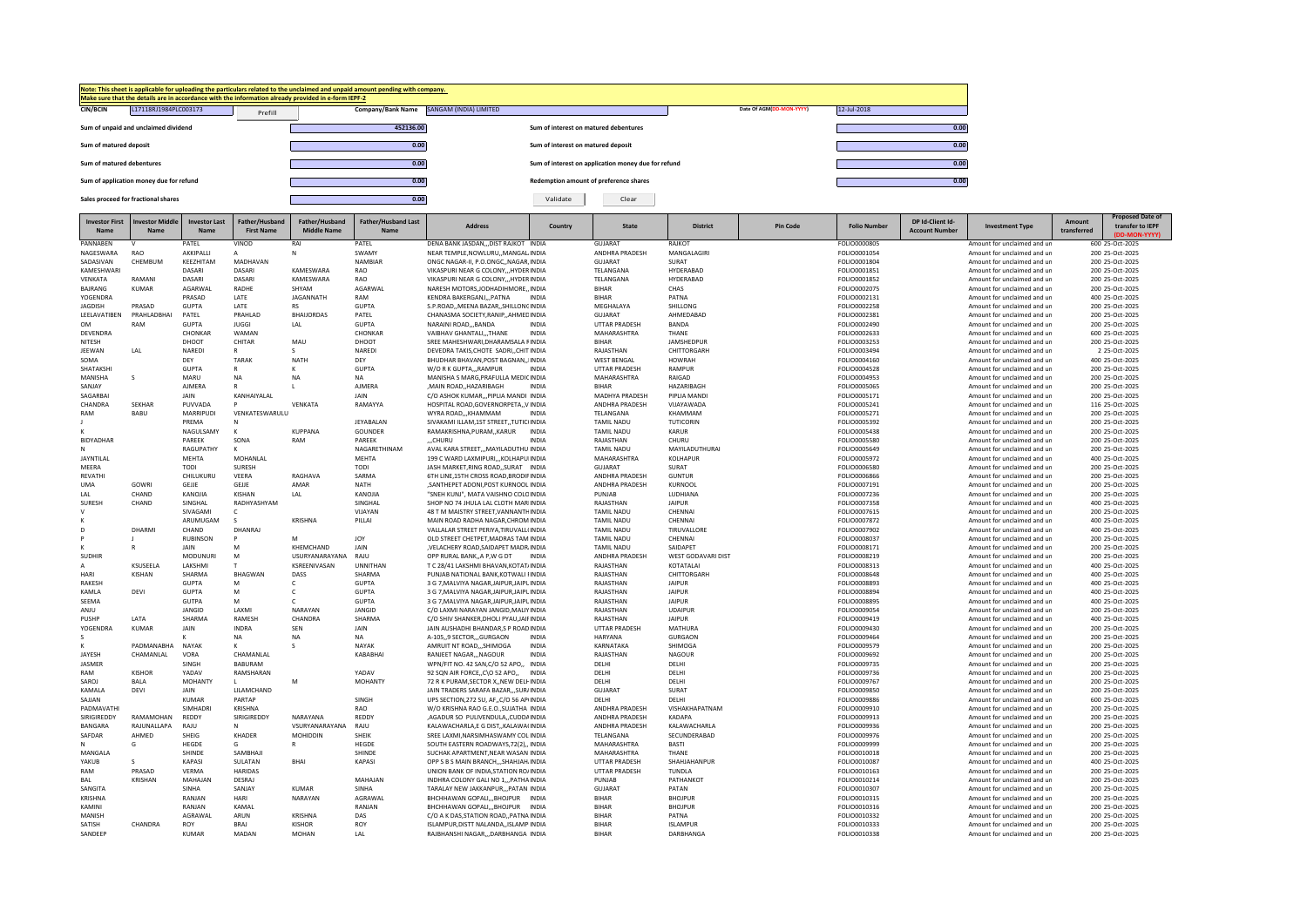| <b>IAGTAR</b>           |                         | SINGH                    |                          | DALIP                  | SINGH                  | INCOME TAX OFFICER TAGORE NAGJINDIA                                             | PUNIAR                      | <b>IUDHIANA</b>      | FOLIO0010415                 | Amount for unclaimed and ur                                | 400 25-Oct-2025                    |
|-------------------------|-------------------------|--------------------------|--------------------------|------------------------|------------------------|---------------------------------------------------------------------------------|-----------------------------|----------------------|------------------------------|------------------------------------------------------------|------------------------------------|
| KANUBHAI                | MOHANI AI               | BHAVSAR                  | MOHANLAL                 |                        | <b>MORARDAS</b>        | BHAVSARWADA KHADIYA CHOWK,,,IINDIA                                              | MADHYA PRADESH              | INDORE               | FOLIO0010737                 | Amount for unclaimed and un                                | 400 25-Oct-2025                    |
| DEVJIBHAI               | <b>JESHINGBHAI</b>      | PATEL                    | <b>JESHINGBHAI</b>       | MOTIBHAI               | PATEL                  | TA MODASA, DIST SABARKANTHA., MINDIA                                            | GUIARAT                     | MODASA               | FOLIO0010826                 | Amount for unclaimed and un                                | 200 25-Oct-2025                    |
|                         |                         |                          | <b>BAVALAL</b>           |                        | PATFI                  | G H COLONEY SARASPUR. AHMEDAFINDIA                                              | GUIARAT                     | AHMFDARAD            | <b>EOLIO0010864</b>          |                                                            |                                    |
| DILIPKUMAR              |                         | PATFI                    |                          |                        |                        |                                                                                 |                             |                      |                              | Amount for unclaimed and un                                | 200 25-Oct-2025                    |
| RAJESH                  |                         | RAHUI                    |                          | s                      | RAHUI                  | KALPTARU APPARTMENT, B/H PATEL INDIA                                            | GUIARAT                     | AHMEDABAD            | FOLIO0011001                 | Amount for unclaimed and un                                | 200 25-Oct-2025                    |
|                         | CVIJAY                  | <b>KUMAR</b>             | -S                       |                        | CHANNAVEERAPPA         | MRITUNJAY NIWAS.MAJESTIC CIRCLI INDIA                                           | ANDHRA PRADESH              | CHITTOR              | FOLIO0012039                 | Amount for unclaimed and un                                | 200 25-Oct-2025                    |
| SAVITHA                 |                         | MORE                     | <b>ASHOK</b>             |                        |                        | APPAJI COMPOUND, DESH PUNDER NINDIA                                             | ANDHRA PRADESH              | <b>HUBLI</b>         | FOLIO0012053                 | Amount for unclaimed and un                                | 200 25-Oct-2025                    |
|                         | N                       | SHARMA                   | KALU                     | RAM                    | SHARMA                 | JANTA CLINUIC.KAPASAN.CHITTORG.INDIA                                            | RAJASTHAN                   | CHITTORGARH          | FOLIO0012237                 | Amount for unclaimed and un                                | 200 25-Oct-2025                    |
|                         |                         |                          |                          |                        |                        |                                                                                 |                             |                      |                              |                                                            |                                    |
| ARCHANA                 |                         | KABARA                   | SHANKER                  | LAL                    | MAHESHWARI             | D/O SHANKER LAL MAHESHWARI.PCINDIA                                              | RAJASTHAN                   | <b>AJMER</b>         | FOLIO0012262                 | Amount for unclaimed and un                                | 200 25-Oct-2025                    |
| MOHAMMED                | <b>JAHIR</b>            | KHAN                     | MOHAMMED                 | <b>JARIF</b>           | KHAN                   | GOVT, SECONDARY SCHOOL, RUPAHI INDIA                                            | RAJASTHAN                   | BHILWARA             | FOLIO0012333                 | Amount for unclaimed and un                                | 200 25-Oct-2025                    |
| PARAS                   | YESHWANT                | CHOUDHARY                | YESHWANT                 | GOVIND                 | CHOUDHARY              | ANAND BHUVAN MANGALWADI.1STINDIA                                                | MAHARASHTRA                 | <b>MUMBAI</b>        | FOLIO0012448                 | Amount for unclaimed and un                                | 200 25-Oct-2025                    |
| RAJENDRA                | PRASAD                  | MAHESHWARI               | RAM                      | NARAYAN                | MAHESHWARI             | RAJARAM ROAD, ICHALKARANJI, DIST INDIA                                          | MAHARASHTRA                 | ICHALKARANJI         | FOLIO0012471                 | Amount for unclaimed and un                                | 200 25-Oct-2025                    |
|                         |                         |                          |                          |                        |                        |                                                                                 |                             |                      |                              |                                                            |                                    |
| SUNITA                  |                         | KARRA                    | NΔ                       | <b>NA</b>              | <b>NA</b>              | RAJARAM ROAD., POST ICHALKARAIINDIA                                             | MAHARASHTRA                 | <b>ICHAI KARANII</b> | FOLIO0012472                 | Amount for unclaimed and un                                | 400 25-Oct-2025                    |
| GOUTAM                  | CHAND                   | SHAH                     | DEVICHAND                |                        |                        | SHAHI BAUGHAHMEDABAD                                                            | <b>GUJARAT</b>              | AHMEDABAD            | FOLIO0012780                 | Amount for unclaimed and un                                | 200 25-Oct-2025                    |
| HULASHI                 |                         | DEVI                     | BANDMAL                  |                        | LUNKED                 | NILESHKUMAR SHANTILAL.AZAD CH(INDIA                                             | MAHARASHTRA                 | <b>JALGAON</b>       | FOLIO0012811                 | Amount for unclaimed and un                                | 200 25-Oct-2025                    |
|                         | HARISCHANDRA SHETTY     |                          |                          | <b>GUNAPALA</b>        | SHETTY                 | .BETKERI ROADMOODBIDRI<br><b>INDIA</b>                                          | KARNATAKA                   | <b>MOODBIDRI</b>     | FOLIO0013618                 | Amount for unclaimed and un                                | 400 25-Oct-2025                    |
| VASUMATI                | H                       | <b>SUKHADIA</b>          | HASMUKHLAL               |                        | SUKHADIA               | 520 HARINAGAR 3-OPP BRC GATE ATINDIA                                            | GUIARAT                     | SURAT                | FOLIO0013742                 | Amount for unclaimed and un                                | 200 25-Oct-2025                    |
|                         |                         |                          |                          |                        |                        |                                                                                 |                             |                      |                              |                                                            |                                    |
| <b>TFIARHAI</b>         |                         | TADHA                    | <b>I AKHARHAI</b>        |                        |                        | SHYAM SOCIETY SURAT<br>INDIA                                                    | GUIARAT                     | SURAT                | FOLIO0013874                 | Amount for unclaimed and un                                | 400 25-Oct-2025                    |
| <b>BIMLA</b>            | DFVI                    | DALMIA                   | SITARAM                  |                        | DALMIA                 | C/O SITARAM DALMIA.NEW ROAD P INDIA                                             | <b>BIHAR</b>                | PATNA                | FOLIO0014024                 | Amount for unclaimed and un                                | 400 25-Oct-2025                    |
| <b>KAIFFM</b>           | AHMED                   | KHAN                     | <b>LATE</b>              | <b>IOBAI AHMED</b>     | KHAN                   | MUFFAR HOUSE NOOR MEHAL ROALINDIA                                               | <b>MADHYA PRADESH</b>       | UIIAIN               | <b>EOLIO0014120</b>          | Amount for unclaimed and un                                | 400 25-Oct-2025                    |
| <b>ZUBIN</b>            |                         | RATWANI                  | <b>NA</b>                | <b>NA</b>              | NA                     | 74 POLO ROAD, DELHI CANTT,, N DELIINDIA                                         | <b>DELHI</b>                | <b>DELHI</b>         | FOLIO0014276                 | Amount for unclaimed and un                                | 200 25-Oct-2025                    |
| LALIT                   | MOHAN                   | <b>MOHANTY</b>           | LATE                     | KR                     | MOHANTY                | Q NO 103 R K PURAM, SEC XI, N DELI INDIA                                        | <b>DELHI</b>                | <b>DELHI</b>         | FOLIO0014281                 | Amount for unclaimed and un                                | 200 25-Oct-2025                    |
|                         |                         |                          |                          |                        |                        |                                                                                 |                             |                      |                              |                                                            |                                    |
|                         |                         | <b>BHATI</b>             | <b>RAGHUBIF</b>          |                        | SINGH                  | PO DADRI,,,GHAZIABAD                                                            | UTTAR PRADESH               | GHAZIABAD            | FOLIO0014360                 | Amount for unclaimed and un                                | 200 25-Oct-2025                    |
| RAJESH                  |                         | KUMAR                    | SURINDER                 |                        | KUMAR                  | DDA S MIG FLATS, LONI ROAD CHITR INDIA                                          | DELHI                       | DELHI                | FOLIO0014416                 | Amount for unclaimed and un                                | 200 25-Oct-2025                    |
|                         |                         | VAID                     | <b>BK</b>                | <b>LM</b>              | VAID                   | CENTRAL ACADEMYPANIPAT<br><b>INDIA</b>                                          | HARYANA                     | PANIPAT              | FOLIO0014454                 | Amount for unclaimed and un                                | 200 25-Oct-2025                    |
| SURYAKANT               |                         | <b>KOTHARI</b>           | PRANJIVAN                |                        | DAS                    | GEB COLONY, TA THASRA,, THASRA INDIA                                            | <b>GUJARAT</b>              | THASRA               | FOLIO0014562                 | Amount for unclaimed and un                                | 200 25-Oct-2025                    |
| SAYFFDA                 |                         | KHAN                     | NA7IR                    |                        | KHAN                   |                                                                                 | MAHARASHTRA                 | MUMBAI               |                              |                                                            |                                    |
|                         |                         |                          |                          |                        |                        | KAPADIA NAGAR.KURLA W., MUMBAINDIA                                              |                             |                      | FOLIO0014686                 | Amount for unclaimed and un                                | 200 25-Oct-2025                    |
| MANOJ                   | DALICHAND               | OSWAL                    | DALICHAND                | VARDICHAND             | OSWAL                  | <b>GANDHI CHOWKSANGL</b>                                                        | MAHARASHTRA                 | SANGLI               | FOLIO0014688                 | Amount for unclaimed and un                                | 200 25-Oct-2025                    |
| <b>GURVINDER</b>        |                         | KAUR                     | <b>NA</b>                | <b>NA</b>              | <b>NA</b>              | VAIBHAV NAGARNEAR LODO WALINDIA                                                 | PUNJAB                      | JALANDHAF            | FOLIO0014891                 | Amount for unclaimed and un                                | 200 25-Oct-2025                    |
| SARLA                   |                         | GANDHI                   | <b>NA</b>                | <b>NA</b>              | <b>NA</b>              | ADAMPUR,,,JALANDHAR<br><b>INDIA</b>                                             | PUNJAB                      | JALANDHAR            | FOLIO0014892                 | Amount for unclaimed and un                                | 400 25-Oct-2025                    |
| PRITPAL                 |                         | SINGH                    | <b>NA</b>                | <b>NA</b>              | <b>NA</b>              | TEH & DIST-JALANDHAR,,,JALANDHAINDIA                                            | PUNJAB                      | <b>JALANDHAR</b>     | FOLIO0014900                 | Amount for unclaimed and un                                | 200 25-Oct-2025                    |
|                         |                         |                          |                          |                        |                        |                                                                                 |                             |                      |                              |                                                            |                                    |
| M                       |                         |                          | RAMANATHAN MUTHUKARUPPAN |                        |                        | POOSARI KADU STREET SURAMPATTINDIA                                              | <b>ANDHRA PRADESH</b>       | <b>GUNTUR</b>        | FOLIO0014947                 | Amount for unclaimed and un                                | 200 25-Oct-2025                    |
| $\mathsf{A}$            |                         | MALARURH                 |                          |                        | SIVAMANI               | SIVA FIBRE PRODUCTSNAGPUR<br><b>INDIA</b>                                       | MAHARASHTRA                 | NAGPUR               | FOLIO0014949                 | Amount for unclaimed and un                                | 400 25-Oct-2025                    |
| <b>DURGAMBA</b>         |                         | <b>BATTINA</b>           | RAMA                     | MOHANARAO              |                        | PWD QUARTERS.VENKATE SWARAPLINDIA                                               | <b>TFI ANGANA</b>           | HYDERARAD            | FOLIO0015060                 | Amount for unclaimed and un                                | 200 25-Oct-2025                    |
| VIIAYA                  | BHASKARAVARM/POTHURI    |                          | VENKATA                  | KRISHNAM               | RAJU                   | CHINA KOTHA LANKA PO,,,MUMMICINDIA                                              | ANDHRA PRADESH              | MUMMIDIVARAM         | FOLIO0015082                 | Amount for unclaimed and un                                | 200 25-Oct-2025                    |
| SFFTHARAMAYYA V         |                         |                          | ΔΡΡΔ                     |                        | RAO                    | PRATHAPNAGARKAKINADA<br>INDIA                                                   | ANDHRA PRADESH              | KAKINADA             |                              |                                                            | 200 25-Oct-2025                    |
|                         |                         |                          |                          |                        |                        |                                                                                 |                             |                      | FOLIO0015090                 | Amount for unclaimed and un                                |                                    |
| PAWAN                   | KUMAR                   | AGRAWAI                  | KHFMCHAND                |                        | AGRAWAI                | KUMAR MEDICAL AGENCY SAMBALINDIA                                                | ORISSA                      | <b>SAMBALPUF</b>     | FOLIO0015111                 | Amount for unclaimed and un                                | 400 25-Oct-2025                    |
| CHHAYA                  |                         | KHANDALIKAR              | ANIL                     |                        | RAO                    | 104 GANDHI ROAD,,,PANDHARPUR INDIA                                              | MAHARASHTRA                 | PANDHARPUR           | FOLIO0015119                 | Amount for unclaimed and un                                | 200 25-Oct-2025                    |
| M                       | <b>VS</b>               | MUTHUVALE                | M                        |                        | SHUNMUGOVALE           | 16 SOUTH RAJA STREETTUTICORIN INDIA                                             | <b>TAMIL NADU</b>           | <b>TUTICORIN</b>     | FOLIO0015168                 | Amount for unclaimed and un                                | 200 25-Oct-2025                    |
| SUDHAKAR                |                         | <b>VUDUTHA</b>           | JAGADEESWARAIAH          |                        |                        | ,BIBINAGAR DIST NALGONDA,A P,BIEINDIA                                           | ANDHRA PRADESH              | <b>BIBINAGAR</b>     | FOLIO0015190                 | Amount for unclaimed and un                                | 200 25-Oct-2025                    |
|                         |                         |                          |                          |                        | MURTHY                 |                                                                                 |                             |                      |                              |                                                            |                                    |
| N                       |                         | KAMALAVENI               | M                        | NATARAJA               |                        | R S ROAD.PERUNDURAI T K., PERIYAFINDIA                                          | <b>TAMIL NADU</b>           | PERIYAR              | FOLIO0015212                 | Amount for unclaimed and un                                | 200 25-Oct-2025                    |
|                         |                         | SWARNKAR                 | <b>BHAGWAN</b>           | LAL                    | SWARNKAR               | GOPAL LAL SWARNKAR BUS STOP[INDIA                                               | RAJASTHAN                   |                      |                              |                                                            |                                    |
| GOPAL                   | LAL                     |                          |                          |                        |                        |                                                                                 |                             | <b>DAUSA</b>         | FOLIO0015406                 | Amount for unclaimed and un                                | 400 25-Oct-2025                    |
| RAM                     |                         | SWARNKAR                 | BHAGWAN                  |                        |                        |                                                                                 | RAJASTHAN                   |                      |                              | Amount for unclaimed and un                                | 400 25-Oct-2025                    |
|                         | <b>BHAROSI</b>          |                          |                          | LAL                    | SWARNKAR               | RAM BHAROSI SWARNKAR BUS STANINDIA                                              |                             | DAUSA                | FOLIO0015407                 |                                                            |                                    |
| HANSHABEN               |                         | GAJIPARA                 | HARSUKH                  |                        |                        | OPP CO-OP SOCIETY.NEAR JAMADAFINDIA                                             | GUJARAT                     | BHAVNAGAR            | FOLIO0015511                 | Amount for unclaimed and un                                | 200 25-Oct-2025                    |
| JANAK                   |                         | GAJIPARA                 | JAGJIVAN                 |                        |                        | OPP CO-OP SOCIETY, NEAR JAMADAF INDIA                                           | GUJARAT                     | BHAVNAGAR            | FOLIO0015512                 | Amount for unclaimed and un                                | 200 25-Oct-2025                    |
| KISHOR                  |                         | GAIIPARA                 | CHUNILAI                 |                        |                        | OPP CO-OP SOCIETY JAMADAR WAD INDIA                                             | GUIARAT                     | <b>RHAVNAGAR</b>     | FOLIO0015513                 | Amount for unclaimed and un                                | 200 25-Oct-2025                    |
| <b>INDIRA</b>           | <b>NAND</b>             | LAL                      | NANDLAL                  |                        |                        | OPP CO-OP SOCIETY JAMADAR WAD INDIA                                             | <b>GUJARAT</b>              | BHAVNAGAR            | FOLIO0015514                 | Amount for unclaimed and un                                | 200 25-Oct-2025                    |
|                         |                         | <b>BHAI</b>              |                          |                        |                        |                                                                                 | GUIARAT                     |                      |                              |                                                            |                                    |
| <b>JAGJIVAN</b>         | ANAND                   |                          | ANANDBHAI                |                        |                        | OPP CO-OP SOCIETY.JAMADAR WAD INDIA                                             |                             | BHAVNAGAR            | FOLIO0015515                 | Amount for unclaimed and un                                | 200 25-Oct-2025                    |
| NIRMALA                 |                         | KISHORBHAI               | KISHOR                   |                        |                        | OPP CO-OP SOCIETY, JAMADAR WAD INDIA                                            | GUJARAT                     | BHAVNAGAR            | FOLIO0015516                 | Amount for unclaimed and un                                | 200 25-Oct-2025                    |
| <b>HARSUKH</b>          |                         | <b>GAJIPARA</b>          | CHUNILAL                 |                        |                        | OPP CO-OP SOCIETY, JAMADAR WAD INDIA                                            | <b>GUJARAT</b>              | <b>BHAVNAGAR</b>     | FOLIO0015517                 | Amount for unclaimed and un                                | 200 25-Oct-2025                    |
| <b>IASHVANTI</b>        | -11                     | PATFI                    | <b>JAYANTILAI</b>        |                        |                        | KHAI AVAD PLOT KHIIDA STREET. DHINDIA                                           | GUIARAT                     | DHORAIL              | FOLIO0015525                 | Amount for unclaimed and un                                | 600 25-Oct-2025                    |
| <b>JAYANTI</b>          | LALV                    | PATEL                    | VRAJLAL                  |                        |                        | KHALAVAD PLOT.KHIJDA STREETDHINDIA                                              | GUIARAT                     | DHORAJI              | FOLIO0015526                 | Amount for unclaimed and un                                | 600 25-Oct-2025                    |
| <b>HINAREN</b>          | $\mathbf{v}$            | PATFI                    | VIRENDRA                 |                        |                        | KHAI AVAD PLOT KHIIDA STREET. DHINDIA                                           | GUIARAT                     | DHORAIL              |                              | Amount for unclaimed and un                                | 600 25-Oct-2025                    |
|                         |                         |                          |                          |                        |                        |                                                                                 |                             |                      | FOLIO0015527                 |                                                            |                                    |
| ANWER                   | HUSSAIN                 | AI1                      |                          | HUNNUR                 | SAHEB                  | NO 21/225, PALEM PAPAIAH STREET, INDIA                                          | <b>ANDHRA PRADESH</b>       | KANDUKUR             | FOLIO0015544                 | Amount for unclaimed and un                                | 400 25-Oct-2025                    |
|                         |                         | BALAKRISHNAN SURRAMANIAN |                          |                        |                        | PLOT 11 G BLOCK 1ST STREET 5,AV AINDIA                                          | <b>TAMIL NADU</b>           | CHENNAL              | FOLIO0015546                 | Amount for unclaimed and un                                | 400 25-Oct-2025                    |
| $\mathbb{R}$            | SALAMCHAND              | JAIN                     | RANGLALJI                |                        |                        | NO 123 PALAYAKAR STREET, AYANA VINDIA                                           | <b>TAMIL NADU</b>           | CHENNAI              | FOLIO0015555                 | Amount for unclaimed and un                                | 200 25-Oct-2025                    |
|                         |                         | MANNEM                   | M                        | NAGESH                 |                        | <b>INDIA</b>                                                                    |                             |                      | FOLIO0015571                 | Amount for unclaimed and un                                | 200 25-Oct-2025                    |
| SREEVANI<br>RAMAKRISHNA |                         |                          | MUNISONAPPA              |                        | REDDY                  | Z P COLONY,,, NELLORE<br>J E CIVILSIMOGA<br><b>INDIA</b>                        | ANDHRA PRADESH<br>KARNATAKA | NELLORE<br>SIMOGA    | FOLIO0015576                 | Amount for unclaimed and un                                | 200 25-Oct-2025                    |
|                         |                         |                          |                          |                        |                        |                                                                                 |                             |                      |                              |                                                            |                                    |
|                         | RAMACHANDRA MURTHY      |                          | LATE                     | PCHANDRASEKHARA SASTRY |                        | V B MAIN ROAD, YELAHANKA NEW TINDIA                                             | KARNATAKA                   | <b>BANGALORI</b>     | FOLIO0015586                 | Amount for unclaimed and un                                | 400 25-Oct-2025                    |
|                         | SANDHYA                 | <b>BAI</b>               |                          |                        | <b>BABU</b>            | DOOR NO. 1316/2, 2ND CROSS ROALINDIA                                            | KARNATAKA                   | KOI AR               | FOLIO0015590                 | Amount for unclaimed and un                                | 400 25-Oct-2025                    |
|                         | <b>BABU</b>             | RAO                      | LATEM                    | RAMAKRISHNA            | RAO                    | DOOR NO. 1316/2, 2ND CROSS ROALINDIA                                            | KARNATAKA                   | KOLAR                | FOLIO0015591                 | Amount for unclaimed and un                                | 400 25-Oct-2025                    |
| ROOPA                   | s                       | <b>BHASKAR</b>           | SINGIRI                  |                        | <b>BHASKAF</b>         | ADI KRUPA I FLOOR.UTTARADI MUT'INDIA                                            | KARNATAKA                   | BANGALORE            |                              |                                                            | 200 25-Oct-2025                    |
|                         |                         | BHAT                     |                          |                        | <b>BHAT</b>            | S N HEGDE D NO 468 13THA-CROSS. INDIA                                           | Guiarat                     |                      | FOLIO0015605<br>FOLIO0015608 | Amount for unclaimed and un<br>Amount for unclaimed and un | 200 25-Oct-2025                    |
| SHRIPAD                 |                         |                          | PARAMESHWARA             |                        |                        |                                                                                 |                             | BHAVNAGAR            |                              |                                                            |                                    |
|                         |                         | <b>INDIRA</b>            | $\mathsf{C}$             |                        | SURESH                 | 77 KOUNDINYA 6TH FLOOR,, GOUNIFINDIA                                            | <b>BIHAR</b>                | PATNA                | FOLIO0015611                 | Amount for unclaimed and un                                | 200 25-Oct-2025                    |
| <b>KAMAIA</b>           | DFVI                    | AVULA                    | $\mathbf{A}$             | <b>BABU</b>            | <b>RAO</b>             | H NO 36-2 MAHAKAI ESHWAR COLO INDIA                                             | <b>MADHYA PRADESH</b>       | <b>BHOPAL</b>        | <b>EOLIO0015688</b>          | Amount for unclaimed and un                                | 400 25-Oct-2025                    |
| ADI                     | REDDY                   | EDA                      | RAMAKRISHNA              | PRASAD                 | <b>REDDY</b>           | S/O E K R PRASAD REDDY ASHOK NA INDIA                                           | KERALA                      | TRIVENDRAM           | FOLIO0015699                 | Amount for unclaimed and un                                | 200 25-Oct-2025                    |
| KIRAN                   | KUMAR                   | CHERUKU                  | NARASIMHA                |                        | REDDY                  | 545 SANJAY COLONYBIKANER INDIA                                                  | RAIASTHAN                   | <b>BIKANFR</b>       | FOLIO0015702                 | Amount for unclaimed and un                                | 200 25-Oct-2025                    |
|                         | RAMANA                  |                          |                          | <b>MOORTHY</b>         |                        |                                                                                 |                             | PALL                 |                              |                                                            |                                    |
| VENKATA                 |                         | SEELA                    | KRISHNA                  |                        | SEELA                  | STATE BANK OF INDIA, MAIN BRANCHNDIA                                            | RAJASTHAN                   |                      | FOLIO0015703                 | Amount for unclaimed and un                                | 200 25-Oct-2025                    |
| SREENIVASA              | CHARYRAMADU             | GU                       | NAGABUSHANA              | CHARY                  | RAMAGUDU               | GOUTHAM NAGAR COLLONY, H N-6-: INDIA                                            | ANDHRA PRADESH              | ANAND                | FOLIO0015706                 | Amount for unclaimed and un                                | 200 25-Oct-2025                    |
| SAROL                   | DEEPAK                  | SHAH                     | DEEPAK                   | CHHABILDAS             | SHAH                   | 211 MAHESH NAGAR SHRI GANGALINDIA                                               | RAIASTHAN                   | SRI GANGANAGAR       | EQLIQ0016395                 | Amount for unclaimed and un                                | 200 25-Oct-2025                    |
| PRITIMA                 | <b>HITENDRA</b>         | SHAH                     | HITENDRA                 | CHHABILDAS             | SHAH                   | 211, MAHESH NAGAR, ", SHRI GANGAI INDIA                                         | RAJASTHAN                   | SRI GANGANAGAR       | FOLIO0016397                 | Amount for unclaimed and un                                | 400 25-Oct-2025                    |
| SARUP                   | CHAND                   | DHIR                     | LATE                     | CL.                    | DHIR                   | H NO 1013 BLOCK-10.WEA ABDULAZINDIA                                             | DELHI                       | DELHI                | FOLIO0016491                 | Amount for unclaimed and un                                | 200 25-Oct-2025                    |
|                         |                         |                          |                          |                        |                        |                                                                                 |                             |                      |                              |                                                            |                                    |
| SURESH                  |                         | LAL                      | SHIVAGOBIND              |                        | PRASAD                 | 12 BARADWARI FLATS, SAKCHI, JAMSINDIA                                           | <b>BIHAR</b>                | JAMSHEDPUF           | FOLIO0016621                 | Amount for unclaimed and un                                | 400 25-Oct-2025                    |
| RAJESH                  |                         | AGARWAI                  | BISWANATH                |                        | AGARWALLA              | C/O ANAND.TAXI STANDCALCUTTA INDIA                                              | <b>WEST BENGAL</b>          | KOLKATA              | FOLIO0016622                 | Amount for unclaimed and un                                | 600 25-Oct-2025                    |
| BASANT                  | <b>KUMAR</b>            | KASHYAP                  | <b>GHAMAND</b>           |                        | RAMA                   | KEDAR KUNJ NO 2 PATNA                                                           | <b>BIHAR</b>                | PATNA                | FOLIO0016623                 | Amount for unclaimed and un                                | 400 25-Oct-2025                    |
| KUNTI                   |                         | KASHYAP                  | BASANT                   | <b>KUMAF</b>           | <b>KASHYAP</b>         | KEDAR KUNJ NO 2,,, PATNA<br><b>INDIA</b>                                        | <b>BIHAR</b>                | PATNA                | FOLIO0016624                 | Amount for unclaimed and un                                | 600 25-Oct-2025                    |
|                         |                         |                          | <b>SH</b>                |                        |                        |                                                                                 |                             |                      |                              |                                                            |                                    |
| SAMPAT                  | LAL                     | CHAPLOT                  |                          | VL                     | CHAPLOT                | 265 BHUPALPURA.O-ROAD., UDAIPU INDIA                                            | RAJASTHAN                   | <b>UDAIPUR</b>       | FOLIO0017277                 | Amount for unclaimed and un                                | 200 25-Oct-2025                    |
| MOTI                    | LAL                     | MUNDRA                   | RAJMAL                   |                        | <b>MUNDRA</b>          | 3, HIRAN MAGRI, SCHOOL MARG, , UDINDIA                                          | RAJASTHAN                   | <b>UDAIPUR</b>       | FOLIO0017313                 | Amount for unclaimed and un                                | 200 25-Oct-2025                    |
| SHOYER                  | $\mathsf{v}$            | KHODA                    | YAKUR                    |                        | KHODA                  | AT PONADIAD<br><b>INDIA</b>                                                     | GUIARAT                     | NADIAD               | FOLIO0017385                 | Amount for unclaimed and un                                | 800 25-Oct-2025                    |
| RAKESH                  |                         | GOEL                     | <b>NA</b>                | <b>NA</b>              | NA                     | POCKET F.MAYUR VIHAR IIDELHI<br><b>INDIA</b>                                    | DELHI                       | DELHI                | FOLIO0018062                 | Amount for unclaimed and un                                | 400 25-Oct-2025                    |
| NEETRAVATI              |                         | <b>HFBBAR</b>            | <b>NA</b>                | <b>NA</b>              | NA                     | C/O I S HEBBAR.ALTINHO PANAJIG(INDIA                                            | GOA                         | PANAIL               | FOLIO0018066                 | Amount for unclaimed and un                                | 200 25-Oct-2025                    |
|                         |                         |                          |                          |                        |                        |                                                                                 |                             |                      |                              |                                                            |                                    |
| AMRITH                  |                         | LAL                      | <b>NA</b>                | <b>NA</b>              | NA                     | NAMBOOR MARKET, TN SETTY LANE INDIA                                             | KARNATAKA                   | BANGALORE            | FOLIO0018154                 | Amount for unclaimed and un                                | 200 25-Oct-2025                    |
| NAHARMAI<br>G           | M<br>DRAMACHANDRA HEGDE | JAIN                     | <b>NA</b><br>NΔ          | <b>NA</b><br>NΔ        | <b>NA</b><br><b>NA</b> | NAMBOOR MARKET.T N SETTY LANE INDIA<br>SAGAR TALUK DIST SHIMOGA<br><b>INDIA</b> | KARNATAKA<br>KARNATAKA      | BANGALORE<br>SHIMOGA | FOLIO0018155<br>FOLIO0018172 | Amount for unclaimed and un<br>Amount for unclaimed and un | 200 25-Oct-2025<br>200 25-Oct-2025 |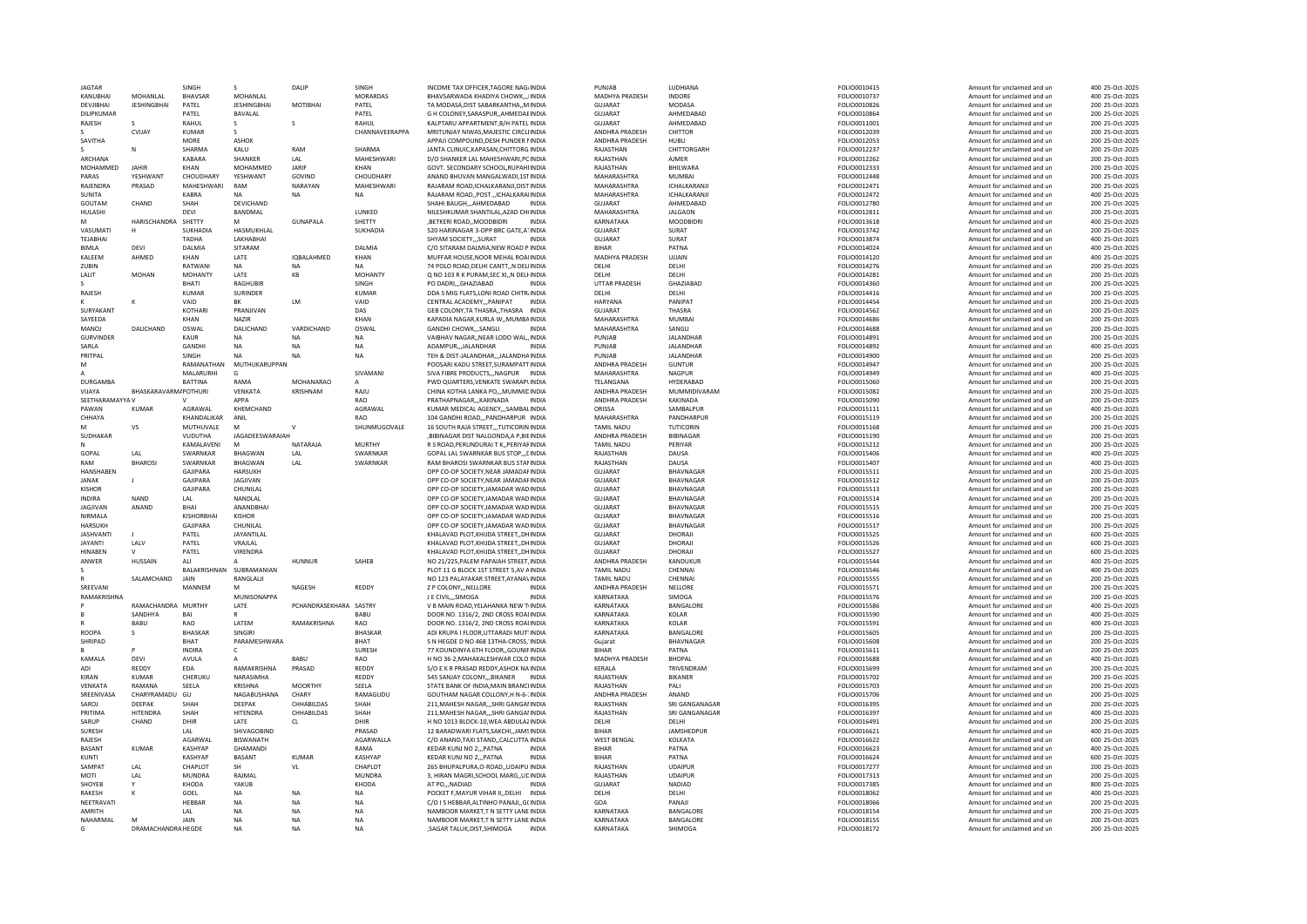| PRAKASH                    |                                          | RANBIR                   | <b>NA</b>            | NA                       | <b>NA</b>         | FEET ROADRAJAJI NAGAR.DR RAJ K INDIA                                             | KARNATAKA                           | BANGALORE              |                | FOLIO0018214                 | Amount for unclaimed and un                                | 200 25-Oct-2025                    |
|----------------------------|------------------------------------------|--------------------------|----------------------|--------------------------|-------------------|----------------------------------------------------------------------------------|-------------------------------------|------------------------|----------------|------------------------------|------------------------------------------------------------|------------------------------------|
| SURESH                     |                                          | KUMAR                    | <b>NA</b>            | NA                       | <b>NA</b>         | SHA HIRACHAND, D S LANE CHICKPE INDIA                                            | KARNATAKA                           | BANGALORE              |                | FOLIO0018222                 | Amount for unclaimed and un                                | 200 25-Oct-2025                    |
| <b>M</b>                   | CHANDRA                                  | KAANTHA                  | NΔ                   | $N\Delta$                | <b>NA</b>         | II FLOOR 26TH B CROSS, 5TH BLOCK INDIA                                           | KARNATAKA                           | BANGALORE              |                | FOLIO0018278                 | Amount for unclaimed and un                                | 200 25-Oct-2025                    |
| KUNHAMED                   |                                          |                          | <b>NA</b>            | <b>NA</b>                | <b>NA</b>         | P P KUNHAMED POST BOX NO 3115: OATAR                                             | <b>NA</b>                           | <b>NA</b>              |                | FOLIO0018538                 | Amount for unclaimed and un                                | 630 25-Oct-2025                    |
| HUNED                      |                                          | BAHRAINWALA              | <b>NA</b>            | NA                       | NA                | ANAND CHAMBERS, IST FLOOR NO.1/INDIA                                             | MAHARASHTRA                         | MUMBAI                 |                | FOLIO0018606                 | Amount for unclaimed and un                                | 200 25-Oct-2025                    |
| VINOD                      |                                          | <b>AJMERA</b>            | <b>NA</b>            | <b>NA</b>                | <b>NA</b>         | N/1 MLA FLATS BAJAJ NAGARJAIPIINDIA                                              | RAJASTHAN                           | <b>JAIPUR</b>          |                | FOLIO0018730                 | Amount for unclaimed and un                                | 630 25-Oct-2025                    |
|                            | <b>SURESH</b>                            | <b>KUMAR</b>             | <b>NA</b>            | <b>NA</b>                | <b>NA</b>         | C/O GAJENDRA TEX.11 GODOWN ST INDIA                                              | <b>TAMIL NADU</b>                   | CHENNA                 |                | FOLIO0019011                 | Amount for unclaimed and un                                | 200 25-Oct-2025                    |
| VII AS                     | н.                                       | THANKI                   | <b>NA</b>            | <b>NA</b>                | <b>NA</b>         | ISHWARKRUPA NEAR A C ROAD, ,, CH INDIA                                           | GUIARAT                             | CHHAYA                 |                | FOLIO0019142                 | Amount for unclaimed and un                                | 200 25-Oct-2025                    |
| ANIL                       |                                          | RATHI                    | <b>NA</b>            | <b>NA</b>                | NA                | 38.RING ROADSURAT                                                                | <b>GUJARAT</b>                      | SURAT                  |                | FOLIO0019149                 | Amount for unclaimed and un                                | 200 25-Oct-2025                    |
| MAMTA                      |                                          | AGARWAI                  | <b>NA</b>            | <b>NA</b>                | <b>NA</b>         | M 203 MANOJ VIHAR INDIAN PURANINDIA                                              | <b>UTTAR PRADESH</b>                | <b>GHAGIALAD</b>       |                | FOLIO0019206                 | Amount for unclaimed and un                                | 200 25-0ct-2025                    |
| SANJAY                     | MANOHAR                                  | GADRE                    |                      | <b>NA</b>                | <b>NA</b>         | PANCHARATNA MANPADA ROAD, OF INDIA                                               | MAHARASHTRA                         | THANF                  |                | FOLIO0019215                 | Amount for unclaimed and un                                | 300 25-Oct-2025                    |
| SUDHIR                     |                                          | <b>JOSHI</b>             | MOHAN                | LAL                      | <b>JOSHI</b>      | 203, SAI SADAN, 76/78, MODY STREE INDIA                                          | MAHARASHTRA                         | <b>MUMBAI</b>          |                | FOLIO0024368                 | Amount for unclaimed and un                                | 200 25-Oct-2025                    |
| $\mathcal{S}$              |                                          | KHANDELWAL               | RAMCHARAN            |                          | KHANDELWAL        | .75. INDIRA COLONYBHARAT PUR INDIA                                               | RAJASTHAN                           | <b>BHARATPUF</b>       |                | FOLIO0024529                 | Amount for unclaimed and un                                | 200 25-Oct-2025                    |
|                            | <b>RSHASHI</b>                           | KAMALA                   |                      | $\mathsf{N}$             | <b>RAMESH</b>     | NO.71, MAIN ROAD, III BLOCK, JAYA IINDIA                                         | KARNATAKA                           | BANGALORE              |                | FOLIO0024636                 | Amount for unclaimed and un                                | 200 25-Oct-2025                    |
| RAIFSH                     |                                          | <b>JAIN</b>              |                      | $\epsilon$               | JAIN              | 1 R 11 GAUATRI NAGAR SECTOR 5 HUNDIA                                             | RAIASTHAN                           | <b>UDAIPUR</b>         |                | FOLIO0025050                 | Amount for unclaimed and un                                | 200 25-Oct-2025                    |
| SHANTI                     |                                          | BHANUSHALI               | KANJI                |                          |                   | SHIVAJI NAGAR,LINK ROAD, GHATKCINDIA                                             | MAHARASHTRA                         | <b>MUMBAI</b>          |                | FOLIO0025132                 | Amount for unclaimed and un                                | 600 25-Oct-2025                    |
| <b>JAYANTI</b>             |                                          | GADA                     | <b>NAGSI</b>         |                          | GADA              | 601 GANESH VIHAR RAM MANDIR RINDIA                                               | MAHARASHTRA                         | MUMBAI                 |                | FOLIO0025253                 | Amount for unclaimed and un                                | 800 25-Oct-2025                    |
| HITESH                     | <b>GOPALDAS</b>                          | PARFKH                   | GOPAL                | DASV                     | PARFKH            | 61, CHAKALA STREET, MUSZID BUND INDIA                                            | MAHARASHTRA                         | MUMBAI                 |                | FOLIO0025750                 | Amount for unclaimed and un                                | 200 25-Oct-2025                    |
|                            | VL                                       | RAJYAM                   | <b>KRISHNA</b>       | MURTHYSASTRISISTU TRANSM |                   | H.NO. 12-28, P & T COLONY, DILKHU! INDIA                                         | TELANGANA                           | HYDERABAD              |                | FOLIO0025983                 | Amount for unclaimed and un                                | 200 25-Oct-2025                    |
| ABDUI                      |                                          | HAMEED                   | ABDUL                |                          | <b>HAKFFM</b>     | DISPENSAR ASSA MORIYA, ALRASS KI SAUDI ARABIA                                    | <b>NA</b>                           | <b>NA</b>              |                | FOLIO0016682                 | Amount for unclaimed and un                                | 400 25-Oct-2025                    |
| NIRMAL                     | CHAND                                    | SACHETI                  | <b>JATAN</b>         | CHAND                    | SACHETI           | COLLEGE OF SCIENCE, SULTAN QABO OMAN                                             | <b>NA</b>                           | NA                     |                | FOLIO0016699                 | Amount for unclaimed and un                                | 1200 25-Oct-2025                   |
| PRITHVI                    |                                          | RAJ                      | LATE                 | MRUTTAM                  | CHAND             | MABATI ROLLING MILLS LTD.PO BOXKENYA                                             | <b>NA</b>                           | <b>NA</b>              |                | FOLIO0016700                 | Amount for unclaimed and un                                | 1400 25-Oct-2025                   |
|                            |                                          | RAMALINGAM               | $\mathbf N$          |                          | SWAMINATHAN       | P O BOX 26, RABIGH 21911, K S A, RAESAUDI ARABIA                                 | NA                                  | <b>NA</b>              |                | FOLIO0016705                 | Amount for unclaimed and un                                | 400 25-Oct-2025                    |
| ALI                        |                                          | SHER                     | <b>IATF</b>          | ABDUL                    | <b>LATIF</b>      | POST BOX NO 35180 SHAAB 36052 KKUWAIT                                            | <b>NA</b>                           | <b>NA</b>              |                | FOLIO0016731                 | Amount for unclaimed and un                                | 600 25-Oct-2025                    |
| THIRUVENGADAMN             |                                          |                          | RAJAGOPALACHARIAR    |                          | <b>TN</b>         | ARAB INSURANCE GROUP.PO BOX 2(BAHRAIN                                            | <b>NA</b>                           | <b>NA</b>              |                | FOLIO0016736                 |                                                            | 400 25-Oct-2025                    |
|                            |                                          |                          |                      |                          |                   |                                                                                  |                                     |                        |                |                              | Amount for unclaimed and un                                |                                    |
| MAHESH                     |                                          | KARNA                    | $\mathbb{R}$         | H                        | <b>KARNA</b>      | SHEELAS FASHION P O BOX 402.HEEINETHERLANDS ANTILLINA                            |                                     | <b>NA</b>              |                | FOLIO0016751                 | Amount for unclaimed and un                                | 400 25-Oct-2025                    |
| RAJAMONI                   |                                          | KAMATH                   | THULASIDAS           |                          | KAMATH            | R T KAMATH, PO BOX 50067 DUBAI, JUNITED ARAB EMIRATINA                           |                                     | <b>NA</b>              |                | FOLIO0016786                 | Amount for unclaimed and un                                | 600 25-Oct-2025                    |
|                            | MANIUNATH                                | KAMATH                   | к                    | <b>VITTAI DAS</b>        | KAMATH            | C/O ALYOUSEF INTERNATIONAL.PO IOMAN                                              | <b>NA</b>                           | <b>NA</b>              |                | FOLIO0016788                 | Amount for unclaimed and un                                | 1200 25-Oct-2025                   |
| ZACHARIA                   |                                          | MATHEW                   | LATE                 | КC                       | MATHEW            | POST BOX 1703., RUWI, P.C. 112 SU OMAN                                           | <b>NA</b>                           | <b>NA</b>              |                | FOLIO0016789                 | Amount for unclaimed and un                                | 1466 25-Oct-2025                   |
| BHARAT                     |                                          | PATEL                    | MAGANLAL             |                          | PATEL             | 6150 BISCAYNE BLYD, MIAMI FL 3313UNITED STATES OF AM NA                          |                                     | NA                     |                | FOLIO0016805                 | Amount for unclaimed and un                                | 400 25-Oct-2025                    |
| AJIT                       |                                          | <b>THOMAS</b>            | <b>NA</b>            | <b>NA</b>                | <b>NA</b>         | P.O.BOX NO. 3323., POSTAL CODE N(OMAN                                            | <b>NA</b>                           | <b>NA</b>              |                | FOLIO0016816                 | Amount for unclaimed and un                                | 600 25-Oct-2025                    |
|                            | SNAINA                                   | MOHAMED                  | SEYED                | <b>IBRAHIM</b>           | SAHIB             | C/O AL MULLA JEWELLERY.P O BOX ! UNITED ARAB EMIRATINA                           |                                     | <b>NA</b>              |                | FOLIO0016817                 | Amount for unclaimed and un                                | 400 25-Oct-2025                    |
| DEVSHI                     | RAMII                                    | PINDORIA                 | RAMII                | <b>IADVA</b>             | PINDORIA          | POROX 3491 RUWL MUSCAT<br>OMAN                                                   | <b>NA</b>                           | <b>NA</b>              |                | FOLIO0016851                 | Amount for unclaimed and un                                | 400 25-Oct-2025                    |
| MOHAMMED                   | NIZART                                   |                          | LATE                 | ABDULAZIZT               |                   | KAZEROONI BROS EST P O BOX 5844 BAHRAIN                                          | <b>NA</b>                           | <b>NA</b>              |                | FOLIO0016870                 | Amount for unclaimed and un                                | 400 25-Oct-2025                    |
| <b>JATIN</b>               | KALABHAI                                 | PATEL                    | KAI ARHAI            |                          | <b>BAPUBHAI</b>   | 4343 TUCKER N C T, TUCKER GA 3008 UNITED STATES OF AM NA                         |                                     | <b>NA</b>              |                | FOLIO0016879                 | Amount for unclaimed and un                                | 600 25-Oct-2025                    |
| GIGY                       |                                          | GEORGE                   | KURIEN               |                          | GEORGE            | A L SHAMSI CO,P O BOX 5738, DUBA UNITED ARAB EMIRATINA                           |                                     | <b>NA</b>              |                | FOLIO0016904                 | Amount for unclaimed and un                                | 800 25-Oct-2025                    |
|                            |                                          | HANEEFA                  | P                    |                          | KUNHIMON          | WATER DEPT DISTRIBUTION,P O BO) QATAR                                            | <b>NA</b>                           | <b>NA</b>              |                | FOLIO0016914                 | Amount for unclaimed and un                                | 1000 25-Oct-2025                   |
| KARUNAKARAN                |                                          | KALATHIL                 |                      | MADHAVAN                 | <b>NAIR</b>       | C/O HSBC P.O.BOX 240.POSTAL COD OMAN                                             | <b>NA</b>                           | <b>NA</b>              |                | FOLIO0016924                 | Amount for unclaimed and un                                | 800 25-Oct-2025                    |
|                            | MSAYEDRAHIM                              | SHAH                     | RSYED                | MOHIDEEN                 | SHAH              | P O BOX 50001 QAFCO,U M M SAID, QATAR                                            | <b>NA</b>                           | NA                     |                | FOLIO0016925                 | Amount for unclaimed and un                                | 800 25-Oct-2025                    |
| CHANDU                     | GUL                                      | PUNJWANI                 | <b>NA</b>            | <b>NA</b>                | <b>NA</b>         | 3334 VISTA LAKE DR SUGAR LAND. TEUNITED STATES OF AM NA                          |                                     | <b>NA</b>              |                | FOLIO0016954                 | Amount for unclaimed and un                                | 1000 25-Oct-2025                   |
| <b>KOPPU</b>               | CHAND                                    | BASHA                    |                      | KHAJA                    | MEAH              | POST BOX NO 2490.HAIL KIOOGDON SAUDI ARABIA                                      | <b>NA</b>                           | <b>NA</b>              |                | FOLIO0016966                 | Amount for unclaimed and un                                | 400 25-Oct-2025                    |
| PRAKASA                    | RAOP                                     |                          | CHENNAIAH            |                          | SETTY             | C/O ADDALA D S.NO 7 WOOD THORIUNITED KINGDOM                                     | <b>NA</b>                           | <b>NA</b>              |                | FOLIO0016970                 | Amount for unclaimed and un                                | 400 25-Oct-2025                    |
| KARIM                      | н                                        | PIPLODWALA               | HATIMBHAI            |                          | PIPLODWALA        | P O BOX 23691 SAFAT,13097,,KUWA KUWAIT                                           | <b>NA</b>                           | <b>NA</b>              |                | FOLIO0016971                 | Amount for unclaimed and un                                | 400 25-Oct-2025                    |
| MAHENDRA                   |                                          | GANATRA                  | JAYANTILAL           |                          |                   | 211 HERONSWOOD RD. WELWYN GE UNITED KINGDOM                                      | <b>NA</b>                           | <b>NA</b>              |                | FOLIO0016975                 | Amount for unclaimed and un                                | 400 25-Oct-2025                    |
|                            |                                          |                          |                      |                          |                   |                                                                                  |                                     |                        |                |                              |                                                            |                                    |
|                            |                                          |                          |                      |                          |                   |                                                                                  |                                     |                        |                |                              |                                                            |                                    |
| SHILA                      |                                          | <b>THAKRAR</b>           | NAYAN                |                          | KUMAR             | 40 COVENDISH SQ, SWINDON SN 3 & UNITED KINGDOM                                   | <b>NA</b>                           | <b>NA</b>              |                | FOLIO0016982                 | Amount for unclaimed and un                                | 400 25-Oct-2025                    |
| <b>TARAK</b>               | <b>NATH</b>                              | DAS                      |                      | к                        | DAS               | QASCO ENERGY DEPTT W & G, POST QATAR                                             | <b>NA</b>                           | <b>NA</b>              |                | FOLIO0016994                 | Amount for unclaimed and un                                | 400 25-Oct-2025                    |
| VANITA                     | KAMALNATH                                | SHENOY                   | KAMALNAIN            |                          | SHENOY            | MUSCAT FINANCE CO LTD.P BOX 31(OMAN                                              | <b>NA</b>                           | <b>NA</b>              |                | FOLIO0017000                 | Amount for unclaimed and un                                | 400 25-Oct-2025                    |
| SHIBU                      | THEKKETHALA                              | <b>ANTONY</b>            |                      |                          | <b>ANTONY</b>     | NPCC QAS,P O BOX 20188,,ABU DHA UNITED ARAB EMIRATINA                            |                                     | <b>NA</b>              |                | FOLIO0017004                 | Amount for unclaimed and un                                | 200 25-Oct-2025                    |
| SURENDRA                   | SINGH                                    | YADAV                    | SUKHDEV              | SINGH                    | YADAV             | C/O JOHN TAYLOR & SONS.P O BOX : UNITED ARAB EMIRATINA                           |                                     | <b>NA</b>              |                | FOLIO0017034                 | Amount for unclaimed and un                                | 800 25-Oct-2025                    |
| NAYANA                     | <b>ASHOK</b>                             | PATEL                    | <b>ASHOK</b>         | P                        | PATEL             | NIKINS EXPORT 1 ALBERT ROAD.UPP UNITED KINGDOM                                   |                                     | <b>NA</b>              |                | FOLIO0017052                 | Amount for unclaimed and un                                | 400 25-Oct-2025                    |
| PANDHAI                    |                                          | SURAN                    |                      | $\mathbb{R}$             | KOCHUNNY          | ALDHAFRA P BOX 270, ADCO ASAB AI UNITED ARAB EMIRATINA                           |                                     | <b>NA</b>              |                | FOLIO0017057                 | Amount for unclaimed and un                                | 400 25-Oct-2025                    |
| <b>MOHAMOOD</b>            | P                                        |                          | <b>NA</b>            | <b>NA</b>                | <b>NA</b>         | POST BOX NO. 31153, DOHA QATAR, QATAR                                            | <b>NA</b>                           | <b>NA</b>              |                | FOLIO0017070                 | Amount for unclaimed and un                                | 400 25-Oct-2025                    |
| $\mathsf{v}$               |                                          | KRISHNAN                 | $\mathsf{v}$         | s                        | VENKATRAMAN       | 11/33 FORSTER STREET, WEST RYDE,, AUSTRALIA                                      | NΔ                                  | <b>NA</b>              |                | FOLIO0017072                 | Amount for unclaimed and un                                | 400 25-Oct-2025                    |
| <b>PULAGAM</b>             | GANGI                                    | REDDY                    | KFSAVA               |                          | <b>REDDY</b>      | NATIONAL CEMENT CO LTD P O BOX UNITED ARAB EMIRATINA                             |                                     | <b>NA</b>              |                | FOLIO0017103                 | Amount for unclaimed and un                                | 400 25-Oct-2025                    |
| KEERTI                     |                                          | <b>WADHAWAM</b>          | <b>MOHAN</b>         | LAL                      | WADMAWAN          | UNICEF POST BOX NO 1169, ADDIS A ETHIOPIA                                        | <b>NA</b>                           | <b>NA</b>              |                | FOLIO0017115                 | Amount for unclaimed and un                                | 400 25-Oct-2025                    |
| RAMACHANDRA REDDY          |                                          | <b>GOLLAPUDI</b>         | G                    | NARWYAN                  | REDDY             | G N R REDDY C/O GWUFF INGENEIUIZAMBIA                                            | <b>NA</b>                           | <b>NA</b>              |                | FOLIO0017119                 | Amount for unclaimed and un                                | 1200 25-Oct-2025                   |
|                            | SUPENDRA                                 | PADMONKAR                | c                    |                          | SUVYAPRABHA       | 143 AVENUE DE ST OVER, 75017 PAR FRANCE                                          | <b>NA</b>                           | <b>NA</b>              |                | FOLIO0017120                 | Amount for unclaimed and un                                | 1000 25-Oct-2025                   |
| <b>INDERBETHAL</b>         | SINGH                                    | THAKRAL                  | KARTAR               | SINGH                    | THAKRAI           | 6/F HONGKONG PACIFIC CENTRE,28 HONG KONG                                         | <b>NA</b>                           | <b>NA</b>              |                | FOLIO0017125                 | Amount for unclaimed and un                                | 200 25-Oct-2025                    |
| NAVDEEP                    |                                          | SINGH                    | <b>TARLOK</b>        |                          | SINGH             | 11 DORSET AVNEW SOUTH.WIGSTOIUNITED KINGDOM                                      | NA                                  | <b>NA</b>              |                | FOLIO0017157                 | Amount for unclaimed and un                                | 400 25-Oct-2025                    |
| PRARHA                     |                                          | SHAH                     | BIPINCHANDRA         |                          | SHAH              | 1830 EDOUARD LAURIN BLVD.ST LALCANADA                                            | NΔ                                  | <b>NA</b>              |                | FOLIO0017175                 | Amount for unclaimed and un                                | 800 25-Oct-2025                    |
| PARAMJEET                  | SINGH                                    | <b>BEDI</b>              | MAI                  | GS                       | <b>BEDI</b>       | BIETILA VEIEN 14.9800 VADSQNOR'UNITED KINGDOM                                    | <b>NA</b>                           | <b>NA</b>              |                | FOLIO0016698                 | Amount for unclaimed and un                                | 2000 25-Oct-2025                   |
| LEELAVATIBEN               | PRAHLADBHAI                              | PATEL                    | PRAHLAD              | <b>BHAIJORDAS</b>        | PATEL             | CHANASMA SOCIETY, RANIP,, AHMED INDIA                                            | GUJARAT                             | AHMEDABAD              |                | FOLIO0002381                 | Amount for unclaimed and un                                | 200 25-Oct-2025                    |
| $\mathbf N$                |                                          | RAGUPATHY                | к                    |                          | NAGARETHINAM      | AVAI KARA STREET MAYII ADUTHU INDIA                                              | <b>TAMIL NADU</b>                   | MAYII ADUTHURAI        |                | <b>FOLIO0005649</b>          | Amount for unclaimed and un                                | 200 25-Oct-2025                    |
|                            |                                          |                          | M                    |                          |                   |                                                                                  |                                     | TIRUPATI               |                |                              |                                                            |                                    |
| DEVARAJULU<br>SAWAILAL     |                                          | MEDASANI                 | SUGANCHAND           | RAMACHANDRA              | NAIDU             | LECTURER,S V UNIVERSITY,,TIRUPAT INDIA<br>VENKATARAYAN LANE, PARK TOWN, IINDIA   | ANDHRA PRADESH<br><b>TAMIL NADU</b> | CHENNAI                |                | FOLIO0005655<br>FOLIO0008108 | Amount for unclaimed and un<br>Amount for unclaimed and un | 200 25-Oct-2025<br>200 25-Oct-2025 |
|                            |                                          | NAHAR                    |                      |                          |                   |                                                                                  |                                     |                        |                |                              |                                                            |                                    |
| DAKHAKANWAR                |                                          |                          | SAWAILAL             |                          | NAHAF             | VENKATARAYAN LANE, PARK TOWN, IINDIA                                             | <b>TAMIL NADU</b>                   | CHENNAI                |                | FOLIO0008109                 | Amount for unclaimed and un                                | 200 25-Oct-2025                    |
| BASANT                     | <b>KUMAR</b>                             | JAIN                     | LADULAL              |                          | <b>JAIN</b>       | VENKATARAYAN LANE.PARK TOWN.IINDIA                                               | <b>TAMIL NADU</b>                   | CHENNAI                |                | FOLIO0008111                 | Amount for unclaimed and un                                | 200 25-Oct-2025                    |
| SANTOSH                    |                                          | KUMARI                   | BASARE               |                          | KUMAR             | VENKATARAYAN LANE.PARK TOWN.IINDIA                                               | <b>TAMIL NADU</b>                   | CHENNAI                |                | FOLIO0008112                 | Amount for unclaimed and un                                | 200 25-Oct-2025                    |
| GANGA                      | DFVI                                     | CHANDAK                  | LATE                 | SITARAM                  | CHANDAK           | C/O C M ENTERPRISES.4TH LANEB/INDIA                                              | KARNATAKA                           | <b>BANGALORE</b>       |                | FOLIO0010557                 | Amount for unclaimed and un                                | 400 25-Oct-2025                    |
| <b>LAKSHMINARAYAIRARLI</b> |                                          | BRUNDAVANAM B            |                      |                          |                   | KRISHNAMACHARYULU BI NARAYANA BABU SRILAKSHMI NJNDIA                             | ANDHRA PRADESH                      | KRISHNA                |                | FOLIO0015081                 | Amount for unclaimed and un                                | 200 25-Oct-2025                    |
| RADHA                      | KRISHNAN                                 | M                        | <b>KRISHNA</b>       |                          | UARRIFR           | ELECTRICITY NET WORKS,P O BOX 62QATAR                                            |                                     | <b>NA</b>              |                | FOLIO0017116                 | Amount for unclaimed and un                                | 400 25-Oct-2025                    |
| <b>SUBASE</b>              |                                          | <b>MADHUSOODAN/PAPPU</b> |                      |                          | MADYUSOODANAN     | SAUDI OGER ROYAL DIWAN OFFICE ISAUDI ARABIA                                      | NΔ                                  | <b>NA</b>              |                | FOLIO0017180                 | Amount for unclaimed and un                                | 400 25-Oct-2025                    |
| RAJESH                     | <b>KUMAR</b>                             | VERMA                    | <b>NA</b>            | <b>NA</b>                | NA                | IV/II. CENTRAL REVENUE COLONY.JYINDIA                                            | RAJASTHAN                           | JAIPUR                 |                |                              | DPID-CLID-1201770100IAmount for unclaimed and un           | 2000 25-Oct-2025                   |
|                            | $\overline{B}$                           | <b>THOMAS</b>            | BALASWAMY            |                          |                   | M/V PUERTO CORTES PACIFICA.SHIP SINGAPORE                                        | <b>NA</b>                           | <b>NA</b>              |                | FOLIO0017054                 | Amount for unclaimed and un                                | 600 25-Oct-2025                    |
| $\mathsf{C}$               |                                          | RAJENDRAN                | <b>DWAKARA</b>       |                          | PRABHU            | HANOVER MANAGEMANT CONSULT SINGAPORE                                             | <b>NA</b>                           | <b>NA</b>              |                | FOLIO0017190                 | Amount for unclaimed and un                                | 1000 25-Oct-2025                   |
| $\mathsf{N}$               | JAYA                                     | <b>KUMAR</b>             |                      |                          | NATARAJAN         | HOUSE NO 74 LORONG -19, GEYLAN (SINGAPORE                                        | <b>NA</b>                           | <b>NA</b>              |                | FOLIO0017176                 | Amount for unclaimed and un                                | 400 25-Oct-2025                    |
| DINESH                     |                                          | KATARIA                  | <b>NA</b>            | <b>NA</b>                | <b>NA</b>         | C/O ANIL KUMAR ASHOK KUMAR.KHINDIA                                               | MADHYA PRADESH                      | <b>GWALIOR</b>         |                | FOLIO0006919                 | Amount for unclaimed and un                                | 200 25-Oct-2025                    |
| PRABUDHAN                  | N                                        | <b>KRISHNAN</b>          |                      |                          | KRISHNAN          | ABB ELECTRICAL INDUSTRIES.P B 875 SAUDI ARABIA                                   | <b>NA</b>                           | <b>NA</b>              | 11492          | FOLIO0016932                 | Amount for unclaimed and un                                | 400 25-Oct-2025                    |
| <b>JALITHA</b>             |                                          | KAMINI                   | SATYA                | MURTHY                   | ALLURI            | PO BOX NO 90128 DI FTA POLY CLINISAUDI ARABIA                                    | <b>NA</b>                           | <b>NA</b>              | 11613          | FOLIO0016721                 | Amount for unclaimed and un                                | 400 25-Oct-2025                    |
| SURESH                     |                                          | BALIJA                   | RAMA                 | <b>KRISHNA</b>           | <b>RAO</b>        | DR SAAD ALGWAIZ POLYCLINIC.P O ESAUDI ARABIA                                     | <b>NA</b>                           | <b>NA</b>              | 11622          | FOLIO0016780                 | Amount for unclaimed and un                                | 400 25-Oct-2025                    |
| BANGAR                     | RAILI                                    | <b>MUDUNUR</b>           | GANNIRAJU            |                          | <b>MUDUNURI</b>   | P B NO 100 ALMUZA MIYAM.TEBRAI SAUDI ARABIA                                      | <b>NA</b>                           | <b>NA</b>              | 11972          | FOLIO0017088                 | Amount for unclaimed and un                                | 400 25-Oct-2025                    |
| VEERA                      | VENKATA                                  | SATYANARAYANA KAMARAJU   |                      |                          | NAGAVARAPU        | P B NO 100 ALMUZAMIYAM.TEBRAK SAUDI ARABIA                                       | <b>NA</b>                           | <b>NA</b>              | 11972          | FOLIO0017122                 | Amount for unclaimed and un                                | 400 25-Oct-2025                    |
| <b>JAMIL</b><br>MARIA      | AHMEDSHARFUDIRAJIWATE<br><b>JOAQUINA</b> | DSOUZA                   | SHARFUDDIN<br>MATHEW | ABDULLA<br>$\mathbf{D}$  | RAIIWATE<br>SOUZA | BADER ALMULLA & BROS CO.SHOP 2 KUWAIT<br>AL RABIAH LIGHTING CO.P O BOX 22 KUWAIT | <b>NA</b><br><b>NA</b>              | <b>NA</b><br><b>NA</b> | 13034<br>13082 | FOLIO0016745<br>FOLIO0017058 | Amount for unclaimed and un<br>Amount for unclaimed and un | 400 25-Oct-2025<br>400 25-Oct-2025 |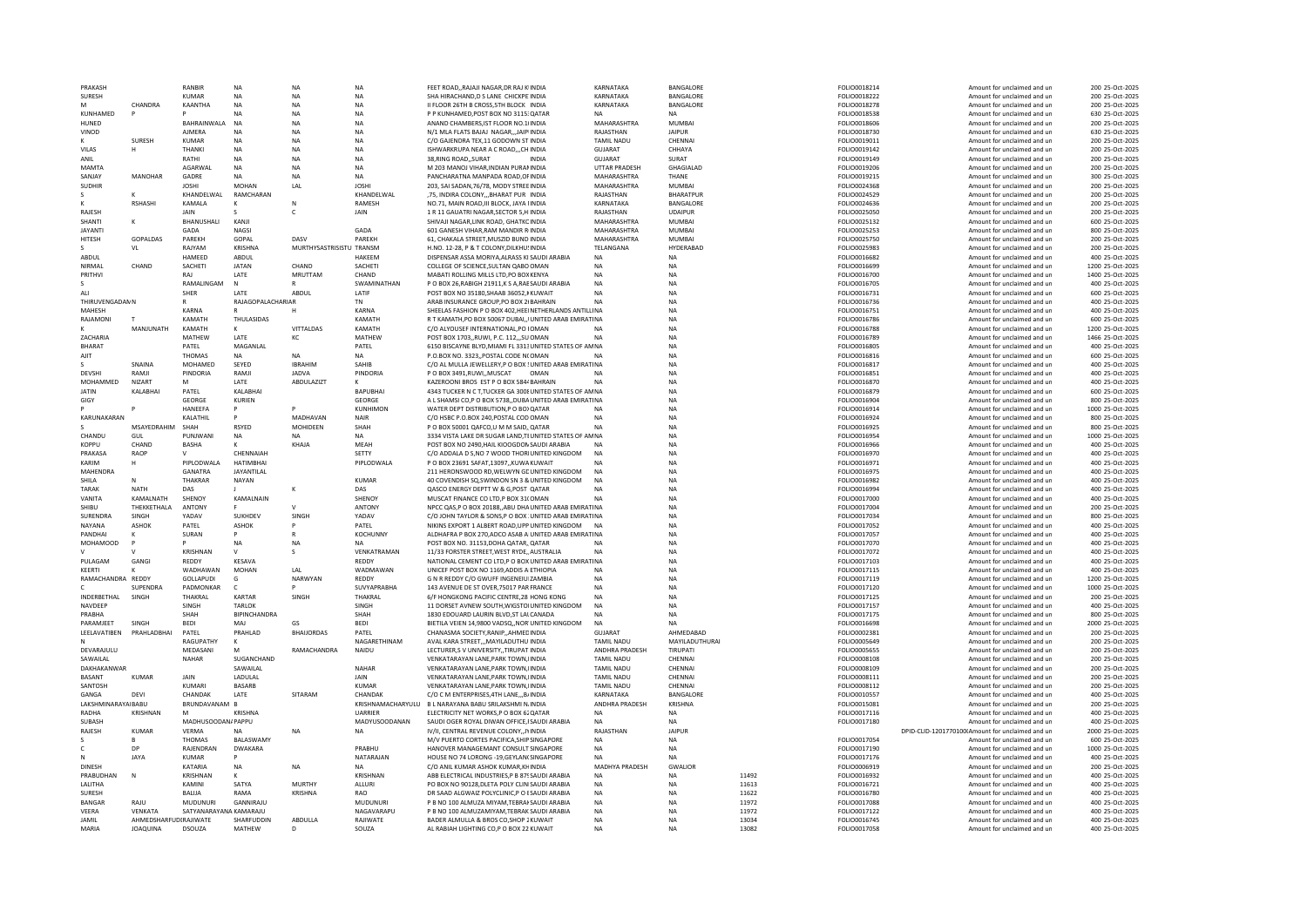| HASSAN            | SAEED        | <b>BAJHAO</b>       | SAEED                  | YESLAM         | <b>BAJHAO</b>       | BIN LADEN RD P O BOX 31917, JEDDA SAUDI ARABIA                               | <b>NA</b>                    | <b>NA</b>                         | 21418            | FOLIO0016911                 | Amount for unclaimed and un                                   | 400 25-Oct-2025                    |
|-------------------|--------------|---------------------|------------------------|----------------|---------------------|------------------------------------------------------------------------------|------------------------------|-----------------------------------|------------------|------------------------------|---------------------------------------------------------------|------------------------------------|
| SAEED             | YESLAM       | BAJHAO              | YESLAM                 | NASEER         | <b>BAJHAO</b>       | NCB COMP CNTRE P O BOX 3555 JEE SAUDI ARABIA                                 | <b>NA</b>                    | <b>NA</b>                         | 21481            | FOLIO0016910                 | Amount for unclaimed and un                                   | 400 25-Oct-2025                    |
|                   | SAMBATH      | <b>KUMAR</b>        |                        | с              | RAJAN               | ENGINEER HADIHAIDERV BROS CO,P SAUDI ARABIA                                  | <b>NA</b>                    | <b>NA</b>                         | 31941            | FOLIO0017177                 | Amount for unclaimed and un                                   | 400 25-Oct-2025                    |
| LIRVA             | MURAHARI     | RAUTH               | SADHASHIVA             |                | RAUTH               | P O BOX NO 20833 AL THOOBAH SAISAUDI ARABIA                                  | <b>NA</b>                    | <b>NA</b>                         | 31952            | FOLIO0016769                 | Amount for unclaimed and un                                   | 400 25-Oct-2025                    |
| NAHID             | KHALID       | SHETHWALA           | KHALID                 |                | SHETHWALA           | P O BOX NO 1748.AL-KHOBARK S A SAUDI ARABIA                                  | <b>NA</b>                    | <b>NA</b>                         | 31952            | FOLIO0016983                 | Amount for unclaimed and un                                   | 1000 25-Oct-2025                   |
| <b>GOPINATHAN</b> |              |                     | <b>ACHCITHAN</b>       |                |                     | P O BOX 3462 S A KENLPETROCHEM: SAUDI ARABIA                                 | <b>NA</b>                    | <b>NA</b>                         | 31952            | <b>EOLIO0016998</b>          | Amount for unclaimed and un                                   | 400 25-Oct-2025                    |
| PONNIAH           | ASARI        | THANGAVELU          | PONNIAH                |                | <b>ASARI</b>        | D R PRODUCTION-12 HADEEP 10053 SAUDI ARABIA                                  | <b>NA</b>                    | <b>NA</b>                         | 31961            | <b>FOLIO0016984</b>          | Amount for unclaimed and un                                   | 800 25-Oct-2025                    |
| JESANG            | <sup>n</sup> | CHAUDHARI           | DALSANGBHAI            |                |                     | 940 COPPER CT ELKGROVE, ILL 60007 UNITED STATES OF AM NA                     |                              | <b>NA</b>                         | 60007            | FOLIO0016973                 | Amount for unclaimed and un                                   | 600 25-Oct-2025                    |
| <b>MITA</b>       | RAHUL        | PARIKH              | RAHUL                  |                | PARIKH              | 6525 S GESSIVER, 2047 HOUSTAN TE: UNITED STATES OF AM NA                     |                              | <b>NA</b>                         | 77036            | FOLIO0016801                 | Amount for unclaimed and un                                   | 400 25-Oct-2025                    |
| <b>UMESH</b>      | м            | CHOKSHI             | MADHAVLAL              | N              | CHOKSH              | 4511 MEADOW GREEN DR, SUGAR L/ UNITED STATES OF AM NA                        |                              | <b>NA</b>                         | 77479            | FOLIO0016825                 | Amount for unclaimed and un                                   | 600 25-Oct-2025                    |
| <b>SUSHMA</b>     |              | JAIN                | $\mathsf{s}$           | c              | GOEL                | 1497 TOPEKA STREET, PASADENA CA UNITED STATES OF AM NA                       |                              | <b>NA</b>                         | 91104            | FOLIO0016709                 | Amount for unclaimed and un                                   | 800 25-Oct-2025                    |
| NARESH            | CHAND        | BANSAL              | <b>BALKISHAN</b>       |                |                     | 450 N, METHILDA AVE., V-307, SUNN UNITED STATES OF AM NA                     |                              | <b>NA</b>                         | 94086            | FOLIO0016694                 | Amount for unclaimed and un                                   | 200 25-Oct-2025                    |
| AMIT              |              | <b>GATTANI</b>      |                        |                | <b>GATTANI</b>      | LEVEL ONE COMMUNICATIONS INC. UNITED STATES OF AM NA                         |                              | <b>NA</b>                         | 95630            | FOLIO0016679                 | Amount for unclaimed and un                                   | 400 25-Oct-2025                    |
| ULLATTIL          |              | MANMADHAN           | VISWANATHAMENON        |                |                     | 1011.BIANCO DR.RALEIGH.RALEIGH I UNITED STATES OF AM NA                      |                              | <b>NA</b>                         |                  |                              | DPID-CLID-IN30023914(Amount for unclaimed and un              | 600 25-Oct-2025                    |
| <b>TFMTI</b>      | MANFKSHAW    | <b>BODKANWALA</b>   | <b>NA</b>              |                | NΔ                  | C/O OMANI FOODSTUFF TRAD, P O LUNITED ARAB EMIRATINA                         |                              | NΔ                                | 111111           | FOLIO0027319                 | Amount for unclaimed and un                                   | 346 25-Oct-2025                    |
| SYED              |              | MAHMOOD             | LATE                   | SYED           | GALIB               | H NO 23 2 371/1/B, MOGHAL PURA, HNDIA                                        | TELANGANA                    | HYDERABAD                         | 500002           |                              | DPID-CLID-IN300513134Amount for unclaimed and un              | 50 25-Oct-2025                     |
| NANDKISHORE       |              | TIWARI              | BANKATLAL              |                | TIWARI              | 15 8 122 FEELKHANA.KAMAL KHANDINDIA                                          | <b>TFI ANGANA</b>            | HYDERABAD                         | 500012           | FOLIO0009921                 | Amount for unclaimed and un                                   | 200 25-Oct-2025                    |
| D.                | PAVANI       | KUMARI              | DASARI                 | PRASADA        | REDDY               | HETERO MED SOLUTION, B-97 MADH INDIA                                         | TELANGANA                    | HYDERABAD                         | 500038           |                              | DPID-CLID-IN30273410(Amount for unclaimed and un              | 200 25-Oct-2025                    |
|                   |              |                     |                        |                |                     |                                                                              |                              |                                   |                  |                              |                                                               |                                    |
| GORIGE            | SANTOSH      | <b>KUMAR</b>        | LATE                   | GSRI           | <b>HAR</b>          | G24A, SRILA PARK PRIDE, NR CHAITA INDIA                                      | TELANGANA                    | <b>HYDERABAD</b>                  | 500049           |                              | DPID-CLID-1205140000IAmount for unclaimed and un              | 200 25-Oct-2025                    |
| CHALOURMI         |              | MUKHERJEE           | KALYAN                 |                | MUKHERJEE           | KANBAY SOFTWARE INDIA P LTD.PLC INDIA                                        | TELANGANA                    | HYDERABAD                         | 500081           |                              | DPID-CLID-IN30039415(Amount for unclaimed and un              | 200 25-Oct-2025                    |
| THALLAM           | <b>NAGA</b>  | RANI                | THALLAM                | NAGARNARAYANA  | RAO                 | D 217, KANTI SIKHARA APTS, PANJAG INDIA                                      | TELANGANA                    | HYDERABAD                         | 500082           |                              | DPID-CLID-IN301022201Amount for unclaimed and un              | 400 25-Oct-2025                    |
| <b>DR</b>         | RVPRABHAKAR  | <b>RAO</b>          | R                      | PRAMA          | <b>RAO</b>          | 1-1-385/A. ELAT 'F' II ELOOR B.G.APTINDIA                                    | <b>TFI ANGANA</b>            | HYDERABAD                         | 500380           | FOLIO0026200                 | Amount for unclaimed and un                                   | 200 25-Oct-2025                    |
| SURYANARAYANA     |              | KULAPUDI            | M                      |                | <b>BULLISESHIAH</b> | BLOCK 2 FLAT 4 VIJAYANAGARHYD INDIA                                          | TELANGANA                    | HYDERABAD                         | 500457           | FOLIO0009988                 | Amount for unclaimed and un                                   | 400 25-Oct-2025                    |
| SURAM             | ESWAR        | <b>REDDY</b>        | SURRA                  | REDDY          | SURAM               | H NO 4-1-326-3, SHIVAJJI NAGAR, W/INDIA                                      | ANDHRA PRADESH               | <b>RANGA REDDY</b>                | 501101           |                              | DPID-CLID-IN30177413. Amount for unclaimed and un             | 200 25-Oct-2025                    |
| ASADULLA          |              | <b>HUSSAIN</b>      | SAJJAD                 | PASHA          | <b>HUSSAIN</b>      | SAMATHA ELECTRICALS KANCHIT X FINDIA                                         | TELANGANA                    | MEDAK                             | 502103           | FOLIO0015681                 | Amount for unclaimed and un                                   | 200 25-Oct-2025                    |
| <b>SUBBA</b>      | <b>RAO</b>   | MEDA                | M                      |                | RATNAM              | A/509.HILL COLONY.NAGARJUNA SA INDIA                                         | TELANGANA                    | NALGONDA                          | 508202           |                              | DPID-CLID-IN30286310(Amount for unclaimed and un              | 26 25-Oct-2025                     |
| MOHD              | <b>IOBAL</b> | AHMED               | <b>HAJI</b>            | ZAKARIYA       | GIGRA               | 21-93. BADEPALLY.JADCHERLA.MAH.INDIA                                         | TELANGANA                    | MAHBOOBNAGAR                      | 509301           |                              | DPID-CLID-1203070000:Amount for unclaimed and un              | 400 25-Oct-2025                    |
|                   |              | NIRMALA             | A                      | CSUBBA         | <b>RAO</b>          | SRI LAKSHMI NARASIMHA ENTERPRI INDIA                                         | ANDHRA PRADESH               | KADAPA                            | 516361           | FOLIO0026991                 | Amount for unclaimed and un                                   | 4000 25-Oct-2025                   |
| <b>SHASHIKALA</b> |              |                     | SUIT                   |                | KUMAR               | 11-49-309 SIVALAYAM STREET VIIAYINDIA                                        | <b>ANDHRA PRADESH</b>        | KRISHNA                           | 520001           | FOI IO0008215                | Amount for unclaimed and un                                   | 200 25-Oct-2025                    |
| SAMBASIVA         | RAO          | ALLA                | VENKAIAH               |                |                     | 4-31-22 OPP NAGANMASATRAM.NE.INDIA                                           | <b>ANDHRA PRADESH</b>        | <b>KRISHNA</b>                    | 520009           | FOLIO0008193                 | Amount for unclaimed and un                                   | 200 25-Oct-2025                    |
| KOTFSWARARAO      |              | KRISHNAHSFTT        | VFFRAIAH               |                | NAIDU               | 32-9-9 NEAR CURRENTWELL HOGALIINDIA                                          | <b>ANDHRA PRADESH</b>        | KRISHNA                           | 520010           | FOLIO0005269                 | Amount for unclaimed and un                                   | 400 25-Oct-2025                    |
| POTLURI           | MADHAVA      | RAO                 | <b>PATAMATA</b>        |                |                     | 56-15-5/A NEAR GANAPATI, SACHIDA INDIA                                       | ANDHRA PRADESH               | KRISHNA                           | 520010           |                              | DPID-CLID-IN300450131Amount for unclaimed and un              | 400 25-Oct-2025                    |
| LAKSHMIKANTHAMMA  |              | CHILAKA             | SAMBASIVA              | RAO            | CHILAKA             | 41-24-46. GANGANAMMA TEMPLE SINDIA                                           | ANDHRA PRADESH               | KRISHNA                           | 520013           | FOLIO0025636                 | Amount for unclaimed and un                                   | 200 25-Oct-2025                    |
| LALITHA           |              | <b>BODEPUDI</b>     | ANIL                   | <b>KUMAR</b>   | <b>BODEPUD</b>      | ANJANA EYE HOSPITAL, POLICE STATIINDIA                                       | <b>ANDHRA PRADESH</b>        | <b>KRISHNA</b>                    | 521126           |                              | DPID-CLID-IN300394115Amount for unclaimed and un              | 250 25-Oct-2025                    |
| APSARULLAH        |              | SYED                | AMAA                   |                | SYED                | C/O ABHIMAN SILKS.INDRA BAZAAR.INDIA                                         | ANDHRA PRADESH               | <b>GUNTUR</b>                     | 522003           | FOLIO0000279                 | Amount for unclaimed and un                                   | 200 25-Oct-2025                    |
| VIJAYA            | <b>KUMAR</b> | DUDDEMPUDI          | <b>NA</b>              | <b>NA</b>      | <b>NA</b>           | W/O D.L.N. CHOUDHARY, G.R.C. JR. (INDIA                                      | ANDHRA PRADESH               | PRAKASAM                          | 523301           | FOLIO0015713                 | Amount for unclaimed and un                                   | 200 25-Oct-2025                    |
| THUMMALA          |              | BHAKTHAVATSAL/T     |                        | SUNDARARAMI    | <b>REDDY</b>        | 15/43 BRINDAVANAM.NELLOREA PINDIA                                            | <b>ANDHRA PRADESH</b>        | NELLORE                           | 524001           | FOLIO0016861                 | Amount for unclaimed and un                                   | 1000 25-Oct-2025                   |
| <b>DONDETI</b>    | <b>JAYA</b>  | <b>DFVI</b>         | <b>I OKESHWARA</b>     |                | <b>REDDY</b>        | MIG 24 B 4 49 16 LOWSONS BAY COUNDIA                                         | <b>ANDHRA PRADESH</b>        | VISHAKHAPATNAM                    | 530017           |                              | DPID-CUD-IN30021411/Amount for unclaimed and un               | 20 25-0ct-2025                     |
|                   | VS           | LAKSHMIDEVI         |                        | BVKOTESWARA    | RAO                 | BHUPAYYA AGRAHANAM,,,AMALAPUNDIA                                             | ANDHRA PRADESH               | <b>EAST GODAVARI</b>              | 533201           | FOLIO0005238                 | Amount for unclaimed and un                                   | 200 25-Oct-2025                    |
| <b>I ATHA</b>     |              | KOVVURI             | PRABHAKARA             | REDDY          | KOVVURI             | VELAGALERU MARUTERU WG DT INDIA                                              |                              | <b>WEST GODAVARI</b>              |                  |                              | Amount for unclaimed and un                                   | 200 25-Oct-2025                    |
| PRABHAKARA        | REDDY        | KOVVURI             |                        |                |                     |                                                                              | ANDHRA PRADESH               | <b>WEST GODAVARI</b>              | 534122           | FOLIO0015152                 |                                                               | 200 25-Oct-2025                    |
|                   |              |                     | SATYANARAYANA          | REDDY          | KOVVURI             | VELAGALERU MARUTERU,,, WG DT INDIA                                           | ANDHRA PRADESH               |                                   | 534122           | FOLIO0015153                 | Amount for unclaimed and un                                   |                                    |
|                   |              |                     |                        |                |                     |                                                                              |                              |                                   |                  |                              |                                                               |                                    |
|                   | VENUGOPAL    | RAJU                | SUBBARAJU              |                |                     | D NO 1-181.SRI KRISHNA BHAVAN.C/INDIA                                        | ANDHRA PRADESH               | WEST GODAVARI                     | 534208           |                              | DPID-CLID-IN30232410;Amount for unclaimed and un              | 2 25-Oct-2025                      |
| SUNIL             | <b>KUMAR</b> | SARAOGI             | SHREE                  | KRISHNA        | SARAOGI             | S K SARAOGI & SONS.LAWKHOWA RINDIA                                           | ASSAM                        | NOWGONG                           | 782002           | FOLIO0009752                 | Amount for unclaimed and un                                   | 600 25-Oct-2025                    |
| SHANTA            | DEVI         | <b>JAIN</b>         | PRAKASH                | CHAND          | <b>JAIN</b>         | C/O M/S SHANTI STORES CHOWK BAINDIA                                          | ASSAM                        | DHUBRI                            | 783301           | FOLIO0001710                 | Amount for unclaimed and un                                   | 200 25-Oct-2025                    |
| MANIK             | CHAND        | SARAWAGI            | LATE                   | MOTILAL        | SARAWAGI            | C/O M/S SHANTI STORES CHOWK BAINDIA                                          | ASSAM                        | DHUBRI                            | 783301           | FOLIO0001711                 | Amount for unclaimed and un                                   | 200 25-Oct-2025                    |
| AJAY              |              | AGARWAL             | MAHABIR                | PRASAD         | AGARWAI             | SRIPURIA, LNB ROAD, TINSUKIA,, TINSINDIA                                     | ASSAM                        | DIBRUGARH                         | 786145           |                              | DPID-CLID-1201060000.Amount for unclaimed and un              | 200 25-Oct-2025                    |
| <b>NISHA</b>      |              | SINHA               | GOURI                  | <b>SHANKER</b> | PRASAD              | PRABHA NIKETAN KANOOLALL ROADINDIA                                           | <b>BIHAR</b>                 | PATNA                             | 800001           | FOLIO0010359                 | Amount for unclaimed and un                                   | 200 25-Oct-2025                    |
| SHEELA            |              | DEVI                | YOGENDRA               |                | PRASAD              | <b>BAKER GANJPATNA</b><br><b>INDIA</b>                                       | <b>BIHAR</b>                 | PATNA                             | 800004           | FOLIO0002132                 | Amount for unclaimed and un                                   | 400 25-Oct-2025                    |
| <b>HARINDER</b>   | <b>NATH</b>  | <b>PANDEY</b>       | <b>BUDH</b>            | <b>NATH</b>    | PANDEY              | GUPTA MANSION.BAKER GANJ., PATHNDIA                                          | BIHAR                        | PATNA                             | 800004           | FOLIO0002135                 | Amount for unclaimed and un                                   | 200 25-Oct-2025                    |
| TARKESHWAR        |              | PRASAD              | RAJENDRA               |                | PRASAD              | SHOP NO-5 PATNA MARKET, ASHOK IINDIA                                         | <b>BIHAR</b>                 | PATNA                             | 800004           |                              | DPID-CLID-1203320004'Amount for unclaimed and un              | 400 25-Oct-2025                    |
| MFFNAI            |              | PRASAD              | ANIL                   | <b>KISHORE</b> | PRASAD              | C/O RAM PRAVESH PRASAD SAKARICINDIA                                          | <b>BIHAR</b>                 | PATNA                             | 800007           | FOLIO0010340                 | Amount for unclaimed and un                                   | 400 25-Oct-2025                    |
| NEELESH           |              | PRASAD              | ANIL                   | KISHORF        | PRASAD              | C/O RAM PRAVESH PRASAD SAKARICINDIA                                          | <b>BIHAR</b>                 | PATNA                             | 800007           | FOLIO0010344                 | Amount for unclaimed and un                                   | 400 25-Oct-2025                    |
| <b>RISHITOSH</b>  |              | PRASAD              | ANIL                   | KISHORE        | PRASAD              | C/O RAM PRAVESH PRASAD SAKARICINDIA                                          | <b>BIHAR</b>                 | PATNA                             | 800007           | FOLIO0010345                 | Amount for unclaimed and un                                   | 400 25-Oct-2025                    |
| <b>BINOD</b>      | KUMAR        | AGRAWAI             | SHYAM                  | <b>SUNDER</b>  | AGRAWAI             | MARUEGANI PATNACITY PATNA INDIA                                              | <b>BIHAR</b>                 | PATNA                             | 800008           | <b>FOLIO0002205</b>          | Amount for unclaimed and un                                   | 200 25-Oct-2025                    |
| KESHAV            | PRASAD       | SINHA               | SHYAM                  | NANDANPRASAD   | SINHA               | SAKLAKOTHI, 21, ANNUGRAH NARAII INDIA                                        | BIHAR                        |                                   |                  | FOLIO0002161                 | Amount for unclaimed and un                                   | 400 25-Oct-2025                    |
| <b>NAVANEET</b>   |              | <b>KUMAR</b>        | SRI                    | MURAR          | LAL                 | C/O NATIONAL AGRO CHEMICALS.C- INDIA                                         | <b>BIHAR</b>                 | PATNA<br>PATNA                    | 800013<br>800013 | FOLIO0024501                 | Amount for unclaimed and un                                   | 200 25-Oct-2025                    |
| RAN               | VIJAY        | PRASAD              | <b>NA</b>              | <b>NA</b>      | <b>NA</b>           | SECTION OFFICER LIBRARY BIHAR VILINDIA                                       | <b>BIHAR</b>                 | PATNA                             | 800015           | FOLIO0010341                 |                                                               | 400 25-Oct-2025                    |
| VIKASH            |              | <b>KUMAR</b>        | <b>BIRENDRA</b>        | <b>NATH</b>    | <b>TEWARY</b>       | 92 MIG H KANKAR BAGHPATNA INDIA                                              | BIHAR                        | PATNA                             | 800020           | FOLIO0005903                 | Amount for unclaimed and un<br>Amount for unclaimed and un    | 400 25-Oct-2025                    |
| RAJESH            |              |                     | DSR                    | RAM            | SCNGH               |                                                                              | <b>BIHAR</b>                 |                                   |                  |                              |                                                               |                                    |
| SRI               | PRKASH       | KUMAR<br><b>JHA</b> | LATE                   | INDRAI AL      | <b>JHA</b>          | A 38 SECTOR 0, SALHIWALYA COLONINDIA                                         | <b>BIHAR</b>                 | PATNA<br>PATNA                    | 800020<br>801503 |                              | DPID-CLID-1201320000.Amount for unclaimed and un              | 300 25-Oct-2025<br>400 25-Oct-2025 |
| MADAN             | MOHAN        | MISHRA              | SHASHI                 | <b>BHUSHAN</b> | MISHRA              | C/O J P JHA, PA TO COMMANDANT B INDIA<br>VILL CHANDWA PO CHANDWARA.DI: INDIA | BIHAR                        | <b>BHOJPUR</b>                    | 802312           | FOLIO0010348<br>FOLIO0002188 | Amount for unclaimed and un<br>Amount for unclaimed and un    | 400 25-Oct-2025                    |
|                   |              |                     |                        |                |                     |                                                                              |                              |                                   |                  |                              |                                                               |                                    |
| SANIAY            | KUMAR        | SHARMA              | <b>NA</b>              | <b>NA</b>      | <b>NA</b>           | S K TEXTILES SHARMA KATRABHAC INDIA                                          | BIHAR                        | BHAGALPUR                         | 812002           | FOLIO0010375                 | Amount for unclaimed and un                                   | 200 25-Oct-2025                    |
| <b>ASHOK</b>      | <b>KUMAR</b> | <b>JALAN</b>        | KISHAN                 | LALL           | JAIN                | C/O KISHAN LALL JALAN TUNDI ROAI INDIA                                       | BIHAR                        | <b>DUMKA</b>                      | 815301           | FOLIO0004215                 | Amount for unclaimed and un                                   | 200 25-Oct-2025                    |
| AWADH             | KISHORE      | PATHAK              | RAM                    | <b>KISHUN</b>  | PATHAK              | PRAKASH HARDWARE, GAYATRI MANINDIA                                           | BIHAR                        | PALAMU                            | 822101           |                              | DPID-CLID-IN300271101Amount for unclaimed and un              | 40 25-Oct-2025                     |
| SANJAY            |              | BHADANI             | <b>BHIMRAM</b>         |                | <b>BHADAN</b>       | S/O BHIM RAM BHADANI.G.T.ROAD INDIA                                          | <b>BIHAR</b>                 | <b>HAZARIBAGE</b>                 | 825107           |                              | DPID-CLID-1203450000(Amount for unclaimed and un              | 400 25-Oct-2025                    |
| RAJ               | <b>KUMAR</b> | <b>JAIN</b>         | RATTAN                 | LAL            | JAIN                | C/O AKSHOY SERVICE STATION.MAININDIA                                         | <b>BIHAR</b>                 | HAZARIBAGH                        | 825301           | FOLIO0005064                 | Amount for unclaimed and un                                   | 200 25-Oct-2025                    |
| SANJAY            |              | <b>JAIN</b>         | RATAN                  | LAL            | JAIN                | C/O AKSHOY SERVICE STATION.MAININDIA                                         | <b>BIHAR</b>                 | HAZARIBAGH                        | 825301           | FOLIO0005066                 | Amount for unclaimed and un                                   | 200 25-Oct-2025                    |
| ANJU              |              | AGRAWAL             | RADHE                  | PRASAD         | AGRAWAL             | M/S ANJU DISTRIBUTORBANSHI LAHNDIA                                           | BIHAR                        | HAZARIBAGH                        | 825301           |                              | DPID-CLID-IN30021412 <sup>1</sup> Amount for unclaimed and un | 200 25-Oct-2025                    |
| RABINDRA          | <b>NATH</b>  | PANDEY              | RAMA                   | <b>NAND</b>    | PANDEY              | BANK OF INDIA SECTOR 4,,,BOKARO INDIA                                        | BIHAR                        | DHANBAD                           | 827004           | FOLIO0010207                 | Amount for unclaimed and un                                   | 400 25-Oct-2025                    |
| <b>KAMAI FSH</b>  | CHANDRA      | <b>BISWAS</b>       | R                      | ĸ              | <b>BISWAS</b>       | OR NO 2132 SEC IV E. BOKARO STEE INDIA                                       | <b>BIHAR</b>                 | DHANRAD                           | 827004           | FOLIO0015745                 | Amount for unclaimed and un                                   | 400 25-Oct-2025                    |
| SANJAY            |              | <b>KUMAR</b>        | SATYA                  | DEO            | LAL                 | C/O SATYA DEO LAL ZARDA MERCHAINDIA                                          | BIHAR                        | DHANBAD                           | 828111           | FOLIO0002081                 | Amount for unclaimed and ur                                   | 420 25-Oct-2025                    |
| SHASANKHA         | SHEKHAR      | CHATTERJEE          | LATE                   | HARISADHAN     | CHATTERJEE          | OTRS NO KD 154 POST SINDRI DIST INDIA                                        | BIHAR                        | DHANBAD                           | 828122           | FOLIO0002083                 | Amount for unclaimed and un                                   | 200 25-Oct-2025                    |
| RUBY              | KISHORI      | AMBASTHA            | SATYENDRA              | <b>KUMAR</b>   | AMBASTHA            | NEW BANK COLONY, STEEL GATE, P.O INDIA                                       | <b>BIHAR</b>                 | DHANBAD                           | 828127           |                              | DPID-CLID-1203840000. Amount for unclaimed and un             | 100 25-Oct-2025                    |
| POONAM            |              | <b>VFRMA</b>        | <b>INDRA</b>           | MOHANPRASAD    | VFRMA               | C/O. I.M.P. VERMA. LICO BANK MAK INDIA                                       | <b>BIHAR</b>                 | DHANRAD                           | 828201           | FOLIO0010314                 | Amount for unclaimed and un                                   | 400 25-Oct-2025                    |
| SHARWAN           | <b>KUMAR</b> | MITTAL              | LATE                   | RADHAKISHAN    | MITTA               | C/O MITTAL TEXTILES.17 SONKAR KAINDIA                                        | <b>BIHAR</b>                 | SINGHBHUM                         | 831006           | FOLIO0005030                 | Amount for unclaimed and un                                   | 200 25-Oct-2025                    |
| GOPAL             | <b>JIVAN</b> | MAHAJAN             | <b>JIVAN</b>           | SUPADU         | MAHAJAN             | SAIL SATELLITE TOWNSHIP.DHURWAINDIA                                          | BIHAR                        | DHURWA                            | 834004           | FOLIO0005070                 | Amount for unclaimed and un                                   | 400 25-Oct-2025                    |
| <b>BIRESH</b>     |              | <b>KUMAR</b>        | BINDESHWAR             | PRASAD         | SINGH               | AT, PO-SONEPURNAKHASH, SARAN,  INDIA                                         | BIHAR                        | SARAN                             | 841101           |                              | DPID-CLID-1201910100-Amount for unclaimed and un              | 100 25-Oct-2025                    |
| GIRISH            |              | <b>KUMAR</b>        | GOPAL                  |                | AGARWAL             | C/O SURUCHI BRAHAMAN TOLI,,,MLINDIA                                          | BIHAR                        | MUZAFFARPUR                       | 842001           | FOLIO0002121                 | Amount for unclaimed and un                                   | 2 25-Oct-2025                      |
| GEETESH           |              | <b>KUMAR</b>        | GOPAL                  |                | AGARWAI             | C/O SURUCHI BRAHAMAN TOLIMLINDIA                                             | BIHAR                        | MUZAFFARPUR                       | 842001           | FOLIO0002122                 | Amount for unclaimed and un                                   | 2 25-Oct-2025                      |
| PUSHPA            |              | AGARWAI             | GOPAL                  |                | AGARWAL             | C/O SURUCHI BRAHAMAN TOLI,,,MLINDIA                                          | BIHAR                        | MUZAFFARPUR                       | 842001           | FOLIO0002123                 | Amount for unclaimed and ur                                   | 2 25-Oct-2025                      |
| GOPAL             |              | AGARWAI             | NARAIN                 |                | AGARWAI             | C/O SURUCHI BRAHAMAN TOLL ML INDIA                                           | <b>BIHAR</b>                 | <b>MUZAFFARPUR</b>                | 842001           | FOLIO0002124                 | Amount for unclaimed and un                                   | 2 25-Oct-2025                      |
| GOPAL             | PRASAD       | TIKMANI             | NARAIN                 |                | TIKMAN              | BHRHAMAN TOLI,,,MUJAFFARPUR INDIA                                            | <b>BIHAR</b>                 | MUZAFFARPUR                       | 842001           | FOLIO0002125                 | Amount for unclaimed and un                                   | 2 25-Oct-2025                      |
| SITAL<br>SUNITA   |              | PANSARI<br>PANSARI  | GHANSHYAM<br>GHANSHYAM |                | PANSARI<br>PANSARI  | C/O SURUCHI BRAHAMAN TOLIMLINDIA<br>C/O SURUCHI BRAHAMAN TOLI,,,MLINDIA      | <b>BIHAR</b><br><b>BIHAR</b> | <b>MUZAFFARPUR</b><br>MUZAFFARPUR | 842001<br>842001 | FOLIO0002127<br>FOLIO0002128 | Amount for unclaimed and un<br>Amount for unclaimed and un    | 2 25-Oct-2025<br>2 25-Oct-2025     |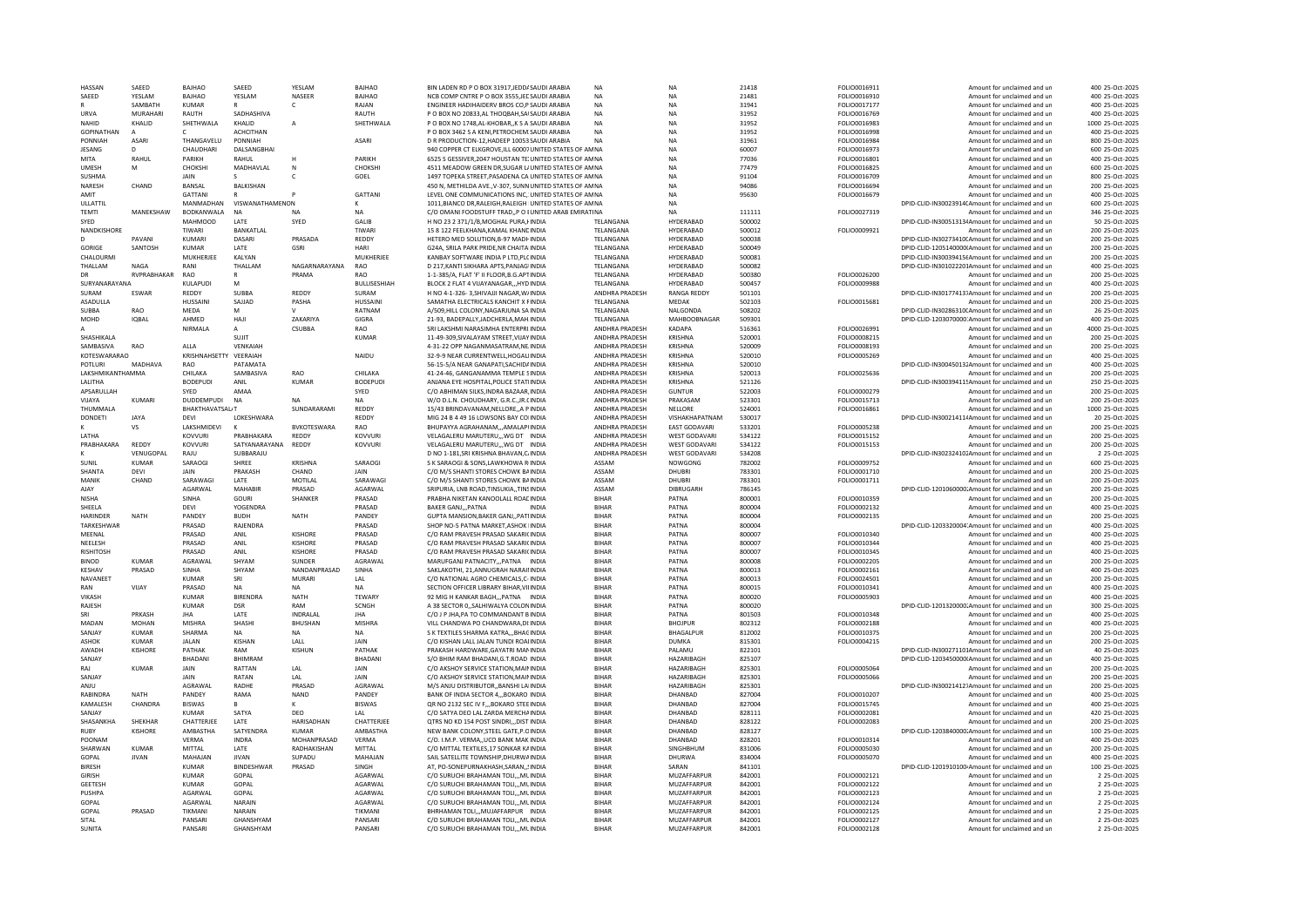|                            |                      | SAKET          | RAJESHWAF                          |                 | PRASAD           | GUPTA ALANKAR BHAWAN.PURANI IINDI                                                | <b>BIHAR</b>                     | MUZAFFARPUR      | 842001           | FOLIO0005902                 | Amount for unclaimed and ur                                | 400 25-Oct-2025                    |
|----------------------------|----------------------|----------------|------------------------------------|-----------------|------------------|----------------------------------------------------------------------------------|----------------------------------|------------------|------------------|------------------------------|------------------------------------------------------------|------------------------------------|
| <b>KUM</b>                 | KUMBALA              | SINGH          | SURESH                             | NANDAN          | SINGH            | KHABRA ROAD, POST, MUZAFFARPUIINDIA                                              | <b>BIHAR</b>                     | MUZAFFARPUR      | 842001           |                              | DPID-CLID-IN30099910(Amount for unclaimed and un           | 200 25-Oct-2025                    |
| <b>ASHIMA</b>              |                      | <b>BISWAS</b>  | <b>NA</b>                          | <b>NA</b>       | <b>NA</b>        | AT-KATHALBARI, BHANDAR CHOWK, IINDIA                                             | <b>BIHAR</b>                     | DARBHANGA        | 846004           | FOLIO0027372                 | Amount for unclaimed and un                                | 200 25-Oct-2025                    |
| GOPAL                      |                      | PRASAD         | LATE                               | <b>DURGA</b>    | PRASAD           | GULLOWARA,,,DARBHANGA<br><b>INDIA</b>                                            | <b>BIHAR</b>                     | DARBHANGA        | 846004           |                              | DPID-CLID-1201092400IAmount for unclaimed and un           | 200 25-Oct-2025                    |
| HARI                       | RAM                  | SHARMA         | PRAHLAD                            | RAI             | SHARMA           | C/O ORIENT SYNTEX.SP-147 RIICO IN INDIA                                          | DELHI                            | DELHI            | 110001           |                              | DPID-CLID-IN30036020:Amount for unclaimed and un           | 20 25-Oct-2025                     |
| GOVIND                     |                      | AGGARWAL       | <b>NA</b>                          | <b>NA</b>       | <b>NA</b>        | 725 NAI BASTI KATRA, NEEL CH CH,, DINDIA                                         | DELHI                            | DELHI            | 110006           | FOLIO0004589                 | Amount for unclaimed and un                                | 400 25-Oct-2025                    |
| SANGEETA                   |                      | AGARWAI        | SHIV                               | KUMAR           | AGARWAI          | VAIDYA NANDRAM GIIRAI CHAMARI INDIA                                              | <b>DELHI</b>                     | <b>DELHI</b>     | 110006           | FOLIO0006958                 | Amount for unclaimed and un                                | 400 25-Oct-2025                    |
| SHASHI                     |                      | <b>GUPTA</b>   | ANIL                               |                 | <b>GUPTA</b>     | 29/3IST FLOOR, SHAKTI NAGAR, , DELI INDIA                                        | DELHI                            | DELHI            | 110007           | FOLIO0006668                 | Amount for unclaimed and un                                | 200 25-Oct-2025                    |
|                            |                      |                |                                    | <b>KUMAR</b>    |                  |                                                                                  |                                  |                  |                  |                              |                                                            |                                    |
| SHASHI                     |                      | ARORA          | PARVEEN                            |                 | ARORA            | 8/37 DOUBLE STOREY FLAT JANGPUHNDIA                                              | DELHI                            | DELHI            | 110014           | FOLIO0004591                 | Amount for unclaimed and un                                | 400 25-Oct-2025                    |
| GAYA                       | PRASAD               | GAUTAM         | LATE                               | DP              | GAUTAN           | <b>GREEN PRAK EXTENSIONNEW DELIINDIA</b>                                         | DELHI                            | DELH             | 110016           | FOLIO0014145                 | Amount for unclaimed and un                                | 400 25-Oct-2025                    |
| ARVIND                     |                      | GOEL           |                                    |                 | GOEL             | 36A, II FLOOR, BEGUMPUR, NEAR MAINDIA                                            | DELHI                            | <b>DELHI</b>     | 110017           |                              | DPID-CLID-IN30036021:Amount for unclaimed and un           | 200 25-Oct-2025                    |
| <b>JATINDER</b>            |                      | KAUR           | AJIT                               |                 | BAJAJ            | K-50 IIND FLOOR., FATEH NAGAR PO, INDIA                                          | DELHI                            | DELHI            | 110018           | FOLIO0027978                 | Amount for unclaimed and un                                | 200 25-Oct-2025                    |
| <b>JAGDISH</b>             | CHANDER              | <b>MEHTA</b>   | GHANSHYAM                          |                 | DAS              | G-5/49/50,RED ROSE BUILDING, NEH INDIA                                           | DELHI                            | DELHI            | 110019           |                              | DPID-CLID-IN301055107Amount for unclaimed and un           | 360 25-Oct-2025                    |
| RAM                        | MURTI                | SHARMA         | LATE                               | SHRIRAM         | <b>KISHAN</b>    | G-69 NANAK PURAN DELHI<br><b>INDIA</b>                                           | DELHI                            | <b>DELHI</b>     | 110021           | FOLIO0014274                 | Amount for unclaimed and un                                | 200 25-Oct-2025                    |
| JAGAN                      | NATH                 | <b>BABBAR</b>  | <b>SH</b>                          | KHAN            | CHAND            | GN-9.Shivaii EnclaveNew Delhi<br><b>INDIA</b>                                    | DELHI                            | <b>DELHI</b>     | 110027           |                              | DPID-CLID-IN300861101Amount for unclaimed and un           | 400 25-Oct-2025                    |
| RADHAKISHAN                |                      | CHANDNANI      | SIRUMAL                            |                 |                  | NARAINA VIHARNEW DELHI<br><b>INDIA</b>                                           | DELHI                            | DELHI            | 110028           | FOLIO0004508                 | Amount for unclaimed and un                                | 200 25-Oct-2025                    |
| URMIL                      |                      | MINOCHA        |                                    |                 | MINOCHA          | A-1/73 SAFDARJUNG ENCLAVE, ,, DEL INDIA                                          | DELHI                            | DELHI            | 110029           | FOLIO0006704                 | Amount for unclaimed and un                                | 200 25-Oct-2025                    |
| MANOI                      |                      | SINHA          |                                    |                 |                  |                                                                                  |                                  |                  |                  | FOLIO0006705                 |                                                            |                                    |
|                            | <b>KUMAR</b>         |                | RAM                                | LAKHAN          | PRASAD           | A-1/73 SAFDARJUNG ENCLAVE, , DEL INDIA                                           | DELHI                            | DELHI            | 110029           |                              | Amount for unclaimed and un                                | 200 25-Oct-2025                    |
| VIJAY                      |                      | KAPILA         | R                                  | R               | KAPILA           | A-1/73 SAFDARJUNG ENCLAVE DEL INDIA                                              | DELHI                            | DELHI            | 110029           | FOLIO0006709                 | Amount for unclaimed and un                                | 200 25-Oct-2025                    |
| MANAV                      |                      | GOVIL          |                                    |                 | GOVIL            | 316 SEC A POCKET C VASANT KUNJ INDIA                                             | DELHI                            | <b>DELHI</b>     | 110030           | FOLIO0014364                 | Amount for unclaimed and un                                | 200 25-0ct-2025                    |
| SARITA                     |                      | BARMECHA       | <b>BINOD</b>                       | KUMAR           | BARMECHA         | SHREE MAHAVEER INDUSTRIES, 4/50 INDIA                                            | DELHI                            | DELHI            | 110032           | FOLIO0001743                 | Amount for unclaimed and un                                | 200 25-Oct-2025                    |
| HARISH                     | CHANDER              | GOEL           | LATE                               | SHRIKIRORIMAL   | GOEL             | 2608/194 TRI NAGAR,,,NEW DELHI INDIA                                             | DELHI                            | DELHI            | 110035           | FOLIO0014149                 | Amount for unclaimed and un                                | 200 25-Oct-2025                    |
| <b>SNEHI ATA</b>           |                      | <b>WADHWA</b>  |                                    |                 | <b>WADHWA</b>    | H NO A-94 SUBHADRA COLONY, SAR/INDIA                                             | <b>DELHI</b>                     | <b>DELHI</b>     | 110035           | FOLIO0016481                 | Amount for unclaimed and un                                | 204 25-Oct-2025                    |
| SWARAN                     |                      | NAGPAL         | HAR                                | PARKASH         | NAGPAL           | BC-13 MIANWALI, NAGAR PASCHIM VINDIA                                             | DELHI                            | DELHI            | 110041           | FOLIO0006733                 | Amount for unclaimed and ur                                | 200 25-Oct-2025                    |
| VED                        |                      | PRAKASH        | <b>NA</b>                          | <b>NA</b>       | <b>NA</b>        | WZ 87A D 21 RAJ NAGAR.PALAM CO INDIA                                             | DELHI                            | DELHI            | 110045           | FOLIO0019205                 | Amount for unclaimed and un                                | 200 25-Oct-2025                    |
| MUKESH                     | KUMAR                | <b>GUPTA</b>   | KANHAIYA                           | LAL             | <b>GUPTA</b>     | F 41/C.SADH NAGARNEW DELHI INDIA                                                 | DELHI                            | DELHI            | 110045           |                              | DPID-CLID-1202990000:Amount for unclaimed and un           | 40 25-Oct-2025                     |
| ARCHNA                     |                      |                | <b>NA</b>                          | <b>NA</b>       |                  | W7 1179/2 NANGAI RAYA NEW DELINDIA                                               | <b>DELHI</b>                     | <b>DELHI</b>     | 110046           |                              |                                                            | 400 25-Oct-2025                    |
|                            |                      |                |                                    |                 | NA.              |                                                                                  |                                  |                  |                  |                              | DPID-CLID-IN30112715:Amount for unclaimed and un           |                                    |
| ARJAN                      | DEV                  | TANEJA         | LATE                               | SHRIFATEHCHAND  | <b>TANEJA</b>    | S-387, GREATER KAILASH-IINEW DIINDIA                                             | DELHI                            | DELH             | 110048           | FOLIO0017601                 | Amount for unclaimed and un                                | 400 25-Oct-2025                    |
| ANII                       |                      | <b>VFRMA</b>   | LATE                               | SHLPG           | VFRMA            | B-97, (GROUND FLOOR), NITI BAGH., INDIA                                          | DELHI                            | <b>DELHI</b>     | 110049           | <b>FOLIO0024578</b>          | Amount for unclaimed and un                                | 200 25-Oct-2025                    |
| RFKHA                      |                      | KHARA          | BHUVNESH                           |                 | KUMAR            | A-109 PHASE II ASHOK VIHAR,,, DELH INDIA                                         | <b>DELHI</b>                     | <b>DELHI</b>     | 110052           | FOLIO0004579                 | Amount for unclaimed and un                                | 200 25-Oct-2025                    |
| KUSUM                      |                      | LATA           | н                                  | D               | <b>GUPTA</b>     | B-186 ASHOK VIHAR, PHASE I, , DELHI INDIA                                        | DELHI                            | DELHI            | 110052           | FOLIO0014282                 | Amount for unclaimed and un                                | 400 25-Oct-2025                    |
| SATYA                      |                      | WATI           | <b>NA</b>                          | <b>NA</b>       | <b>NA</b>        | C 2/20 ASHOK VIHAR.PHASE II., DELH INDIA                                         | DELHI                            | DELHI            | 110052           | FOLIO0024331                 | Amount for unclaimed and un                                | 600 25-Oct-2025                    |
| RAJEEV                     |                      | <b>JAIN</b>    | CHANDER                            | PRAKASH         | JAIN             | C 85.ASHOK VIHAR, PHASE I, NEW DEIINDIA                                          | DELHI                            | DELHI            | 110052           |                              | DPID-CLID-IN30177410 Amount for unclaimed and un           | 600 25-Oct-2025                    |
|                            |                      | SHANTHI        | D.                                 |                 | RAJA             | C5D 43/A JANAKPURIN DELHI INDIA                                                  | DELHI                            | DELHI            | 110058           | FOLIO0014256                 | Amount for unclaimed and un                                | 200 25-Oct-2025                    |
| NIDHI                      |                      | JAIN           | ANAND                              | SARUP           | JAIN             | D-1068.NEW FRIENDS COLONYNEWINDIA                                                | DELHI                            | DELHI            | 110065           |                              | DPID-CLID-IN302822102Amount for unclaimed and un           | 300 25-Oct-2025                    |
| <b>DIMPLE</b>              |                      | GUPTA          | <b>NARFSH</b>                      |                 | GUPTA            | H-17/51. SECTOR 7 ROHINL NEW DEINDIA                                             | DFI HI                           | <b>DELHI</b>     | 110085           | FOLIO0001766                 |                                                            | 200 25-Oct-2025                    |
|                            |                      |                |                                    |                 |                  |                                                                                  |                                  |                  |                  |                              | Amount for unclaimed and un                                |                                    |
| <b>GARIMA</b>              |                      | GUPTA          | NARFSH                             |                 | GUPTA            | H-17/51, SECTOR 7, ROHINI, NEW DE INDIA                                          | <b>DELHI</b>                     | <b>DELHI</b>     | 110085           | EQLIQ0001767                 | Amount for unclaimed and un                                | 200 25-Oct-2025                    |
| KUSUM                      |                      | <b>GUPTA</b>   | NARESH                             |                 | <b>GLIPTA</b>    | H-17/51, SECTOR 7, ROHINI, DELHI INDIA                                           | DELHI                            | <b>DELHI</b>     | 110085           | FOLIO0004595                 | Amount for unclaimed and un                                | 200 25-Oct-2025                    |
| MADHU                      |                      | VARSHNEY       | VINOD                              |                 | <b>VARSHNE</b>   | H-17/51, SECTOR 7, ROHINI, DELHI INDIA                                           | DELHI                            | DELHI            | 110085           | FOLIO0004598                 | Amount for unclaimed and un                                | 200 25-Oct-2025                    |
| KAMLA                      |                      | AHUJA          |                                    | <b>BDASS</b>    | AHUJA            | FLAT NO.326, POCKET B-5, SECTOR-8 INDIA                                          | DELHI                            | DELHI            | 110085           | FOLIO0011080                 | Amount for unclaimed and un                                | 200 25-Oct-2025                    |
| GHANSHYAM                  | DASS                 | <b>BANSAL</b>  | LATE                               | SHMD            | <b>BANSAL</b>    | LIG FLAT 81/1 POCKET D-12.SECTOR INDIA                                           | DELHI                            | DELHI            | 110085           | FOLIO0014156                 | Amount for unclaimed and un                                | 400 25-Oct-2025                    |
| ASHA                       |                      | <b>BANSAL</b>  |                                    | D               | BANSAL           | LIG FLAT NO 81/1, POCKET D-12 SECTINDIA                                          | DELHI                            | DELHI            | 110085           | FOLIO0016497                 | Amount for unclaimed and ur                                | 400 25-Oct-2025                    |
| SANT                       |                      | DASS           | BHOLAMAL                           |                 |                  | 162. AGROHA KUNLPLOT 1/1 SECTO INDIA                                             | DFI HI                           | <b>DELHI</b>     | 110085           | FOLIO0026432                 | Amount for unclaimed and un                                | 200 25-Oct-2025                    |
|                            |                      |                |                                    |                 |                  |                                                                                  |                                  |                  |                  |                              |                                                            |                                    |
| SANJA'                     |                      | GOEL           | <b>NA</b>                          | <b>NA</b>       | <b>NA</b>        | 138-A POCKET F.MAYUR VIHAR IIDEINDIA                                             | DELHI                            | DELHI            | 110091           | FOLIO0018064                 | Amount for unclaimed and un                                | 400 25-Oct-2025                    |
| SATPAI                     |                      |                | THAKAR                             |                 | DASS             | F-128. PREET VIHAR VIKAS MARG. N INDIA                                           | DFI HI                           | <b>DELHI</b>     | 110092           | <b>EOLIO0004205</b>          | Amount for unclaimed and un                                | 200 25-Oct-2025                    |
|                            |                      |                |                                    |                 |                  |                                                                                  |                                  |                  |                  |                              |                                                            |                                    |
| ANIL                       |                      | AGGARWAL       | GOVIND                             |                 | AGGARWAL         | DESH BANDHU HOUSING SOCIETY.P/INDIA                                              | DELHI                            | DELHI            | 110092           | FOLIO0004587                 | Amount for unclaimed and un                                | 200 25-Oct-2025                    |
| SUNIL                      |                      | <b>KAPOOR</b>  | <b>NA</b>                          | <b>NA</b>       | <b>NA</b>        | 10 C BHARAT APARTMENT II, 31 I P E INDIA                                         | DELHI                            | <b>DELHI</b>     | 110092           | FOLIO0018033                 | Amount for unclaimed and un                                | 200 25-Oct-2025                    |
|                            |                      |                |                                    |                 |                  |                                                                                  |                                  |                  |                  |                              |                                                            |                                    |
| <b>JAGDISH</b>             | <b>KUMAR</b>         | DHAWAN         | <b>NA</b>                          | <b>NA</b>       | <b>NA</b>        | 10 C BHARAT APARTMENTS, 31 I P EXINDIA                                           | DELHI                            | DELHI            | 110092           | FOLIO0018045                 | Amount for unclaimed and un                                | 200 25-Oct-2025                    |
| KAVITA                     |                      |                | SH                                 | AK              | <b>GUPTA</b>     | 3 Deshbandhu Appts, 15- I. P Ext, Pat; INDIA                                     | DELHI                            | DELHI            | 110092           |                              | DPID-CLID-IN302349102Amount for unclaimed and un           | 400 25-Oct-2025                    |
| VIIAY                      | SINGH                | GARG           |                                    | s               | GARG             | 79. RAS VIHAR APPTI.P.EXTPATPAIINDIA                                             | DELHI                            | <b>DELHI</b>     | 110092           |                              | DPID-CLID-IN30147720(Amount for unclaimed and un           | 200 25-Oct-2025                    |
| <b>ISHWAR</b>              |                      | <b>HFBBAR</b>  | SEETARAM                           |                 | HEBBAR           | MICROWAVE QUARTERS ALTINHO P. INDIA                                              | GOA                              | PANAJ            | 403001           | FOLIO0014967                 | Amount for unclaimed and ur                                | 200 25-Oct-2025                    |
| DHYAN                      | SINGH                | THIARA         | <b>HARISINGH</b>                   |                 | THIARA           | GOVT OUARTER NO.D142 LAL BAHAUNDIA                                               | GUIARAT                          | RAIKOT           | 360001           | <b>FOLIO0007785</b>          | Amount for unclaimed and un                                | 400 25-Oct-2025                    |
| LALIT                      | D                    | PATEL          | DURLABHJI                          |                 |                  | C/O KISHAN TRADING CO 67 GUMAN INDIA                                             | <b>GUJARAT</b>                   | RAJKOT           | 360001           | FOLIO0007788                 | Amount for unclaimed and un                                | 200 25-Oct-2025                    |
| <b>ARCHANA</b>             | $\vee$               | PATEL          | VALLABHDAS                         |                 |                  | C/O KISHAN TRADING CO 67 GUMAN INDIA                                             | <b>GUJARAT</b>                   | RAIKOT           | 360001           | FOLIO0007791                 | Amount for unclaimed and un                                | 200 25-Oct-2025                    |
| CHANDULAL                  |                      | KAMDAF         | <b>FULCHAND</b>                    |                 | KAMDAR           | DHIRAJ PRINTERS PARAS ESTATE.TA(INDIA                                            | <b>GUJARAT</b>                   | <b>RAJKOT</b>    | 360002           | FOLIO0007728                 | Amount for unclaimed and un                                | 200 25-Oct-2025                    |
|                            |                      |                |                                    |                 |                  |                                                                                  |                                  |                  |                  |                              |                                                            |                                    |
| <b>BHUPAT</b>              |                      | <b>GANATRA</b> | DAHYALAL                           |                 |                  | C/O SANJAY TRADING CO.MILL PARAINDIA                                             | <b>GUJARAT</b>                   | RAJKOT           | 360002           | FOLIO0013136                 | Amount for unclaimed and un                                | 200 25-Oct-2025                    |
| MAMATA                     |                      | SAHA           | M                                  |                 | SAHA             | C/O M N SAHA GAYATRI KRUPA, OPP INDIA                                            | GUJARAT                          | <b>JUNAGADH</b>  | 360550           | FOLIO0000816                 | Amount for unclaimed and un                                | 200 25-Oct-2025                    |
| VILAS                      |                      | <b>THANKI</b>  | HIMAT                              | LALR            | THANKI           | AT CHHAYA SHIV RAM PATEL'S HOU! INDIA                                            | <b>GUJARAT</b>                   | <b>JUNAGADH</b>  | 360578           | FOLIO0000785                 | Amount for unclaimed and un                                | 200 25-Oct-2025                    |
| PARUL                      |                      | <b>MFHTA</b>   | <b>RAIFSH</b>                      |                 | <b>MFHTA</b>     | C/O MEHTA FINANCE GRAIN MARKE INDIA                                              | GUIARAT                          | <b>JAMNAGAR</b>  | 361001           | FOLIO0025731                 | Amount for unclaimed and un                                | 600 25-Oct-2025                    |
| CHETAN                     |                      | LOHIA          | CHATER                             |                 | LAL              | 02, OSWAL COLONY, OPP. "JASMIN" RINDIA                                           | GUJARAT                          | JAMNAGAR         | 361004           | FOLIO0025000                 | Amount for unclaimed and ur                                | 1000 25-Oct-2025                   |
| BABURAJAN                  |                      | SREEDHARAN     | KESHVAN                            |                 | SREEDHARAN       | H-11, ANURAG NAGAR., G.H.C.L. COLINDIA                                           | <b>GUJARAT</b>                   | JUNAGADH         | 362275           |                              | DPID-CLID-IN30097410:Amount for unclaimed and un           | 400 25-Oct-2025                    |
| NARESH                     | <b>BOGHABHAI</b>     | GOHIL          | <b>BOGHABHAI</b>                   |                 | GOHIL            | ELECTRICAL DEPARTMENT.GUJARAT INDIA                                              | <b>GUJARAT</b>                   | <b>JUNAGADE</b>  | 362715           |                              | DPID-CLID-IN30103924/Amount for unclaimed and un           | 50 25-Oct-2025                     |
| KAI URHAI                  | G                    | VAI A          | GORDHANRHAI                        |                 | VAI A            | AYODHYA NAGAR STREET NO. 2.80 FINDIA                                             | GUIARAT                          | SURENDRANAGAR    | 363002           |                              | DPID-CLID-IN30199110-Amount for unclaimed and un           | 2 25-Oct-2025                      |
| SUNIL                      | MULVANTRAL           | MEHTA          | MULVANTRAJ                         | M               | <b>MEHTA</b>     | SHREEAMBIKA GUEST HOUSE.BIHGHINDIA                                               | <b>GUJARAT</b>                   | <b>BHAVNAGAF</b> | 364001           | FOLIO0001964                 | Amount for unclaimed and un                                | 200 25-Oct-2025                    |
|                            |                      |                |                                    |                 |                  |                                                                                  |                                  |                  |                  |                              |                                                            |                                    |
| FATNANI                    |                      | <b>ASHWIN</b>  | RAMCHANDRA                         |                 |                  | PLOT NO 1281 C.GHOGHA CIRCLE.NI INDIA                                            | <b>GUJARAT</b>                   | <b>BHAVNAGAR</b> | 364001           |                              | DPID-CLID-IN300394131Amount for unclaimed and un           | 2 25-Oct-2025                      |
| KAILASHBEN                 | PRAVINBHAI           | PATEL          | PRAVINBHAI                         |                 |                  | HARI KRUSHNA SOCIETY, BHAVNAGA INDIA                                             | GUJARAT                          | BHAVNAGAR        | 364710           |                              | DPID-CLID-1201120200IAmount for unclaimed and un           | 100 25-Oct-2025                    |
| NAYNA                      |                      | SEDANI         | <b>JAYSUKH</b>                     |                 | SEDANI           | JALARAM CHOWK, MANEKPURA, , AMINDIA                                              | GUJARAT                          | AMRELI           | 365601           | FOLIO0026495                 | Amount for unclaimed and un                                | 400 25-Oct-2025                    |
| ANJALI                     |                      | WANI           | PARESH                             |                 | WANI             | 7 A TRUPTI APP NAVARANGPURA.B/ INDIA                                             | <b>GUJARAT</b>                   | AHMEDABAD        | 380001           | FOLIO0006552                 | Amount for unclaimed and un                                | 200 25-Oct-2025                    |
| DEVENDRAKUMAIMANEKLAL      |                      | <b>JAIN</b>    | MANEKLAI                           |                 | JAIN             | PUKHRAJ NOTE-BOOK MEN CO, DHO INDIA                                              | <b>GUJARAT</b>                   | AHMEDABAD        | 380004           | FOLIO0013427                 | Amount for unclaimed and ur                                | 200 25-Oct-2025                    |
| SHRIMAN                    | SECURITIESPVT        | <b>ITD</b>     | <b>NA</b>                          | <b>NA</b>       | <b>NA</b>        | 514. SAHAJANAND SHOPPING CENTHNDIA                                               | GUIARAT                          | AHMEDARAD        | 380004           | FOLIO0025652                 | Amount for unclaimed and un                                | 800 25-Oct-2025                    |
| <b>INDU</b>                |                      | SHARDA         | <b>NA</b>                          | <b>NA</b>       | <b>NA</b>        | UF-21 FAIRDEAL HOUSE.SWASTIK CHINDIA                                             | <b>GUJARAT</b>                   | AHMEDABAD        | 380009           | FOLIO0012539                 | Amount for unclaimed and un                                | 200 25-Oct-2025                    |
| SHYAMSUNDER G              |                      | <b>KANIAN</b>  | GOPALDAS                           |                 | <b>IFTHANAND</b> | NEW SHIV SHAKTI O/S RAIPUR NR CI INDIA                                           | GUIARAT                          | AHMFDARAD        | 380022           | FOLIO0010946                 | Amount for unclaimed and un                                | 200 25-Oct-2025                    |
|                            |                      |                |                                    |                 |                  |                                                                                  |                                  |                  |                  |                              |                                                            |                                    |
| MADANLAL                   |                      | MANIK          | <b>ATMA</b>                        | RAMR            | MANIK            | 67 ANAND NAGAR SECTOR 27, GAND INDIA                                             | GUIARAT                          | AHMFDARAD        | 382028           | <b>EOLIO0007280</b>          | Amount for unclaimed and un                                | 400 25-Oct-2025                    |
| RIIPIN                     |                      | PARIKH         | PRAVIN                             |                 | PARIKH           | PATWA POLE KADI<br><b>INDIA</b>                                                  | <b>GUJARAT</b>                   | KALOL            | 382715           | FOLIO0025835                 | Amount for unclaimed and un                                | 400 25-Oct-2025                    |
| JAYESH                     | PARMANAND            | <b>DOSHI</b>   | PARMANAND                          | PUNAMCHAND      | <b>DOSH</b>      | 40 KALYAN SOCIETY, MALPUR ROAD, INDIA                                            | GUJARAT                          | SABARKANTHA      | 383315           |                              | DPID-CLID-IN301276302Amount for unclaimed and un           | 100 25-Oct-2025                    |
| ASHOK                      | KUMARDHULJIBH, PATEL |                | PATEL                              | ASHOKBHAI       | DHULJIBHAI       | AT PO DADHVAV, TA VIJAY NAGAR, INDIA                                             | GUJARAT                          | SABARKANTHA      | 383462           |                              | DPID-CLID-IN30021413(Amount for unclaimed and un           | 200 25-Oct-2025                    |
| LAKSHMI                    | RAO                  | <b>VEETUR</b>  |                                    |                 | RAO              | B-78, ONGC COLONY, ONGC NAGAR, INDIA                                             | <b>GUJARAT</b>                   | KALOL            | 384001           | FOLIO0010850                 | Amount for unclaimed and un                                | 200 25-Oct-2025                    |
| PRAJAPATI                  | PANKAJKUMAR          | M              | MOHANLAL                           | <b>JOITARAM</b> | PRAJAPATI        | 13 .NEW ASOPALAV SOCY.OPP JAY VINDIA                                             | <b>GUJARAT</b>                   | KALOL            | 384001           |                              | DPID-CLID-IN30023912;Amount for unclaimed and ur           | 600 25-Oct-2025                    |
| PIYUSHKUMAR                | MANII AI             | PATFI          | MANII AI                           | RANCHHODDAS     | PATFI            | C 15 LITSAV BUNGLOWS NEAR SHRE INDIA                                             | GUIARAT                          | KAI OI           | 384002           |                              | DPID-CLID-IN300513145Amount for unclaimed and un           | 24 25-0ct-2025                     |
|                            |                      |                |                                    |                 |                  |                                                                                  |                                  |                  |                  |                              |                                                            |                                    |
| KANDARP                    | SHANTILAL            | PADH           | SHANTILAL                          |                 | PADH             | 135.SUN NAGAR SOCIETY.NEAR BINLINDIA                                             | <b>GUJARAT</b>                   | KALOL            | 384151           |                              | DPID-CLID-IN30034320(Amount for unclaimed and un           | 100 25-Oct-2025                    |
| PRAFULCHANDRA CHIMANLAL    |                      | SONI           | CHIMANLAL                          |                 | SONI             | MARDA BARI NADIAD<br><b>INDIA</b>                                                | <b>GUJARAT</b>                   | KHEDA            | 387001           |                              | DPID-CLID-IN30177415{Amount for unclaimed and un           | 8 25-Oct-2025                      |
| MAULIK                     | KANTILAL             | <b>NADPARA</b> | KANTILAL                           | RAMJIBHAI       | NADPARA          | A2 RAMDEV KUTIR, GOVARDHAN SO INDIA                                              | <b>GUJARAT</b>                   |                  | 388002           |                              | DPID-CLID-IN30177416(Amount for unclaimed and un           | 68 25-Oct-2025                     |
| ALPESH<br><b>INDIRABEN</b> |                      | PATEL<br>PATEL | <b>BACHUBHA</b><br><b>BACHUBHA</b> | к               | PATEL<br>PATEL   | C\O VIMAL G PATEL, PATEL STREET FINDIA<br>C\O VIMAL G PATEL, PATEL STREET FINDIA | <b>GUJARAT</b><br><b>GUJARAT</b> | KHEDA<br>KHEDA   | 388440<br>388440 | FOLIO0007536<br>FOLIO0007537 | Amount for unclaimed and un<br>Amount for unclaimed and un | 200 25-Oct-2025<br>200 25-Oct-2025 |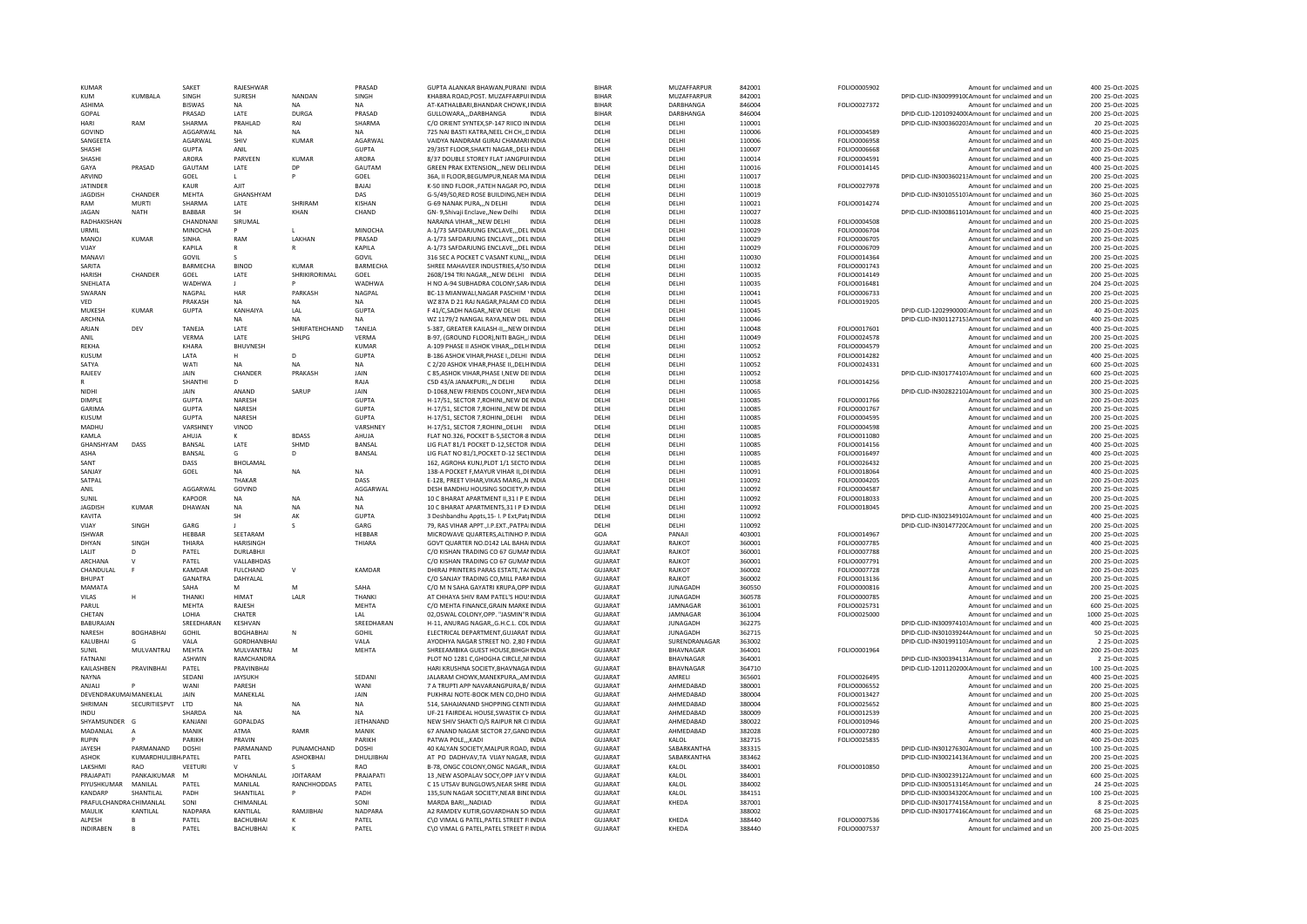| <b>DHARMESH</b>     |                       | PATEL                 | <b>BACHUBHAI</b>            |                | PATEL              | C\O VIMAL G PATEL.PATEL STREET FINDIA                                                 | GUIARAT                          | <b>KHEDA</b>                   | 388440           | FOLIO0007538                 | Amount for unclaimed and ur                                | 200 25-Oct-2025                    |
|---------------------|-----------------------|-----------------------|-----------------------------|----------------|--------------------|---------------------------------------------------------------------------------------|----------------------------------|--------------------------------|------------------|------------------------------|------------------------------------------------------------|------------------------------------|
| ATUL                |                       | ΤΔΙ ΔΤΙ               | <b>NAVIN</b>                | CHANDRA        | TALATI             | 12 ANAND SOCIETY.NEAR VIVEK BUI INDIA                                                 | GUIARAT                          | VADODARA                       | 390001           | FOLIO0014613                 | Amount for unclaimed and un                                | 200 25-Oct-2025                    |
| MANJULA             |                       | TALATI                | <b>NAVIN</b>                | CHANDRA        | TALATI             | 12 ANAND SOCIETY, NEAR VIVEK BUI INDIA                                                | GUJARAT                          | VADODARA                       | 390001           | FOLIO0014614                 | Amount for unclaimed and un                                | 200 25-Oct-2025                    |
| HASMUKHBHAI         | RAVAJIBHAI            | PATEL                 | RAVAJIBHAI                  |                | PATEL              | PUSH PAK LIG-L11/129, VIJAY NAGARINDIA                                                | GUJARAT                          | VADODARA                       | 390006           | FOLIO0014575                 | Amount for unclaimed and un                                | 200 25-Oct-2025                    |
| MAYUR               | BALKRISHNA            | SHAH                  | BALKRISHNA                  | B.             | SHAH               | 205 AMBICA AVENUE.RAJESH TOWE INDIA                                                   | <b>GUJARAT</b>                   | VADODARA                       | 390007           |                              | DPID-CLID-1301670000:Amount for unclaimed and un           | 400 25-Oct-2025                    |
| SURESH              | KUMAR                 | SUKHWAI               |                             | <b>NA</b>      | NA                 | H.NO.272 GAYATRI NAGAR, NEAR JAHNDIA                                                  | <b>GUJARAT</b>                   | VADODARA                       | 390013           | FOLIO0019166                 | Amount for unclaimed and un                                | 200 25-Oct-2025                    |
| <b>DINESH</b>       |                       | SUKHADIA              | <b>JAYANTILAI</b>           |                |                    | CHOKHANDI CHAR RASTA MAWAW/INDIA                                                      | GUIARAT                          | VADODARA                       | 390017           | <b>EOLIO0004708</b>          | Amount for unclaimed and un                                | 400 25-Oct-2025                    |
| PRABHUDAS           | <b>ISHWARBHAI</b>     | PATEL                 | VINODCHANDRA                | PRABHUDAS      | PATEL              | NEAR SAIDEEP APP 3 MUKTIDHAM.SINDIA                                                   | <b>GUJARAT</b>                   | VADODARA                       | 390018           | FOLIO0014592                 | Amount for unclaimed and un                                | 200 25-Oct-2025                    |
| <b>IYOTIREN</b>     | DHIRURHAL             | SARANG                | DHIRURHAI                   | NATHURHAI      | SARANG             | 838. KRIBHCO TOWNSHIP POST KRIBINDIA                                                  | GUIARAT                          | SURAT                          | 394515           | <b>EOLIO0004079</b>          | Amount for unclaimed and un                                | 200 25-Oct-2025                    |
| <b>MANAHARIAI</b>   | DHIRAILAL             | DESAI                 | DHIRAJLAL                   |                |                    | 8/1671, DARUFALIA, NEAR GOPIPUR/INDIA                                                 | GUIARAT                          | SURAT                          | 395001           | FOLIO0024393                 | Amount for unclaimed and un                                | 200 25-Oct-2025                    |
| <b>ASHOK</b>        |                       | PATEL                 | ARJAN                       | BHAI           | PATEL              | 202/ROMA APPT, MANIBAUG SOC, K/INDIA                                                  | <b>GUJARAT</b>                   | SURAT                          | 395004           | FOLIO0008282                 | Amount for unclaimed and un                                | 200 25-Oct-2025                    |
| RANCHHOD            |                       | PATEL                 | RAVJIBHAI                   |                | PATEL              | 202/ROMA APPT, MANIBAUG SOC, K/INDIA                                                  | <b>GUJARAT</b>                   | SURAT                          | 395004           | FOLIO0008283                 | Amount for unclaimed and un                                | 200 25-Oct-2025                    |
| HARSHA              |                       | PATEL                 | <b>NA</b>                   | <b>NA</b>      | <b>NA</b>          | 202/ROMA APPT MANI BAUG SOC, KINDIA                                                   | <b>GUJARAT</b>                   | SURAT                          | 395004           | FOLIO0008284                 | Amount for unclaimed and un                                | 200 25-Oct-2025                    |
| NARESHKUMAR         | MAHAVIRPRASAD PATWARI |                       | MAHAVIR                     | PD             | JAIN               | A/102 RAJLAXMI APPARTMENT.OPP INDIA                                                   | <b>GUJARAT</b>                   | KALOL                          | 395010           |                              | DPID-CLID-1203320000 Amount for unclaimed and un           | 100 25-Oct-2025                    |
| <b>VINODRA</b>      | <b>BHIMBHA</b>        | PATEL                 | <b>BHIMBHA</b>              |                | PATEL              | FLAT NO 306.DIVYA DARSHAN APT.CINDIA                                                  | <b>GUJARAT</b>                   | VALSAD                         | 396191           |                              | DPID-CLID-IN30047642(Amount for unclaimed and un           | 600 25-Oct-2025                    |
| AMIT                | UTTAMLAL              | <b>IOGANI</b>         | UTTAMLAL                    |                | <b>JOGANI</b>      | 26/2 MAHAVIR SOCIETY.ZAVERI SACINDIA                                                  | GUIARAT                          | <b>VALSAD</b>                  | 396445           |                              | DPID-CLID-IN30088814 Amount for unclaimed and un           | 400 25-Oct-2025                    |
| <b>USHA</b>         |                       | BAJAJ                 | <b>NA</b>                   | <b>NA</b>      | NA                 | HOUSE NO 85 8 MARLA MODEL TOVINDIA                                                    | <b>HARYANA</b>                   | GURGAON                        | 122001           | FOLIO0027468                 | Amount for unclaimed and un                                | 200 25-Oct-2025                    |
| DEEP                |                       | MALIK                 | PRAN                        |                | <b>MAI IK</b>      | C/O R.N.MALIK 012.RAKSHAK HOUS INDIA                                                  | HARYANA                          | GURGAON                        | 122001           | FOLIO0017158                 | Amount for unclaimed and un                                | 400 25-Oct-2025                    |
| ANURADHA            |                       |                       | <b>NA</b>                   | <b>NA</b>      | <b>NA</b>          | 252, GAIL APARTMENTS, SECTOR-56, CINDIA                                               | HARYANA                          | GURGAON                        | 122002           |                              | DPID-CLID-IN30088813;Amount for unclaimed and un           | 400 25-Oct-2025                    |
| PURVA               |                       | <b>BAKSHI</b>         | <b>NA</b>                   | <b>NA</b>      | <b>NA</b>          | 2C/123 OAKWOOD ESTATE, DLF CITY INDIA                                                 | <b>HARYANA</b>                   | GURGAON                        | 122002           |                              | DPID-CLID-IN30018310: Amount for unclaimed and un          | 400 25-Oct-2025                    |
| PRADEEP             |                       | <b>KUMAR</b>          | RAM                         | LAL            | SHARMA             | S/O SH RAM LAL SHARMA BEHIND L INDIA                                                  | HARYANA                          | BHIWANI                        | 123306           | FOLIO0016508                 | Amount for unclaimed and un                                | 200 25-Oct-2025                    |
| SURESH              | CHANDER               | VASISHTA              | SATISH                      |                | CHAND              | 30 NEHRU PARK GALI NO 3, BAHADU INDIA                                                 | HARYANA                          | ROHTAK                         | 124507           |                              | DPID-CLID-IN300360205Amount for unclaimed and un           | 400 25-Oct-2025                    |
| SHASHI              |                       | BANSAL                |                             |                | BANSAL             | HOUSE NO 327.SECTOR 13., HISAR INDIA                                                  | HARYANA                          | <b>HISSAR</b>                  | 125001           |                              | DPID-CLID-1203800300(Amount for unclaimed and un           | 1000 25-Oct-2025                   |
| RAI                 | <b>KUMAR</b>          | SINGAL                | LALA                        |                | RAM                | RAJ KIRANA STORE.B T M ROADBHI INDIA                                                  | HARYANA                          | BHIWAN                         | 125021           | FOLIO0006732                 | Amount for unclaimed and un                                | 200 25-Oct-2025                    |
| PADAM               |                       | KUMAR                 | <b>BALBIR</b>               |                | SINGH              | H NO 11 BLOCK 172. VILL AASAN TEH INDIA                                               | HARYANA                          | <b>IIND</b>                    | 126102           |                              | DPID-CLID-IN30114310(Amount for unclaimed and un           | 200 25-Oct-2025                    |
| ROHIT               |                       | KUMAR                 | JAGDISH                     |                | CHANDER            | CITY CHOWK,,,JAMMU TAWI<br><b>INDIA</b>                                               | HARYANA                          |                                | 130001           | FOLIO0000387                 | Amount for unclaimed and un                                | 200 25-Oct-2025                    |
| PAWAN               | KUMAR                 | BANSAL                | <b>SH</b>                   | PARASRAM       | BANSAL             | H. NO. 429/30, SHYAM NAGAR., GO INDIA                                                 | HARVANA                          | SONFPAT                        | 131001           |                              | DPID-CLID-IN30087020(Amount for unclaimed and un           | 200 25-Oct-2025                    |
| <b>ACHLA</b>        |                       | GOEL                  | CHANDER                     | <b>HARSH</b>   | GOEL               | HOUSE NO 685 SECTOR 9,,, PANCHKLINDIA                                                 | HARYANA                          | AMBALA                         | 134109           | FOLIO0000434                 | Amount for unclaimed and un                                | 600 25-Oct-2025                    |
| SUDARSHAN           |                       | MAKIN                 | SITA                        |                | RAM                | CITY CHOWKJAMMU<br><b>INDIA</b>                                                       | <b>JAMMU AND KASHMIF</b>         | <b>JAMMU</b>                   | 180001           | FOLIO0000388                 | Amount for unclaimed and un                                | 200 25-Oct-2025                    |
| ARUN                | <b>KUMAR</b>          | SACHAR                | GOPAL                       | DASS           | SACHAR             | 213 GANDHI NAGARJAMMU<br><b>INDIA</b>                                                 | JAMMU AND KASHMIR                | <b>JAMMU</b>                   | 180004           | FOLIO0000383                 | Amount for unclaimed and un                                | 200 25-Oct-2025                    |
| MANJU               |                       | SACHAR                | ARUN                        | KUMAR          | SACHAR             | 213 GHANDHI NAGAR,,,JAMMU TAVINDIA                                                    | JAMMU AND KASHMIR                | JAMMU                          | 180004           | FOLIO0000384                 | Amount for unclaimed and un                                | 400 25-Oct-2025                    |
| VIMAL               |                       | KOUR                  | SURIIT                      |                | SINGH              | H NO 1345 SECT NO 9 NANAK NAGA INDIA                                                  | JAMMU AND KASHMIR                | <b>JAMMU</b>                   | 180004           | FOLIO0007009                 | Amount for unclaimed and un                                | 200 25-Oct-2025                    |
| PRAKASH             |                       | PATEL                 | MOHANLAL                    |                |                    | BANGALORE METAL MART.SHOP NOINDIA                                                     | KARNATAKA                        | <b>BANGALORI</b>               | 560002           | FOLIO0024523                 | Amount for unclaimed and un                                | 200 25-Oct-2025                    |
| <b>SYED</b>         |                       | AMAA                  |                             |                | KHAI FFI UI LA     |                                                                                       | KARNATAKA                        | <b>BANGALORE</b>               | 560002           |                              |                                                            | 200 25-Oct-2025                    |
|                     |                       | PATHY                 | SYED                        | <b>NA</b>      |                    | LUCKEY TRADERS.465/1. AVENUE RCINDIA                                                  |                                  |                                | 560003           | FOLIO0025778                 | Amount for unclaimed and un                                |                                    |
| KALA                | -S                    |                       | <b>NA</b>                   |                |                    | SREE VENKATESWARA COFFEE AND, INDIA                                                   | KARNATAKA                        | BANGALORE                      |                  | FOLIO0009630                 | Amount for unclaimed and un                                | 400 25-Oct-2025                    |
|                     |                       | MANICKAM              |                             |                | KANDASAMY          | FLAT NO 3 CANARA BANK APARTME INDIA                                                   | KARNATAKA                        | BANGALORE                      | 560004           | FOLIO0001612                 | Amount for unclaimed and un                                | 800 25-Oct-2025                    |
| NAGAJYOTHI          |                       |                       |                             |                | DWARKANATH         | 142. G R INVESTMENTS, G R PLAZA, LINDIA                                               | KARNATAKA                        | BANGALORE                      | 560004           | FOLIO0025743                 | Amount for unclaimed and un                                | 200 25-Oct-2025                    |
|                     |                       | VISHWANATH            |                             | NANANTHA       | <b>KRISHNA</b>     | SARITHA LOTTERY NO 5, KRISHNA PL INDIA                                                | KARNATAKA                        | <b>BANGALORI</b>               | 560009           | FOLIO0009635                 | Amount for unclaimed and ur                                | 200 25-Oct-2025                    |
| $\mathbf{u}$        | KOSHORE               | JAIN                  | <b>NA</b>                   | <b>NA</b>      | <b>NA</b>          | NO- 2502 (BASEMENT) 8TH FLOOR 1INDIA                                                  | KARNATAKA                        | BANGALORE                      | 560011           | FOLIO0018220                 | Amount for unclaimed and un                                | 200 25-Oct-2025                    |
| <b>VIKAS</b>        |                       | <b>BHAGAT</b>         | VED                         | PRAKASH        | <b>BHAGAT</b>      | 402 FLR 4 BLG LUCKY PARADISE.22N INDIA                                                | KARNATAKA                        | BANGALORE                      | 560011           | FOLIO0027774                 | Amount for unclaimed and un                                | 200 25-Oct-2025                    |
|                     | USANJAYKUMAR DUGAR    |                       | <b>P</b>                    |                | <b>UTTAMCHAND</b>  | 2502 DUGAR'S 8TH F MAIN ROAD.3FINDIA                                                  | KARNATAKA                        | <b>BANGALORE</b>               | 560011           |                              | DPID-CLID-IN30115113/Amount for unclaimed and un           | 200 25-Oct-2025                    |
| <b>ASHOK</b>        | BHIMAJI               | LOKARI                | <b>NA</b>                   | <b>NA</b>      | NA                 | GST SECTION.E 4 ITI, AF, JALHALLI EAINDIA                                             | KARNATAKA                        | <b>BANGALORI</b>               | 560014           | FOLIO0010768                 | Amount for unclaimed and ur                                | 200 25-Oct-2025                    |
| M                   |                       | HEUDE                 | <b>NA</b>                   | NA             | <b>NA</b>          | IST FLOOR SWASTIQ COMPLEX S C RINDIA                                                  | KARNATAKA                        | <b>BANGALORE</b>               | 560020           | FOLIO0018173                 | Amount for unclaimed and un                                | 200 25-Oct-2025                    |
| MANIU               |                       | PRAKH                 | <b>NA</b>                   | <b>NA</b>      | NA                 | 78 1S FLOOR, VIVEKANAND NAGAR,, IINDIA                                                | KARNATAKA                        | BANGALORE                      | 560033           | FOLIO0018176                 | Amount for unclaimed and un                                | 200 25-Oct-2025                    |
| SUSHEELA            |                       | RAI                   | CHAIN                       |                | RAI                | VIMAL DISTRBUTOR, A-59 D S LANE CINDIA                                                | KARNATAKA                        | <b>BANGALORE</b>               | 560053           | FOLIO0007564                 | Amount for unclaimed and un                                | 200 25-Oct-2025                    |
| <b>BHARAT</b>       | M                     | SALOT                 | <b>NA</b>                   | <b>NA</b>      | <b>NA</b>          | C/O NIRAJ NOVELTIES.6 P S LANE CICINDIA                                               | KARNATAKA                        | BANGALORE                      | 560053           | FOLIO0009522                 | Amount for unclaimed and un                                | 200 25-Oct-2025                    |
| SOHANLAL            |                       | NEGHRAJ               | <b>NA</b>                   | <b>NA</b>      | NA                 | C/O MEGHARAJ & CO,202 D S LANE IINDIA                                                 | KARNATAKA                        | <b>BANGALORI</b>               | 560053           | FOLIO0018238                 | Amount for unclaimed and ur                                | 200 25-Oct-2025                    |
| SOHANI AI           |                       | NEGHRAJTI             | <b>NA</b>                   | <b>NA</b>      | <b>NA</b>          | C/O MEGHARAL & CO.202 D S LANE UNDIA                                                  | KARNATAKA                        | <b>BANGALORE</b>               | 560053           | FOLIO0018239                 | Amount for unclaimed and un                                | 200 25-Oct-2025                    |
| MOHANLAL            |                       |                       | BHANMALI                    |                |                    | ARADHANA NOVELTIES, 50/56 MAMIINDIA                                                   | KARNATAKA                        | <b>BANGALORI</b>               | 560053           |                              | DPID-CLID-IN301549141Amount for unclaimed and un           | 200 25-Oct-2025                    |
| c                   |                       | <b>DIWAKAR</b>        | c                           | $\epsilon$     | APPAIAH            | OLD NO.500/B, NEW NO.42, TULASI IINDIA                                                | KARNATAKA                        | <b>BANGALORE</b>               | 560054           | FOLIO0009576                 | Amount for unclaimed and un                                | 200 25-Oct-2025                    |
| APARNA              | <b>SHANKAR</b>        | RAO                   | SUBBARAMU                   |                | TALUR              | NO 2 KAUSTUBHA 15TH C CROSS 19' INDIA                                                 | KARNATAKA                        | <b>BANGALORE</b>               | 560054           | FOLIO0027964                 | Amount for unclaimed and un                                | 600 25-Oct-2025                    |
|                     |                       | <b>VENKITARAMANAN</b> |                             | RAMAKRISHNA    | <b>BHAT</b>        | WIDIA LTD EXPORTS DEPARTMENT. INDIA                                                   | KARNATAKA                        | <b>BANGALORE</b>               | 560073           |                              | DPID-CLID-IN301135261Amount for unclaimed and un           | 200 25-Oct-2025                    |
|                     | $\mathsf{s}$          | SRINIVAS              | KSS                         |                | RAMU               | 1449 25TH MAIN 4TH CORSS BTM, 21 INDIA                                                | KARNATAKA                        | BANGALORE                      | 560076           | FOLIO0009627                 | Amount for unclaimed and un                                | 400 25-Oct-2025                    |
| INDER               | CHAND                 | JAIN                  | JEETMAI                     |                |                    | NO.643,1ST FLOOR,2ND BLOCK,3RD INDIA                                                  | KARNATAKA                        | <b>BANGALORI</b>               | 560079           | FOLIO0008050                 | Amount for unclaimed and ur                                | 200 25-Oct-2025                    |
|                     | N                     | <b>CHANDRASHEKARN</b> |                             |                | NANJUNDAIAH        | 3/13, BMP-24, GANESHA BLOCK, 3RS INDIA                                                | KARNATAKA                        | <b>BANGALORE URBAN</b>         | 560096           | FOLIO0026731                 | Amount for unclaimed and un                                | 200 25-Oct-2025                    |
| <b>GEETHA</b>       |                       | <b>MURTHY</b>         |                             | <b>NS</b>      | <b>MURTHY</b>      | N N S MURTHY STATE BANK OF MYS INDIA                                                  | KARNATAKA                        | HASSAN                         | 573103           | FOLIO0009608                 | Amount for unclaimed and un                                | 10 25-Oct-2025                     |
|                     |                       | <b>INDIRA</b>         | MURIGESHAPPA                |                |                    | C/O K S MAHABALA SHETTY B-2 SAEJINDIA                                                 | KARNATAKA                        | MANGALORE                      | 575001           | FOLIO0016375                 | Amount for unclaimed and un                                | 200 25-Oct-2025                    |
| RANJAN              | <b>KUMAR</b>          | RAJAN                 | CHANDRAKANT                 |                | PRASAD             | C/O MALLIKARJUNAPPA, SANNIDHI, IINDIA                                                 | KARNATAKA                        | CHITRADURGA                    | 577004           |                              | DPID-CLID-IN300239124Amount for unclaimed and un           | 200 25-Oct-2025                    |
| <b>JYOTHI</b>       | NAGRAJ                | RAO                   | NAGRAJ                      |                | RAO                | C/O J VITTOBA RAO, NO 2314/2 SRININDIA                                                | KARNATAKA                        | CHITRADURGA                    | 577004           |                              | DPID-CLID-IN301926305Amount for unclaimed and un           | 500 25-Oct-2025                    |
| MANJULA             |                       | G                     | PRAKASH                     |                |                    | STAFF NURSE, SSIMS AND RH, BY PAS INDIA                                               | KARNATAKA                        | CHITRADURGA                    | 577005           |                              | DPID-CLID-IN30169611(Amount for unclaimed and un           | 20 25-Oct-2025                     |
| GUI ZAR             | BANUB                 | G                     |                             | <b>NOOR</b>    | AHAMED             | QUARTER D-1.1/331 PAPER TOWN INDIA                                                    | KARNATAKA                        | SHIMOGA                        | 577302           | FOLIO0001578                 | Amount for unclaimed and un                                | 400 25-Oct-2025                    |
| YATHIRAJU           | <b>N</b>              | $\Omega$              | <b>N</b>                    | SONKAR         | REDDY              | SUVARNA INDIRA LAYOUT.CUDA EXTINDIA                                                   | KARNATAKA                        | CHITRADURGA                    | 577501           |                              | DPID-CLID-IN30023910{Amount for unclaimed and un           | 600 25-Oct-2025                    |
| GOUTAM              | <b>GURURAJ</b>        | NAKHATE               | GURURAJ                     |                | NAKHATE            | RACHANA APARTMET, T-7,3RD FLOO INDIA                                                  | KARNATAKA                        | DHARWAD                        | 580002           | FOLIO0002812                 | Amount for unclaimed and un                                | 200 25-Oct-2025                    |
| MERWADE             | FAKEERASA             | RAJANASA              | RAJANASA                    | DHARMASA       | MERWADE            | DHARMARAJ KRUPA, MALLIKARJUN FINDIA                                                   | KARNATAKA                        | <b>DHARWAR</b>                 | 582102           |                              | DPID-CLID-IN30267932fAmount for unclaimed and un           | 100 25-Oct-2025                    |
| PAREED              |                       | <b>BASHEER</b>        | PAREED                      |                | MEJHAF             | VALSYAVEETTIL HOUSE, NADACKAL PINDIA                                                  | KERALA                           | KOTTAYAM                       | 686124           | FOLIO0017090                 | Amount for unclaimed and un                                | 400 25-Oct-2025                    |
| <b>JACOB</b>        |                       | MATHEW                | MATHEW                      | $\epsilon$     | CHEMMALAKUZHJ      | CHEMMALAKUZHY HOUSE,,,NEEZHCINDIA                                                     | <b>KFRAIA</b>                    | KOTTAYAM                       | 686612           | FOLIO0000277                 | Amount for unclaimed and un                                | 200 25-Oct-2025                    |
| GEORGE              | M                     | G                     | GEORGE                      |                |                    | MATHALIKUNNEL HOUSE, MUDAVOC INDIA                                                    | KERALA                           | ERNAKULAM                      | 686669           |                              | DPID-CLID-IN30023911;Amount for unclaimed and un           | 200 25-Oct-2025                    |
|                     | $\mathsf{C}$          | KOSHY                 |                             |                | CHACKO             | VRINDHAVAN, PATTOM, , TRIVANDRU INDIA                                                 | <b>KFRAIA</b>                    | TRIVANDRUM                     | 695004           | FOLIO0001122                 | Amount for unclaimed and un                                | 200 25-Oct-2025                    |
| PRARHA              |                       |                       | SACHIDANANDAN SACHIDANANDAN |                |                    | VATTAKKARAVILA PERETTILP.O.KERINDIA                                                   | <b>KFRAIA</b>                    | TRIVANDRUM                     | 695104           | FOLIO0001118                 | Amount for unclaimed and un                                | 400 25-Oct-2025                    |
| ASHOK               |                       | AGRAWAL               | RANDAYAL                    |                |                    | MORATI MOHALLA, MAIN ROAD,, INCINDIA                                                  | MADHYA PRADESH                   | INDORE                         | 452001           | FOLIO0000360                 | Amount for unclaimed and ur                                | 200 25-Oct-2025                    |
| <b>BALKISHAN</b>    |                       | GAUR                  | PARASRAM                    |                | GAUR               | 15 SHUBHASH MARKET.RAJWADA.IN INDIA                                                   | <b>MADHYA PRADESH</b>            | <b>INDORE</b>                  | 452002           | FOLIO0006989                 | Amount for unclaimed and un                                | 600 25-Oct-2025                    |
| KEWAL               | KISHORE               | ARORA                 |                             |                | ARORA              | 21B BUILDERS COLONY, G S T I ROAD INDIA                                               | MADHYA PRADESH                   | INDORE                         | 452003           | FOLIO0015031                 | Amount for unclaimed and un                                | 200 25-Oct-2025                    |
| GIRIA               |                       | GAUR                  | SHANKAR                     |                | GAUR               | 72 RESHAM GALI.NAND LAL PURA II INDIA                                                 | <b>MADHYA PRADESH</b>            | <b>INDORF</b>                  | 452006           | FOLIO0000367                 | Amount for unclaimed and un                                | 200 25-Oct-2025                    |
| MANISHA             |                       | GAUR                  | AMIT                        |                | GAUR               | 72 RESHAM GAURINDORE                                                                  | MADHYA PRADESH                   | INDORE                         | 452006           | FOLIO0000368                 | Amount for unclaimed and un                                | 200 25-Oct-2025                    |
| SUNIL               |                       | AGARWAI               | <b>NA</b>                   | <b>NA</b>      | <b>NA</b>          | 48 LOHAMANDI.GALI NO. 1. INDORE INDIA                                                 | <b>MADHYA PRADESH</b>            | <b>INDORF</b>                  | 452007           | FOLIO0027893                 | Amount for unclaimed and un                                | 100 25-Oct-2025                    |
| <b>GEETA</b>        |                       | GAUR                  | <b>BHAFIGIRATH</b>          |                | GAUR               | RESHAM VALA, RAJIV BAZAR, , INDORI INDIA                                              | MADHYA PRADESH                   | <b>INDORE</b>                  | 452008           | FOLIO0000365                 | Amount for unclaimed and un                                | 200 25-Oct-2025                    |
| SUNANDA             |                       | GAUR                  | BALKISHAN                   |                | GAUR               | RESHAM VALA, RAJIV BAZAR, , INDORI INDIA                                              | MADHYA PRADESH                   | <b>INDORE</b>                  | 452008           | FOLIO0000366                 | Amount for unclaimed and un                                | 200 25-Oct-2025                    |
| <b>HARISH</b>       |                       | TRIVED                | <b>KAILASH</b>              | CHANDRA        | <b>TRIVEDI</b>     | C/O NAREDI INVESTMENT CONSULT INDIA                                                   | <b>MADHYA PRADESH</b>            | MANDASUR                       | 458441           | FOLIO0025689                 | Amount for unclaimed and un                                | 200 25-Oct-2025                    |
| KAMAL               | <b>KUMAR</b>          | AIREN                 | PRAKASH                     | CHAND          | AIRFN              | 25 VIVEKANAND MARG, BAGHANA,, INDIA                                                   | MADHYA PRADESH                   | MANDASUF                       | 458441           |                              | DPID-CLID-IN300214115Amount for unclaimed and un           | 200 25-Oct-2025                    |
| HARISH              |                       | TRIVEDI               | KAILASH                     | CHANDRA        | <b>TRIVEDI</b>     | NAREDI SECURITIES.1 FLOOR AJANA INDIA                                                 | <b>MADHYA PRADESH</b>            | MANDASUR                       | 458441           |                              | DPID-CLID-IN30133017; Amount for unclaimed and un          | 100 25-Oct-2025                    |
|                     |                       |                       |                             |                |                    |                                                                                       |                                  |                                |                  |                              |                                                            |                                    |
|                     |                       |                       |                             |                |                    |                                                                                       |                                  |                                |                  |                              |                                                            |                                    |
| <b>JYOTI</b>        |                       | JAIN                  | PRAVIN                      |                | JAIN               | B.NO.58, HOUSE NO.44,, STATION RCINDIA                                                | MADHYA PRADESH                   | MANDASUR                       | 458441           |                              | DPID-CLID-IN301983101Amount for unclaimed and un           | 150 25-Oct-2025                    |
| IAI                 | <b>BAHADUR</b>        | CHAUHAN               | KAPUR                       | SINGH          | CHAUHAN            | C/O SGT LB CHAUHAN.NO.3 AIRFORUNDIA                                                   | <b>MADHYA PRADESH</b>            | <b>BFTUL</b>                   | 460553           | FOLIO0009721                 | Amount for unclaimed and un                                | 600 25-Oct-2025                    |
| ARCHANA<br>ANURANJA |                       | RAIZADA<br>RAIZADA    | PREM<br>PRFM                | SINGH<br>SINGH | RAIZADA<br>RAIZADA | D-28 74 BUNGALOWSBHOPAL<br><b>INDIA</b><br>D-28 74 BUNGALOWS,,,BHOPAL<br><b>INDIA</b> | MADHYA PRADESH<br>MADHYA PRADESH | <b>BHOPAL</b><br><b>BHOPAL</b> | 462003<br>462003 | FOLIO0006652<br>FOLIO0006653 | Amount for unclaimed and un<br>Amount for unclaimed and un | 400 25-Oct-2025<br>200 25-Oct-2025 |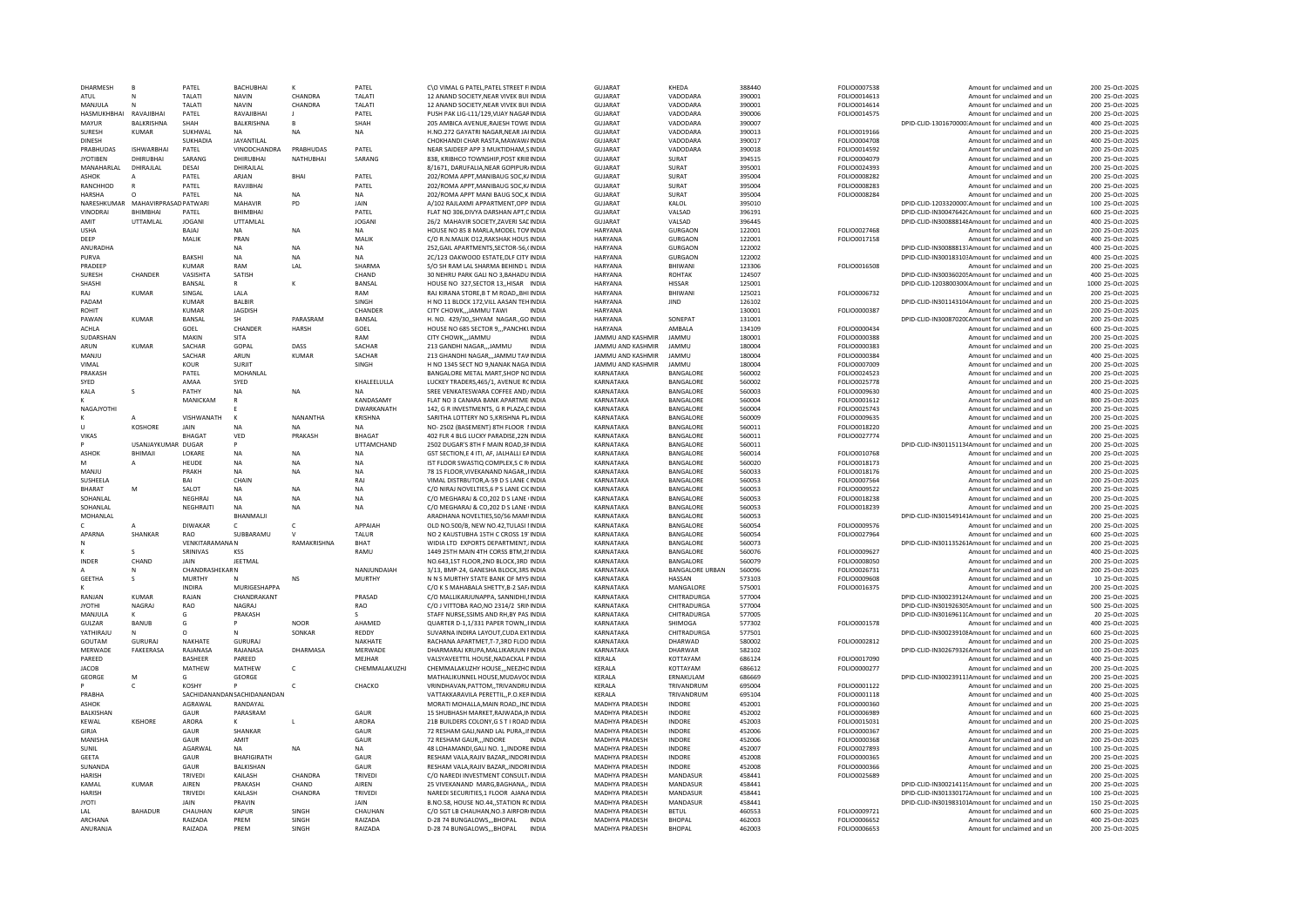| SHAKUN               |                       | <b>BHATTAD</b>          | <b>NARENDRA</b>           |                       |                        | C/O NKB SECURITIES.2. MALVIYA NA INDIA                                         | <b>MADHYA PRADESE</b>      | <b>BHOPAL</b>    | 462003           | FOLIO0026613                 | Amount for unclaimed and ur                                | 600 25-Oct-2025                    |
|----------------------|-----------------------|-------------------------|---------------------------|-----------------------|------------------------|--------------------------------------------------------------------------------|----------------------------|------------------|------------------|------------------------------|------------------------------------------------------------|------------------------------------|
| <b>NARENDRA</b>      |                       | RHATTAD                 | JAMNADAS                  |                       |                        | NKB SECURITIES.2. MALVIYA NAGAR INDIA                                          | <b>MADHYA PRADESH</b>      | <b>BHOPAL</b>    | 462003           | FOLIO0026683                 | Amount for unclaimed and un                                | 200 25-Oct-2025                    |
| NARENDRA             |                       | <b>BHATTAD</b>          | <b>JAMNADAS</b>           |                       |                        | NKB SECURITIES,,2, MALVIYA NAGAFINDIA                                          | MADHYA PRADESH             | <b>BHOPAL</b>    | 462003           | FOLIO0026934                 | Amount for unclaimed and un                                | 200 25-Oct-2025                    |
| YOGESH               |                       | <b>KAPOOR</b>           | HARBANSLAL                |                       | KAPOOR                 | GURU DWARA STREET, MORAR GWAINDIA                                              | MADHYA PRADESH             | GWALIOR          | 474006           | FOLIO0016164                 | Amount for unclaimed and un                                | 316 25-Oct-2025                    |
| AMAR                 | I AI                  | DHINGRA                 | GHANSHYAM                 | DAS                   | DHINGRA                | C/O KESHAV KUMAR NANDLAL, DAL IINDIA                                           | MADHYA PRADESH             | GWALIOR          | 474009           | FOLIO0016166                 | Amount for unclaimed and un                                | 200 25-Oct-2025                    |
| PRAMOD               | <b>KUMAR</b>          | SARASWAT                | <b>BHAGWAN</b>            | SWAROOP               | SARASWAT               | MIG 128 DARPAN COLONY,,,GWALIC INDIA                                           | MADHYA PRADESH             | <b>GWALIOR</b>   | 474011           | FOLIO0002798                 | Amount for unclaimed and un                                | 400 25-Oct-2025                    |
| SANDHYA              |                       | SHARMA                  | SATYANARAYAN              |                       | SHARMA                 | C/O SRLS.N.SHARMA.PRECIDENT DISINDIA                                           | <b>MADHYA PRADESH</b>      | MORFNA           | 476001           | FOLIO0016473                 | Amount for unclaimed and un                                | 200 25-Oct-2025                    |
| PIYUSH               |                       | CHAUDHARI               | NARAYAN                   |                       |                        | GUPTAJI'S HOUSE.234, BADBAN., CHIINDIA                                         | <b>MADHYA PRADESH</b>      | CHHINDWARA       | 480001           | FOLIO0027077                 | Amount for unclaimed and un                                | 200 25-Oct-2025                    |
| SYED                 | KAMAR                 | AII.                    | <b>SYED</b>               | MAKSUDE               | AII                    | RADDI CHOKL GHOAI PUR PASIYANA INDIA                                           | <b>MADHYA PRADESH</b>      | <b>JABAI PUR</b> | 482002           |                              | DPID-CUD-IN301653101Amount for unclaimed and un            | 900 25-Oct-2025                    |
| <b>RISHI</b>         | <b>KUMAR</b>          | SAHU                    | <b>BHAGWAN</b>            | DAS                   | SAHU                   | RISHI TRADERS, RANJHI BAZAR JABALINDIA                                         | <b>MADHYA PRADESH</b>      | <b>JABALPUR</b>  | 482010           | FOLIO0007159                 | Amount for unclaimed and un                                | 200 25-Oct-2025                    |
| <b>ARCHNA</b>        |                       | AGRAWAI                 | KRISHNAMURARI             |                       | AGRAWAI                | C/O KRISHNA ALUMINIUM INDUSTRINDIA                                             | <b>MADHYA PRADESH</b>      | <b>JARAI PUR</b> | 483501           | FOLIO0005464                 | Amount for unclaimed and un                                | 200 25-Oct-2025                    |
| <b>SURENDRA</b>      |                       | SINGH                   | JAI                       |                       | SINGH                  | M P NAGAR, SECTOR-02, MUKHTIYAR INDIA                                          | MADHYA PRADESH             | SATNA            | 485001           |                              | DPID-CLID-IN301557212Amount for unclaimed and un           | 200 25-Oct-2025                    |
| <b>JYOTI</b>         |                       | SINGH                   | SHIVENDRA                 | <b>BAHADUR</b>        | SINGH                  | AMAHA HOUSE, BODA BAGH ROAD, CINDIA                                            | MADHYA PRADESH             | <b>REWA</b>      | 486001           |                              | DPID-CLID-IN301330205Amount for unclaimed and un           | 100 25-Oct-2025                    |
| MAHESH               | KUMAR                 | <b>JAIN</b>             | RAJENDRA                  | <b>KUMAR</b>          | JAIN                   | RAMDHEEN MARG.RAJNANDGAONINDIA                                                 | MADHYA PRADESH             | RAJNANDGAON      | 491441           |                              | DPID-CLID-1601010000:Amount for unclaimed and un           | 200 25-Oct-2025                    |
| <b>SEEMA</b>         |                       | GUPTA                   | CHETAN                    |                       | GUPT/                  | FLAT NO. 311. M SAI VIHAR.COMPLE INDIA                                         | <b>MADHYA PRADESH</b>      | RAIPUR           | 492001           |                              | DPID-CLID-1202000000;Amount for unclaimed and ur           | 26 25-Oct-2025                     |
| SWATI                |                       | <b>JAIN</b>             | <b>SUBHASH</b>            | CHAND                 | <b>JAIN</b>            | GUNI PARA RAIPUR.<br><b>INDIA</b>                                              | <b>MADHYA PRADESH</b>      | RAIPUR           | 492001           |                              | DPID-CLID-IN30045010 Amount for unclaimed and un           | 2.25-0ct-2025                      |
| RAJESH               |                       | SINGHAL                 | <b>NA</b>                 | NA                    | <b>NA</b>              | 224, RISHABH COMPLEX, M G ROAD, FINDIA                                         | MADHYA PRADESH             | RAIPUR           | 492001           |                              | DPID-CLID-IN301330185Amount for unclaimed and un           | 2400 25-Oct-2025                   |
| <b>MUKESH</b>        |                       | NAGPAL                  | <b>GANGAVISHANDAS</b>     |                       | NAGPAL                 | 34. VIVEKANAND NAGARRAIPUR INDIA                                               | <b>MADHYA PRADESH</b>      | RAIPUR           | 492001           |                              | DPID-CLID-1201130000:Amount for unclaimed and un           | 600 25-Oct-2025                    |
| CHANDRASHIELA        |                       | EDGAR                   | LATE                      | WALLACE               | EDGAR                  | 2 PRASHANTI MARG.NEAR STATE BAINDIA                                            | MADHYA PRADESH             | RAIPUR           | 492007           |                              | DPID-CLID-IN30133019: Amount for unclaimed and un          | 600 25-Oct-2025                    |
| RAM                  | A                     | SHRIVASTAVA             | LATE                      | <b>ASHRAFILAI</b>     | SHRIVASTAVA            | HNO Y 250, KOTA., RAIPUR<br><b>INDIA</b>                                       | MADHYA PRADESH             | RAIPUR           | 492010           | FOLIO0005123                 | Amount for unclaimed and un                                | 200 25-Oct-2025                    |
| BALAKRISHNA          | $\mathbf{S}$          | SALIAN                  | SHEKAR                    | <b>TUKRA</b>          | SALIAN                 | QUEENS MANSION BUILDING, 44 A INDIA                                            | MAHARASHTRA                | <b>MUMBAI</b>    | 400001           |                              | DPID-CLID-IN300513137Amount for unclaimed and un           | 50 25-Oct-2025                     |
| VINOD                | <b>KUMAR</b>          | PORWAL                  | SHANTI                    | LALJI                 | PORWAL                 | C\O KAMAL JAIN, ROOM NO.39, 2ND INDIA                                          | MAHARASHTRA                | <b>MUMBAI</b>    | 400002           | FOLIO0006037                 | Amount for unclaimed and un                                | 2 25-Oct-2025                      |
| LIGAMRAI             | $\vee$                | <b>JAIN</b>             | VAKTAVARMAI               |                       |                        | 108/116 VITHAL WADI, IST FLOOR RCINDIA                                         | MAHARASHTRA                | MUMBAL           | 400002           | FOLIO0014791                 | Amount for unclaimed and un                                | 200 25-Oct-2025                    |
| KAMAL                | м                     | SINGHVI                 | <b>NA</b>                 | <b>NA</b>             | <b>NA</b>              | 336/B KALBADEVI ROAD.ROOM NO : INDIA                                           | MAHARASHTRA                | MUMBAI           | 400002           | FOLIO0019212                 | Amount for unclaimed and un                                | 200 25-Oct-2025                    |
| <b>VIMI ADFVI</b>    |                       | <b>BIYANI</b>           | <b>KISHANI AI</b>         |                       | <b>BIYANI</b>          | C/O LENNOX TEXTILE INDUSTRIES 16 INDIA                                         | MAHARASHTRA                | MUMBAI           | 400002           | FOLIO0024621                 | Amount for unclaimed and un                                | 200 25-Oct-2025                    |
|                      |                       |                         |                           |                       |                        |                                                                                |                            |                  |                  |                              |                                                            |                                    |
| SADHANA              |                       | GADIA                   | MAHENDRA                  |                       | GADIA                  | MAHAVEER SADAN, TOP FLOOR,,116 INDIA                                           | MAHARASHTRA                | <b>MUMBAI</b>    | 400002           | FOLIO0024452                 | Amount for unclaimed and un                                | 8 25-Oct-2025                      |
| PANKAI               | HIRAI AI              | SHAH                    | <b>HIRA</b>               |                       | A                      | INDUSTRIAL CORPORATION8/B 1ST INDIA                                            | MAHARASHTRA                | MUMBAI           | 400003           | FOLIO0025424                 | Amount for unclaimed and un                                | 200 25-Oct-2025                    |
| SHYLA                | ANNU                  | MATHEW                  | <b>JACOB</b>              |                       | MATHEW                 | 11. KARTIKEYA NOFRA.NAVY NAGAR INDIA                                           | MAHARASHTRA                | <b>MUMBAI</b>    | 400005           | FOLIO0024613                 | Amount for unclaimed and un                                | 200 25-Oct-2025                    |
| <b>JANKI</b>         | LAL                   | KARRA                   | GOKUL                     | CHAND                 | KABRA                  | JEEVAN VIHAR.GRD.FLOOR. FLAT NOINDIA                                           | MAHARASHTRA                | <b>MUMBAI</b>    | 400006           | FOLIO0017584                 | Amount for unclaimed and un                                | 300 25-Oct-2025                    |
| NALIN                | PURSHOTTAMDA! POOJARA |                         | PURSHOTTAMDAS             |                       | POOJARA                | 43. KAMAL.69. WALKESHWAR ROAD INDIA                                            | MAHARASHTRA                | MUMBAI           | 400006           |                              | DPID-CLID-IN30216410(Amount for unclaimed and un           | 200 25-Oct-2025                    |
| <b>DINESH</b>        | <b>HIRII</b>          | GALA                    | <b>HIRII</b>              | M                     | GALA                   | 339 RAJESH BLDG 2ND/77,OPP LAMIINDIA                                           | MAHARASHTRA                | <b>MUMBAI</b>    | 400007           | FOLIO0004795                 | Amount for unclaimed and un                                | 200 25-Oct-2025                    |
| <b>HFIFN</b>         |                       | <b>DSOUZA</b>           | CLIFFORD                  |                       | DSOUZA                 | BIT CHAWL NO 10 RNO 73 3RD FLOCINDIA                                           | MAHARASHTRA                | MUMBAI           | 400011           | FOLIO0011374                 | Amount for unclaimed and un                                | 400 25-Oct-2025                    |
|                      |                       | SALVI                   | Ν                         | G                     | SALVI                  | NAIGAON, NEW POLICE LINE, G/13, CINDIA                                         | MAHARASHTRA                | MUMBAI           | 400012           | FOLIO0010212                 | Amount for unclaimed and ur                                | 400 25-Oct-2025                    |
| SHARAD               |                       | RAO                     | A                         | NVENKAT               | RAO                    | C/O SOUTHERN COUNTRIES FINANCIINDIA                                            | MAHARASHTRA                | <b>MUMBAI</b>    | 400014           | FOLIO0025206                 | Amount for unclaimed and un                                | 400 25-Oct-2025                    |
| VIJAYALAKSHM         |                       |                         |                           |                       | RAMNATH                | 5/217 SHREE NIKETAN, MUMBAI TANINDIA                                           | MAHARASHTRA                | <b>MUMBAI</b>    | 400022           | FOLIO0011281                 | Amount for unclaimed and un                                | 200 25-Oct-2025                    |
| KFTAN                | <b>DEVCHAND</b>       | SHAH                    | <b>DEVCHAND</b>           | VAI II                | SHAH                   | 87/9 SHANKAR VILLA JAIN SOCIETY.FINDIA                                         | MAHARASHTRA                | MUMBAI           | 400022           | FOLIO0011478                 | Amount for unclaimed and un                                | 200 25-Oct-2025                    |
| PRAGNA               | <b>DEVCHAND</b>       | SHAH                    | DEVCHAND                  | VAI II                | SHAH                   | 87/9 SHANKAR VILLA JAIN SOCIETY.FINDIA                                         | MAHARASHTRA                | MUMBAI           | 400022           | FOLIO0011479                 | Amount for unclaimed and un                                | 200 25-Oct-2025                    |
| JAYANT               | DEVCHAND              | SHAH                    | DEVCHAND                  | VALI                  | SHAH                   | 87/9 SHANKAR VILLA JAIN SOCIETY, FINDIA                                        | MAHARASHTRA                | MUMBAI           | 400022           | FOLIO0011480                 | Amount for unclaimed and un                                | 200 25-Oct-2025                    |
| <b>JOSEPH</b>        |                       | <b>OUADRAS</b>          | NICHOLAS                  |                       | QUADRAS                | BANK OF BARODA, MAIN OFFICE NR : INDIA                                         | MAHARASHTRA                | MUMBAI           | 400023           | FOLIO0016862                 | Amount for unclaimed and un                                | 400 25-Oct-2025                    |
| MADHUKAF             |                       | SHETH                   | CHIMANLAL                 |                       |                        | SHOP NO.3, RAJABAHADUR MANSIOINDIA                                             | MAHARASHTRA                | <b>MUMBAI</b>    | 400023           | FOLIO0024647                 | Amount for unclaimed and un                                | 1000 25-Oct-2025                   |
|                      |                       | <b>BHAVANANI</b>        | <b>IFTHU</b>              |                       | <b>BHAVNANI</b>        | 3/1 NANIK NIWAS WARDEN ROAD. NINDIA                                            | MAHARASHTRA                | MUMBAI           | 400026           | <b>EOLIO0005995</b>          | Amount for unclaimed and un                                | 200 25-Oct-2025                    |
| <b>IFFTFNDRA</b>     |                       |                         |                           |                       |                        |                                                                                |                            |                  |                  |                              |                                                            |                                    |
|                      | KHETSH                | SHAH                    | KHETSHI                   | PADAMSHI              | SHAH                   |                                                                                |                            | <b>MUMBAI</b>    |                  |                              |                                                            |                                    |
| SUSHIL               | SHANTARAM             | MITHBAVKAR              |                           | VITHAI                | MITHRAVKAR             | 13 SMRUTI KUNJ 1ST FLOOR, 222 SENINDIA<br>112. TENAMENT MUNICIPAL STAFF (INDIA | MAHARASHTRA<br>MAHARASHTRA | MUMBAL           | 400028           | FOLIO0011475                 | Amount for unclaimed and ur                                | 400 25-Oct-2025                    |
| SATISH               |                       |                         | SHANTARAM                 |                       |                        |                                                                                |                            |                  | 400030           |                              | DPID-CLID-IN30185410(Amount for unclaimed and un           | 50 25-Oct-2025                     |
| SHIV                 | <b>DUTTSINGH</b>      | <b>BHADORIA</b>         | SHYAM                     | SINGH                 | <b>BHADORIA</b>        | 84 ENTERPRISE 8TH FLOOR, FORJET HINDIA                                         | MAHARASHTRA                | <b>MUMBAI</b>    | 400036           | FOLIO0014659                 | Amount for unclaimed and un                                | 300 25-Oct-2025                    |
| SEMIT                | PHARMACAUTICA LTD     |                         | <b>NA</b>                 | <b>NA</b>             | <b>NA</b>              | SEMIT PHARMACAUTLCALS& CHEMI INDIA                                             | MAHARASHTRA                | MUMBAI           | 400039           | FOLIO0025328                 | Amount for unclaimed and un                                | 200 25-Oct-2025                    |
| NFFRAI               |                       | <b>IOSHI</b>            | R                         | c.                    | <b>JOSHI</b>           | E-304, ROYAL CLASSIC, NEW LINK RCINDIA                                         | MAHARASHTRA                | MUMBAI           | 400053           |                              | DPID-CLID-IN300476421Amount for unclaimed and un           | 2000 25-Oct-2025                   |
| <b>TASNEEN</b>       | MOHANED               | <b>HUSAIN</b>           | <b>NA</b>                 | <b>NA</b>             | <b>NA</b>              | FERNVEL APARTMENTS FLAT 101 1S'INDIA                                           | MAHARASHTRA                | MUMBAI           | 400054           | FOLIO0018693                 | Amount for unclaimed and un                                | 200 25-Oct-2025                    |
| <b>HASUMATI</b>      |                       | THAKFR                  | ARVIND                    | ς                     | <b>THAKER</b>          | 4 SURYA SADAN 6TH ROAD T P S V.S. INDIA                                        | MAHARASHTRA                | MUMBAI           | 400055           | FOI IO0011291                | Amount for unclaimed and un                                | 400 25-Oct-2025                    |
| SALOCHINA            |                       | CHANDIRAMANI RAM        |                           |                       |                        | COOPER HOSPITAL STAFF QUARTERSINDIA                                            | MAHARASHTRA                | MUMBAI           | 400056           | FOLIO0004873                 | Amount for unclaimed and un                                | 400 25-Oct-2025                    |
| <b>UDAY</b>          | RAMESH                | SHAH                    | RAMESH                    |                       | SHAH                   | 41 GEETAJ P ROAD, ANDHERI WEST, IINDIA                                         | MAHARASHTRA                | <b>MUMBAI</b>    | 400058           |                              | DPID-CLID-IN301549162Amount for unclaimed and un           | 4 25-Oct-2025                      |
| SHREEJI              | CAPITALANDFINA LTD    |                         | SOHAN                     | LALII                 | KOGTA                  | 105, RASHMI TOWER, NEAR TO JAIN INDIA                                          | MAHARASHTRA                | <b>MUMBAI</b>    | 400059           | FOLIO0024847                 | Amount for unclaimed and un                                | 600 25-Oct-2025                    |
| SHANTILAL            | c                     | VORA                    | <b>NA</b>                 | <b>NA</b>             | <b>NA</b>              | RAMRAJ CHAWL ROOM NO.61.AMB INDIA                                              | MAHARASHTRA                | MUMBAI           | 400063           | FOLIO0019208                 | Amount for unclaimed and un                                | 200 25-Oct-2025                    |
| NITIN                |                       | <b>GAIKWAD</b>          | MANOHAR                   | KASHIRAM              | GAIKWAD                | A-3-622, LINK PALACE CHS, PANNALA INDIA                                        | MAHARASHTRA                | <b>MUMBAI</b>    | 400064           |                              | DPID-CLID-1202180000IAmount for unclaimed and un           | 10 25-Oct-2025                     |
| PIYUSH               |                       | KAMDAR                  | <b>BHAILAL</b>            |                       | KAMDAR                 | 604/A. SEETA MAHALKASTURBA RCINDIA                                             | MAHARASHTRA                | <b>MUMBAI</b>    | 400066           |                              | DPID-CLID-IN301983102Amount for unclaimed and un           | 2 25-Oct-2025                      |
| PUKHRAJ              | FATARAM               | CHOUDHARY               | FATARAM                   |                       | CHOUDHARY              | 1ST FLR, ROOM NO 2, K E DANABHAI, INDIA                                        | MAHARASHTRA                | MUMBAI           | 400066           |                              | DPID-CLID-1202350000IAmount for unclaimed and un           | 4000 25-Oct-2025                   |
| <b>BHADRESH</b>      | D.                    | GOHIL                   | DAMJIBHAI                 |                       | GOHII                  | 4, MEHUL BLDG., IST.FLOOR,, OPP.ASIINDIA                                       | MAHARASHTRA                | MUMBAI           | 400067           | FOLIO0026956                 | Amount for unclaimed and un                                | 150 25-Oct-2025                    |
| CHAND                | RAKANT                | LAKHANI                 | BHAGUANJI                 |                       | LAKHANI                | C/301 RAJKISHORE SOCIETY.MEURININDIA                                           | MAHARASHTRA                | <b>MUMBAI</b>    | 400067           | FOLIO0017130                 | Amount for unclaimed and un                                | 400 25-Oct-2025                    |
| MRUDULA              | M                     | DESAI                   | <b>NA</b>                 | <b>NA</b>             | NA                     | RAGHUNATH NIWAS, GAVTHAN ROA INDIA                                             | MAHARASHTRA                | MUMBAI           | 400071           | FOLIO0018543                 | Amount for unclaimed and un                                | 200 25-Oct-2025                    |
| <b>IAYARAMAKUMAR</b> |                       |                         | <b>NA</b>                 | <b>NA</b>             | <b>NA</b>              | C/O BIGSHARE SERVICES PVT LTD.E 2INDIA                                         | MAHARASHTRA                | MUMBAI           | 400072           | FOLIO0027343                 | Amount for unclaimed and un                                | 1000 25-Oct-2025                   |
| <b>DINABEN</b>       | <b>HARKISANDAS</b>    | PAREKH                  | <b>HARKISANDAS</b>        | T                     | PAREKH                 | LAGDIWALA ESTATE HINGWALA LANINDIA                                             | MAHARASHTRA                | <b>MUMBAI</b>    | 400077           | FOLIO0011428                 | Amount for unclaimed and un                                | 400 25-Oct-2025                    |
| MAHFNDRA             | MANSUKHI AI           | DESAL                   | MANSUKHI AI               |                       | DESAI                  | 91/2. SHASHI PRABHA GARODIA NACINDIA                                           | MAHARASHTRA                | MUMBAI           | 400077           | FOLIO0024608                 | Amount for unclaimed and un                                | 200 25-0ct-2025                    |
| SURESH               |                       | KUNDAR                  | D.                        |                       | KUNDAR                 | NAGAPPA CHAWL, OPP. BANK OF BAINDIA                                            | MAHARASHTRA                | MUMBAI           | 400078           | FOLIO0025745                 | Amount for unclaimed and un                                | 200 25-Oct-2025                    |
| BRAHMADEO            | ARA                   | KOLAPE                  | ARA                       | DHONDIRA              | KOLAPE                 | SAI BABA RAHIVASHI SANGH.MAHAFINDIA                                            | MAHARASHTRA                | MUMBAI           | 400088           |                              | DPID-CLID-IN30023913! Amount for unclaimed and un          | 96 25-Oct-2025                     |
| <b>KISHORE</b>       |                       | SUKHANKAR               | RASHNATH                  |                       |                        | 6 GANESH DAYA BHAVAN, NEXT TO LINDIA                                           | MAHARASHTRA                | MUMBAI           | 400091           | FOLIO0025635                 | Amount for unclaimed and un                                | 200 25-Oct-2025                    |
| RASIKLAL             |                       | DHAMI                   | <b>NA</b>                 | NΑ                    | <b>NA</b>              | B/7JAWAN NAGAR 4TH FLOOR, OPP. INDIA                                           | MAHARASHTRA                | <b>MUMBAI</b>    | 400092           | FOLIO0014811                 | Amount for unclaimed and un                                | 116 25-Oct-2025                    |
|                      | M                     | <b>ELIAS</b>            | v                         |                       | MATHAI                 | B 1 KARUNA PARK.137 M V ROAD.AN INDIA                                          | MAHARASHTRA                | <b>MUMBAI</b>    | 400093           | FOLIO0015907                 | Amount for unclaimed and un                                | 400 25-Oct-2025                    |
| <b>AJITHA</b>        |                       | ELIAS                   |                           | M                     | <b>ELIAS</b>           | B 1 KARUNA PARK.137 M V ROAD.AMINDIA                                           | MAHARASHTRA                | <b>MUMBAI</b>    | 400093           | FOLIO0015908                 | Amount for unclaimed and un                                | 400 25-Oct-2025                    |
| ANITHA               |                       | <b>FLIAS</b>            | $\mathbf{v}$              | M                     | <b>ELIAS</b>           | B 1 KARUNA PARK.137 M V ROAD.AN INDIA                                          | MAHARASHTRA                | MUMBAI           | 400093           | FOLIO0015909                 | Amount for unclaimed and un                                | 400 25-Oct-2025                    |
| <b>ACHARYA</b>       | MAHENDRA              | PRASAD                  | REVABHAI                  |                       |                        | 18/B NAND BHUVAN M C ROAD OPPINDIA                                             | MAHARASHTRA                | <b>MUMBAI</b>    | 400093           | FOLIO0014825                 | Amount for unclaimed and un                                | 200 25-Oct-2025                    |
| <b>SUBHASH</b>       |                       | SAWANI                  | RAIARAM                   | PANDURANG             | SAWANT                 | 91 ROHINI MAHIFNDRA NAGAR HAIIINDIA                                            | MAHARASHTRA                | MUMBAI           | 400097           | FOLIO0002554                 | Amount for unclaimed and un                                | 200 25-0ct-2025                    |
| DINESH               |                       | SHAH                    | JESINGLAL                 |                       |                        | 12/3, GAUSHALA BUILDING, GAUSHAINDIA                                           | MAHARASHTRA                | MUMBAI           | 400097           | FOLIO0025712                 | Amount for unclaimed and un                                | 200 25-Oct-2025                    |
| KANNAN               |                       | PARAMASIVAM             | PARAMASIVAM               |                       |                        | A-4/13 NABARD NAGAR THAKUR CO INDIA                                            | MAHARASHTRA                | MUMBAI           | 400101           | FOLIO0005947                 |                                                            | 200 25-Oct-2025                    |
| GARGI                |                       | SACHDEVA                | PARMA                     | <b>NAND</b>           | SACHDEVA               | 6D, 402, ALICA NAGAR, LOKHANDW/INDIA                                           | MAHARASHTRA                | <b>MUMBAI</b>    | 400101           | FOLIO0025695                 | Amount for unclaimed and un<br>Amount for unclaimed and un | 200 25-Oct-2025                    |
|                      | RAO                   |                         | <b>NA</b>                 | NA                    | <b>NA</b>              |                                                                                |                            | THANE            | 400606           | FOLIO0027892                 | Amount for unclaimed and un                                | 100 25-Oct-2025                    |
| NAGESWARA<br>ANIL    |                       | RAVOORU                 |                           |                       | SHINDE                 | 603 TOWER RUNWAL PLAZA, IST POKINDIA<br>C6-9 O-4 SECTOR NO 6.CBD KONKANINDIA   | MAHARASHTRA<br>MAHARASHTRA | THANE            | 400615           | FOLIO0004781                 | Amount for unclaimed and un                                | 400 25-Oct-2025                    |
| SANJAY               |                       | SHINDE<br><b>KOTKAF</b> | BANDOPANI<br>BALKRISHNA   | $\vee$                | <b>KOTKAR</b>          | C/O C P SHAH 268 WANI ALI URAN.CINDIA                                          | MAHARASHTRA                | THANE            | 400702           |                              | Amount for unclaimed and un                                | 200 25-Oct-2025                    |
| DEVENDRA             | RAMSAGAR              | YADAV                   | RAMSAGAR                  |                       |                        | C/O PLOT NO. 117 UNIT NO.2.SECTO INDIA                                         |                            | THANF            | 400703           | FOLIO0002645                 | DPID-CLID-1201060000:Amount for unclaimed and un           | 400 25-Oct-2025                    |
| <b>GURMUKH</b>       |                       |                         | <b>KISHINDAR</b>          |                       | <b>WADHWANI</b>        |                                                                                | MAHARASHTRA                | THANF            |                  |                              |                                                            | 200 25-Oct-2025                    |
|                      |                       | WADHWANI                |                           |                       |                        | B/208, JAI LAXMI CO-OP-HSG-SOC L'INDIA                                         | MAHARASHTRA                |                  | 401105           | FOLIO0026415                 | Amount for unclaimed and un                                |                                    |
| <b>VAISHALL</b>      | <b>IAGANNATH</b>      | SAMANT                  | <b>IAGANNATH</b>          | NARAYAN               | SAMANT                 | JAKAT NAKA.DAYASAGER APT.2ND F INDIA                                           | MAHARASHTRA                | THANF            | 401303           |                              | DPID-CLID-IN301549151Amount for unclaimed and un           | 8 25-Oct-2025                      |
| ABHIJEET             | <b>BHAURAO</b>        | SARASWAT                | <b>BHAURAO</b>            |                       |                        | B/2/104 MAHENDRA PARK, BOISAR, LINDIA                                          | MAHARASHTRA                | THANF            | 401501           |                              | DPID-CLID-IN301549151Amount for unclaimed and un           | 300 25-Oct-2025                    |
| VRUSHALI             | SATISH                | KHESE                   | <b>NA</b>                 | <b>NA</b>             | <b>NA</b>              | 154 SHUKRAWAR PETH, NEAR CHINC INDIA                                           | MAHARASHTRA                | PUNE             | 411002           | FOLIO0019090                 | Amount for unclaimed and un                                | 200 25-Oct-2025                    |
| <b>INDER</b>         |                       | SINGH                   | <b>BADLU</b>              |                       | RAM                    | OC 3 BN., NATIONAL DEFENCE ACADI INDIA                                         | MAHARASHTRA                | PUNE             | 411023           | FOLIO0015666                 | Amount for unclaimed and un                                | 200 25-Oct-2025                    |
| DHONDU<br>NAVALMAL   | <b>BABAN</b>          | SURGUDE<br><b>JAIN</b>  | <b>BABAN</b><br>NAVAI MAI | RAMCHANDRA<br>NATHMAI | SURGUDE<br><b>JAIN</b> | ABHIRUCHI KIRTINAGAR, NEW SANG. INDIA<br>84 NEW TIMBER MARKET PUNE INDIA       | MAHARASHTRA<br>MAHARASHTRA | PUNE<br>PUNF     | 411027<br>411042 | FOLIO0001896<br>FOLIO0001895 | Amount for unclaimed and un<br>Amount for unclaimed and un | 400 25-Oct-2025<br>600 25-Oct-2025 |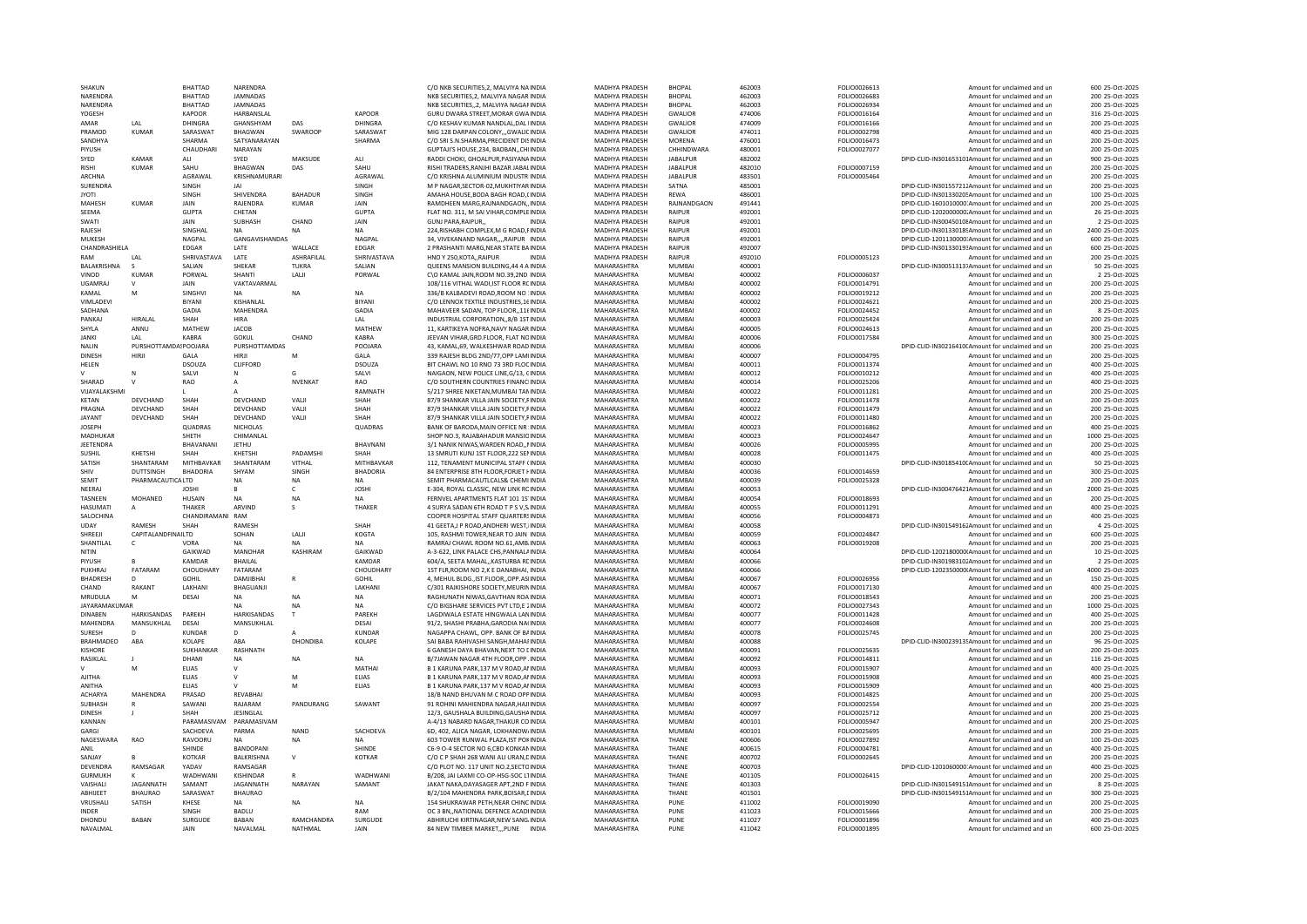| NEETU                   |                | MORF             | <b>I AXMAN</b>    | TULSHIRAM              | SALUNKI         | 524 BHAVANI PETH, HARKANAGAR, PINDIA                                         | <b>MAHARASHTRA</b>     | PUNE                         | 411042           |                                     | DPID-CLID-IN300513162Amount for unclaimed and ur           | 10 25-Oct-2025                     |
|-------------------------|----------------|------------------|-------------------|------------------------|-----------------|------------------------------------------------------------------------------|------------------------|------------------------------|------------------|-------------------------------------|------------------------------------------------------------|------------------------------------|
| RFKHA                   | PRAFULLA       | <b>IADHAV</b>    | PRAFULLA          | VISHNUPANT             | <b>IADHAV</b>   | MANAV MANDIR HOUSING COMPLE INDIA                                            | MAHARASHTRA            | PUNE                         | 411043           | FOLIO0010003                        | Amount for unclaimed and un                                | 200 25-Oct-2025                    |
| SAMBAJI                 |                | SHINDE           | <b>BABURAO</b>    |                        | SHINDE          | 47, HARI PRASAD APPT., VITTHALWAINDIA                                        | MAHARASHTRA            | PUNE                         | 411051           | FOLIO0011400                        | Amount for unclaimed and un                                | 200 25-Oct-2025                    |
| SUSHILKUMAR SUBHASHLAL  |                | GUNDECHA         | SUBHASHLAL        | SHIVLAL                | GUNDECHA        | A/P ALEFATA, TAL JUNNAR, , PUNE INDIA                                        | MAHARASHTRA            | PUNE                         | 412411           |                                     | DPID-CLID-IN30177414/Amount for unclaimed and un           | 120 25-Oct-2025                    |
| PREMIATA                |                | RANDAD           | RAMANUJJI         |                        | RANDAD          | RANDAD HOUSE, 23/41 KAPAD MARIINDIA                                          | MAHARASHTRA            | LATUR                        | 413512           | FOLIO0001898                        | Amount for unclaimed and un                                | 200 25-Oct-2025                    |
| SUSHILA                 |                | PATEKAR          | MADHUKAR          |                        | PATEKAR         | 852 VITTHAL BHUVAN, BAGADPATTI, INDIA                                        | MAHARASHTRA            | AHMEDNAGAR                   | 414001           | FOLIO0010010                        | Amount for unclaimed and un                                | 2 25-Oct-2025                      |
| <b>SUMITRADEVI</b>      | SHANTILAI      | DHOOT            | NARAYAN           | <b>I AI PARTHVIRAI</b> | MUNDA           | WARD NO.14 VASANT COLONY ICHAINDIA                                           | MAHARASHTRA            | SATARA                       | 415116           |                                     | DPID-CLID-1202470000 Amount for unclaimed and un           | 3000 25-Oct-2025                   |
| SHAHIDA                 |                | <b>MOMIN</b>     | MOHD              |                        | ALI             | <b>INDIA</b>                                                                 | MAHARASHTRA            | THANE                        | 421302           |                                     | Amount for unclaimed and un                                | 400 25-Oct-2025                    |
|                         |                |                  |                   |                        |                 | 75 THANA ROAD,,,BHIWANDI                                                     |                        |                              |                  | FOLIO0002599                        |                                                            |                                    |
| DAYANAND                |                | KAMAT            | ĸ                 | AP                     | KAMAT           | 5. MANGALDEEP APPTSPLOT NO.15 INDIA                                          | MAHARASHTRA            | THANE                        | 421501           | FOLIO0024488                        | Amount for unclaimed and un                                | 400 25-Oct-2025                    |
| VIDYA                   | <b>BHUSHAN</b> | THUKRAL          | LILA              | KRISHAN                | THUKRAL         | KENDRIYA VIDYALAYA AFS OJHAR LINDIA                                          | MAHARASHTRA            | <b>NASHIK</b>                | 422221           |                                     | DPID-CLID-IN30039412:Amount for unclaimed and un           | 50 25-Oct-2025                     |
| SAPNA                   | YOGESH         | SHAH             | DHARNENDRA        | <b>VIRCHAND</b>        | SHAH            | AT POST ABHONATAL KALWANDISINDIA                                             | MAHARASHTRA            | <b>NASHIK</b>                | 422502           |                                     | DPID-CLID-1204470002(Amount for unclaimed and un           | 400 25-Oct-2025                    |
| NITIN                   | RAMESHLAL      | KALANTRI         | RAMESHLAL         | BABULAL                | <b>KALANTR</b>  | PRATIK APT P NO 5,ADARSH NAGAR INDIA                                         | MAHARASHTRA            | <b>JALGAON</b>               | 425001           |                                     | DPID-CLID-1201060001'Amount for unclaimed and un           | 36 25-Oct-2025                     |
| NII ESH                 | SRIPRAKESH     | MAI PANI         | SHRIPRAKASH       | RAMKISHAN              | MALPANI         | R/O SAROJANI DEVI ROAD,,,JALNA INDIA                                         | MAHARASHTRA            | <b>JALGAON</b>               | 431203           |                                     | DPID-CLID-1201060000-Amount for unclaimed and un           | 200 25-Oct-2025                    |
| SUNITA                  | RAMESHWAR      | MUNDADA          | MADANLAL          | BHAGCHAND              | LATHI           | SURAJ SAKLECHA NAGAR.BHOKARD/INDIA                                           | MAHARASHTRA            | <b>JALGAON</b>               | 431203           |                                     | DPID-CLID-IN301774105Amount for unclaimed and un           | 400 25-Oct-2025                    |
| <b>MADHU</b>            | SUDAN          | PATHAK           | <b>BHIM</b>       | SAIN                   | PATHAK          | D/1/8, W.C.L. COLONY,, COAL ESTATI INDIA                                     | MAHARASHTRA            | <b>NAGPUR</b>                | 440001           |                                     | DPID-CLID-1201130000(Amount for unclaimed and ur           | 200 25-Oct-2025                    |
| RAMADEVI                |                | PUROHIT          | <b>GWALDAS</b>    |                        | PUROHIT         | SAMBHAJI KASAR RD.ITWARI MASKAINDIA                                          | MAHARASHTRA            | BHANDARA                     | 440004           |                                     | DPID-CLID-IN300214105Amount for unclaimed and un           | 46 25-Oct-2025                     |
| NIRMALA                 | DEVI           | TAORI            | NANDKISHOF        |                        | <b>TAORI</b>    | 104, HIMSHIKHAR, 11, N.A.ROAD, , SHI\INDIA                                   | MAHARASHTRA            | <b>BHANDARA</b>              | 440010           | FOLIO0014963                        | Amount for unclaimed and un                                | 200 25-Oct-2025                    |
|                         |                | SHARMA           |                   |                        |                 |                                                                              |                        |                              |                  |                                     |                                                            |                                    |
| SHASHIKANT              | DONGARMAL      |                  | <b>DONGARMAL</b>  |                        |                 | 230 RAMNAGARNAGPUR<br><b>INDIA</b>                                           | MAHARASHTRA            | <b>BHANDARA</b>              | 440010           |                                     | DPID-CLID-IN30047640SAmount for unclaimed and un           | 600 25-Oct-2025                    |
| <b>ASHOK</b>            |                | VASWAN           | KHUBCHAND         |                        | VASWANI         | 38 SINDHU NAGAR JARIPATKA., NAGI INDIA                                       | MAHARASHTRA            | <b>BHANDARA</b>              | 440014           | FOLIO0005205                        | Amount for unclaimed and un                                | 200 25-Oct-2025                    |
| VIIAY                   | DHANRAI        | ADWANI           | DHANRAI           | THADARAM               | ADWANI          | H NO 32. WARD NO 45. DAYAL NAGAIINDIA                                        | MAHARASHTRA            | WARDHA                       | 442001           |                                     | DPID-CLID-1203600000(Amount for unclaimed and un           | 96 25-Oct-2025                     |
| RANILAVEENA             | HARISHKUMAR    | TAMRAKAR         | HARISHKUMAR       |                        | TAMRAKAR        | RB/IV/148, BESIDE RAILWAY HOSPIT/INDIA                                       | MAHARASHTRA            | AKOLA                        | 444001           |                                     | DPID-CLID-IN30177411:Amount for unclaimed and un           | 188 25-Oct-2025                    |
| SHITAI                  | <b>SUNDEEP</b> | RAKA             | <b>SUNDEEP</b>    |                        | RAKA            | 46, WALCUT COMPOUND ,,,,AMRA'INDIA                                           | MAHARASHTRA            | AMRAOTI                      | 444601           |                                     | DPID-CLID-1303580000(Amount for unclaimed and un           | 50 25-Oct-2025                     |
| KRUSHNAKANT             | PRAKASH        | MUNDHADA         | PRAKASH           |                        |                 | PLOT NO-29, NEAR RTO OFFICE,, GANINDIA                                       | MAHARASHTRA            | AMRAOTI                      | 444601           |                                     | DPID-CLID-1303580000IAmount for unclaimed and un           | 400 25-Oct-2025                    |
| <b>KISHOR</b>           |                | DAKSINI          | ANAND             |                        | DAKSINI         | 'ASHRAY' BALAJI PLOT, PANNALAL N/INDIA                                       | MAHARASHTRA            | AMRAOTI                      | 444605           | FOLIO0025099                        | Amount for unclaimed and un                                | 200 25-Oct-2025                    |
| PRIYESH                 | JAYENDRA       | PATEL            | JAYENDRA          |                        | PATEL           | CIVIL LINE.PARATWADAAMRAVATI INDIA                                           | MAHARASHTRA            | AMRAOTI                      | 444805           |                                     | DPID-CLID-1201060100(Amount for unclaimed and un           | 400 25-Oct-2025                    |
| SAROJINI                |                | MISHRA           | SATYABAD          |                        | MISHRA          | PLOT NO 344 A.BHUBANESWAR.ORI: INDIA                                         | ORISSA                 | BHUBNESHWAR                  | 751002           | FOLIO0007522                        | Amount for unclaimed and un                                | 400 25-Oct-2025                    |
| PRADIPTA                | KUMAR          | KAR              | <b>BASUDEV</b>    |                        | KAR             | CARE BASVDEV KAR., CUTTACK INDIA                                             | ORISSA                 | <b>CUTTACK</b>               | 754208           | <b>EOLIO0000660</b>                 | Amount for unclaimed and un                                | 200 25-Oct-2025                    |
|                         |                |                  |                   |                        |                 |                                                                              |                        |                              |                  |                                     |                                                            |                                    |
| <b>KUSUM</b>            |                | <b>RUDAN</b>     | CHUNI             | LAL                    | <b>RUDAN</b>    | C/O BHARAT TIMBER CO.VIVEKANAMINDIA                                          | ORISSA                 | <b>BALASORE</b>              | 756001           | FOLIO0000654                        | Amount for unclaimed and un                                | 400 25-Oct-2025                    |
| <b>DUIP</b>             | KIIMAR         | PATEL            | NATHUBHAI         |                        | PATEL           | C/O BHARAT TIMBER CO VIVEKANAMINDIA                                          | ORISSA                 | <b>BALASORE</b>              | 756001           | FOLIO0007525                        | Amount for unclaimed and un                                | 400 25-Oct-2025                    |
| VASANT                  | KUMAR          | POKAR            | MULAJI            | <b>BHAI</b>            | POKAR           | C/O BHARAT TIMBER CO, VIVEKANAMINDIA                                         | ORISSA                 | <b>BALASORE</b>              | 756001           | FOLIO0007526                        | Amount for unclaimed and un                                | 400 25-Oct-2025                    |
| MAHESH                  | <b>KUMAR</b>   | <b>MUNDRA</b>    | RAM               | GOPAL                  | <b>MUNDRA</b>   | C/O GOPAL AND COMPANY, MAIN R(INDIA                                          | ORISSA                 | GANJAM                       | 761028           |                                     | DPID-CLID-IN302324101Amount for unclaimed and un           | 50 25-Oct-2025                     |
| VINOD                   | <b>KUMAR</b>   | AGGARWAL         | SUKHDEV           |                        | <b>KUMAR</b>    | NEAR POST OFFICE BASSI PATHANA, INDIA                                        | PUNJAB                 | PATIALA                      | 140412           | FOLIO0007032                        | Amount for unclaimed and un                                | 200 25-Oct-2025                    |
| GURSHARAN               |                | KAUR             | <b>JAGAN</b>      | NATH                   | GULATI          | B-I-889,, CHHAWANI MOHALLA,, LUD INDIA                                       | PUNJAB                 | LUDHIANA                     | 141001           |                                     | DPID-CLID-IN30184610(Amount for unclaimed and un           | 100 25-Oct-2025                    |
| NARESH                  | <b>KUMAR</b>   | SHARMA           | DEVI              | CHAND                  | SHARMA          | B-II 2009/4 MULKH RAJ STREET.SHIV INDIA                                      | PUNJAB                 | LUDHIANA                     | 141008           | FOLIO0002245                        | Amount for unclaimed and un                                | 400 25-Oct-2025                    |
| SUMAN                   |                | LATA             | NARINDER          |                        | SINGLA          | W/O NARINDER SINGLA, VPO., BILASFINDIA                                       | PUNJAB                 | <b>FEROZEPUR</b>             | 142039           | FOLIO0015832                        | Amount for unclaimed and un                                | 200 25-Oct-2025                    |
| PARAMIT                 |                | SINGH            | <b>SURIIT</b>     |                        | SINGH           | JEETVILLA STREETAMRITSAR<br><b>INDIA</b>                                     | PUNJAR                 | AMRITSAR                     | 143001           | FOLIO0010242                        | Amount for unclaimed and un                                | 400 25-Oct-2025                    |
| <b>KRISHNA</b>          |                |                  | <b>MOHINDER</b>   |                        | PAI             | 12 A FRIENDS MARKET BECO COMPLINDIA                                          |                        | GURDASPUF                    |                  |                                     |                                                            | 200 25-Oct-2025                    |
|                         |                | AGGARWAL         |                   |                        |                 |                                                                              | PUNJAB                 |                              | 143505           |                                     | DPID-CLID-IN301143102Amount for unclaimed and un           |                                    |
| <b>SUNIL</b>            |                | SONI             | KAMAL             | NARAYAN                | CHOUDHARI       | H.NO.FM-244MODEL HOUSEJALAIINDIA                                             | PUNJAB                 | JALANDHAR                    | 144003           | FOLIO0005041                        | Amount for unclaimed and un                                | 200 25-Oct-2025                    |
| BABITA                  |                | <b>JINDAL</b>    | ANIL              |                        | <b>JINDAL</b>   | STATE BANK OF INDIA, DISTT PATIAL/INDIA                                      | PUNJAB                 | PATIALA                      | 147201           | FOLIO0014981                        | Amount for unclaimed and un                                | 200 25-Oct-2025                    |
| NAFICE                  |                | AHMED            | NA                | <b>NA</b>              | <b>NA</b>       | 88/5, NEAR SUB TEHSIL, DIST. SANGRINDIA                                      | PUNJAB                 | SANGRUR                      | 148021           | FOLIO0012508                        | Amount for unclaimed and un                                | 200 25-Oct-2025                    |
|                         |                |                  |                   |                        |                 |                                                                              |                        |                              |                  | FOLIO0005917                        |                                                            |                                    |
| SUBHASH                 | CHANDER        | BANSAL           | AMAR              | <b>NATH</b>            | BANSAL          | C/O M/S AMAR NATH SUBHASH CHAINDIA                                           | PUNJAB                 | <b>BHATINDA</b>              | 151509           |                                     | Amount for unclaimed and un                                | 200 25-Oct-2025                    |
| AMRIK                   | SINGH          | <b>BAINS</b>     | KHUSHAL           |                        | SINGH           |                                                                              | PUNJAB                 | CHANDIGARH                   |                  |                                     | Amount for unclaimed and un                                | 400 25-Oct-2025                    |
| KIRAN                   |                | <b>MFHTA</b>     | DAYA              | <b>NAND</b>            | MFHTA           | H NO 253 SECTOR 11 A,,,CHANDIGAHNDIA<br>H NO 1079 SECTOR 19B. CHANDIGA INDIA | PUNJAB                 | CHANDIGARH                   | 160011<br>160019 | FOLIO0000455<br><b>FOLIO0000445</b> | Amount for unclaimed and un                                | 200 25-Oct-2025                    |
|                         |                |                  |                   |                        |                 |                                                                              |                        |                              |                  |                                     |                                                            |                                    |
| RAJ                     | KUMAR          | SINGLA           | RAMJI             |                        | DAS             | 1362A SECTOR 19B CHD.CHANDIGAI INDIA                                         | PUNJAB                 | CHANDIGARI                   | 160019           | FOLIO0007078                        | Amount for unclaimed and un                                | 400 25-Oct-2025                    |
|                         | ĸ              | AGGARWAI         | <b>IATF</b>       | <b>BRII</b>            | A               | H NO 3162 SECTOR 21-D. CHANDIG INDIA                                         | PUNJAR                 | CHANDIGARE                   | 160022           | <b>EOLIO0005157</b>                 | Amount for unclaimed and un                                | 600 25-Oct-2025                    |
| <b>IOBAL</b>            |                | KAUR             |                   | <b>JASBIRSING</b>      | KOHLI           | 3285 SECTOR 21-DCHANDIGARH INDIA                                             | PUNJAB                 | CHANDIGARH                   | 160022           | FOLIO0014975                        | Amount for unclaimed and un                                | 200 25-Oct-2025                    |
| <b>JASBIR</b>           | SINGH          | KOHLI            | LATE              | SNARAINSINGH           | KOHLI           | 3285 SECTOR 21-D,,,CHANDIGARH INDIA                                          | PUNJAB                 | CHANDIGARH                   | 160022           | FOLIO0014976                        | Amount for unclaimed and un                                | 200 25-Oct-2025                    |
| RAJ                     | <b>KUMAR</b>   | KOCHHAR          | BABU              | RAM                    | KOCHHAR         | H NO 195 SECTOR 46 A., CHANDIGAHNDIA                                         | PUNJAB                 | CHANDIGARH                   | 160047           | FOLIO0000405                        | Amount for unclaimed and un                                | 200 25-Oct-2025                    |
| PRFM                    | PRAKASH        | PURI             | MULU              | RAJ                    | PURI            | 441/1 SECTOR 44 A,CHANGIGARH,, INDIA                                         | PUNJAB                 | CHANDIGARH                   | 160047           |                                     | DPID-CLID-IN30115112! Amount for unclaimed and un          | 600 25-Oct-2025                    |
| <b>SURHASH</b>          | CHAND          | AGRAWAL          | JAGDISH           | PRASAD                 | AGRAWAL         | R/O 95 SCHEME NO. 8ALWAR<br><b>INDIA</b>                                     | RAJASTHAN              | ALWAR                        | 301001           |                                     | DPID-CLID-IN302201105Amount for unclaimed and un           | 200 25-Oct-2025                    |
| SHYAM                   | PRAKASH        | YADAV            | LAYAK             | SINGH                  | YADA\           | VILL BIJORAWS.PO NAGAL KHORIA/INDIA                                          | RAJASTHAN              | ALWAR                        |                  |                                     | Amount for unclaimed and un                                | 200 25-Oct-2025                    |
| <b>BHAIAN</b>           | DAS            | SAPRA            | TARACHAND         |                        | SAPRA           | 4 GA-13. JAWAHAR NAGAR. JAIPUR INDIA                                         | RAIASTHAN              | <b>JAIPUR</b>                | 301701<br>302004 | FOLIO0001502                        | DPID-CUD-IN301160301Amount for unclaimed and un            | 200 25-Oct-2025                    |
|                         |                |                  |                   |                        |                 |                                                                              |                        |                              |                  |                                     |                                                            |                                    |
|                         |                | KHATRI           |                   | c                      | KHATRI          | 4 KHA 32, JAWAHAR NAGAR, JAIPUR INDIA                                        | RAJASTHAN              | <b>JAIPUR</b>                | 302004           | FOLIO0016701                        | Amount for unclaimed and un                                | 200 25-Oct-2025                    |
| <b>BRIJFSH</b>          |                | <b>DUTT</b>      | <b>BADRI</b>      |                        | PRASAD          | H NO 109 JANAK PURI SECOND JAIPUNDIA                                         | RAJASTHAN              | <b>JAIPUR</b>                | 302005           | FOLIO0008657                        | Amount for unclaimed and un                                | 200 25-Oct-2025                    |
| MADHUR                  |                | GAUTAM           | <b>BRIJESH</b>    |                        | DUTT            | H NO 109 JANAK PURI SECOND JAIPUNDIA                                         | RAJASTHAN              | <b>JAIPUR</b>                | 302005           | FOLIO0008658                        | Amount for unclaimed and un                                | 200 25-Oct-2025                    |
| URVASHI                 |                |                  | KULDEEP           | SINGH                  | KANG            | B-111 (OLD-B-121), BALAJI MARG, HAINDIA                                      | RAJASTHAN              | <b>JAIPUR</b>                | 302012           | FOLIO0000579                        | Amount for unclaimed and un                                | 200 25-Oct-2025                    |
| URVASHI                 |                |                  | KULDEEP           | SINGH                  | KANG            | B-111 (OLD-B-121), BALAJI MARG, H/INDIA                                      | RAJASTHAN              | JAIPUR                       | 302012           | FOLIO0000582                        | Amount for unclaimed and un                                | 200 25-Oct-2025                    |
| CHERUB                  |                |                  | KULDEEP           | SINGH                  | KANG            | B-111 (OLD-B-121), BALAJI MARG, HAINDIA                                      | RAJASTHAN              | <b>JAIPUR</b>                | 302012           | FOLIO0001360                        | Amount for unclaimed and un                                | 200 25-Oct-2025                    |
| <b>URVASHI</b>          |                |                  | KUI DEEP          | SINGH                  | KANG            | B-111 (OLD-B-121) BALAILMARG, HAINDIA                                        | RAIASTHAN              | <b>JAIPUR</b>                | 302012           | FOLIO0001365                        | Amount for unclaimed and un                                | 200 25-Oct-2025                    |
| DRAUPADI                |                | KHAITAN          | BHANAMAL          |                        | KHAITAN         | B-129 INDUSTRIAL AREA, JHOTWARA INDIA                                        | RAJASTHAN              | <b>JAIPUR</b>                | 302012           | FOLIO0009164                        | Amount for unclaimed and ur                                | 200 25-Oct-2025                    |
| <b>GAURI</b>            |                | SHANKER          | <b>BINDESHWAR</b> |                        | PRASAD          | B-129 INDUSTRIAL AREA JHOTWARA INDIA                                         | RAJASTHAN              | JAIPUR                       | 302012           | FOLIO0009165                        | Amount for unclaimed and un                                | 200 25-Oct-2025                    |
|                         |                |                  |                   |                        |                 |                                                                              |                        |                              |                  |                                     |                                                            |                                    |
| RAJA                    | RAM            | PARASHAR         | RAMNARAIN         |                        | $\mathbf{H}$    | OPPO SITLA MANDIR, DAULAT BAGH INDIA                                         | RAJASTHAN              | <b>AJMER</b>                 | 305001           | FOLIO0015222                        | Amount for unclaimed and un                                | 50 25-Oct-2025                     |
| ANITA                   |                | PARASHAR         | ROOP              | CHAND                  |                 | OPPO SITI A MANDIR DAULAT-BAGH INDIA                                         | RAIASTHAN              | AIMFR                        | 305001           | FOLIO0015232                        | Amount for unclaimed and un                                | 50 25-Oct-2025                     |
| MANJU                   |                | SHARMA           | SH                | SUNIL                  | SHARMA          | C/O SWASTIK EMERY STONE.OPP.HCINDIA                                          | RAJASTHAN              | <b>AJMER</b>                 | 305001           |                                     | DPID-CLID-IN30133019/Amount for unclaimed and un           | 100 25-Oct-2025                    |
| MURARI                  |                | LAL              | <b>HIRALAL</b>    |                        |                 | 451 30 MAYO LINK ROADAJMER INDIA                                             | RAJASTHAN              | AIMFR                        | 305001           |                                     | DPID-CLID-IN30018313/Amount for unclaimed and un           | 500 25-Oct-2025                    |
| SHARDA                  |                | OIHA             | IT.               | SUBHASH                | OIHA            | C/O MR. ARVIND SHUKLA, 606 F/2, SIINDIA                                      | RAJASTHAN              | AIMFR                        | 305004           | FOLIO0025651                        | Amount for unclaimed and un                                | 200 25-Oct-2025                    |
| RAM                     | PRASAD         | BANSAL           | AMAR              | CHAND                  | AGARWAL         | 2172 MAHDBUX ROAD,,,NASIRABAD INDIA                                          | RAJASTHAN              | AJMER                        | 305601           | FOLIO0015098                        | Amount for unclaimed and un                                | 40 25-Oct-2025                     |
| <b>GAUTAM</b>           | CHAND          | MERATWAL         | SOHAN             | LAL                    | MERATWAL        | GAUTAM BAHI STORE.BHANWAR BAINDIA                                            | RAJASTHAN              | AJMER                        | 305624           | FOLIO0015306                        | Amount for unclaimed and un                                | 200 25-Oct-2025                    |
| PUKHRAJ                 |                | JAIN             | <b>GHEESA</b>     | LAL                    | JAIN            | BAWADI KE PASS, JHALIYA II, JHALIYA INDIA                                    | RAJASTHAN              | <b>AJMER</b>                 | 305624           |                                     | DPID-CLID-1201330000:Amount for unclaimed and un           | 200 25-Oct-2025                    |
| SANDEEP                 |                | LAKHOTIA         | RAMESH            | CHAND                  | <b>LAKHOTIA</b> | LAKHOTIA BHAWAN.OSWALI MOHA INDIA                                            | RAIASTHAN              | AIMFR                        | 305801           |                                     |                                                            | 200 25-0ct-2025                    |
|                         |                |                  |                   |                        |                 |                                                                              |                        |                              |                  |                                     | DPID-CLID-1201770100.Amount for unclaimed and un           |                                    |
| BHANWARLAL              |                | <b>MODANI</b>    | PRATHVIRAJ        |                        | <b>MODAN</b>    | BRAHAMPURI MOHALLA, PO KISHAN INDIA                                          | RAJASTHAN              | <b>AJMER</b>                 | 305802           | FOLIO0007247                        | Amount for unclaimed and un                                | 200 25-Oct-2025                    |
| <b>IUGAL</b>            | KISHORE        | SHARMA           | PURUSHOTTAM       | IAI                    | SHARMA          | DHAN MANDKISHAN GARH.DISTT- / INDIA                                          | RAIASTHAN              | AIMFR                        | 305802           |                                     | DPID-CLID-IN30116030: Amount for unclaimed and un          | 100 25-Oct-2025                    |
| <b>SURFSH</b>           |                | GOPALIYA         | <b>BHAGWAN</b>    | DAS                    | GOPALIYA        | ENGINEER DISTRICT SOIL CONSERVA INDIA                                        | RAIASTHAN              | <b>SIROHI</b>                | 307001           | FOLIO0015400                        | Amount for unclaimed and un                                | 200 25-Oct-2025                    |
| <b>REKHA</b>            |                | SOMANI           | SHIV              | NARAYAN                | SOMANI          | "VAIBHAV" 1-A-22, R C VYAS COLON INDIA                                       | RAJASTHAN              |                              | 310001           | FOLIO0003383                        | Amount for unclaimed and un                                | 200 25-Oct-2025                    |
| NARENDRA                |                | <b>KABRA</b>     | G                 |                        | KABRA           | BEHIND PRATAP HOTEL, PATCH AREAINDIA                                         | RAJASTHAN              | BHILWARA                     | 311001           | FOLIO0000112                        | Amount for unclaimed and un                                | 400 25-Oct-2025                    |
| RADHEY                  |                | SHYAM            | RAM               | <b>SUKH</b>            | LADDHA          | HIG-1-A-22, SHASTRI NAGAR HOUSININDIA                                        | RAJASTHAN              | BHILWARA                     | 311001           | FOLIO0000113                        | Amount for unclaimed and un                                | 600 25-Oct-2025                    |
|                         | c              | NARANIWAL        | MADAN             | LAL                    | NARANIWAL       | C/O KABRA BROTHERS.BEHIND PRATINDIA                                          | RAJASTHAN              | BHILWARA                     | 311001           | FOLIO0000116                        | Amount for unclaimed and un                                | 400 25-Oct-2025                    |
| PRAMOD                  |                | <b>TOSHNIWAL</b> | GOVIND            | NARAYAN                |                 | SHREESH NIWAS, CHURCH ROAD, NEINDIA                                          | RAJASTHAN              | BHILWARA                     | 311001           | FOLIO0000123                        | Amount for unclaimed and un                                | 400 25-Oct-2025                    |
| <b>IIKHI</b>            | RAM            | CHOUDHARY        | <b>NA</b>         | <b>NA</b>              | <b>NA</b>       | C/O RAJASHAN SYNTHETICES GANGLINDIA                                          | RAIASTHAN              | <b>BHII WARA</b>             | 311001           | <b>EOLIO0000126</b>                 | Amount for unclaimed and un                                | 200 25-Oct-2025                    |
|                         |                |                  |                   |                        |                 |                                                                              |                        |                              |                  |                                     |                                                            |                                    |
| NARESH                  | <b>KUMAR</b>   | SISODIYA         | KALU              | SINGH                  | <b>SISODIYA</b> | C/O RAM GOPAL PANWAR.SHAM KI INDIA                                           | RAJASTHAN              | BHILWARA                     | 311001           | FOLIO0000132                        | Amount for unclaimed and un                                | 200 25-Oct-2025                    |
| <b>BALU</b>             | RAM            | RAWAT            | RAM               | н.                     | SINGH           | C/O PWNEET SINGH, 6-D-7 HOUSING INDIA                                        | RAJASTHAN              | BHILWARA                     | 311001           | FOLIO0000144                        | Amount for unclaimed and un                                | 400 25-Oct-2025                    |
| RAVINDAF                |                | NAYAK            | LATE              | SANTAN                 | NAYAK           | C/O NARESH KUMAR MAGGON.6-D- INDIA                                           | RAJASTHAN              | BHILWARA                     | 311001           | FOLIO0000145                        | Amount for unclaimed and un                                | 400 25-Oct-2025                    |
| <b>DINESH</b><br>GANESH | KUMAR<br>SINGH | ARORA<br>RAWAT   | PRFM<br>RAM       | LAL<br><b>SINGH</b>    | ARORA<br>RAWAT  | C/O OM PRAKASH JI AGARWAL, NEAHNDIA<br>C/O SANJAY SINGH RANAWAT.PRAT/INDIA   | RAJASTHAN<br>RAJASTHAN | <b>BHII WARA</b><br>BHILWARA | 311001<br>311001 | FOLIO0000156<br>FOLIO0000167        | Amount for unclaimed and un<br>Amount for unclaimed and un | 200 25-Oct-2025<br>200 25-Oct-2025 |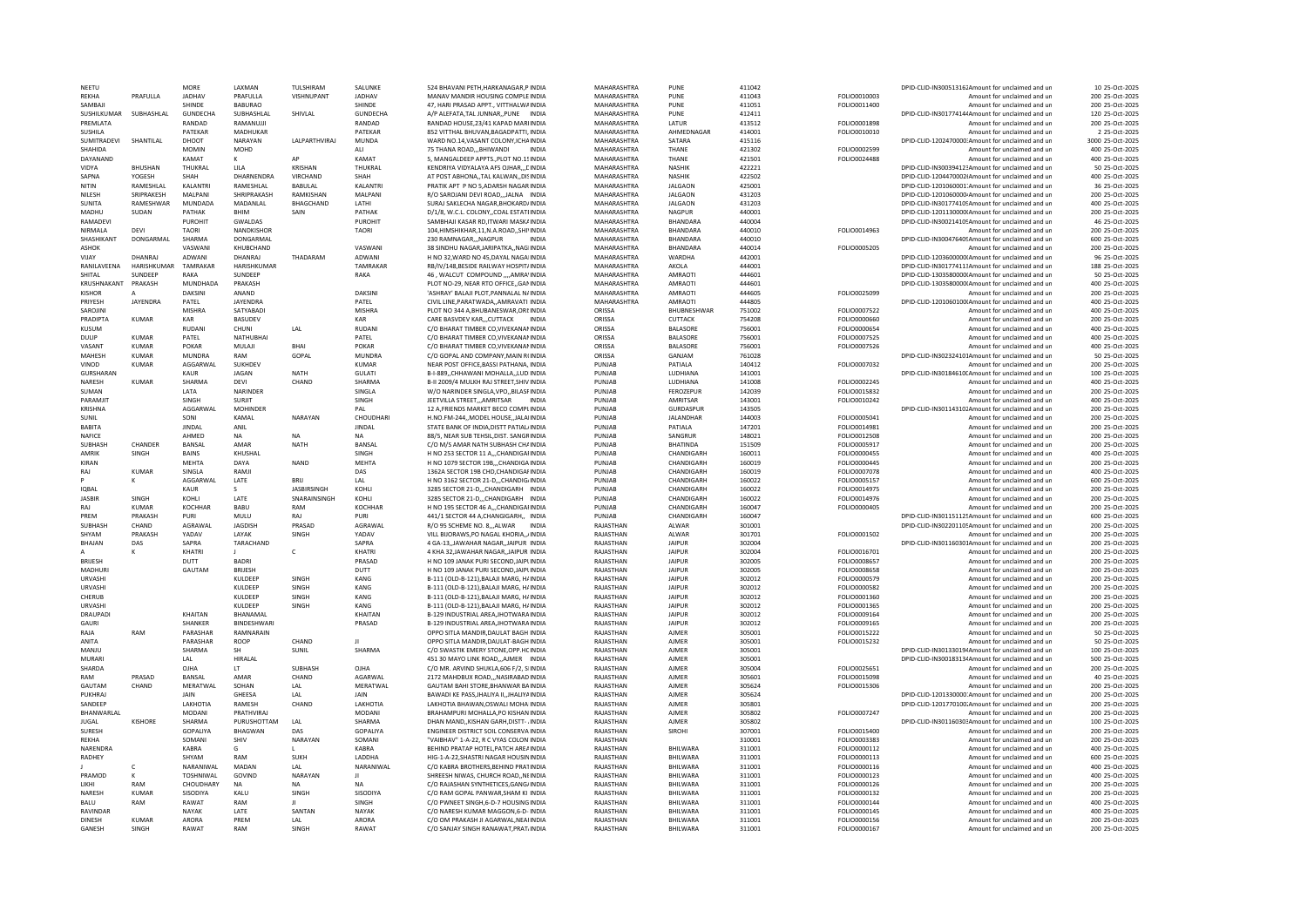| <b>SAMPAT</b>   |                | I AI             | <b>NA</b>       | <b>NA</b>     | NA               | 262 B SHASTRI NAGAR,,,BHILWARA INDIA        | RAIASTHAN | BHILWARA         | 311001 | FOLIO0000265        | Amount for unclaimed and un                       | 400 25-Oct-2025  |
|-----------------|----------------|------------------|-----------------|---------------|------------------|---------------------------------------------|-----------|------------------|--------|---------------------|---------------------------------------------------|------------------|
| MAHENDRA        | <b>KUMAR</b>   | JAIN             | CHHIRANGI       | LAL           | <b>JAIN</b>      | C/O PATODI TEXTILE JYOTI HOTEL BLINDIA      | RAJASTHAN | BHILWARA         | 311001 | FOLIO0002916        | Amount for unclaimed and un                       | 200 25-Oct-2025  |
| <b>KAMIA</b>    | DFVI           | <b>TOSHNIWAI</b> | <b>BHAGAT</b>   | RAM           | <b>TOSHNIWAI</b> | <b>REHIND MIYA CHANDII KLBAWARL FINDIA</b>  | RAIASTHAN | <b>BHII WARA</b> | 311001 | <b>EQLIQ0003022</b> | Amount for unclaimed and un                       | 116 25-Oct-2025  |
| MADAN           | LAL            | SAMDANI          | VISHV           | <b>NATH</b>   | SAMDANI          | DELUXE MATCHING CENTRE.65 AZALINDIA         | RAJASTHAN | BHILWARA         | 311001 | FOLIO0003082        | Amount for unclaimed and un                       | 200 25-Oct-2025  |
| <b>NAHAR</b>    | SINGH          | JAIN             | <b>UGAM</b>     | SINGH         | JAIN             | PATHWARI KE PAS.SANGANAR GATE INDIA         | RAJASTHAN | BHILWARA         | 311001 | FOLIO0003097        | Amount for unclaimed and un                       | 200 25-Oct-2025  |
| PRAVEEN         | <b>KUMAR</b>   | JAIN             | <b>MISHRI</b>   | LAL           | JAIN             | C/O NIHAL CHAND AJMERA, AMLIYOI INDIA       | RAJASTHAN | <b>BHILWARA</b>  | 311001 | FOLIO0003175        | Amount for unclaimed and un                       | 200 25-Oct-2025  |
| KAILASH         | CHANDRA        | MAHESHWARI       | SHANTI          | LAL           | MAHESHWARI       | 114-B, SASTRI NAGAR, , BHILWARA INDIA       | RAJASTHAN | BHILWARA         | 311001 | FOLIO0003192        | Amount for unclaimed and un                       | 200 25-Oct-2025  |
| ASHA            | DAVI           | <b>BANGAR</b>    | RAMESH          | <b>CHADRA</b> | <b>BANGAR</b>    | W/O RAMESH CHANDAR BANGAR.C/INDIA           | RAJASTHAN | <b>BHILWARA</b>  | 311001 | FOLIO0003272        | Amount for unclaimed and un                       | 200 25-Oct-2025  |
|                 |                |                  | <b>BIRDI</b>    |               |                  |                                             |           |                  |        |                     |                                                   |                  |
| CHAND           | MAL            | JAIN             |                 | CHAND         | JAIN             | KALURAM BHANWARLAL, SARAFA BAINDIA          | RAJASTHAN | <b>BHILWARA</b>  | 311001 | FOLIO0003280        | Amount for unclaimed and un                       | 200 25-Oct-2025  |
| CHAND           | MAI            | PATODI           | <b>BIRDI</b>    | CHAND         | PATODI           | ADARSH MOHELLA  BHII WARA INDIA             | RAIASTHAN | <b>BHII WARA</b> | 311001 | EQLIO0003281        | Amount for unclaimed and un                       | 200 25-Oct-2025  |
| <b>KRISHAN</b>  | GOPAL          | DAD              | SHANTI          | LAL           | DAD              | 2-A-25 NEW HOUSING BOARD SHAS INDIA         | RAJASTHAN | BHILWARA         | 311001 | FOLIO0003363        | Amount for unclaimed and un                       | 600 25-Oct-2025  |
| SURENDRA        |                | AGRAWAI          | <b>OM</b>       | PRAKASH       | AGRAWAI          | 103 RAJENDRA MARGBHILWARA INDIA             | RAIASTHAN | <b>BHII WARA</b> | 311001 | <b>EOLIO0003424</b> | Amount for unclaimed and un                       | 200 25-Oct-2025  |
| SHRFF           | LAL            | <b>BIRLA</b>     | <b>BANSHI</b>   | 1AI           | <b>BIRIA</b>     | C/O ARCHNA FABRICS, P B NO RICO I INDIA     | RAIASTHAN | <b>BHII WARA</b> | 311001 | FOLIO0003426        | Amount for unclaimed and un                       | 200 25-Oct-2025  |
| CHARU           |                | <b>BOHARA</b>    | ΠΗΔΝΡΔΤ         | LAL           | <b>BOHARA</b>    | C/O DHANPAI LAL BOHARA,63/C DRINDIA         | RAJASTHAN | BHILWARA         | 311001 | FOLIO0003505        | Amount for unclaimed and un                       | 300 25-Oct-2025  |
| <b>UMA</b>      |                | MAHESWARI        | SUBHASH         |               | MAHESWARI        | W/O SUBHASH MAHESWRI SEWA SAINDIA           | RAJASTHAN | BHILWARA         | 311001 | FOLIO0003562        | Amount for unclaimed and un                       | 400 25-Oct-2025  |
|                 |                |                  |                 |               |                  |                                             |           |                  |        |                     |                                                   |                  |
| DEVENDRA        |                | LAHOTI           | BHANWAR         | LAL           | LAHOTI           | C/O CHANDMAL PATODI, ADARSH M INDIA         | RAJASTHAN | <b>BHILWARA</b>  | 311001 | FOLIO0003649        | Amount for unclaimed and un                       | 200 25-Oct-2025  |
| MAHESH          |                | RATHI            | <b>NAND</b>     | LALI          | RATHI            | RATHI COAL COMPANY OPP PHD WCINDIA          | RAJASTHAN | BHILWARA         | 311001 | FOLIO0003787        | Amount for unclaimed and un                       | 200 25-Oct-2025  |
| MADHU           |                | <b>HEDA</b>      | PRAVEEN         |               | HEDA             | RAJASTHAN SYNTHETICS.P.B.NO.36, INDIA       | RAJASTHAN | <b>BHILWARA</b>  | 311001 | FOLIO0003843        | Amount for unclaimed and un                       | 200 25-Oct-2025  |
| <b>VIDHYA</b>   | SAGAR          | SURANA           | PRATAP          | SINGH         | SURANA           | <b>BEHIND BHADADA BAG BHOPAL GALINDIA</b>   | RAIASTHAN | <b>BHII WARA</b> | 311001 | FOLIO0006407        | Amount for unclaimed and un                       | 200 25-0ct-2025  |
| SUNDER          | LAL            | <b>TOSHNIWAL</b> | GOKUL           | LAL           | <b>TOSHNIWAL</b> | 2/135. MANIKYA NAGAR BHILWARA INDIA         | RAJASTHAN | BHILWARA         | 311001 | FOLIO0006445        | Amount for unclaimed and un                       | 200 25-Oct-2025  |
| MADAN           | LAL            | <b>MUNDRA</b>    | <b>NA</b>       | <b>NA</b>     | <b>NA</b>        | SRIRAM BHAWAN, ADARSH MOHALLINDIA           | RAJASTHAN | BHILWARA         | 311001 | FOLIO0012152        | Amount for unclaimed and un                       | 400 25-Oct-2025  |
| KANFHYA         | A              | SOMANI           | LATE            |               | MOTILAL          | 4/107 MANIKYA NAGAR, GHODA JOBINDIA         | RAIASTHAN | <b>BHII WARA</b> | 311001 | FOLIO0012173        | Amount for unclaimed and un                       | 200 25-Oct-2025  |
| DEEPAK          | KUMAR          | AGARWAL          | <b>SHANKAR</b>  | LAL           | <b>AGARWAI</b>   | S-15/291 PRATAP NAGAR,,,BHILWAFINDIA        | RAIASTHAN | <b>BHII WARA</b> | 311001 | FOLIO0012200        | Amount for unclaimed and un                       | 200 25-Oct-2025  |
|                 |                |                  |                 |               |                  |                                             |           |                  |        |                     |                                                   |                  |
| ANKIT           |                | <b>GATTANI</b>   | KEDAR           | MAL           | <b>GATTANI</b>   | C/O SANDEEP NIWAR INDUSTRIES LTINDIA        | RAJASTHAN | BHILWARA         | 311001 | FOLIO0012206        | Amount for unclaimed and un                       | 400 25-Oct-2025  |
| <b>USHA</b>     |                | KUMAT            | D               | s             | KUMAT            | C/O RAJEEV MEHTA, 5-B-34, NEW HCINDIA       | RAJASTHAN | <b>BHILWARA</b>  | 311001 | FOLIO0012227        | Amount for unclaimed and un                       | 400 25-Oct-2025  |
| SHII PI         |                | MODANI           | H               | $\mathsf{N}$  | <b>MODAN</b>     | RAJASTHAN SYNTHETICS.P.B.NO.36. INDIA       | RAIASTHAN | <b>BHII WARA</b> | 311001 | FOLIO0012275        | Amount for unclaimed and un                       | 200 25-Oct-2025  |
| SHILPI          |                | MODANI           |                 |               | <b>MODAN</b>     | RAJASTHAN SYNTHETICS.P.B.NO.36, INDIA       | RAJASTHAN | <b>BHILWARA</b>  | 311001 | FOLIO0012276        | Amount for unclaimed and un                       | 200 25-Oct-2025  |
| SHILPI          |                | <b>MODANI</b>    |                 |               | <b>MODAN</b>     | RAJASTHAN SYNTHETICS.P.B.NO.36. INDIA       | RAIASTHAN | <b>BHII WARA</b> | 311001 | FOLIO0012277        | Amount for unclaimed and un                       | 200 25-0ct-2025  |
| SHILPI          |                | MODANI           |                 |               | MODANI           | RAJASTHAN SYNTHETICS, P.B.NO.36, INDIA      | RAJASTHAN | BHILWARA         | 311001 | FOLIO0012278        | Amount for unclaimed and un                       | 200 25-Oct-2025  |
| DEEP            |                | SHIKHA           |                 |               | <b>MODAN</b>     | RAJASTHAN SYNTHETICS, P.B.NO.36, INDIA      | RAJASTHAN | BHILWARA         | 311001 | FOLIO0012280        | Amount for unclaimed and un                       | 200 25-Oct-2025  |
| DEEP            |                | SHIKHA           | H               |               | <b>MODAN</b>     | RAJASTHAN SYNTHETICS, P.B.NO.36, INDIA      | RAJASTHAN | BHILWARA         | 311001 | FOLIO0012281        | Amount for unclaimed and un                       | 200 25-Oct-2025  |
|                 |                |                  |                 |               |                  |                                             |           |                  |        |                     |                                                   |                  |
| DEEP            |                | SHIKHA           | н               |               | <b>MODAN</b>     | RAJASTHAN SYNTHETICS, P.B.NO.36, INDIA      | RAJASTHAN | BHILWARA         | 311001 | FOLIO0012282        | Amount for unclaimed and un                       | 200 25-Oct-2025  |
| DEEP            |                | <b>SHIKHA</b>    |                 |               | MODANI           | RAJASTHAN SYNTHETICS.P.B.NO.36. INDIA       | RAJASTHAN | BHILWARA         | 311001 | FOLIO0012283        | Amount for unclaimed and un                       | 200 25-Oct-2025  |
| PRANAYA         |                | UPADHYAYA        | BAL             | MUKUND        | UPADHYAYA        | SHARDA PRESS BUILDING, NEAR AZA INDIA       | RAJASTHAN | <b>BHILWARA</b>  | 311001 | FOLIO0012348        | Amount for unclaimed and un                       | 400 25-Oct-2025  |
| PRAKASH         |                | SORIYA           | DALCHAND        |               | SORIYA           | SURIYA FANCY CLOTH STORE.SANGAINDIA         | RAIASTHAN | <b>BHII WARA</b> | 311001 | FOLIO0012382        | Amount for unclaimed and un                       | 400 25-Oct-2025  |
| <b>GEETA</b>    | DEVI           | SOMANI           | PUSHPRAJ        |               | SOMANI           | ARADHANA MATCHING, CENTRE SANINDIA          | RAJASTHAN | <b>BHILWARA</b>  | 311001 | FOLIO0012390        | Amount for unclaimed and un                       | 200 25-Oct-2025  |
| ARUNA           | <b>BEN</b>     | PATEL            | HARESH          | c             | PATEL            | PATAL BHAWANBHILWARA<br><b>INDIA</b>        | RAJASTHAN | <b>BHILWARA</b>  | 311001 | FOLIO0012456        | Amount for unclaimed and un                       | 200 25-Oct-2025  |
| KUSUM           | <b>BEN</b>     | PATEL            | MAHENDRA        |               | PATEL            | PATEL ENGG CO, MURLI VILAS ROAD, INDIA      | RAJASTHAN | <b>BHILWARA</b>  | 311001 | FOLIO0012487        | Amount for unclaimed and un                       | 200 25-Oct-2025  |
|                 |                |                  |                 |               |                  |                                             |           |                  |        |                     |                                                   |                  |
|                 | N              | MAHESHWARI       | SATYA           | NARAYAN       |                  | RAJASTHAN SYNTHETICS, P.B.NO.36, INDIA      | RAJASTHAN | BHILWARA         | 311001 | FOLIO0016256        | Amount for unclaimed and un                       | 200 25-Oct-2025  |
| MAMTA           |                | MAHESHWARI       |                 | M             | MAHESHWARI       | RAIASTHAN SYNTHETICS P.B.NO.36. INDIA       | RAIASTHAN | <b>BHII WARA</b> | 311001 | FOLIO0016273        | Amount for unclaimed and un                       | 200 25-Oct-2025  |
| MAMTA           |                | MAHESHWARI       |                 |               | <b>MAHESHWAR</b> | RAJASTHAN SYNTHETICS.P.B.NO.36. INDIA       | RAJASTHAN | BHILWARA         | 311001 | FOLIO0016275        | Amount for unclaimed and un                       | 200 25-Oct-2025  |
| MAMTA           |                | MAHESHWARI       | -S              |               | MAHESHWARI       | RAIASTHAN SYNTHETICS P.B.NO.36. INDIA       | RAIASTHAN | <b>BHII WARA</b> | 311001 | <b>EOLIO0016277</b> | Amount for unclaimed and un                       | 400 25-Oct-2025  |
| MAMTA           |                | MAHESHWARI       |                 |               | <b>MAHESHWAR</b> | RAJASTHAN SYNTHETICS, P.B.NO.36, INDIA      | RAJASTHAN | <b>BHILWARA</b>  | 311001 | FOLIO0016294        | Amount for unclaimed and un                       | 200 25-Oct-2025  |
| MANIU           |                | MAHESHWARI       |                 |               | MAHESHWARI       | RAJASTHAN SYNTHETICS.P.B.NO.36. INDIA       | RAIASTHAN | <b>BHII WARA</b> | 311001 | FOLIO0016307        | Amount for unclaimed and un                       | 200 25-Oct-2025  |
| MANJU           |                | MAHESHWARI       |                 |               | <b>MAHESHWAR</b> | RAJASTHAN SYNTHETICS, P.B.NO.36, INDIA      | RAJASTHAN | <b>BHILWARA</b>  | 311001 | FOLIO0016308        | Amount for unclaimed and un                       | 200 25-Oct-2025  |
|                 |                | MAHESHWARI       | H               | $\mathsf{N}$  | MAHESHWARI       |                                             | RAJASTHAN | <b>BHILWARA</b>  |        | FOLIO0016309        |                                                   | 200 25-Oct-2025  |
| MANJU           |                |                  |                 |               |                  | RAJASTHAN SYNTHETICS, P.B.NO.36, INDIA      |           |                  | 311001 |                     | Amount for unclaimed and un                       |                  |
| ANII            |                | SURANA           | <b>NA</b>       | <b>NA</b>     | NA               | 16/126 BEHIND BHADADA BHAGBHNDIA            | RAJASTHAN | <b>BHILWARA</b>  | 311001 | FOLIO0022513        | Amount for unclaimed and un                       | 200 25-Oct-2025  |
| <b>MANORAMA</b> |                | <b>BHATT</b>     | <b>NA</b>       | <b>NA</b>     | NA               | 29 BHATT NIKETAN.VAKIL COLONY INDIA         | RAJASTHAN | BHILWARA         | 311001 | FOLIO0023024        | Amount for unclaimed and un                       | 200 25-Oct-2025  |
| VIIAY           | KUMAR          | RATHI            | <b>NA</b>       | <b>NA</b>     | NA               | L-16/17 NETAJI SUBHASH MARKET INDIA         | RAIASTHAN | <b>BHII WARA</b> | 311001 | <b>EQLIQ0023093</b> | Amount for unclaimed and un                       | 200 25-Oct-2025  |
| SANGEETA        |                | JAIN             | <b>NA</b>       | <b>NA</b>     | NA               | W/O PAWAN JAIN, PARAK NIWAS KA INDIA        | RAJASTHAN | BHILWARA         | 311001 | FOLIO0023190        | Amount for unclaimed and un                       | 200 25-Oct-2025  |
| SANGEETA        |                | JAIN             | NA              | <b>NA</b>     | NA               | W/O PAWAN JAIN PARAK NIWAS KA INDIA         | RAIASTHAN | <b>RHII WARA</b> | 311001 | FOLIO0023191        | Amount for unclaimed and un                       | 200 25-0ct-2025  |
| SANGEETA        |                | JAIN             | <b>NA</b>       | <b>NA</b>     | NA               | W/O PAWAN JAIN, PARAK NIWAS KA INDIA        | RAJASTHAN | BHILWARA         | 311001 | FOLIO0023192        | Amount for unclaimed and un                       | 200 25-Oct-2025  |
| POKAR           | MAL            | GURGAR           | <b>NA</b>       | <b>NA</b>     | NA               | C/O PATODI TEXTILES, HOTLE JYOTI BINDIA     | RAJASTHAN | BHILWARA         | 311001 | FOLIO0023194        | Amount for unclaimed and un                       | 200 25-Oct-2025  |
| KALPANA         |                | KOGATA           | <b>NA</b>       | <b>NA</b>     | NA               | 2B-3 NEW HOUSING BOARD SHASTRINDIA          | RAJASTHAN | <b>BHILWARA</b>  | 311001 | FOLIO0023233        | Amount for unclaimed and un                       | 300 25-Oct-2025  |
|                 |                |                  |                 |               |                  |                                             |           |                  |        |                     |                                                   |                  |
| GAUTAM          | KUMAR          | CHORDIA          | NA              | NA            | <b>NA</b>        | 87 BALAJI MARKET,,,BHILWARA<br><b>INDIA</b> | RAJASTHAN | <b>BHILWARA</b>  | 311001 | FOLIO0023340        | Amount for unclaimed and un                       | 200 25-Oct-2025  |
| SANTOSH         |                | SHARMA           | <b>NA</b>       | <b>NA</b>     | <b>NA</b>        | 104 RAMKUNLRAJENDRA MARG. BHINDIA           | RAIASTHAN | <b>BHII WARA</b> | 311001 | FOLIO0023640        | Amount for unclaimed and un                       | 200 25-0ct-2025  |
| AJAY            |                | NENAWATI         | D               | s             | NENAWAT          | B-317., R. K. COLONY., BHILWARA INDIA       | RAJASTHAN | <b>BHILWARA</b>  | 311001 | FOLIO0024527        | Amount for unclaimed and un                       | 1000 25-Oct-2025 |
| <b>VIVFK</b>    |                | PARAKH           | K               | л.            | PARAKH           | 3D4 NEW HOUSING BOARD.NEAR WINDIA           | RAIASTHAN | <b>BHII WARA</b> | 311001 | FOLIO0024561        | Amount for unclaimed and un                       | 4 25-Oct-2025    |
| RAM             | <b>SWAROOP</b> | SAMDANI          | G               |               | SAMDANI          | C/O HIND MEDICAL STORE, STATION INDIA       | RAIASTHAN | <b>BHII WARA</b> | 311001 | FOLIO0024946        | Amount for unclaimed and un                       | 1000 25-Oct-2025 |
| NAVRATAN        |                | <b>NYATI</b>     |                 | к             | <b>NYATI</b>     | NEAR GOPAL DAIRY.NEHRU ROADS INDIA          | RAIASTHAN | <b>BHII WARA</b> | 311001 | FOLIO0024992        | Amount for unclaimed and un                       | 400 25-Oct-2025  |
| KAMAI           |                | <b>JAIN</b>      | RAIMAI          |               | <b>JAIN</b>      | 1B-27,, SHASTRI NAGAR,, BHILWARA INDIA      | RAJASTHAN | BHILWARA         | 311001 | FOLIO0025239        | Amount for unclaimed and un                       | 400 25-Oct-2025  |
| PADAM           | <b>KUMAR</b>   | CHORDIA          | SHANTI          | LAL           | CHORDIA          | CHORDIA BUILDING, BALAJI MARKET, INDIA      | RAJASTHAN | BHILWARA         | 311001 | FOLIO0025262        | Amount for unclaimed and un                       | 200 25-Oct-2025  |
| KAMLA           |                | JAIN             | M               | к             | JAIN             | O.N.2 P & T COLONY. SHASTRI NAGAIINDIA      | RAJASTHAN | BHILWARA         | 311001 | FOLIO0025393        | Amount for unclaimed and un                       | 200 25-Oct-2025  |
|                 | KUMAR          |                  | VRIDHI          |               | CHAND            |                                             | RAJASTHAN | <b>BHILWARA</b>  |        |                     |                                                   |                  |
| SUNIL           |                | AJMERA           |                 |               |                  | AJMERA NIWAS SINDHU NAGAR, BH INDIA         |           |                  | 311001 | FOLIO0025429        | Amount for unclaimed and un                       | 200 25-Oct-2025  |
| RAMESH          | CHANDRA        | KHFMKA           | $\mathsf{K}$    | $\mathbf{D}$  | KHFMKA           | 29 ASHOK NAGAR BHILWARA INDIA               | RAIASTHAN | <b>BHII WARA</b> | 311001 | FOLIO0025457        | Amount for unclaimed and un                       | 200 25-Oct-2025  |
| SUNITA          |                |                  |                 |               |                  | CAPITAL INVESTMENT CONSULTANT INDIA         |           | <b>BHILWARA</b>  |        |                     | Amount for unclaimed and un                       | 200 25-Oct-2025  |
|                 |                | MATHUR           |                 |               | MATHUR           |                                             | RAJASTHAN |                  | 311001 | FOLIO0025920        |                                                   |                  |
| ANIL            |                | VERMA            | SUNDER          | LAL           | VERMA            | C/O R.K. BORDIA & CO., GANDHI BAZ INDIA     | RAJASTHAN | BHILWARA         | 311001 | FOLIO0026071        | Amount for unclaimed and un                       | 316 25-Oct-2025  |
| KAI A           |                |                  | <b>RAVINDRA</b> |               |                  | W\O RAVINDRA, STATE BANK OF IND INDIA       | RAJASTHAN | BHILWARA         | 311001 | FOLIO0026163        | Amount for unclaimed and un                       | 200 25-Oct-2025  |
| RFKHA           | KUMARI         | MALIWAL          | MOHAN           |               | MAI IWAI         | MALIWAL AUTOMOBILES.107. INDR/INDIA         | RAIASTHAN | <b>BHII WARA</b> |        |                     |                                                   | 900 25-Oct-2025  |
|                 |                |                  |                 | LAL           |                  |                                             |           |                  | 311001 | FOLIO0026186        | Amount for unclaimed and un                       |                  |
| PRADEEP         |                | SHARDA           |                 | -S.           | SHARDA           | ANUPAM OFFICE PUR ROAD. BHILW INDIA         | RAIASTHAN | <b>BHII WARA</b> | 311001 | <b>EQLIO0026206</b> | Amount for unclaimed and un                       | 400 25-Oct-2025  |
| RAMESH          | CHANDRA        | GOYAL            | SHYAM           | LAL           | GOYAL            | A-21 R.K. COLONY,,,BHILWARA<br><b>INDIA</b> | RAJASTHAN | BHILWARA         | 311001 | FOLIO0026247        | Amount for unclaimed and un                       | 200 25-Oct-2025  |
| SATYANARAYAN    |                | KABRA            | SITARAM         |               | <b>KABRA</b>     | C/O KAMLA SYNTHETICS, 41, JETHLININDIA      | RAJASTHAN | BHILWARA         | 311001 | FOLIO0026504        | Amount for unclaimed and un                       | 200 25-Oct-2025  |
| ANJU            |                | LADDHA           | NARAYAN         |               | <b>LADDHA</b>    | 11/20, ARYA SAMAJ ROAD BHILWA INDIA         | RAJASTHAN | <b>BHILWARA</b>  | 311001 | FOLIO0027176        | Amount for unclaimed and un                       | 200 25-Oct-2025  |
| RAM             | NARAYAN        | SONI             | <b>HARAK</b>    | CHAND         | SONI             | MANIKYA NAGARBHILWARA<br><b>INDIA</b>       | RAJASTHAN | <b>BHII WARA</b> | 311001 |                     | DPID-CLID-1203410000IAmount for unclaimed and un  | 2 25-Oct-2025    |
| <b>ROHIT</b>    |                | <b>BOHARA</b>    | SURENDRA        | <b>KUMAR</b>  | <b>BOHARA</b>    | C/O BHARAT SOAP FACTORY SABUN INDIA         | RAJASTHAN | <b>BHILWARA</b>  | 311001 |                     | DPID-CLID-1203460000IAmount for unclaimed and un  | 300 25-Oct-2025  |
| SHANKER         | 1 A I          | <b>JAGETIA</b>   | RAM             | DAYAL         |                  |                                             | RAJASTHAN | BHILWARA         |        |                     |                                                   | 200 25-Oct-2025  |
|                 | KUMAR          |                  |                 | I AI          | <b>JAGETIA</b>   | 54, SHASTRI NAGAR,, MAIN SECTOR,, INDIA     |           |                  | 311001 |                     | DPID-CLID-1301760000:Amount for unclaimed and un  |                  |
| RAJ             |                | PATODI           | MANOHAR         |               |                  | PATODI BHAWAN .MANKYA NAGAFINDIA            | RAJASTHAN | BHILWARA         | 311001 |                     | DPID-CLID-1301760000:Amount for unclaimed and un  | 1000 25-Oct-2025 |
| OM              | PRAKASH        | SHARMA           | <b>SH</b>       | SHAMBHULAI    | SHARMA           | 8-F-22.R.C.VYAS COLONYBHILWAR INDIA         | RAJASTHAN | BHILWARA         | 311001 |                     | DPID-CLID-1301760000:Amount for unclaimed and un  | 200 25-Oct-2025  |
| VIMI A          | DFVI           | DANGI            | <b>SH</b>       | NATHMAI       | <b>BOKADIA</b>   | W/O CHANDRESH DANGLC-140 SUIINDIA           | RAIASTHAN | <b>BHII WARA</b> | 311001 |                     | DPID-CLID-1301760000JAmount for unclaimed and un  | 1000 25-Oct-2025 |
| RAJESH          | LADDHA         | HUF              | <b>SH</b>       | SOHANLAI      | LADDHA           | 49-HARNI MAHADEV ROAD, SHASTRI INDIA        | RAJASTHAN | <b>BHILWARA</b>  | 311001 |                     | DPID-CLID-1301760000IAmount for unclaimed and un  | 774 25-Oct-2025  |
| <b>HANSRA</b>   |                | AGRAWA           | <b>NAND</b>     | LAL           | AGRAWAL          | 1 B 18 SHASTRI NAGAR HOUSING.BC INDIA       | RAJASTHAN | <b>BHII WARA</b> | 311001 |                     | DPID-CLID-IN30051312fAmount for unclaimed and un  | 2 25-Oct-2025    |
| SOHAN           | LAL            | PATODI           | CHAGAN          | LAL           | PATODI           | 31/192. MANIKYA NAGAR.NEAR OLC INDIA        | RAJASTHAN | <b>BHILWARA</b>  | 311001 |                     | DPID-CLID-IN301055101Amount for unclaimed and un  | 400 25-Oct-2025  |
| RITA            |                | <b>BOLIA</b>     | SUSHIL          |               | <b>BOLIA</b>     | 319 RAMA VIHAR, NEAR SUKHADIYA INDIA        | RAJASTHAN | <b>BHII WARA</b> | 311001 |                     | DPID-CLID-IN30105510: Amount for unclaimed and un | 200 25-Oct-2025  |
| SUBHASH         |                | MAHESHWARI       | RAMARICHHAPAL   |               | NUWAL            | 23 SEWA SADAN ROAD BHILWARA INDIA           | RAJASTHAN | <b>BHILWARA</b>  | 311001 |                     | DPID-CLID-IN30105510/Amount for unclaimed and un  | 400 25-Oct-2025  |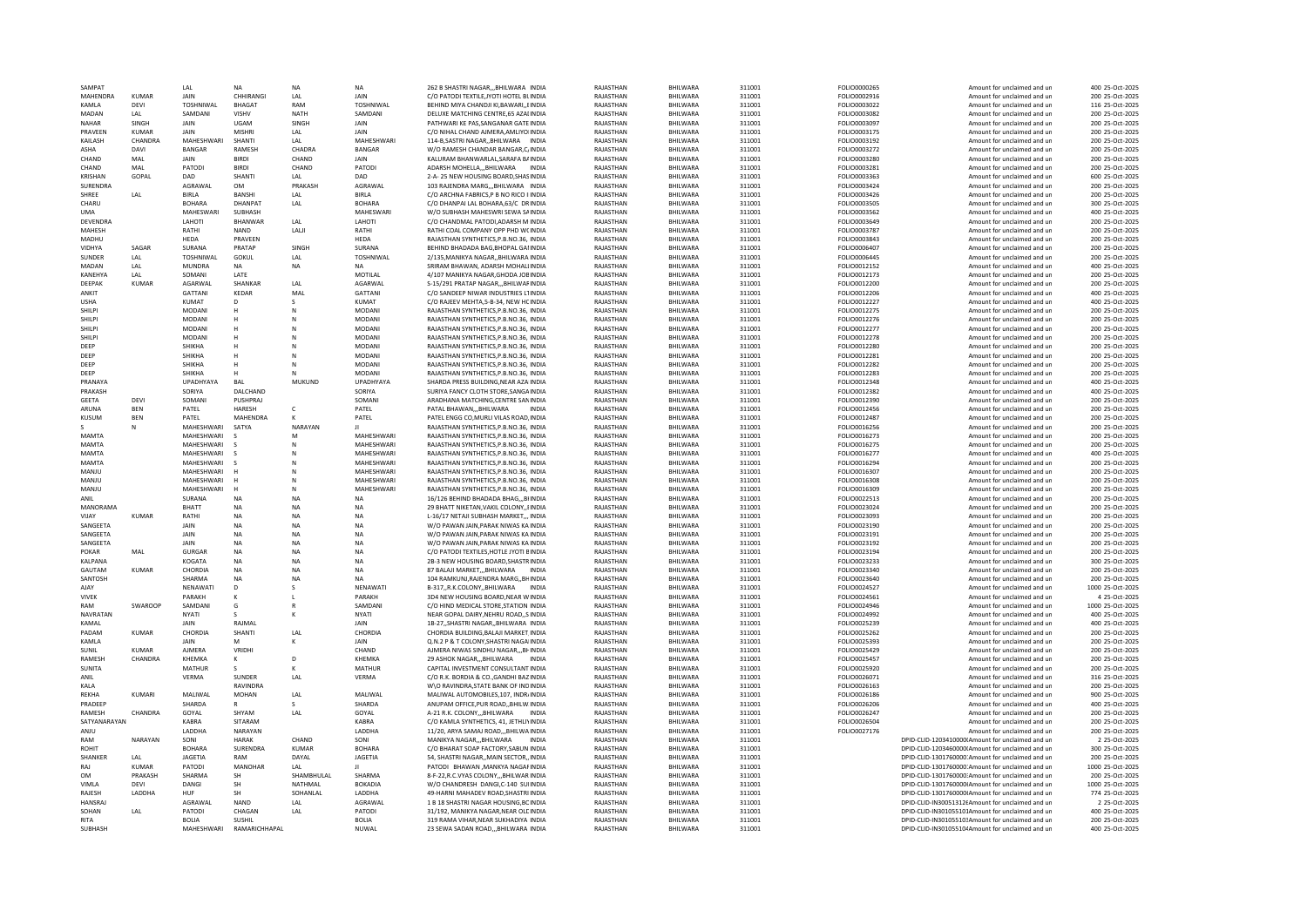| $1 \Delta D$    |              | MAI OO           | SHANKAR        | I AI              | MAI 00           | 157 SHIV BAZAR, WARD NO.15, TEH - INDIA       | RAJASTHAN | <b>BHII WARA</b> | 311001 |              | DPID-CLID-IN301055105Amount for unclaimed and ur              | 200 25-Oct-2025  |
|-----------------|--------------|------------------|----------------|-------------------|------------------|-----------------------------------------------|-----------|------------------|--------|--------------|---------------------------------------------------------------|------------------|
| VANDANA         | KUMARI       | KOGATA           | <b>RAMESH</b>  | CHANDRA           | KOGATA           | 2 B 3 NEW HOUSING BOARD SHASTEINDIA           | RAIASTHAN | <b>BHII WARA</b> | 311001 |              | DPID-CLID-IN301055106Amount for unclaimed and un              | 300 25-Oct-2025  |
| SUSHIL          |              | AJMERA           | ROSHAN         | LAL               | AJMERA           | 155, MAIN SECTOR, SHASTRI NAGAR, IINDIA       | RAJASTHAN | BHILWARA         | 311001 |              | DPID-CLID-IN30105510(Amount for unclaimed and un              | 2 25-Oct-2025    |
| <b>IAD</b>      | DEVI         | SONI             | SHANKERLAL     |                   |                  | C/O JANKILAL KABRA, NADI MOHALL INDIA         | RAJASTHAN | BHILWARA         | 311001 | FOLIO0024760 | Amount for unclaimed and un                                   | 2000 25-Oct-2025 |
| NARENDRA        |              | KABRA            | GANESH         | LAL               | <b>KABRA</b>     | BEHIND HOTEL PRATAP, PECH AREA,, INDIA        | RAJASTHAN | BHILWARA         | 311001 |              | DPID-CLID-IN30105510(Amount for unclaimed and un              | 1656 25-Oct-2025 |
| CHAND           | MAI          | PATODI           | <b>SH</b>      | <b>BARDICHAND</b> | PATODI           | 49.ADARSH MOHALLABHILWARA INDIA               | RAJASTHAN | BHILWARA         | 311001 |              | DPID-CLID-IN30105510/Amount for unclaimed and un              | 3000 25-Oct-2025 |
|                 |              |                  |                |                   |                  |                                               |           |                  |        |              |                                                               |                  |
| SHIV            | NARAYAN      | SOMANI           | RAM            | NARAYAN           | SOMANI           | "VAIBHAV" 1-A-22, R.C.VYAS COLON INDIA        | RAJASTHAN | BHILWARA         | 311001 | FOLIO0000136 | Amount for unclaimed and un                                   | 200 25-Oct-2025  |
|                 |              | SUKHALA          | RAM            | DEV               |                  | JAMNA LAL MELANA, 22/20 AZAD MIINDIA          | RAJASTHAN | BHILWARA         | 311001 | FOLIO0000166 | Amount for unclaimed and un                                   | 400 25-Oct-2025  |
| MADHU           | DEVI         | <b>TOSHNIWAL</b> | <b>DILIP</b>   |                   | <b>KUMAR</b>     | C/O AKHIL MATHUR.5-I-20 R C VYAS INDIA        | RAJASTHAN | BHILWARA         | 311001 | FOLIO0017877 | Amount for unclaimed and un                                   | 200 25-Oct-2025  |
| RAMESH          | <b>KUMAR</b> | JAIN             | <b>NA</b>      | <b>NA</b>         | <b>NA</b>        | C/O MAHAVEER.STONE SUPPLIERS GINDIA           | RAJASTHAN | BHILWARA         | 311001 | FOLIO0022410 | Amount for unclaimed and un                                   | 200 25-Oct-2025  |
| SOBAG           | MAI          | PANAGRIA         | <b>NA</b>      | <b>NA</b>         | <b>NA</b>        | C/O ABHINANDAN GARMENTS HOTI INDIA            | RAIASTHAN | <b>BHII WARA</b> | 311001 | FOLIO0023204 | Amount for unclaimed and un                                   | 200 25-Oct-2025  |
| SOBAG           | MAL          | PANAGRIA         | NA             | <b>NA</b>         | ΝA               | C/O ABHINANDAN GARMENTS, HOTLINDIA            | RAJASTHAN | BHILWARA         | 311001 | FOLIO0023205 | Amount for unclaimed and un                                   | 200 25-Oct-2025  |
| SOBAG           | MAL          | PANAGRIA         | <b>NA</b>      | <b>NA</b>         | <b>NA</b>        | C/O ABHINANDAN GARMENTS, HOTLINDIA            | RAJASTHAN | BHILWARA         | 311001 | FOLIO0023206 | Amount for unclaimed and un                                   | 200 25-Oct-2025  |
| BASANT          |              | CHOUDHARY        | LAXMAN         |                   | SINGH            |                                               | RAJASTHAN |                  |        |              |                                                               | 600 25-Oct-2025  |
|                 |              |                  |                |                   |                  | ANUKAMPA 105, SHASTRI NAGAR M/INDIA           |           | BHILWARA         | 311001 | FOLIO0025776 | Amount for unclaimed and un                                   |                  |
| BASANT          |              | CHOUDHARY        | LAXMAN         |                   | SINGH            | ANUKAMPA, 105, SHASTRI NAGAR,, BINDIA         | RAJASTHAN | BHILWARA         | 311001 | FOLIO0026297 | Amount for unclaimed and un                                   | 400 25-Oct-2025  |
| KUSUM           |              | <b>JAJOO</b>     | <b>SURESH</b>  | CHANDRA           | <b>JAJOO</b>     | JAJOO BHAWAN, NEAR PRATAP TALK INDIA          | RAJASTHAN | BHILWARA         | 311001 | FOLIO0027283 | Amount for unclaimed and un                                   | 576 25-Oct-2025  |
| RAJ             | <b>KUMAR</b> | KOGTA            | KANAK          | MAL               |                  | C\O J.K.ENTERPRISES, NEAR CHITTOR INDIA       | RAJASTHAN | BHILWARA         | 311001 | FOLIO0025956 | Amount for unclaimed and un                                   | 2000 25-Oct-2025 |
| YOGESH          |              | GURIL            | SATYA          | PRAKASH           | GURIL            | F 274 R K COLONY BHILWARA<br>INDIA            | RAIASTHAN | <b>BHII WARA</b> | 311001 |              | DPID-CLID-IN30177411(Amount for unclaimed and un              | 12 25-0ct-2025   |
| <b>NATWAF</b>   | LAL          | SHARMA           | <b>BADRI</b>   | LALI              | SHARMA           | C/O GIRIRAJ PRASAD SHARMA.NEAR INDIA          | RAJASTHAN | <b>BHILWARA</b>  | 311021 | FOLIO0006405 | Amount for unclaimed and un                                   | 200 25-Oct-2025  |
| PRABHU          | DAYAI        | DAD              | RAMESHWAR      | I AI              | DAD              | POST HURDAA VIA GULABPURAHUINDIA              | RAIASTHAN | <b>BHII WARA</b> | 311022 | FOLIO0008733 | Amount for unclaimed and un                                   | 200 25-Oct-2025  |
| MUL             | CHAND        | <b>TOSHNIWAI</b> | KESRI          | MAL               | TOSHNIWAL        | V & P BARDOD, VIA HAMIRGARH, DISINDIA         | RAJASTHAN | <b>BHII WARA</b> | 311025 | FOLIO0012340 | Amount for unclaimed and un                                   | 2 25-Oct-2025    |
| <b>NAND</b>     |              |                  |                |                   |                  |                                               |           |                  |        |              |                                                               |                  |
|                 | SINGH        | KHATORH          | GHASI          | LAL               | KHATORH          | POST MANDAL GARH, , DIST, BHILWAI INDIA       | RAJASTHAN | BHILWARA         | 311604 | FOLIO0012358 | Amount for unclaimed and un                                   | 20 25-Oct-2025   |
| BHERL           | LAL          | <b>MANTRI</b>    | RAM            | PRASAD            | <b>MONTRI</b>    | C/O JAI SHIV TRADING CO., POST- KA INDIA      | RAJASTHAN | BHILWARA         | 311605 | FOLIO0025740 | Amount for unclaimed and un                                   | 200 25-Oct-2025  |
| MAYA            | DEVI         | GOYAL            | <b>BHAGAT</b>  | RAM               | AGRAWAL          | WARD NO 9, KASSARA MOHALLA, GAINDIA           | RAJASTHAN | BHILWARA         | 311801 | FOLIO0016269 | Amount for unclaimed and un                                   | 300 25-Oct-2025  |
| RAJESH          |              | <b>MOONDRA</b>   | RAMESHWAR      | LAL               | MOONDRA          | C/O RAJESH STORE.OPP.HIGHER SEC INDIA         | RAJASTHAN | BHILWARA         | 311801 | FOLIO0016335 | Amount for unclaimed and un                                   | 200 25-Oct-2025  |
| MAYA            | DEVI         | LOHIYA           | <b>NA</b>      | <b>NA</b>         | <b>NA</b>        | W/O BHAGAT RAM LOHIYA UNDERNINDIA             | RAJASTHAN | BHILWARA         | 311801 | FOLIO0018862 | Amount for unclaimed and un                                   | 100 25-Oct-2025  |
| SUNIL           |              | <b>IHAVAR</b>    | SATYANARAIN    |                   |                  | C/O SH. SATYANARAYAN IHAVAR A-(INDIA          | RAIASTHAN | CHITTORGARH      | 312001 | FOLIO0025302 | Amount for unclaimed and un                                   | 1000 25-Oct-2025 |
| MADANLAI        |              | <b>AJMERA</b>    | <b>NA</b>      | <b>NA</b>         | <b>NA</b>        | C/O ASHOK AJMERA STATE BANK OF INDIA          | RAJASTHAN | CHITTORGARH      | 312001 | FOLIO0027891 | Amount for unclaimed and un                                   | 100 25-Oct-2025  |
| ARCHANA         |              | <b>TOSHNIWAL</b> | RAM            | <b>NIWAS</b>      | <b>TOSHNIWAL</b> | PURANI SABZI MANDI.CHUDI BAZAR INDIA          | RAJASTHAN | CHITTORGARH      | 312001 |              | DPID-CLID-IN30105510(Amount for unclaimed and un              | 600 25-Oct-2025  |
|                 |              |                  |                |                   |                  |                                               |           |                  |        |              |                                                               |                  |
| NAVEEN          | KUMAR        | AGARWAL          | LAXMI          | LAL               | AGARWAL          | A-22 BAPUNAGAR SENTHICHITTORINDIA             | RAJASTHAN | CHITTORGARH      | 312025 | FOLIO0010036 | Amount for unclaimed and un                                   | 200 25-Oct-2025  |
| LOKESH          |              | <b>BHUTRA</b>    | <b>NANA</b>    | LAL               | <b>BHUTRA</b>    | MANDI CHORAYA,,,,NIMBAHERU (RAINDIA           | RAJASTHAN | CHITTORGARH      | 312601 |              | DPID-CLID-IN301983101Amount for unclaimed and un              | 100 25-Oct-2025  |
| <b>OM</b>       | PRAKASH      | RAWAL            | PARMANAND      |                   | RAWAL            | C/O SH.RAMESHWAR LAL SHARMA./INDIA            | RAJASTHAN | CHITTORGARH      | 312605 | FOLIO0012123 | Amount for unclaimed and un                                   | 600 25-Oct-2025  |
| <b>NAVIN</b>    | <b>KUMAR</b> | SHARMA           | NARBADA        |                   | SHANKAR          | H NO 158 GHAMOTAR, PARTAPGARHINDIA            | RAJASTHAN | CHITTORGARH      | 312605 |              | DPID-CLID-1203600000:Amount for unclaimed and un              | 100 25-Oct-2025  |
| SHAKUNTLA       |              | LADDHA           | RAMESHJ        |                   | LADDHA           | DALAL RAMESH LADDHA & CO.DHANINDIA            | RAJASTHAN | CHITTORGARH      | 313001 | FOLIO0002722 | Amount for unclaimed and un                                   | 200 25-Oct-2025  |
| RAMESH          | CHANDRA      | <b>LADDHA</b>    | RADHA          |                   | <b>KRISHNA</b>   | DALAL RAMESH CH LADDHA & CO.DIINDIA           | RAJASTHAN | CHITTORGARH      | 313001 | FOLIO0002723 | Amount for unclaimed and un                                   | 200 25-Oct-2025  |
| SIMA            |              | GOYAL            | SURESH         |                   | GOYAL            | 6 SHIVAJI NAGARUDAIPUR<br><b>INDIA</b>        | RAJASTHAN | CHITTORGARH      | 313001 | FOLIO0003360 | Amount for unclaimed and un                                   | 200 25-Oct-2025  |
|                 |              |                  |                |                   |                  |                                               |           |                  |        |              |                                                               |                  |
| SURESH          |              | GOYAL            | <b>SHIV</b>    | PRASAD            | GOYAL            | 6 SHIVAJI NAGARUDAIPUR<br><b>INDIA</b>        | RAJASTHAN | CHITTORGARH      | 313001 | FOLIO0003361 | Amount for unclaimed and un                                   | 200 25-Oct-2025  |
| <b>GUNVANTI</b> |              | GOYAL            | SURESH         |                   | GOYAL            | 6 SHIVAJI NAGARUDAIPUR<br><b>INDIA</b>        | RAJASTHAN | CHITTORGARH      | 313001 | FOLIO0003362 | Amount for unclaimed and un                                   | 200 25-Oct-2025  |
| KAMAL           |              | <b>JAIN</b>      | D.             |                   | <b>JAIN</b>      | C/O PORWAL INVESTMENTS, 35-A CHINDIA          | RAJASTHAN | CHITTORGARH      | 313001 | FOLIO0006026 | Amount for unclaimed and un                                   | 2 25-Oct-2025    |
| PRAMILA         |              | PORWAL           | CHANDRA        | PRAKASH           | PORWAL           | 10, PATEL CIRCLE, KISHAN POLE ROAIINDIA       | RAJASTHAN | CHITTORGARH      | 313001 | FOLIO0006029 | Amount for unclaimed and un                                   | 2 25-Oct-2025    |
| KALPANA         |              | <b>VERMA</b>     | n.             | к                 | VERMA            | C/O RAJ PETRO SYNTHETIC LTD.SUKHNDIA          | RAJASTHAN | CHITTORGARH      | 313001 | FOLIO0011686 | Amount for unclaimed and un                                   | 200 25-Oct-2025  |
| AMIT            |              | PORWAL           | ROSHAN         | LAL               | PORWAL           | C/O HARISH ARYA 1 K-18 SECTOR NCINDIA         | RAJASTHAN | CHITTORGARH      | 313001 | FOLIO0011695 | Amount for unclaimed and ur                                   | 2 25-Oct-2025    |
| KARAN           | SINGH        | PORWAL           | <b>I AXMI</b>  | CHAND             | PORWAL           | C/O HARISH ARYA 1 K-18 SECTOR NCINDIA         | RAJASTHAN | CHITTORGARH      | 313001 | FOLIO0011696 | Amount for unclaimed and un                                   | 2 25-Oct-2025    |
| <b>GULAB</b>    |              | PARIKH           | NARENDRA       |                   | PARIKH           | C/O SONEX ENTERPRISES OPP JYOTI INDIA         | RAJASTHAN | CHITTORGARH      | 313001 | FOLIO0011700 | Amount for unclaimed and un                                   | 2 25-Oct-2025    |
| <b>SUSHILA</b>  |              |                  | KARAN          | SINGH             | PORWAL           |                                               |           |                  |        |              |                                                               |                  |
|                 |              | PORWAL           |                |                   |                  | C/O HARISH ARYA 1-K-18 SEC NO 13 INDIA        | RAJASTHAN | CHITTORGARH      | 313001 | FOLIO0011701 | Amount for unclaimed and un                                   | 2 25-Oct-2025    |
| RAKESHWER       |              | PUROHIT          | RAM            |                   | <b>KRISHAN</b>   | POKHARANA U P BHOKATA BHANDAINDIA             | RAJASTHAN | CHITTORGARH      | 313001 | FOLIO0011954 | Amount for unclaimed and un                                   | 200 25-Oct-2025  |
|                 |              | PUROHIT          |                | W                 | PUROHIT          | POKHARANA U P BHOKATA BHANDAINDIA             | RAJASTHAN | CHITTORGARH      | 313001 | FOLIO0011956 | Amount for unclaimed and un                                   | 200 25-Oct-2025  |
| NARFNDRA        |              | <b>IOSHI</b>     | <b>BHANWAR</b> | LAL               | <b>IOSHI</b>     | C/O DINESH PORWAL 5 SURANA STRINDIA           | RAIASTHAN | CHITTORGARH      | 313001 | FOLIO0011973 | Amount for unclaimed and un                                   | 200 25-Oct-2025  |
| PUSHPA          |              | <b>JOSHI</b>     | NARENDRA       |                   | <b>JOSHI</b>     | C/O DINESH PORWAL.5 SURANA STRINDIA           | RAJASTHAN | CHITTORGARH      | 313001 | FOLIO0011974 | Amount for unclaimed and un                                   | 200 25-Oct-2025  |
| <b>IOHNU</b>    |              | BOLIA            | NARENDRA       | <b>SINGH</b>      | BOLIA            | C/O DINESH PORWAL 5 SURANA STRINDIA           | RAIASTHAN | CHITTORGARH      | 313001 | FOLIO0011976 | Amount for unclaimed and un                                   | 200 25-Oct-2025  |
| VIMLA           |              | PORWAL           | TEK            | CHAND             | PORWAL           | C/O DINESH PORWAL.5 SURANA STRINDIA           | RAJASTHAN | CHITTORGARH      | 313001 | FOLIO0011979 | Amount for unclaimed and un                                   | 200 25-Oct-2025  |
| PIYUSH          |              | DHARMAWAT        | SHANTI         | 1 AI              | <b>DHARMAWAT</b> | C/O DINESH PORWAL.5 SURANA STRINDIA           | RAJASTHAN | CHITTORGARH      | 313001 | FOLIO0011983 | Amount for unclaimed and un                                   | 200 25-Oct-2025  |
|                 |              |                  |                |                   |                  |                                               |           |                  |        |              |                                                               |                  |
| <b>TEK</b>      | CHAND        | PORWAL           | LAL            | CHAND             | PORWAL           | C/O DINESH PORWAL,5 SURANA STRINDIA           | RAJASTHAN | CHITTORGARH      | 313001 | FOLIO0011986 | Amount for unclaimed and un                                   | 200 25-Oct-2025  |
| <b>SUDHIR</b>   |              | SAMDANI          | $\mathsf{R}$   | c                 | SAMDANI          | MAHESHWARI INVESTMENTS, 8, CHA INDIA          | RAJASTHAN | CHITTORGARH      | 313001 | FOLIO0017290 | Amount for unclaimed and un                                   | 400 25-Oct-2025  |
| GAJENDRA        |              | JAIN             | TEJ            | PAL               |                  | GIRDHARI LAL JAIN.IN SIDE CHANDPHNDIA         | RAJASTHAN | CHITTORGARH      | 313001 | FOLIO0017842 | Amount for unclaimed and un                                   | 200 25-Oct-2025  |
| SUNIL           |              | SAMDANI          | $\mathsf{R}$   | Ċ                 | SAMDAN           | MAHESHWARI INVESTMENTS.8. CHAINDIA            | RAJASTHAN | CHITTORGARH      | 313001 | FOLIO0017850 | Amount for unclaimed and un                                   | 400 25-Oct-2025  |
| VARSHA          |              | SAMDANI          | <b>SUDHIR</b>  |                   | SAMDANI          | MAHESHWARI INVESTMENTS.8. CHAINDIA            | RAIASTHAN | CHITTORGARH      | 313001 | FOLIO0017852 | Amount for unclaimed and un                                   | 200 25-Oct-2025  |
| MANISHA         |              | <b>TOSHNIWAL</b> | RAJ            | <b>KUMAR</b>      | <b>TOSHNIWAL</b> | 32 SUBHASH MARGUDAIPUR<br><b>INDIA</b>        | RAJASTHAN | CHITTORGARH      | 313001 | FOLIO0017869 | Amount for unclaimed and un                                   | 1200 25-Oct-2025 |
| <b>IITENDRA</b> |              | <b>JAIN</b>      | TAI            | PAI               |                  | GIRDHARI LAL JAIN, IN SIDE CHANDPHNDIA        | RAJASTHAN | CHITTORGARH      | 313001 | FOLIO0017885 | Amount for unclaimed and un                                   | 200 25-Oct-2025  |
| RAJESH          |              | <b>JAIN</b>      | NA             | NA                | <b>NA</b>        | 22 SARNI SEHRI, MANDI KI NAL,, UDA INDIA      | RAJASTHAN | CHITTORGARH      | 313001 | FOLIO0024017 | Amount for unclaimed and un                                   | 200 25-Oct-2025  |
| RAJ             | KUMAR        | <b>MANTRI</b>    |                | <b>NA</b>         | <b>NA</b>        | 22 SARNI SEHRI, MANDI-KI-NAL, , UDA INDIA     | RAJASTHAN | CHITTORGARH      | 313001 | FOLIO0024047 | Amount for unclaimed and un                                   | 200 25-Oct-2025  |
|                 |              |                  | NA             |                   |                  |                                               |           |                  |        |              |                                                               |                  |
| RAJ             | <b>KUMAR</b> | <b>MANTRI</b>    | <b>NA</b>      | <b>NA</b>         | <b>NA</b>        | 22 SARNI SEHRI, MANDI-KI-NAL., UDA INDIA      | RAJASTHAN | CHITTORGARH      | 313001 | FOLIO0024048 | Amount for unclaimed and un                                   | 200 25-Oct-2025  |
| RAJ             | <b>KUMAR</b> | <b>MANTRI</b>    | <b>NA</b>      | <b>NA</b>         | <b>NA</b>        | 22 SARNI SEHRI, MANDI KI NAL,, UDA INDIA      | RAJASTHAN | CHITTORGARH      | 313001 | FOLIO0024051 | Amount for unclaimed and un                                   | 200 25-Oct-2025  |
| RAJ             | <b>KUMAR</b> | PANWALA          | <b>NA</b>      | <b>NA</b>         | <b>NA</b>        | HEMENDRA GARMENTS.170 BADA BINDIA             | RAJASTHAN | CHITTORGARH      | 313001 | FOLIO0024192 | Amount for unclaimed and un                                   | 200 25-Oct-2025  |
| SAVITA          |              | <b>JAIN</b>      | <b>NA</b>      | <b>NA</b>         | <b>NA</b>        | HEMENDRA GARMENTS.170BADA B/INDIA             | RAJASTHAN | CHITTORGARH      | 313001 | FOLIO0024207 | Amount for unclaimed and un                                   | 200 25-Oct-2025  |
| SAVITA          |              | <b>JAIN</b>      | <b>NA</b>      | <b>NA</b>         | <b>NA</b>        | HEMENDRA GARMENTS.170BADA B/INDIA             | RAJASTHAN | CHITTORGARH      | 313001 | FOLIO0024208 | Amount for unclaimed and un                                   | 200 25-Oct-2025  |
| SAVITA          |              | <b>JAIN</b>      | <b>NA</b>      | <b>NA</b>         | NA               | HEMENDRA GARMENTS, 170BADA B/INDIA            | RAJASTHAN | CHITTORGARH      | 313001 | FOLIO0024209 | Amount for unclaimed and un                                   | 200 25-Oct-2025  |
| SAVITA          |              | <b>JAIN</b>      | <b>NA</b>      | <b>NA</b>         | <b>NA</b>        | HEMENDRA GARMENTS, 170BADA B/INDIA            | RAJASTHAN | CHITTORGARH      | 313001 | FOLIO0024210 | Amount for unclaimed and un                                   | 200 25-Oct-2025  |
| SAVITA          |              | <b>JAIN</b>      |                |                   |                  |                                               |           |                  |        |              |                                                               |                  |
|                 |              |                  | <b>NA</b>      | <b>NA</b>         | NA               | HEMENDRA GARMENTS, 170BADA BJ INDIA           | RAJASTHAN | CHITTORGARH      | 313001 | FOLIO0024211 | Amount for unclaimed and un                                   | 200 25-Oct-2025  |
| SAVITA          |              | JAIN             | <b>NA</b>      | <b>NA</b>         | NA               | HEMENDRA GARMENTS, 170BADA BJ INDIA           | RAJASTHAN | CHITTORGARH      | 313001 | FOLIO0024212 | Amount for unclaimed and un                                   | 200 25-Oct-2025  |
| SAVITA          |              | JAIN             | <b>NA</b>      | <b>NA</b>         | <b>NA</b>        | HEMENDRA GARMENTS.170BADA B/INDIA             | RAJASTHAN | CHITTORGARH      | 313001 | FOLIO0024213 | Amount for unclaimed and un                                   | 200 25-Oct-2025  |
| SAVITA          |              | JAIN             | <b>NA</b>      | <b>NA</b>         | NA               | HEMENDRA GARMENTS, 170BADA B/INDIA            | RAJASTHAN | CHITTORGARH      | 313001 | FOLIO0024214 | Amount for unclaimed and un                                   | 200 25-Oct-2025  |
| ANII            |              | <b>JAIN</b>      | <b>NA</b>      | <b>NA</b>         | <b>NA</b>        | RISHABH PHOTO COPIER.8 NYAY MAINDIA           | RAIASTHAN | CHITTORGARH      | 313001 | FOLIO0024293 | Amount for unclaimed and un                                   | 200 25-Oct-2025  |
| ANIL            |              | <b>JAIN</b>      | <b>NA</b>      | <b>NA</b>         | <b>NA</b>        | RISHABH PHOTO COPIER,8 NYAY MAINDIA           | RAJASTHAN | CHITTORGARH      | 313001 | FOLIO0024294 | Amount for unclaimed and un                                   | 200 25-Oct-2025  |
| MANGI           | LAL          | <b>DAMAWAT</b>   | GPTI           |                   | A                | 22, SARNI SEHRI, , MANDI-KI-NAL, , , UD INDIA | RAJASTHAN | CHITTORGARH      | 313001 | FOLIO0024982 | Amount for unclaimed and un                                   | 200 25-Oct-2025  |
| MAINA           |              | SINGHVI          | LAXMI          | LAL               | SINGHVI          | C-53 BHUPAL PURA, UDAIPUR (RAJ.), INDIA       | RAJASTHAN | CHITTORGARH      | 313001 | FOLIO0025400 | Amount for unclaimed and un                                   | 400 25-Oct-2025  |
| RATAN           | SINGH        | MEHTA            | <b>MOHAN</b>   |                   | <b>MEHTA</b>     |                                               | RAJASTHAN | CHITTORGARH      |        |              |                                                               | 400 25-Oct-2025  |
|                 |              |                  |                | LAL               |                  | 2 BHUPALPURA ROAD D,,,UDAIPUR INDIA           |           |                  | 313001 | FOLIO0015924 | Amount for unclaimed and un                                   |                  |
| NARFNDRA        | KUMAR        | PORWAL           | <b>I ATF</b>   | SHRICHUNNILAI     | PORWAL           | 6. SHREE NATH MARG UDAIPUR INDIA              | RAIASTHAN | CHITTORGARH      | 313001 | FOLIO0017738 | Amount for unclaimed and un                                   | 200 25-Oct-2025  |
| KAILASH         |              | DEVI             | BASANTI        | LAL               |                  | JATO KI BAWARI, POST RUNDERA, TEHNDIA         | RAJASTHAN |                  | 313006 |              | DPID-CLID-IN30105510 <sup>2</sup> Amount for unclaimed and un | 200 25-Oct-2025  |
| <b>VIBHOR</b>   |              | <b>MUNDRA</b>    | <b>RADHEY</b>  | SHYAM             | <b>MUNDRA</b>    | H NO 245 NEAR CHURCHKOTA INDIA                | RAJASTHAN | KOTA             | 324002 | FOLIO0002897 | Amount for unclaimed and un                                   | 200 25-Oct-2025  |
| BHAWANI         | SHANKER      | SHARMA           | LAXMI          |                   | NARAYAN          | 391-A TALWANDI PVT, KOTA, RAJASTIINDIA        | RAJASTHAN | KOTA             | 324005 | FOLIO0007108 | Amount for unclaimed and un                                   | 200 25-Oct-2025  |
| VISHNU          | KUMAR        | GAUTAM           | RAM            | GOPAL             | SHARMA           | 3/E 23.MAHAVEER NAGAR EXTN.KO'INDIA           | RAIASTHAN | KOTA             | 324005 |              | DPID-CLID-IN30088814:Amount for unclaimed and un              | 400 25-Oct-2025  |
| JAMUNA          | PRASAD       | SHARMA           | LATE           | SHGHASILAL        | SHARMA           | 4-K-2, DADABARI EXTENSIONKOTA INDIA           | RAJASTHAN | KOTA             | 324009 |              | DPID-CLID-IN30105510:Amount for unclaimed and un              | 350 25-Oct-2025  |
|                 |              | GARG             | ASHOK          | <b>KUMAR</b>      | GARG             | C/O ASHOK AGENCIES, SADAR BAZAFINDIA          | RAJASTHAN | KOTA             | 325205 |              | DPID-CLID-IN30105510(Amount for unclaimed and un              | 12 25-Oct-2025   |
| SAROJ           |              |                  |                |                   |                  |                                               |           |                  |        |              |                                                               |                  |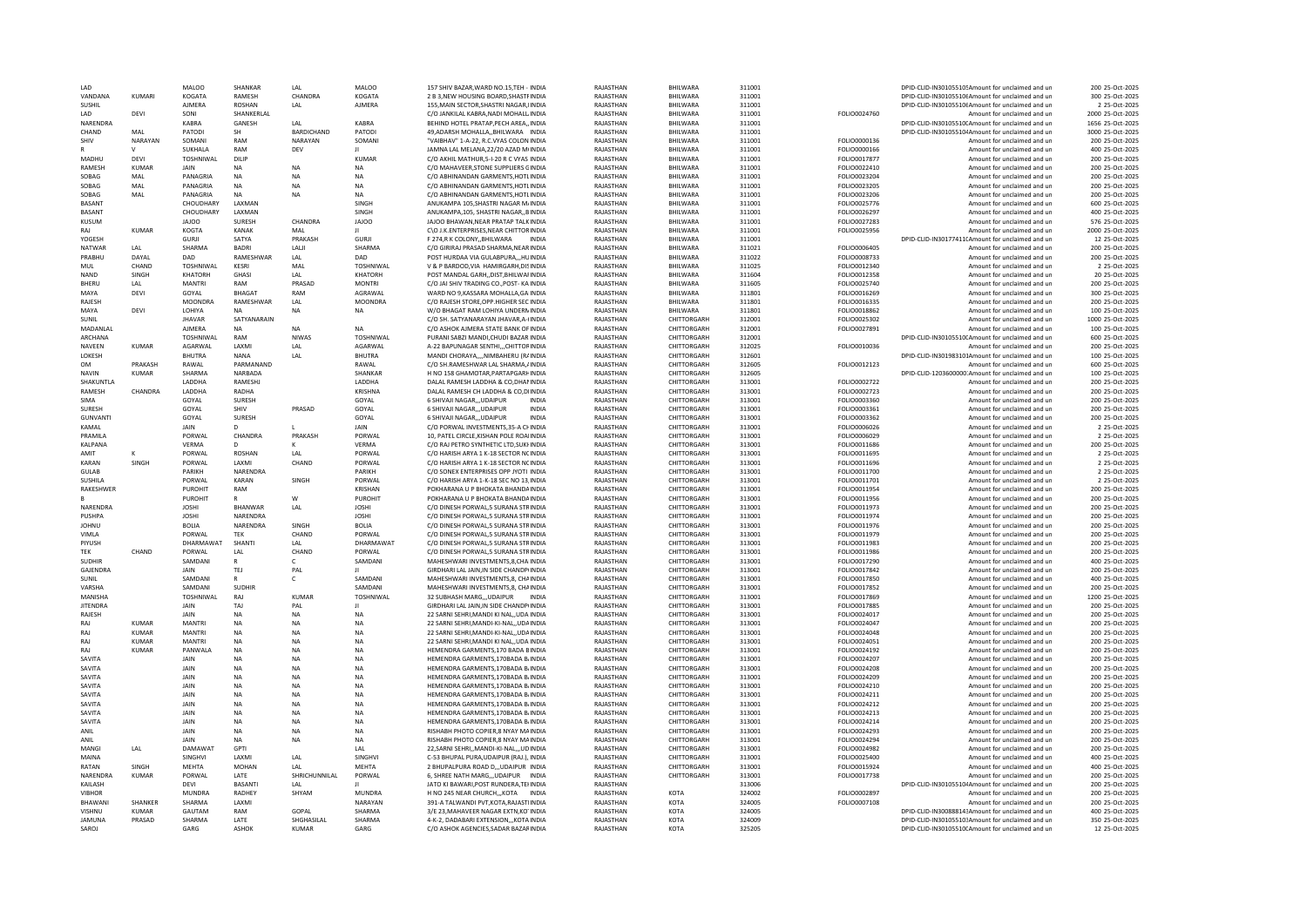| ANUSUYA                       |                                        | DOSI                        | KANHAIYA                      | LAL                  | NEEMA                         | 36 BAVAN DERI.T H BANSWARABAI INDIA                                               | RAJASTHAN                                 | BANSWARA                       | 327001           |                              | DPID-CLID-1304140001(Amount for unclaimed and un                                                     | 200 25-Oct-2025                    |
|-------------------------------|----------------------------------------|-----------------------------|-------------------------------|----------------------|-------------------------------|-----------------------------------------------------------------------------------|-------------------------------------------|--------------------------------|------------------|------------------------------|------------------------------------------------------------------------------------------------------|------------------------------------|
| SURENDRA                      | <b>KUMAR</b>                           | <b>BHUTORIYA</b>            |                               | CHAND                | BHUTORIYA                     | C/O NAGRAJ BIRDHI CHAND BHUTOHNDIA                                                | RAJASTHAN                                 | CHURU                          | 331502           | FOLIO0025095                 | Amount for unclaimed and un                                                                          | 200 25-Oct-2025                    |
| VIIENDRA                      | KUMAR                                  | <b>BHUTORIYA</b>            | <b>BIRDI</b>                  | CHAND                | <b>BHUTORIYA</b>              | C/O NAGRAJ BIRDHI CHAND BHUTOHNDIA                                                | RAIASTHAN                                 | CHURU                          | 331502           | FOLIO0025096                 | Amount for unclaimed and un                                                                          | 200 25-Oct-2025                    |
| <b>JUGAL</b><br><b>BALDEV</b> | KISHORE                                | VFRMA<br>SINGH              | <b>TOLA</b>                   | RAM<br><b>GULAB</b>  | VFRMA<br>SINGH                | NARODARA GATE, WARD NO 21, LAXIINDIA                                              | RAJASTHAN<br>RAJASTHAN                    | <b>SIKAR</b><br>SRIGANGANAGAR  | 332311<br>335704 | FOLIO0005460                 | DPID-CLID-1203320002!Amount for unclaimed and un                                                     | 600 25-Oct-2025<br>200 25-Oct-2025 |
| <b>GURBANS</b>                |                                        | KAUR                        | -S.<br>-S.                    | <b>BALDEV</b>        | SINGH                         | C/O NEW HOPE MOPEL SCHOOL,P O INDIA<br>C/O NEW HOPE MOPEL SCHOOL,P O INDIA        | RAJASTHAN                                 | SRIGANGANAGAR                  | 335704           | FOLIO0005461                 | Amount for unclaimed and un<br>Amount for unclaimed and un                                           | 200 25-Oct-2025                    |
| ANNAPURNA                     |                                        | PAREEK                      | GHAN                          | SHYAM                | PAREEK                        | VIDYA BHAWAN, DIDWANA, RAJ, DID\INDIA                                             | RAJASTHAN                                 | <b>NAGAUF</b>                  | 341303           | FOLIO0009052                 | Amount for unclaimed and un                                                                          | 200 25-Oct-2025                    |
| NATWAR                        | LAL                                    | PAREEK                      | GHAN                          | SHYAM                | PAREEK                        | C/O SHREE SHARDA GYANPEETH.DICINDIA                                               | RAJASTHAN                                 | <b>NAGAUR</b>                  | 341303           | FOLIO0009053                 | Amount for unclaimed and un                                                                          | 200 25-Oct-2025                    |
| MANISH                        | DEO                                    | KARVA                       | <b>NA</b>                     | <b>NA</b>            | NA                            | 196 II, POLO PAOTA, JODHPUR<br>INDIA                                              | RAJASTHAN                                 | <b>JODHPUR</b>                 | 342001           |                              | DPID-CLID-IN30223610! Amount for unclaimed and un                                                    | 200 25-Oct-2025                    |
| SHITAI                        |                                        |                             | <b>NA</b>                     | <b>NA</b>            | <b>NA</b>                     | D/98 DHARAMNARAYAN II KA HATH INDIA                                               | RAIASTHAN                                 | <b>IODHPUR</b>                 | 342001           |                              | DPID-CLID-IN302236105Amount for unclaimed and un                                                     | 200 25-Oct-2025                    |
| BABULAI                       |                                        | <b>JASRAJ</b>               | <b>JASRAJ</b>                 |                      |                               | DUNGAR CHANDLUNIA.BHARU BAZAINDIA                                                 | RAJASTHAN                                 | <b>BARMER</b>                  | 344022           | FOLIO0013307                 | Amount for unclaimed and un                                                                          | 200 25-Oct-2025                    |
| RAIKANWAR                     |                                        | <b>IFTHA</b>                | <b>NA</b>                     | <b>NA</b>            | <b>NA</b>                     | SUITING SPECIALS 27 GODOWN STRUNDIA                                               | <b>TAMIL NADU</b>                         | CHENNAL                        | 600001           | FOLIO0018994                 | Amount for unclaimed and un                                                                          | 200 25-Oct-2025                    |
|                               | <b>SURESH</b>                          | <b>KUMAF</b>                | <b>NA</b>                     | <b>NA</b>            | <b>NA</b>                     | C/O GAJENDRA TEX,11 GODOWN ST INDIA                                               | <b>TAMIL NADU</b>                         | CHENNAI                        | 600001           | FOLIO0019012                 | Amount for unclaimed and un                                                                          | 200 25-Oct-2025                    |
| <b>GANRHIRMAL</b>             |                                        | <b>JETHA</b>                | <b>NA</b>                     | <b>NA</b>            | <b>NA</b>                     | SUITING SPECIALS, 27 GODOWN STRIINDIA                                             | <b>TAMIL NADU</b>                         | CHENNAI                        | 600001           | FOLIO0019024                 | Amount for unclaimed and un                                                                          | 200 25-Oct-2025                    |
| BHAGWATHI                     | DFVI                                   | <b>BISANI</b>               | <b>NA</b>                     | <b>NA</b>            | NA                            | C/O JAI TANOT TEX 54 GODOWN ST. INDIA                                             | <b>TAMIL NADU</b>                         | CHENNAI                        | 600001           | FOLIO0019081                 | Amount for unclaimed and un                                                                          | 316 25-Oct-2025                    |
| RECKCHAND                     |                                        |                             | PARASMULL                     | <b>NA</b>            | JAIN<br><b>NA</b>             | NO.50, GENERAL MUTHIAH STREET., INDIA<br>31/2. SUNDRAM PILLAI STREETPUR INDIA     | <b>TAMIL NADU</b><br><b>TAMIL NADU</b>    | CHENNAI<br>CHENNAI             | 600001<br>600007 | FOLIO0017908                 | DPID-CLID-1201090002:Amount for unclaimed and un                                                     | 116 25-Oct-2025<br>200 25-Oct-2025 |
|                               | SAMPATHKUMAR JAIN<br>SAMPATHKUMAR JAIN |                             | NA<br><b>NA</b>               | <b>NA</b>            | <b>NA</b>                     | 31/2 SUNDARAMPILLAIST PURESAW INDIA                                               | <b>TAMIL NADU</b>                         | CHENNAI                        | 600007           | FOLIO0019074                 | Amount for unclaimed and un<br>Amount for unclaimed and un                                           | 200 25-Oct-2025                    |
| ASHA                          |                                        | RAMNAN                      | $\epsilon$                    | H                    | RAMNANI                       | 150/40 PURASWAI KAM HIGH ROAD INDIA                                               | <b>TAMIL NADU</b>                         | CHENNAL                        | 600010           | EQLIQ0000927                 | Amount for unclaimed and un                                                                          | 600 25-Oct-2025                    |
|                               | HARSHA                                 | RAMNANI                     | H                             | ${\sf R}$            | CHANDAR                       | 150/40 PURASWALKAM HIGH ROAD INDIA                                                | <b>TAMIL NADU</b>                         | CHENNAI                        | 600010           | FOLIO0000928                 | Amount for unclaimed and un                                                                          | 900 25-Oct-2025                    |
| MUNNA                         |                                        | LAL                         | <b>NA</b>                     | <b>NA</b>            | <b>NA</b>                     | C/O SANTOSH KUMAR 120 NORTH NINDIA                                                | <b>TAMIL NADU</b>                         | CHENNAL                        | 600011           | FOLIO0027351                 | Amount for unclaimed and un                                                                          | 2 25-Oct-2025                      |
| PARASMAL                      |                                        |                             | <b>NA</b>                     | N                    | NA                            | C/O SANTOSH KUMAR,120 NORTH NINDIA                                                | <b>TAMIL NADU</b>                         | CHENNAI                        | 600011           | FOLIO0027352                 | Amount for unclaimed and un                                                                          | 2 25-Oct-2025                      |
| VIIAY                         |                                        | KUMAR                       | <b>NA</b>                     | <b>NA</b>            | <b>NA</b>                     | C/O SANTOSHKUMAR, NO. 120 NORTINDIA                                               | <b>TAMIL NADU</b>                         | CHENNAL                        | 600011           | FOLIO0027366                 | Amount for unclaimed and un                                                                          | 10 25-Oct-2025                     |
| VIMALCHAND                    |                                        |                             | <b>NA</b>                     | <b>NA</b>            | <b>NA</b>                     | 29 JAWAHAR ROAD, RAMANA NAGAI INDIA                                               | <b>TAMIL NADU</b>                         | CHENNAL                        | 600011           | FOLIO0027368                 | Amount for unclaimed and un                                                                          | 18 25-Oct-2025                     |
|                               | $\mathsf{s}$                           | <b>ANANDHI</b>              | <b>NA</b>                     | NΔ                   | NΔ                            | 15. IIND. MADLEY STREET.T.NAGAR., INDIA                                           | <b>TAMIL NADU</b>                         | CHENNAL                        | 600017           | FOLIO0000902                 | Amount for unclaimed and un                                                                          | 200 25-Oct-2025                    |
| GANESH                        |                                        | MAHESHWARI                  | SRI                           | MAHESHPRASAD         | MAHESHWARI                    | OLD NO 18 NEW NO.35.PADMANABINDIA                                                 | <b>TAMIL NADU</b>                         | CHENNAI                        | 600020           |                              | DPID-CLID-IN30108022;Amount for unclaimed and un                                                     | 1000 25-Oct-2025                   |
|                               | SRIPAL                                 | CHOPDA                      |                               |                      | SHANTILAL                     | SHANMUGAROYAN STREET, OLD WA INDIA                                                | TAMIL NADU                                | CHENNAI                        | 600021           | FOLIO0001014                 | Amount for unclaimed and un                                                                          | 200 25-Oct-2025                    |
| SAROJA                        |                                        | SAMBASIVAM                  |                               |                      | SAMBASIVAM                    | OLD NO 4 NEW NO 11.KAMATCHIPU INDIA                                               | <b>TAMIL NADU</b>                         | CHENNAI                        | 600033           |                              | DPID-CLID-1204450000:Amount for unclaimed and un                                                     | 600 25-Oct-2025                    |
| ARUN                          |                                        | SIVAPRAKASAM                |                               | s                    | SIVAPRAKASAM                  | 67. SECOND MAIN ROAD.VGP GOLDHNDIA                                                | <b>TAMIL NADU</b>                         | CHENNA                         | 600041           |                              | DPID-CLID-IN30047643:Amount for unclaimed and un                                                     | 40 25-Oct-2025                     |
|                               | VK                                     | <b>JAYAKUMAR</b><br>SAVITRI | <b>THOLAS</b><br><b>KUMAR</b> |                      | <b>IINGAM</b><br>DASIGI       | PLOT -1 A BHARANI STREET AMRITH INDIA                                             | <b>TAMIL NADU</b><br><b>TAMIL NADU</b>    | CHENNAL<br>CHENNAI             | 600042<br>600050 |                              | DPID-CLID-IN30189510(Amount for unclaimed and un<br>DPID-CLID-1203320003-Amount for unclaimed and un | 10 25-Oct-2025<br>20 25-Oct-2025   |
|                               |                                        | RAMALINGAM                  | NΔ                            | SUVARNA<br><b>NA</b> | NΔ                            | E 3 SAHITYAM APARTMENT DABC, 36 INDIA<br>NEW NO 5 SENGOTHIMMAN KOIL.III INDIA     | <b>TAMIL NADU</b>                         | CHENNAI                        | 600073           |                              | DPID-CLID-IN300183101Amount for unclaimed and un                                                     | 20 25-Oct-2025                     |
|                               | M                                      | GHORAWAT                    | s                             |                      | <b>GHORAWAT</b>               | NO 6 PALLIAPPAN LANE, SOWCARPE INDIA                                              | <b>TAMIL NADU</b>                         | CHENNAI                        | 600079           | FOLIO0007846                 | Amount for unclaimed and un                                                                          | 2 25-Oct-2025                      |
|                               | <b>MAHINDER</b>                        | <b>KUMAR</b>                |                               | PARASMULL            | <b>JAIN</b>                   | 60 GENERAL MUTHIAH MUDALI ST INDIA                                                | <b>TAMIL NADU</b>                         | CHENNAL                        | 600079           | FOLIO0007952                 | Amount for unclaimed and un                                                                          | 116 25-Oct-2025                    |
|                               | <b>MOTHI</b>                           | LAL                         | -S                            | PARASMULL            | JAIN                          | 60 GENERAL MUTHIAH MUDALI ST.,: INDIA                                             | <b>TAMIL NADU</b>                         | CHENNAI                        | 600079           | FOLIO0007953                 | Amount for unclaimed and un                                                                          | 116 25-Oct-2025                    |
|                               | <b>INDER</b>                           | CHAND                       | s.                            | PARASMULL            | JAIN                          | 60 GENERAL MUTHIAH MUDALI ST: INDIA                                               | <b>TAMIL NADU</b>                         | CHENNAI                        | 600079           | FOLIO0007954                 | Amount for unclaimed and un                                                                          | 116 25-Oct-2025                    |
|                               | MAHAVIR                                | CHAND                       | -S.                           | PARASMULL            | <b>JAIN</b>                   | 60 GENERAL MUTHIAH MUDALLST INDIA                                                 | <b>TAMIL NADU</b>                         | CHENNAL                        | 600079           | <b>FOLIO0007956</b>          | Amount for unclaimed and un                                                                          | 116 25-Oct-2025                    |
|                               |                                        | JAIN                        | JEETMAL                       |                      |                               | 21 PALLIAPPAN STREET, SOWCARPET INDIA                                             | <b>TAMIL NADU</b>                         | CHENNAI                        | 600079           | FOLIO0007967                 | Amount for unclaimed and un                                                                          | 200 25-Oct-2025                    |
|                               | RAJENDRA                               | <b>KUMAR</b>                |                               | c                    | JAIN                          | C/O SHAH ELECTRICALS.341 MINT STINDIA                                             | <b>TAMIL NADU</b>                         | CHENNAI                        | 600079           | FOLIO0017258                 | Amount for unclaimed and un                                                                          | 2 25-Oct-2025                      |
| DILIP                         | <b>KUMAR</b>                           | SURANA                      |                               |                      | SURANA                        | P.B.NO.1980, 3, VADAMALAI, IST.LAN INDIA                                          | <b>TAMIL NADU</b>                         | CHENNAI                        | 600079           | FOLIO0025703                 | Amount for unclaimed and un                                                                          | 6 25-Oct-2025                      |
| <b>IUGRAI</b>                 |                                        | <b>HARAN</b>                | DAYAL AL                      |                      |                               | 44. KALATHI PILLAI STREET.ELEPHAN INDIA                                           | <b>TAMIL NADU</b>                         | CHENNAL                        | 600079           | FOLIO0026050                 | Amount for unclaimed and un                                                                          | 200 25-Oct-2025                    |
| AMAR                          | CHAND                                  | <b>JAIN</b>                 |                               |                      | JAIN                          | 22 CHINNA NAICKARAN ST.1ST FLOCINDIA                                              | <b>TAMIL NADU</b>                         | CHENNA                         | 600079           | FOLIO0008092                 | Amount for unclaimed and un                                                                          | 200 25-Oct-2025                    |
| MUTHU                         |                                        | VISWANATHAN                 | VISWANATHAN                   |                      |                               | AVALON, FLAT 3.NEW 3B, OLD 2.SIX1INDIA                                            | <b>TAMIL NADU</b>                         | CHENNAL                        | 600086           |                              | DPID-CLID-IN300175102Amount for unclaimed and un                                                     | 2 25-Oct-2025                      |
| M                             | SASI                                   | DFVI                        |                               |                      | RASAVAIAH                     | 76 VEERAPPA NAGAR, ALWARTIRU N INDIA                                              |                                           |                                |                  |                              |                                                                                                      |                                    |
|                               |                                        |                             |                               |                      |                               |                                                                                   | TAMIL NADU                                | CHENNAI                        | 600087           | FOLIO0008028                 | Amount for unclaimed and un                                                                          | 200 25-Oct-2025                    |
| $\mathcal{M}$                 |                                        | NATARAJAN                   | c                             | VAVADHARAYAHL        | NATARAJAN                     | 55-N PARK DUGAR TOWNSHIP MOU INDIA                                                | <b>TAMIL NADU</b>                         | CHENNAI                        | 600089           | FOLIO0007992                 | Amount for unclaimed and un                                                                          | 400 25-Oct-2025                    |
|                               |                                        | PREETHI                     | <b>NA</b>                     | <b>NA</b>            | <b>NA</b>                     | C/O TARA CHAND JAIN 61 CHOOLAI INDIA                                              | <b>TAMIL NADU</b>                         | CHENNAI                        | 600112           | FOLIO0019076                 | Amount for unclaimed and un                                                                          | 200 25-Oct-2025                    |
| VENKATESAN                    |                                        |                             | <b>RAMALINGAM</b>             |                      |                               | 10 A, 2098, G A CANAL EAST BANK,,, INDIA                                          | <b>TAMIL NADU</b>                         | THANJAVUI                      | 613001           |                              | DPID-CLID-IN30017510/Amount for unclaimed and un                                                     | 50 25-Oct-2025                     |
| HABEEB                        | <b>MOHAMED</b>                         | RMK                         | MOHAMED                       | <b>DAWOOD</b>        | <b>HAMFFD</b>                 | POOMPUKAR SILK HOUSE,54 BIG ST INDIA                                              | <b>TAMIL NADU</b>                         | THANIAVUR                      | 614601           |                              | DPID-CLID-IN30267930: Amount for unclaimed and un-                                                   | 200 25-Oct-2025                    |
| MANGAI AM                     | KRISHNA                                | YOGARAJ<br>MURTHY           |                               |                      | VAIYAPURI<br>KRISHNAMURTHY    | C/O SRI MANICKAVINAYAGAR FINANINDIA<br>KAILASAPURAM TOWNSHIP TIRUCHNDIA           | <b>TAMIL NADU</b><br><b>TAMIL NADU</b>    | TIRUCHY<br>TIRUCHY             | 620008<br>620010 | FOLIO0007601                 | Amount for unclaimed and un<br>Amount for unclaimed and un                                           | 200 25-Oct-2025<br>200 25-Oct-2025 |
|                               |                                        | SIVAKUMAR                   |                               |                      | KANDASAMY                     |                                                                                   | <b>TAMIL NADU</b>                         | TIRUCHY                        | 620014           | FOLIO0000733                 |                                                                                                      | 316 25-Oct-2025                    |
|                               |                                        | <b>KOMATHYSANKAFB</b>       |                               |                      | SANKARANARAYANAN              | B-5/148, BHEL TOWNSHIP, KAILASAP INDIA<br>116 EXTENTION.ONGARAKUDIL.THU INDIA     | <b>TAMIL NADU</b>                         | TIRUCHY                        | 621010           | FOLIO0008178                 | Amount for unclaimed and un<br>DPID-CLID-IN30021411(Amount for unclaimed and un                      | 20 25-Oct-2025                     |
| MUTHUNARASINGAM               |                                        |                             | KARUPPAIAH                    |                      |                               | 59. APPAVU PILLAI PATTI, KODANGI I INDIA                                          | <b>TAMIL NADU</b>                         | D. QUIAD-E-MILLE               | 624208           |                              | DPID-CLID-IN30169610(Amount for unclaimed and un                                                     | 200 25-Oct-2025                    |
| YUNUS                         | ABDUI                                  | SATTAR                      | $\overline{A}$                |                      | SATTAR                        | NO-37 MAHAL STH STREET, MADURA INDIA                                              | <b>TAMIL NADU</b>                         | <b>MADURAI</b>                 | 625001           | FOLIO0007590                 | Amount for unclaimed and un                                                                          | 400 25-Oct-2025                    |
| YUNUS                         | ABDUL                                  | SATTAR                      | $\overline{A}$                |                      | SATTAR                        | NO 37 MAHAL 5TH STREET.MADURA INDIA                                               | <b>TAMIL NADU</b>                         | MADURAL                        | 625001           | FOLIO0007598                 | Amount for unclaimed and un                                                                          | 400 25-Oct-2025                    |
| YUNUS                         | ABDUL                                  | SATTAR                      |                               |                      | SATTAR                        | NO 37 MAHAL 5TH STREET, MADURA INDIA                                              | <b>TAMIL NADU</b>                         | MADURAL                        | 625001           | FOLIO0007599                 | Amount for unclaimed and un                                                                          | 400 25-Oct-2025                    |
| M                             | MADHV                                  | SINGH                       | <b>MOHAN</b>                  |                      | SINGH                         | 64 KANPALYAM 4TH STREET.MADUFINDIA                                                | <b>TAMIL NADU</b>                         | <b>MADURAI</b>                 | 625009           | FOLIO0007586                 | Amount for unclaimed and un                                                                          | 200 25-Oct-2025                    |
| M                             |                                        | <b>JAGDISH</b>              | <b>MOHAN</b>                  |                      | SINGH                         | 64 KANPALYAM 4TH STREET, MADUFINDIA                                               | <b>TAMIL NADU</b>                         | MADURAI                        | 625009           | FOLIO0007587                 | Amount for unclaimed and un                                                                          | 200 25-Oct-2025                    |
| CHANDRA                       | SEKARAN                                |                             | RAIAGOPAL                     | А                    | R                             | 4/717. KURINJI STREET, THASILTHAR INDIA                                           | <b>TAMIL NADU</b>                         | MADURAL                        | 625020           |                              | DPID-CLID-IN30059710(Amount for unclaimed and un                                                     | 50 25-Oct-2025                     |
|                               |                                        | MAHALINGAM                  | VEERAPPAN                     |                      |                               | 30/43 C MAIN ROAD.YERCAUDSALEINDIA                                                | <b>TAMIL NADU</b>                         | SALEM                          | 636601           | FOLIO0027925                 | Amount for unclaimed and un                                                                          | 400 25-Oct-2025                    |
|                               |                                        | <b>BALAKRISHNAN</b>         | NARAYANASWAMY                 |                      |                               | 253 A1 KEEZH STREET.COODALUR (T INDIA                                             | <b>TAMIL NADU</b>                         | COIMBATORE                     | 641002           |                              | DPID-CLID-IN300214111Amount for unclaimed and un                                                     | 200 25-Oct-2025                    |
| KFFRTHI<br>M                  |                                        | RAYINDRAN                   | RAVINDRAN                     | MARAPPA              | RAMANATHAN                    | 5TH STREET TATABAD,,,COIMBATOR INDIA<br><b>INDIA</b>                              | TAMIL NADU                                | COIMBATORE                     | 641012           | FOLIO0000551                 | Amount for unclaimed and un                                                                          | 200 25-Oct-2025                    |
| CHANDRAKANT SHAMDASANI        |                                        | SENGOTTUVEL<br>MADHAVDAS    | LATE                          | SRIMT                | <b>MUDALIAR</b><br>SHAMDASANI | 80 KNP ROAD,,,COIMBATORE                                                          | <b>TAMIL NADU</b><br><b>UTTAR PRADESH</b> | COIMBATORE                     | 641101<br>200706 | FOLIO0000546<br>FOLIO0014866 | Amount for unclaimed and un                                                                          | 300 25-Oct-2025<br>200 25-Oct-2025 |
| PARKASH                       |                                        | DEVI                        | <b>BHAGWAN</b>                |                      | DASS                          | NL-6-7-5 SECTOR-15, OPPOSITE A P J INDIA                                          | <b>UTTAR PRADESH</b>                      | GHAZIABAD                      | 201001           |                              | Amount for unclaimed and un                                                                          | 200 25-Oct-2025                    |
| DAYA                          |                                        | RAM                         | <b>BALWANT</b>                |                      | SINGH                         | III H 74 NEHRU NAGAR, GHAZIABAD, IINDIA<br>Q.NO. A/377. SECTOR-23.RAJNAGAR INDIA  | <b>UTTAR PRADESH</b>                      | GHAZIABAD                      | 201001           | FOLIO0008303<br>FOLIO0009641 | Amount for unclaimed and un<br>Amount for unclaimed and un                                           | 200 25-Oct-2025                    |
| RUKMANI                       |                                        | GARG                        | <b>RAJENDRA</b>               | <b>KUMAF</b>         | GARG                          | PRAVEEN PROVISION STORE, 28, WRIINDIA                                             | <b>UTTAR PRADESH</b>                      | GHAZIABAD                      | 201001           |                              | DPID-CLID-1202060000IAmount for unclaimed and un                                                     | 200 25-Oct-2025                    |
| MUSHARRAF                     |                                        | <b>HUSAIN</b>               | <b>NA</b>                     | <b>NA</b>            | <b>NA</b>                     | A-803. NEEL PADAM KUNLOPP DABUNDIA                                                | <b>UTTAR PRADESH</b>                      | <b>GHAZIARAD</b>               | 201010           | FOI IO0016661                | Amount for unclaimed and un                                                                          | 600 25-Oct-2025                    |
| SUMAN                         |                                        | TAPARIYA                    | $\mathbf{B}$                  | R                    | TAPARIYA                      | C 182 RAMPRASTHA COLONY, FLAT NINDIA                                              | <b>UTTAR PRADESH</b>                      | GHAZIABAD                      | 201011           |                              | DPID-CLID-IN30133019:Amount for unclaimed and un                                                     | 400 25-Oct-2025                    |
| PREETI                        |                                        | SARASWAT                    | SUDHINDRA                     |                      | SARASWAT                      | A-98 SECTOR-22NOIDA<br><b>INDIA</b>                                               | <b>UTTAR PRADESH</b>                      | <b>GHAZIARAD</b>               | 201301           | FOLIO0006736                 | Amount for unclaimed and un                                                                          | 600 25-Oct-2025                    |
| POONAM                        |                                        |                             | SUDHIP                        |                      | SINGH                         | C/O SRI S K SAXENA.B 279 SECTOR 2 INDIA                                           | <b>UTTAR PRADESH</b>                      | GHAZIABAD                      | 201301           |                              | DPID-CLID-IN300513108Amount for unclaimed and un                                                     | 300 25-Oct-2025                    |
| <b>VIVFK</b>                  |                                        | <b>JAIN</b>                 | ARHAY                         | <b>KUMAF</b>         | <b>JAIN</b>                   | ABHAY TRADING COMPANY, 2, SINDHNDIA                                               | <b>UTTAR PRADESH</b>                      | <b>FTWAH</b>                   | 206001           | FOLIO0027023                 | Amount for unclaimed and un                                                                          | 200 25-Oct-2025                    |
| ATUL                          | KUMAR                                  | AGARWAL                     | D.                            | N                    | AGARWAL                       | AJIT MAL ETAWAH U P.,,ETAWAH INDIA                                                | <b>UTTAR PRADESH</b>                      | ETWAH                          | 206121           | FOLIO0007504                 | Amount for unclaimed and un                                                                          | 200 25-Oct-2025                    |
| RITA                          |                                        | GOVIL                       | ARUN                          |                      | GOVIL                         | C/O KUSH INDUSTRIES, 15/200 'C' CIVINDIA                                          | <b>UTTAR PRADESH</b>                      | KANPUR                         | 208001           | FOLIO0003891                 | Amount for unclaimed and un                                                                          | 200 25-Oct-2025                    |
| SHRISH                        | CHANDRA                                | GUPTA                       | <b>NA</b>                     | <b>NA</b>            | <b>NA</b>                     | 24/23 KARACHI, KHANA,, KANPUR<br><b>INDIA</b>                                     | UTTAR PRADESH                             | KANPUR                         | 208001           | FOLIO0018916                 | Amount for unclaimed and un                                                                          | 200 25-Oct-2025                    |
| <b>UDAI</b><br>RAM            | NARAIN<br>DAS                          | SHUKLA<br><b>GUPTA</b>      | $\mathsf{N}$<br><b>NA</b>     | <b>NA</b>            | SHUKLA<br><b>NA</b>           | 3/170 C VISHNUPURI,,,KANPUR<br>INDIA<br>1/26 NAWAB GANJKANPUR<br><b>INDIA</b>     | UTTAR PRADESH<br><b>UTTAR PRADESH</b>     | <b>KANPUR</b><br><b>KANPUR</b> | 208002<br>208002 | FOLIO0010119<br>FOLIO0018907 | Amount for unclaimed and un<br>Amount for unclaimed and un                                           | 200 25-Oct-2025<br>200 25-Oct-2025 |
| RAM                           | DAS                                    | <b>GUPTA</b>                | <b>NA</b>                     | <b>NA</b>            | NA                            | 1/26 NAWAB GANJKANPUR<br>INDIA                                                    | <b>UTTAR PRADESH</b>                      | <b>KANPUR</b>                  | 208002           | FOLIO0018908                 | Amount for unclaimed and un                                                                          | 200 25-Oct-2025                    |
| SAVITIRI                      |                                        | SRIVASTAVA                  | RAIKUMAR                      | <b>IAI</b>           | SRIVASTAVA                    | H NO 734B N RLY LOCO COLONY.G T INDIA                                             | <b>UTTAR PRADESH</b>                      | KANPUR                         | 208004           | FOLIO0010122                 | Amount for unclaimed and un                                                                          | 200 25-Oct-2025                    |
| ABJINDAR                      | SINGH                                  | SURE                        | GORMEL                        | SINGH                | SURE                          | 410/6 SHASTRI NAGAR,,,KANPUR<br>INDIA                                             | <b>UTTAR PRADESH</b>                      | <b>KANPUR</b>                  | 208005           | FOLIO0002036                 | Amount for unclaimed and un                                                                          | 200 25-Oct-2025                    |
| GORMEL                        | SINGH                                  | SURF                        | <b>JOGINDAR</b>               |                      | SINGH                         | 410/6SHASTRI NAGARKANPUR<br><b>INDIA</b>                                          | <b>UTTAR PRADESH</b>                      | KANPUR                         | 208005           | FOLIO0005821                 | Amount for unclaimed and un                                                                          | 200 25-Oct-2025                    |
| NARAYAN                       | DUTT                                   | SHARMA                      | <b>BRAHM</b>                  | DUTT                 | SHARMA                        | B1/5 N-4 AREA, AIRFORCE STN CHAKIINDIA                                            | <b>UTTAR PRADESH</b>                      | <b>KANPUF</b>                  | 208008           | FOLIO0028000                 | Amount for unclaimed and un                                                                          | 200 25-Oct-2025                    |
| <b>ASHOK</b><br>HARI          | SHANKAR                                | <b>NIRMAI</b><br>TRIPATHI   | <b>NA</b><br>CHOTTE           | <b>NA</b><br>1 AI    | <b>NA</b><br>TRIPATHI         | 14/4, SITE NO. 2 "KIDWAI NAGAR", KINDIA<br>128/2/98 OPP CBI, YASODA NAGAR, IINDIA | <b>UTTAR PRADESH</b><br>UTTAR PRADESH     | KANPUR<br><b>KANPUR</b>        | 208011<br>208011 | FOLIO0002027<br>FOLIO0010148 | Amount for unclaimed and un<br>Amount for unclaimed and un                                           | 400 25-Oct-2025<br>200 25-Oct-2025 |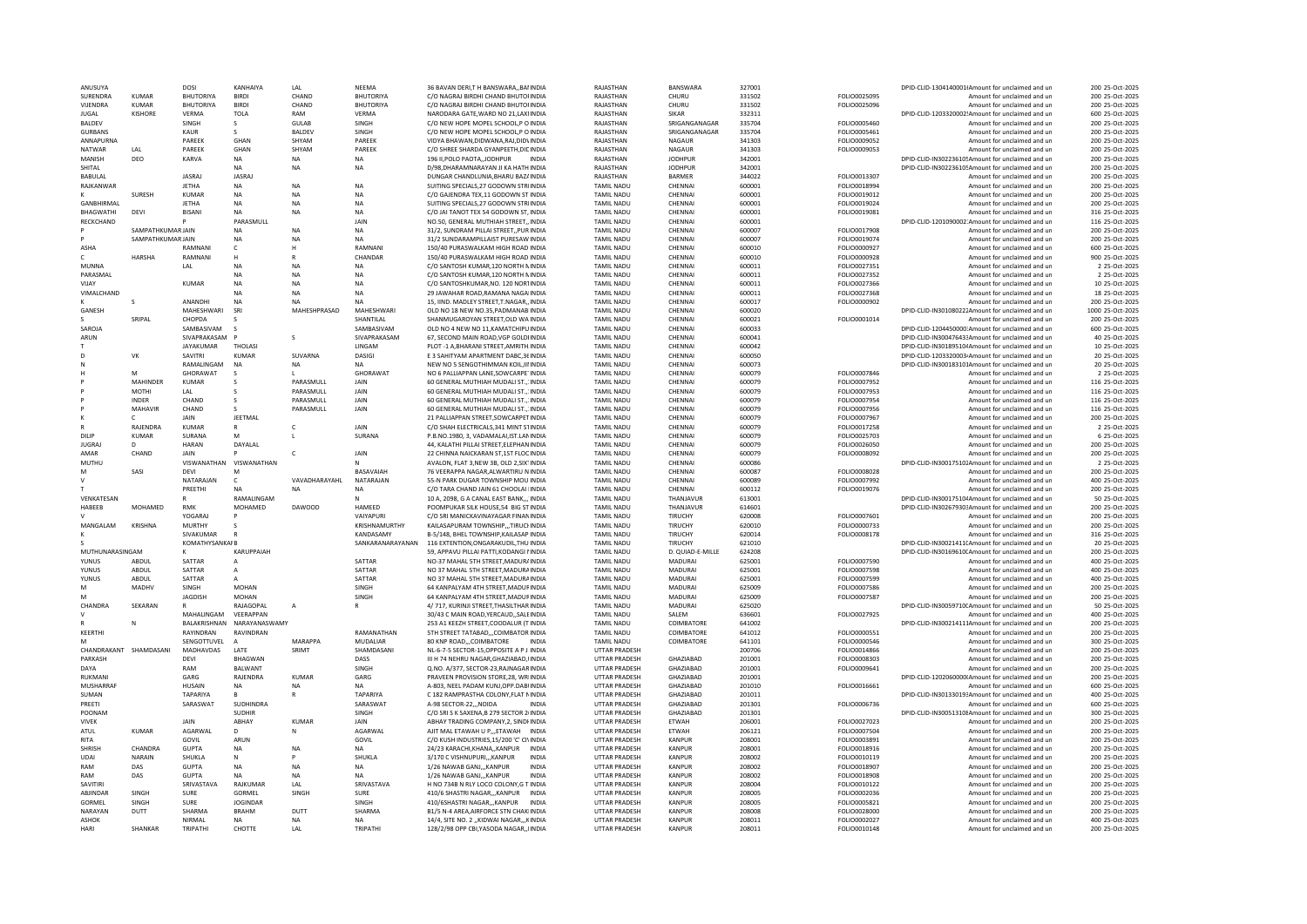| AMAR              | <b>NATH</b>       | DIXIT               | <b>I ATF</b>   | SADHARILAL       | DIXIT           | 126 A/2A., USMANPUR, KANPUR                 | <b>INDIA</b> | <b>UTTAR PRADESH</b> | KANPUR           | 208014 |                     | DPID-CLID-IN301330181Amount for unclaimed and un  | 600 25-Oct-2025  |
|-------------------|-------------------|---------------------|----------------|------------------|-----------------|---------------------------------------------|--------------|----------------------|------------------|--------|---------------------|---------------------------------------------------|------------------|
|                   | c                 | PORWAL              | <b>BADRI</b>   |                  | PRASAD          | <b>8M/15 DAROULL KANPUR</b>                 | <b>INDIA</b> | <b>UTTAR PRADESH</b> | KANPUR           | 208022 | FOLIO0015765        | Amount for unclaimed and un                       | 200 25-Oct-2025  |
| <b>JAGDISH</b>    | CHANDRA           | ANAND               | LATE           | <b>BODHRAJ</b>   | ANAND           | H.NO.-27/H-1/12, DABAULI,, KANPUR INDIA     |              | UTTAR PRADESH        | KANPUR           | 208022 |                     | DPID-CLID-IN30155720(Amount for unclaimed and un  | 200 25-Oct-2025  |
|                   |                   |                     |                |                  |                 |                                             |              |                      |                  |        |                     |                                                   |                  |
| ANIU              |                   | ANAND               | HARFNDRA       | <b>KUMAR</b>     | ANAND           | H.NO.-27/H-1/12, DABAULIKANPU INDIA         |              | <b>UTTAR PRADESH</b> | KANPUR           | 208022 |                     | DPID-CLID-IN30155720(Amount for unclaimed and un  | 200 25-Oct-2025  |
| RAM               | PRASAD            | <b>VERMA</b>        | <b>HARIDAS</b> |                  |                 | UNION BANK OF INDIA.STATION RO/INDIA        |              | <b>UTTAR PRADESH</b> | <b>BANDA</b>     | 210001 | FOLIO0010164        | Amount for unclaimed and un                       | 200 25-Oct-2025  |
| SANDFFP           |                   | AGRAWAL             | H              | ĸ                | <b>GUPTA</b>    | 90 ROOP RANJAN STUDIO.AUSANGA INDIA         |              | <b>UTTAR PRADESH</b> | VARANASI         | 221001 |                     | DPID-CLID-IN301330197Amount for unclaimed and un  | 200 25-Oct-2025  |
| <b>AZARA</b>      |                   | <b>BEGUM</b>        | NA.            | <b>NA</b>        | <b>NA</b>       | S-8/416 C-1, M A ROAD, VARANASI INDIA       |              | UTTAR PRADESH        | VARANASI         | 221002 | FOLIO0027896        | Amount for unclaimed and un                       | 400 25-Oct-2025  |
| LILAWATI          |                   | SINGH               | AMAR           | <b>BAHADUR</b>   | SINGH           |                                             |              | <b>UTTAR PRADESH</b> | VARANASI         | 221010 |                     | DPID-CLID-IN300556102Amount for unclaimed and un  |                  |
|                   |                   |                     |                |                  |                 | B-37/170 - 8, GIRINAGAR EXTN, BIRCINDIA     |              |                      |                  |        |                     |                                                   | 50 25-Oct-2025   |
| ABHA              |                   | DAGA                | <b>NA</b>      | <b>NA</b>        | <b>NA</b>       | 9.NIRALA NAGAR.LANE NO-7.VARANINDIA         |              | <b>UTTAR PRADESH</b> | VARANASI         | 221010 |                     | DPID-CLID-IN30226910(Amount for unclaimed and un  | 100 25-Oct-2025  |
| <b>KARUNESH</b>   |                   | <b>GUPTA</b>        | RAMAKANT       |                  | <b>GUPTA</b>    | 78. PURANA CHAUK.SHAHGANJ.JALINDIA          |              | <b>UTTAR PRADESH</b> |                  | 223001 |                     | DPID-CLID-IN302269111Amount for unclaimed and un  | 1100 25-Oct-2025 |
| MANIK             | I AI              | <b>GUPTA</b>        | RAM            | <b>DUI AREY</b>  | GUPTA           | 895 . Eateh Gani  Eaizabad                  | <b>INDIA</b> | <b>UTTAR PRADESH</b> | <b>FAIZABAD</b>  | 224001 |                     | DPID-CLID-1201060600(Amount for unclaimed and un  | 100 25-0ct-2025  |
| <b>UMESH</b>      | <b>KUMAR</b>      | AGARWAL             | <b>NA</b>      | NA               | NA              | 1271, DELHI DARWAZA,,,FAIZABAD INDIA        |              | UTTAR PRADESH        | FAIZABAD         | 224001 |                     | DPID-CLID-IN30155710/Amount for unclaimed and un  | 4 25-Oct-2025    |
|                   |                   |                     |                |                  |                 |                                             |              |                      |                  |        |                     |                                                   |                  |
| PANKAI            |                   | AGRAWAL             | KAILASH        | CHANDRA          | AGRAWAI         | 48/10, ARGARA HUSSAIN GANJ.,,,LU(INDIA      |              | <b>UTTAR PRADESH</b> | LUCKNOW          | 226001 | FOLIO0026255        | Amount for unclaimed and un                       | 200 25-Oct-2025  |
| SHISHR            |                   | RASTOGI             | SHYAM          |                  | BABU            | FRIENDS AUTOMOBILES.14 NOVELT\INDIA         |              | <b>UTTAR PRADESH</b> | LUCKNOW          | 226001 | FOLIO0001470        | Amount for unclaimed and un                       | 200 25-Oct-2025  |
| RAMESH            | CHAND             | JAIN                | <b>NA</b>      | <b>NA</b>        | <b>NA</b>       | AVADH FINANCIAL CONSULTANTS, MINDIA         |              | <b>UTTAR PRADESH</b> | LUCKNOW          | 226001 | FOLIO0018968        | Amount for unclaimed and un                       | 200 25-Oct-2025  |
| ANJALI            |                   | BHATIA              | THAKUR         | DASS             | BHATIA          | 17/6 TYPE III PWD COLONY JAIL ROA INDIA     |              | <b>UTTAR PRADESH</b> | LUCKNOW          | 226002 | FOLIO0001465        | Amount for unclaimed and un                       | 200 25-Oct-2025  |
|                   |                   |                     |                |                  |                 |                                             |              |                      |                  |        |                     |                                                   |                  |
|                   | VIOAR             | <b>HUSAIN</b>       |                | <b>IFTIKHAR</b>  | <b>HUSAIN</b>   | MODEL COLONY, RUSTOM NAGAR,,, INDIA         |              | UTTAR PRADESH        | LUCKNOW          | 226003 | FOLIO0001455        | Amount for unclaimed and un                       | 400 25-Oct-2025  |
| PRADEEP           |                   | KUMAR               | PRABHAT        |                  | KUMAR           | VIIAY A-1/119 VIIAY KHAND -1 GON INDIA      |              | <b>UTTAR PRADESH</b> | <b>IUCKNOW</b>   | 226010 | FOLIO0005600        | Amount for unclaimed and un                       | 200 25-Oct-2025  |
| <b>SIDDHARTHA</b> |                   | <b>NATH</b>         | LATE           | <b>JAGANNATH</b> | PRASAD          | SOPAN.6/988.VIKAS NAGAR.LUCKNCINDIA         |              | <b>UTTAR PRADESH</b> | LUCKNOW          | 226022 |                     | DPID-CLID-IN30070810: Amount for unclaimed and un | 600 25-Oct-2025  |
| MADAN             | MOHAN             | PANDEY              | <b>JAI</b>     | KARAN            | PANDEY          | MUNISHWAR DATT COLONY 198/31 INDIA          |              | <b>UTTAR PRADESH</b> | PRATAPGARH       | 230001 | FOLIO0011075        | Amount for unclaimed and un                       | 200 25-Oct-2025  |
| <b>ASHISH</b>     |                   |                     | VIRENDER       | KUMAR            |                 |                                             |              | <b>UTTAR PRADESH</b> | PRATAPGARH       |        |                     |                                                   |                  |
|                   | KUMAR             | KHANDELWAL          |                |                  | KHANDELWAL      | 20/4, DHARAMSHALA, WARD, PRATAFINDIA        |              |                      |                  | 230001 |                     | DPID-CLID-1201910100/Amount for unclaimed and un  | 100 25-Oct-2025  |
| MEENA             |                   | <b>TYAGI</b>        | VED            | PRAKASH          | <b>TYAGI</b>    | B-527/NTPC/NCPS, VIDYUT NAGAR, , (INDIA     |              | <b>UTTAR PRADESH</b> | MIRZAPUR         | 231222 | FOLIO0010112        | Amount for unclaimed and un                       | 200 25-Oct-2025  |
| SUSHIL            |                   | <b>KUMAR</b>        |                | SRISURAJ         | PARKASH         | C/O HAR MILAD STORE, 22 SHASTRI I INDIA     |              | UTTAR PRADESH        | BAREILLY         | 243001 | FOLIO0001769        | Amount for unclaimed and un                       | 400 25-Oct-2025  |
| VIKRAM            |                   | KAPOOR              | MUNNA          | LAL              | KAPOOR          | KAPOOR STATIONERS, 3/50 KUNCHA INDIA        |              | UTTAR PRADESH        | BAREILLY         | 243001 | FOLIO0014455        | Amount for unclaimed and un                       | 8 25-Oct-2025    |
| RAJIV             | <b>KUMAR</b>      | AGARWAL             | M              | г                | AGARWAI         | 27. VIKRAMADITYAPURI BAREILLY INDIA         |              | <b>UTTAR PRADESH</b> | BAREILLY         | 243005 |                     | DPID-CLID-IN30118620(Amount for unclaimed and un  | 200 25-Oct-2025  |
|                   |                   |                     |                |                  |                 |                                             |              |                      |                  |        |                     |                                                   |                  |
| KANCHAN           |                   | <b>ARORA</b>        | SUSHIL         |                  | <b>KUMAR</b>    | B-97, MODEL TOWNBAREILLY                    | INDIA        | <b>UTTAR PRADESH</b> | BAREILLY         | 243122 |                     | DPID-CLID-IN301557205Amount for unclaimed and un  | 600 25-Oct-2025  |
| <b>BFFR</b>       |                   | SINGH               | <b>BAI</b>     |                  | KISHAN          | RADHA BIHAR NUMAISH CAMP. SAHINDIA          |              | <b>UTTAR PRADESH</b> | SAHARANPUR       | 247001 |                     | DPID-CLID-1201640400(Amount for unclaimed and un  | 86 25-Oct-2025   |
| <b>TAJINDER</b>   | SINGH             | <b>BEDI</b>         | MANDHEER       | SINGH            | <b>BEDI</b>     | H.NO - 39. BERI BAGH KHAND - 2 S/INDIA      |              | <b>UTTAR PRADESH</b> | SAHARANPUR       | 247001 |                     | DPID-CLID-1202890000-Amount for unclaimed and un  | 100 25-Oct-2025  |
| VIPUL             |                   | <b>MISHRA</b>       | VIIAI          | PRATAP           | MISRA           |                                             |              |                      |                  |        |                     |                                                   | 200 25-0ct-2025  |
|                   |                   |                     |                |                  |                 | C/O DR V P MISRA.38 EAST CANAL RINDIA       |              | <b>UTTAR PRADESH</b> | <b>DEHRA DUN</b> | 248001 | FOLIO0012501        | Amount for unclaimed and un                       |                  |
| CHANDAN           | SINGH             | RANA                | R              | \$               | RANA            | 105/1 NAI BASTI CHAKHOWALA, DEHINDIA        |              | UTTAR PRADESH        | <b>DEHRA DUN</b> | 248001 |                     | DPID-CLID-IN300450131Amount for unclaimed and un  | 200 25-Oct-2025  |
| ANUPAMA           |                   | SINGH               | <b>DINESH</b>  |                  | SINGH           | 163, TYPE-III, SECTOR-I, BHEL RANIPLINDIA   |              | UTTAR PRADESH        | <b>HARIDWAR</b>  | 249403 |                     | DPID-CLID-1201060400IAmount for unclaimed and un  | 50 25-Oct-2025   |
| 0                 |                   | <b>GUPTA</b>        | NARAIN         |                  | PRASAD          | 22-RAMNAGARMEERUT CITY                      | <b>INDIA</b> | <b>UTTAR PRADESH</b> | MEERUT           | 250002 | FOLIO0006743        | Amount for unclaimed and un                       | 200 25-Oct-2025  |
|                   |                   | TANEJA              | <b>BHOJ</b>    |                  |                 |                                             |              |                      | MEERUT           |        |                     |                                                   |                  |
| ANIL              |                   |                     |                | RAJ              | TANEJA          | D-73, SAKET, CIVIL LINES, MEERUT (U'INDIA   |              | UTTAR PRADESH        |                  | 250002 |                     | DPID-CLID-IN30096610tAmount for unclaimed and un  | 200 25-Oct-2025  |
| VED               |                   | PRAKASH             | PYARE          |                  | LAL             | C/O V K GARG 186/1.ARYA PURI LANINDIA       |              | <b>UTTAR PRADESH</b> | MUZAFFARNAGAR    | 251001 | FOLIO0014495        | Amount for unclaimed and un                       | 200 25-Oct-2025  |
| RANJANA           |                   | <b>GUPTA</b>        | RAJNESH        | <b>KUMAR</b>     | <b>GUPTA</b>    | W/O RAINESH KUMAR GUPTA, MILL INDIA         |              | <b>UTTAR PRADESH</b> | KHERI            | 262802 |                     | DPID-CLID-IN30133018! Amount for unclaimed and un | 300 25-Oct-2025  |
| KFWAI             | <b>KRISHAN</b>    | <b>BATRA</b>        | SATYARAM       |                  | DASS            | BATRA TEXTILIS AGANCY B 35. NEAT/INDIA      |              | <b>UTTAR PRADESH</b> | NAINITAL         | 263153 | FOLIO0004552        | Amount for unclaimed and un                       | 200 25-Oct-2025  |
| ARCHANA           |                   | <b>MISHRA</b>       | A              | ĸ                | RAIAN           | VILL KASAILA, POST MANKAPUR, GOI INDIA      |              | <b>UTTAR PRADESH</b> | GONDA            | 271001 |                     | DPID-CLID-IN30177410: Amount for unclaimed and un | 200 25-Oct-2025  |
|                   |                   |                     |                |                  |                 |                                             |              |                      |                  |        |                     |                                                   |                  |
| KOMAL             |                   | SARAF               | PAWAN          |                  | SARAF           | TRILOKI BAKERS, RANI BAZAR, GOND/INDIA      |              | <b>UTTAR PRADESH</b> | GONDA            | 271001 | FOLIO0025719        | Amount for unclaimed and un                       | 200 25-Oct-2025  |
| ARTI              |                   | DEVI                | RAJENDRA       | PRASAD           | LOHIA           | SISWA BAZAR,,,MAHARAJGANJ                   | <b>INDIA</b> | UTTAR PRADESH        | GORAKHPUR        | 273153 | FOLIO0010113        | Amount for unclaimed and un                       | 200 25-Oct-2025  |
| RAJENDRA          | PRASAD            | LOHIA               | GANESH         | PRASAD           | LOHIA           | SISWA BAZAR,,,MAHARAJGANJ                   | INDIA        | UTTAR PRADESH        | GORAKHPUR        | 273153 | FOLIO0010114        | Amount for unclaimed and un                       | 200 25-Oct-2025  |
| <b>JOHNEY</b>     |                   | MAHAJAN             | VED            | PRAKASH          | MAHAJAN         | 36. RAM NAGAR COLONY.CIVIL LINE: INDIA      |              | <b>UTTAR PRADESH</b> | AGRA             | 282002 |                     | DPID-CLID-IN30155721/Amount for unclaimed and un  | 200 25-Oct-2025  |
|                   |                   |                     |                |                  |                 |                                             |              |                      |                  |        |                     |                                                   |                  |
| LALITESH          |                   |                     | RADHEY         |                  | LAL             | 5/455 KATRA ITWARI KHAN NAI, KI MINDIA      |              | UTTAR PRADESH        | AGRA             | 282010 | FOLIO0003795        | Amount for unclaimed and ur                       | 400 25-Oct-2025  |
| POOIA             |                   |                     | RADHEY         |                  | LAL             | 5/455 KATRA ITWARI KHAN.NAI KI MINDIA       |              | <b>UTTAR PRADESH</b> | AGRA             | 282010 | FOLIO0003798        | Amount for unclaimed and un                       | 400 25-Oct-2025  |
| PRAMOD            | <b>KUMAR</b>      | <b>DIXIT</b>        | PREM           | NARAYAN          | <b>DIXIT</b>    | NEW MARKET, TUNDLA,, FIROZABAD INDIA        |              | <b>UTTAR PRADESH</b> | AGRA             | 283204 | FOLIO0001488        | Amount for unclaimed and un                       | 200 25-Oct-2025  |
| <b>IAGDISH</b>    | PD.               | KHANDELWAL          | LATE           | SRIRAM           | <b>NATH</b>     | NEW MARKET.TUNDLAFIROZABAD INDIA            |              | <b>UTTAR PRADESH</b> | AGRA             | 283204 | FOLIO0001490        | Amount for unclaimed and un                       | 200 25-Oct-2025  |
|                   |                   |                     |                |                  |                 |                                             |              |                      |                  |        |                     |                                                   |                  |
| RAJNEESH          |                   |                     |                | $\mathbf{s}$     | PANDEY          | <b>GYAN KUTITUNDLA</b>                      | <b>INDIA</b> | <b>UTTAR PRADESH</b> | AGRA             | 283204 | FOLIO0009459        | Amount for unclaimed and un                       | 200 25-Oct-2025  |
| KAMALA            |                   | ARORA               | <b>BISWA</b>   | <b>NATH</b>      | ARORA           | SUNDARI MOHAN AVENUECALCUTINDIA             |              | <b>WEST BENGAL</b>   | KOLKATA          | 700001 | FOLIO0004141        | Amount for unclaimed and un                       | 200 25-Oct-2025  |
|                   | RATAN             | DAGA                | <b>JAY</b>     | NARAYAN          | DAGA            | C/O RATAN & CO.40/1 SHIRTOLLA SINDIA        |              | <b>WEST BENGAL</b>   | <b>KOI KATA</b>  | 700001 | <b>FOLIO0006642</b> | Amount for unclaimed and un                       | 200 25-0ct-2025  |
| RAM               |                   |                     |                |                  |                 |                                             |              |                      |                  |        |                     |                                                   |                  |
|                   |                   |                     |                |                  |                 |                                             |              |                      |                  |        |                     |                                                   |                  |
| MAHENDRA          | <b>KUMAR</b>      | SODHANI             | RAM            | <b>NIWAS</b>     | SODHAN          | C/O EMAR TRADING CO,55 EZRA STFINDIA        |              | <b>WEST BENGAL</b>   | KOLKATA          | 700001 | FOLIO0006643        | Amount for unclaimed and un                       | 200 25-Oct-2025  |
| ARHAY             |                   | <b>I AKHOTIA</b>    | <b>KFSHAN</b>  | DEV              | <b>LAKHOTIA</b> | C/O J K ENTERPRISES, 83/85 N S ROA INDIA    |              | <b>WEST BENGAL</b>   | KOI KATA         | 700001 | FOLIO0027547        | Amount for unclaimed and un                       | 200 25-Oct-2025  |
| <b>SUDHA</b>      | DEVI              | JAISWAL             | <b>BALRAM</b>  |                  | JAISWAL         | 1/1B BARICK LANE,,,CALCUTTA                 | INDIA        | <b>WEST BENGAL</b>   | KOLKATA          | 700006 | FOLIO0013912        | Amount for unclaimed and un                       | 400 25-Oct-2025  |
| <b>BHAGWATI</b>   | PRASAD            | SHARMA              | LATE           | NATHMAI          | SHARMA          | 177 B CHITTARANJAN AVENUE.3RD HNDIA         |              | <b>WEST BENGAL</b>   | KOLKATA          | 700007 | FOLIO0013925        | Amount for unclaimed and un                       | 200 25-Oct-2025  |
|                   |                   |                     |                |                  |                 |                                             |              |                      |                  |        |                     |                                                   |                  |
| BAJRANG           | LAL               | GOYAL               | NA             | <b>NA</b>        | <b>NA</b>       | 18 COTTON STREET,,,CALCUTTA INDIA           |              | <b>WEST BENGAL</b>   | KOLKATA          | 700007 | FOLIO0023689        | Amount for unclaimed and un                       | 200 25-Oct-2025  |
| PRADEEP           | <b>KUMAR</b>      | LADHA               | NA             | <b>NA</b>        | <b>NA</b>       | C/O TARA CHAND MAHESH KUMAR, INDIA          |              | <b>WEST BENGAL</b>   | KOLKATA          | 700007 | FOLIO0023768        | Amount for unclaimed and un                       | 200 25-Oct-2025  |
| SANTOSH           | <b>KUMAR</b>      | LADHA               | <b>NA</b>      | <b>NA</b>        | <b>NA</b>       | C/O TARA CHAND MAHESH KUMAR, INDIA          |              | <b>WEST BENGAL</b>   | KOLKATA          | 700007 | FOLIO0023769        | Amount for unclaimed and un                       | 200 25-Oct-2025  |
| ANIL              | <b>KUMAR</b>      | MALL                | CHAMPA         | LAL              | MALL            | 32A/28 SUREN SARKAR ROAD.3RD FINDIA         |              | <b>WEST BENGAL</b>   | KOLKATA          | 700010 | FOLIO0009754        | Amount for unclaimed and un                       | 200 25-Oct-2025  |
| <b>BINOD</b>      | KUMAR             | PODDAE              | <b>I ATF</b>   | <b>HIRAI AI</b>  | PODDAR          | C/O PUSHPA DEVI PODDAR 53/2. BA INDIA       |              | <b>WEST BENGAL</b>   | KOI KATA         | 700010 |                     | Amount for unclaimed and un                       | 20 25-0ct-2025   |
|                   |                   |                     |                |                  |                 |                                             |              |                      |                  |        | FOLIO0024509        |                                                   |                  |
| INTERSTATE        | SHAREBROKINGP\LTD |                     | <b>NA</b>      | <b>NA</b>        | <b>NA</b>       | 113. PARK STREET, PODDAR POINT, 5' INDIA    |              | <b>WEST BENGAL</b>   | KOLKATA          | 700016 |                     | DPID-CLID-IN30249610(Amount for unclaimed and un  | 2000 25-Oct-2025 |
| <b>FARHFFN</b>    |                   | ISHAQUE             | MOHAMMED       |                  | <b>ISHAOUR</b>  | 32 D MIAJAN, OASTAGER LANE, IST.F INDIA     |              | <b>WEST BENGAL</b>   | KOLKATA          | 700017 | FOLIO0004291        | Amount for unclaimed and un                       | 200 25-Oct-2025  |
| PARIMAL           | SEN               | MAZUMDAR            | LATE           | SURESHSEN        | MUZUMDAR        | 28 BAKULBAGAN ROW FLAT NO 2-8 INDIA         |              | <b>WEST BENGAL</b>   | KOLKATA          | 700025 | FOLIO0004214        | Amount for unclaimed and un                       | 400 25-Oct-2025  |
| <b>USHA</b>       |                   | SEAL                | NA             | NA               | <b>NA</b>       | 6C CHANDRA NATH CHATERJEE STREINDIA         |              | <b>WEST BENGAL</b>   | KOLKATA          | 700025 | FOLIO0023798        | Amount for unclaimed and un                       | 200 25-Oct-2025  |
| PARMESHWAR        | LAL               | SHROFF              | R              | L.               | SHRAFF          | PARMESHWAR LAL SHROFF.18 NEW INDIA          |              | <b>WEST BENGAL</b>   | KOLKATA          | 700027 | FOLIO0016410        | Amount for unclaimed and un                       | 400 25-Oct-2025  |
|                   |                   |                     |                |                  |                 |                                             |              |                      |                  |        |                     |                                                   |                  |
| SITARAM           |                   | LOHIA               |                |                  | LOHIA           | "LOHIA NIWAS", 3-B, NEW ROAD, ALINDIA       |              | <b>WEST BENGAL</b>   | KOLKATA          | 700027 | FOLIO0017135        | Amount for unclaimed and un                       | 400 25-Oct-2025  |
| PUSPAL            |                   | <b>DASGUPTA</b>     | LATE           | SNDAS            | <b>GUPTA</b>    | 46/2 SATYEN ROY, BRANCH ROAD., C/INDIA      |              | <b>WEST BENGAL</b>   | KOLKATA          | 700034 | FOLIO0013983        | Amount for unclaimed and un                       | 400 25-Oct-2025  |
| BIJAY             | <b>KUMAR</b>      | SHAW                | <b>OM</b>      | PRAKASH          | SHAW            | 17/6 OLAI CHANDI ROAD KOLKATA INDIA         |              | <b>WEST BENGAL</b>   | KOLKATA          | 700037 |                     | DPID-CLID-1203450000.Amount for unclaimed and un  | 400 25-Oct-2025  |
| <b>NIDHI</b>      |                   | <b>IFNA</b>         |                | ĸ                | <b>IFNA</b>     | C/O OM PRAKASH JAJODIA 110/3. DJNDJA        |              | <b>WEST BENGAL</b>   | KOI KATA         | 700048 | FOLIO0027129        | Amount for unclaimed and un                       | 1000 25-Oct-2025 |
|                   |                   | <b>BENGANI</b>      |                |                  | <b>BENGAN</b>   |                                             |              |                      |                  |        |                     |                                                   |                  |
| HANSRAJ           |                   |                     | MANUTMAL       |                  |                 | C/O SALES EMPORIUM, 443 JESSORE INDIA       |              | <b>WEST BENGAL</b>   | KOLKATA          | 700074 | FOLIO0013939        | Amount for unclaimed and un                       | 600 25-Oct-2025  |
| DEBAILT           |                   | <b>ADITYA</b>       | SURAIIT        |                  | ADITYA          | 119 NEW COLONY SODEPUR PANIHAINDIA          |              | <b>WEST BENGAL</b>   | KOLKATA          | 700114 |                     | DPID-CLID-IN300513126Amount for unclaimed and un  | 20 25-Oct-2025   |
| NIRMAI A          |                   | GUPTA               |                | GOPAL            | <b>GUPTA</b>    | 26 NIDHI RAM MAJHI LANE,,,HOWR/INDIA        |              | <b>WEST BENGAL</b>   | <b>HOWRAH</b>    | 711101 | FOLIO0016431        | Amount for unclaimed and un                       | 200 25-Oct-2025  |
| PAWAN             | KUMAR             | KEDIA               | R              |                  | KEDIA           | 26 NIDHI RAM MAJHI LANE,,,HOWR/INDIA        |              | <b>WEST BENGAL</b>   | <b>HOWRAH</b>    | 711101 | FOLIO0016432        | Amount for unclaimed and un                       | 200 25-Oct-2025  |
| SHANKAR           | LAL               | LADIA               | LATE           | GOURIDUTT        | LADIA           | D-22/4 Belur Housing Estate, P.O. Sar INDIA |              | <b>WEST BENGAL</b>   | <b>HOWRAH</b>    | 711227 |                     | DPID-CLID-IN30149310(Amount for unclaimed and un  | 100 25-Oct-2025  |
|                   |                   |                     |                |                  |                 |                                             |              |                      |                  |        |                     |                                                   |                  |
| CHANDRANATH       |                   | BHATTACHARJEE PRIYA |                | KANTA            | BHATTACHARJEE   | THANA ROAD, POST- ANDAL, DIST- BLINDIA      |              | <b>WEST BENGAL</b>   | <b>BURDWAN</b>   | 713321 | FOLIO0027076        | Amount for unclaimed and un                       | 200 25-Oct-2025  |
| SAMIR             | KUMAR             | SAHA                | <b>IATF</b>    | AMARENDRNATH     | SAHA            | C/O SAHA MEDICAL MART RADHA N INDIA         |              | <b>WEST BENGAL</b>   | <b>BURDWAN</b>   | 713325 | FOLIO0013900        | Amount for unclaimed and un                       | 200 25-Oct-2025  |
| <b>CHANDRA</b>    | <b>SEKHAR</b>     | MAITY               | AUROBINDA      |                  |                 | VILL/PO KALAGA CHIAMIDNAPUR INDIA           |              | <b>WEST BENGAL</b>   | PURBA MEDINIPUR  | 721432 | FOLIO0013926        | Amount for unclaimed and un                       | 400 25-Oct-2025  |
| PRAKASH           |                   | <b>SHA</b>          | GHANASHYAM     |                  | <b>SHA</b>      | POST-PANCH KOTE.RAJ. VILL- KASHI INDIA      |              | <b>WEST BENGAL</b>   | PURULIA          | 723132 |                     | DPID-CLID-1201092600IAmount for unclaimed and un  | 100 25-Oct-2025  |
|                   |                   |                     |                |                  |                 |                                             |              |                      |                  |        |                     |                                                   |                  |
| VIKRAM            |                   | GOYAL               | RAM            | NIRANJAN         | GOYAL           | C/O R.N.GOYAL AND CO., NEAR GANIINDIA       |              | <b>WEST BENGAL</b>   | DARJEELING       | 734405 |                     | DPID-CLID-IN30032710: Amount for unclaimed and un | 200 25-Oct-2025  |
| BRAJENDRA         | CHANDRA           | <b>GHOSH</b>        | LATE           | RAJENDRACH       | <b>GHOSH</b>    | RLY.QR.NO. 30/B/II,P.O.- NEW COOCINDIA      |              | <b>WEST BENGAL</b>   | COOCH BEHAR      | 736179 | FOLIO0024618        | Amount for unclaimed and un                       | 200 25-Oct-2025  |
| <b>BIDYUT</b>     |                   | <b>BISWAS</b>       | <b>BIMAI</b>   | CHANDRA          | <b>BISWAS</b>   | C/O DR RIMAL CHANDRA RISWAS 11INDIA         |              | <b>WEST BENGAL</b>   | <b>NADIA</b>     | 741232 |                     | DPID-CLID-1203450000(Amount for unclaimed and un  | 200 25-Oct-2025  |
| AMINUI            | HAQUE             | TARAFDER            | SAMSEL         | HAQUE            | TARAFDER        | VILL AND PO-LAKSHMIPUL, PS HABR/INDIA       |              | <b>WEST BENGAL</b>   | 24 PARGANAS      | 743234 |                     | DPID-CLID-1204470003-Amount for unclaimed and un  | 72 25-Oct-2025   |
| SURINDER          |                   | KAUR                | <b>NA</b>      | <b>NA</b>        | <b>NA</b>       | KOT KISHAN CHAND.JALANDHAR CITINDIA         |              | PUNJAB               | JALANDHAR        |        |                     | Amount for unclaimed and un                       | 400 25-Oct-2025  |
|                   |                   |                     |                |                  |                 |                                             |              |                      |                  |        | FOLIO0005043        |                                                   |                  |
| ANITA             |                   | KUMARI              | <b>NA</b>      | <b>NA</b>        | <b>NA</b>       | DASHMESH NAGAR, DHILWAN ROAD INDIA          |              | PUNJAB               | <b>JALANDHAR</b> |        | FOLIO0005050        | Amount for unclaimed and un                       | 200 25-Oct-2025  |
| M                 |                   | PAPIREDDY           | MUNI           |                  | <b>REDDY</b>    | 1049/1 VIVEK NAGAR R PET.K G F KCINDIA      |              | KARNATAKA            | KOLA             |        | FOLIO0005697        | Amount for unclaimed and un                       | 200 25-Oct-2025  |
| GURUPADA          |                   | KUNDU               | LATE           | INDRANARAYAN     | KONDL           | SAHARPURADHANBAD                            | INDIA        | Jharkhand            | Dhanbac          |        | FOLIO0010204        | Amount for unclaimed and un                       | 200 25-Oct-2025  |
| RAJESH            | KUMAR             | SINGH               | LAKSHMESHWAR   | PRASAD           | SINGH           | SINGH TRADING AGENCY, BARA BAZ/INDIA        |              | MEGHALAYA            | SHILLONG         |        | FOLIO0010436        | Amount for unclaimed and un                       | 400 25-Oct-2025  |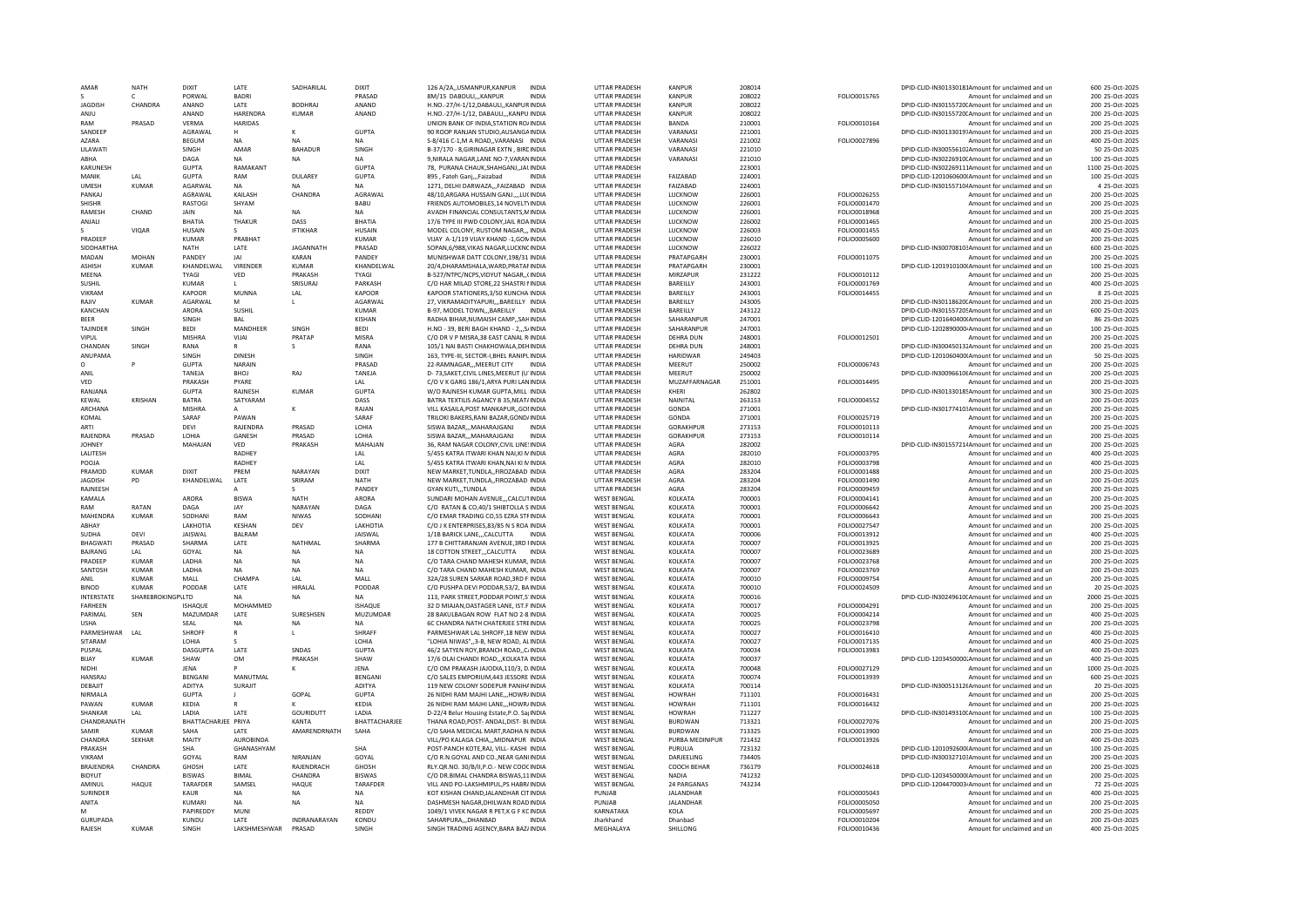| <b>BUDHIMATI</b>               |                      | SINGH              | LAKSHMESHWAR PRASAD |                   | SINGH                                | SINGH TRADING AGENCY.BARA BAZ/INDIA                                         | MEGHALAYA                         | SHILLONG                    |                  | FOLIO0010437                 | Amount for unclaimed and ur                                                                          | 400 25-Oct-2025                    |
|--------------------------------|----------------------|--------------------|---------------------|-------------------|--------------------------------------|-----------------------------------------------------------------------------|-----------------------------------|-----------------------------|------------------|------------------------------|------------------------------------------------------------------------------------------------------|------------------------------------|
| DURGAPERSHAD                   |                      |                    | <b>MUSADDI</b>      |                   | $\overline{1}$ $\Delta$ <sub>1</sub> | MUSADDILAL DURGA PERSHAD.BAD.INDIA                                          | HARVANA                           | NARNAUL                     |                  | FOLIO0014262                 | Amount for unclaimed and un                                                                          | 400 25-Oct-2025                    |
| SARASAM                        |                      | RAMAKRISHNAN S     |                     |                   | RAMAKRISHNAN                         | KANAGAMOOLAM NEW STREET, VACINDIA                                           | <b>TAMIL NADU</b>                 | NEGEROOIL                   |                  | FOLIO0014311                 | Amount for unclaimed and un                                                                          | 200 25-Oct-2025                    |
|                                |                      | <b>BASKARAN</b>    |                     |                   | RAMASAMY                             | SOUTH VENUGOPALAPURAM,,,MAN INDIA                                           | TAMIL NADU                        | MANJAKUPPAM                 |                  | FOLIO0014956                 | Amount for unclaimed and un                                                                          | 400 25-Oct-2025                    |
| CHANDRAMOULI                   |                      | <b>PULIGILLA</b>   | VENKATESHAM         |                   |                                      | H NO 4-324 PATELPURA.DIST MEDAHNDIA                                         | ANDHRA PRADESH                    | SIDDIPET                    |                  | FOLIO0015192                 | Amount for unclaimed and un                                                                          | 630 25-Oct-2025                    |
| RAJENDRA                       |                      | PATEL              | JAYANTILAL          |                   |                                      | VANTHALI GATEJUNAGARH<br><b>INDIA</b>                                       | GUIARAT                           | <b>JUNAGARH</b>             |                  | FOLIO0015528                 | Amount for unclaimed and un                                                                          | 600 25-Oct-2025                    |
|                                | SAGARDEEP            | <b>JAIN</b>        | PRAKASH             |                   |                                      | NO 123 PAI AYAKAR STREET AYANAVINDIA                                        | <b>TAMIL NADU</b>                 | CHENNAL                     |                  | FOI 100015551                | Amount for unclaimed and un                                                                          | 316 25-0ct-2025                    |
| ANEES                          |                      | <b>KHAISER</b>     | MOHAMED             |                   | ATHAULLA                             | ANEES KHAISER, S M ROAD, , CHIKMAIINDIA                                     | KARNATAKA                         | CHIKMANGALUF                |                  | FOLIO0015595                 | Amount for unclaimed and un                                                                          | 200 25-Oct-2025                    |
| <b>I AI ITHA</b>               |                      | SUBRAMANIAN        | N                   |                   | SUBRAMANIAN                          | C/O SH. S RAMANATHAN, 23-36/5 V INDIA                                       | <b>TFI ANGANA</b>                 | HYDERABAD                   | 500047           | FOLIO0015181                 | Amount for unclaimed and un                                                                          | 200 25-Oct-2025                    |
| KAVERI                         |                      | RAMANATHAN         | -S                  |                   | RIAMANATHAN                          | C/O SH. S RAMANATHAN, 23-36/5,V INDIA                                       | TELANGANA                         | <b>HYDERABAD</b>            | 500047           | FOLIO0015182                 | Amount for unclaimed and un                                                                          | 200 25-Oct-2025                    |
| ANAND                          | KUMAR                | PASUPULA           | $\mathsf{P}$        | YADAGIRI          | RAO                                  | 23-5-624 INSIDE LALDERWAZA, PO SHINDIA                                      | TELANGANA                         | HYDERABAD                   | 500265           | FOLIO0009916                 | Amount for unclaimed and un                                                                          | 200 25-Oct-2025                    |
| MAGAN                          | PREET                | SINGH              |                     | <b>NA</b>         | <b>NA</b>                            | 15/12, KALKAJI EXTENSION,, OPP. B-EINDIA                                    | DELHI                             | DELHI                       | 110019           | FOLIO0015830                 | Amount for unclaimed and un                                                                          | 200 25-Oct-2025                    |
| GAURAV                         |                      | NAYYAR             | SATINDER            |                   | NAYYAR                               | B-262, STREET NO-3 MAJLIS PARK, OP INDIA                                    | DELHI                             | DELHI                       | 110033           |                              | DPID-CLID-IN300118107Amount for unclaimed and un                                                     | 200 25-Oct-2025                    |
| <b>JOGINDER</b>                |                      | SINGH              | SURJEET             |                   | SINGH                                | B 7/2.YADAV PARK BLOCK C.NANGL(INDIA                                        | DELHI                             | DELHI                       | 110041           |                              | DPID-CLID-IN30177412;Amount for unclaimed and un                                                     | 300 25-Oct-2025                    |
| KIRIT                          |                      | ADANI              | CHHOTALAL           |                   | <b>ADAN</b>                          | C O AB ENTERPRISE.RAJENDRASURI INDIA                                        | GUJARAT                           | AHMEDABAD                   | 380002           |                              | DPID-CLID-IN300214121Amount for unclaimed and un                                                     | 200 25-Oct-2025                    |
| NITIN                          | SOMARHAI             | PATFI              | SOMARHAI            | <b>BAPUDAS</b>    | PATFI                                | AT-MULSAN TA-DI-MEHSANA. MEHSINDIA                                          | GUIARAT                           | KAI OI                      | 384002           |                              | DPID-CLID-1201090004(Amount for unclaimed and un                                                     | 100 25-Oct-2025                    |
| MANISH                         | RAMANI AI            | PATEL              | RAMANLAL            |                   | PATEL                                | A-9, VATSA DUPLEX, NR. GAJANAND, P INDIA                                    | GUJARAT                           | VADODARA                    | 390008           |                              | DPID-CLID-1201750000IAmount for unclaimed and un                                                     | 306 25-Oct-2025                    |
| PATEL                          | PRAHLADBHAI          | <b>JASRAJBHAI</b>  | PATEL               |                   | <b>JASRAJBHA</b>                     | C/O. NATIONAL TRADERS, 2, ASHIRWINDIA                                       | <b>GUJARAT</b>                    | VADODARA                    | 390019           |                              | DPID-CLID-IN301991102Amount for unclaimed and un                                                     | 200 25-Oct-2025                    |
| MAYA                           | DEVI                 | GARG               | SUBHASH             |                   | GARG                                 | SUBHASH READYMADE STORE.MAH/INDIA                                           | <b>HARYANA</b>                    | MOHINDERGARH                | 123001           | FOLIO0016475                 | Amount for unclaimed and un                                                                          | 200 25-Oct-2025                    |
| PRECIOUS                       | SECURITIESP          | LTD                | <b>NA</b>           | <b>NA</b>         | <b>NA</b>                            | 338 1ST FLOOR, PRABHAT COMPLEX, INDIA                                       | KARNATAKA                         | <b>BANGALORE</b>            | 560009           | FOLIO0027635                 | Amount for unclaimed and un                                                                          | 2 25-Oct-2025                      |
|                                | HAIMESH              | RAO                | R.                  |                   | VENKATRAYA                           | 81 SEEMA SADAN, 11TH MAIN M C R INDIA                                       | KARNATAKA                         | BANGALORE                   | 560040           | FOLIO0009475                 | Amount for unclaimed and un                                                                          | 316 25-Oct-2025                    |
| PREMA                          |                      |                    | <b>NA</b>           | <b>NA</b>         | <b>NA</b>                            | C/O RAMESH TAILORS, NO-34/1 1ST INDIA                                       | KARNATAKA                         | BANGALORE                   | 560053           | FOLIO0018386                 | Amount for unclaimed and un                                                                          | 200 25-Oct-2025                    |
| PREMA                          |                      |                    | NA                  | NA                | <b>NA</b>                            | C/O RAMESH TAILORS.NO-34/1 1ST INDIA                                        | KARNATAKA                         | BANGALORE                   | 560053           | FOLIO0018387                 | Amount for unclaimed and un                                                                          | 200 25-Oct-2025                    |
| PREMA                          |                      |                    | <b>NA</b>           | <b>NA</b>         | <b>NA</b>                            | C/O RAMESH TAILORS.NO-34/1 1ST INDIA                                        | KARNATAKA                         | <b>BANGALORE</b>            | 560053           | FOLIO0018388                 | Amount for unclaimed and ur                                                                          | 200 25-Oct-2025                    |
| <b>BHARATHI</b>                |                      | VIIAY              | <b>BANGALORE</b>    |                   | SHIVASHANKAR                         | NO 446 4TH MAIN 6TH CROSS. IP NA INDIA                                      | KARNATAKA                         | <b>BANGALORE</b>            | 560078           | FOLIO0027966                 | Amount for unclaimed and un                                                                          | 200 25-Oct-2025                    |
| MAMATHA                        |                      | PREM               | <b>NA</b>           | <b>NA</b>         | <b>NA</b>                            | 2949 1ST CROSS, NEW EXTN, KOLAR, KINDIA                                     | KARNATAKA                         | KOLAR                       | 563101           |                              | DPID-CLID-IN30113510(Amount for unclaimed and un                                                     | 2212 25-Oct-2025                   |
| RFMYA                          |                      |                    | PARAMESWARAN        |                   |                                      | SANTHI MADOM.THONDANKULANG INDIA                                            | <b>KFRAIA</b>                     | ALLEPPEY                    | 688006           |                              | DPID-CLID-IN30177413:Amount for unclaimed and un                                                     | 200 25-Oct-2025                    |
| <b>JINENDRA</b>                | <b>KUMAR</b>         | JAIN               | <b>INDAR</b>        | MAL               | JAIN                                 | 46. LAXMI BAI MARGTEH. SARDARFINDIA                                         | MADHYA PRADESH                    | DHAR                        | 454116           |                              | DPID-CLID-1201700000IAmount for unclaimed and un                                                     | 200 25-Oct-2025                    |
| RAJEEV                         |                      | AGARWAL            | к                   | LG                | <b>AGARWAI</b>                       | 53. 'SUNITA'.9TH FLOOR, CUFFE PAR INDIA                                     | MAHARASHTRA                       | MUMBAI                      | 400005           | FOLIO0025142                 | Amount for unclaimed and un                                                                          | 800 25-Oct-2025                    |
| <b>HARISH</b>                  | SHIVDAS              | <b>SICKA</b>       |                     | SHIVDASMOOLIEE    | <b>SICKA</b>                         | 767-A.DR.GHANTI ROAD.PARASI COLINDIA                                        | MAHARASHTRA                       | MUMBAI                      | 400014           | FOLIO0017606                 |                                                                                                      | 200 25-Oct-2025                    |
|                                |                      |                    | <b>SH</b>           |                   |                                      |                                                                             |                                   |                             |                  |                              | Amount for unclaimed and un                                                                          |                                    |
| VIIAY                          | M                    | MODI               | MAGANLAL            |                   | <b>MODI</b>                          | 11-VYAS BLDG KOTHARI, WADI RAM(INDIA                                        | MAHARASHTRA                       | MUMBAI                      | 400064           | FOLIO0014838                 | Amount for unclaimed and un                                                                          | 200 25-Oct-2025                    |
| ANITA                          |                      | GUPTA              | ASHWANI             | KUMAR             | <b>GUPTA</b>                         | 1208 CHHAN GALLCALCHHMANSAR, INDIA                                          | PUNIAR                            | AMRITSAR                    | 143001           | FOLIO0010227                 | Amount for unclaimed and un                                                                          | 200 25-Oct-2025                    |
| <b>KRISHNA</b>                 |                      | GUPTA              | <b>NA</b>           | NA                | <b>NA</b>                            | HOUSE NO.2257, STREET NO.16, GAU INDIA                                      | PUNJAB                            | FEROZEPUR                   | 152116           |                              | DPID-CLID-IN300011107Amount for unclaimed and un                                                     | 30 25-Oct-2025                     |
| SURINDER                       | SINGH                | SODHI              | <b>GURBACHAN</b>    | SINGH             | SODHI                                | H NO 3856 SECTOR 22 D.CHANDIGAI INDIA                                       | PUNJAB                            | CHANDIGARH                  | 160022           | FOLIO0007035                 | Amount for unclaimed and un                                                                          | 200 25-Oct-2025                    |
|                                |                      | KANG               | SARDAR              | <b>BHAGAT</b>     | SINGH                                | B-111, (OLD-B-121), BALAJI MARG, H. INDIA                                   | RAJASTHAN                         | <b>JAIPUR</b>               | 302012           | FOLIO0000573                 | Amount for unclaimed and un                                                                          | 200 25-Oct-2025                    |
| LEELA                          | DFV                  | MEWARA             |                     |                   | <b>MEWARA</b>                        | C/O J P MEWARA, GANES STREET SALINDIA                                       | RAJASTHAN                         | <b>SIROHI</b>               | 307001           | FOLIO0015329                 | Amount for unclaimed and un                                                                          | 200 25-Oct-2025                    |
| RAM                            | SWARUF               | <b>JAITHLIA</b>    | KANHAIYA            | LALII             | <b>JAITHLIA</b>                      | ADVOCATE BHUPAL GANJBHILWAFINDIA                                            | RAJASTHAN                         | BHILWARA                    | 311001           | FOLIO0003801                 | Amount for unclaimed and un                                                                          | 600 25-Oct-2025                    |
| SOHAN                          | LAL                  | KOGATA             | MATHURALAL          |                   |                                      | 11/161, AZAD MOHALLA,, BHILWARA INDIA                                       | RAJASTHAN                         | BHILWARA                    | 311001           | FOLIO0003856                 | Amount for unclaimed and un                                                                          | 200 25-Oct-2025                    |
|                                |                      | BABEL              |                     |                   | <b>BABFI</b>                         | BABEL MARKET, BAZAR NO.2, BHILW INDIA                                       | RAJASTHAN                         | BHILWARA                    | 311001           | FOLIO0025263                 | Amount for unclaimed and un                                                                          | 2000 25-Oct-2025                   |
| AJAY                           | PAL                  | SANADHYA           | $\mathbf{B}$        |                   | SANADHYA                             | CAPITAL INVESTMENT CONSULTANT INDIA                                         | RAJASTHAN                         | BHILWARA                    | 311001           | FOLIO0025922                 | Amount for unclaimed and un                                                                          | 200 25-Oct-2025                    |
| MANISHA                        |                      | SOMANI             | <b>KRISHNA</b>      | GOPAL             | SOMANI                               | <b>IF 28 HOUSING BOARD SHASTRI NAINDIA</b>                                  | RAIASTHAN                         | <b>BHII WARA</b>            | 311001           |                              | DPID-CLID-IN30105510-Amount for unclaimed and un                                                     | 200 25-Oct-2025                    |
| SEEMA                          |                      | PATODI             | MUKESH              |                   | PATOD                                | 31/192, NEAR OLD TELEGRAM OFFICINDIA                                        | RAJASTHAN                         | BHILWARA                    | 311001           |                              | DPID-CLID-1301760000:Amount for unclaimed and ur                                                     | 3848 25-Oct-2025                   |
| PADMA                          |                      | DARDA              | <b>SH</b>           | SURENDRASINGH     | DARDA                                | W/O SH.SURENDRA SINGH DARDA.S INDIA                                         | RAIASTHAN                         | <b>BHII WARA</b>            | 311001           |                              | DPID-CLID-1301760000;Amount for unclaimed and un                                                     | 600 25-Oct-2025                    |
| ASHISH                         |                      | RATHI              | SН                  | SN                | RATHI                                | 3-E,31-32,R. C. VYAS COLONY,, BHILVINDIA                                    | RAJASTHAN                         | BHILWARA                    | 311001           |                              | DPID-CLID-1301760000IAmount for unclaimed and un                                                     | 96 25-Oct-2025                     |
| <b>BHFRU</b>                   | LAL                  | <b>BIRIA</b>       | <b>BANSHI</b>       | IAI               | <b>BIRLA</b>                         | NEAR SATYA NARAYAN TEMPLE VEELINDIA                                         | RAIASTHAN                         | <b>BHII WARA</b>            | 311403           |                              | DPID-CLID-IN30105510/Amount for unclaimed and un                                                     | 50 25-Oct-2025                     |
| VIMI A                         |                      | PATWARI            | SHYAM               | I AI              | PATWAR                               | H NO 593 PATWARIYON KA MANDIFINDIA                                          | RAIASTHAN                         | <b>BHII WARA</b>            | 311403           |                              | DPID-CLID-1201090001:Amount for unclaimed and un                                                     | 6 25-Oct-2025                      |
| SATYANARAYAN                   |                      | SOMANI             | LATE                | SHRHAGATRAM       | SOMANI                               | OLD BUS STAN, KAPASAN DISTT: CH INDIA                                       | RAJASTHAN                         | <b>CHITTORGARH</b>          | 312202           |                              | DPID-CLID-1202570000:Amount for unclaimed and un                                                     | 1000 25-Oct-2025                   |
| <b>IITENDRA</b>                |                      | <b>BFI AWAT</b>    | <b>NA</b>           | <b>NA</b>         | <b>NA</b>                            | HEMENDRA GARMENTS 170 BADA BINDIA                                           | RAIASTHAN                         | CHITTORGARH                 | 313001           | FOLIO0024141                 | Amount for unclaimed and un                                                                          | 200 25-Oct-2025                    |
| CHATAR                         | SINGH                | BHANSALI           | VIJAY               | SINGH             | BHANSALI                             | 18 MEHTAJI KI BARI, SAGAJI ROAD, NI INDIA                                   | RAJASTHAN                         | CHITTORGARH                 | 313001           |                              | DPID-CLID-IN30226910(Amount for unclaimed and un                                                     | 6068 25-Oct-2025                   |
| <b>DHARMENDRA</b>              |                      |                    | <b>NA</b>           | <b>NA</b>         | <b>NA</b>                            | C/O SANTOSH KUMAR.120 NORTH NINDIA                                          | <b>TAMIL NADU</b>                 | CHENNAI                     | 600011           | FOLIO0027348                 | Amount for unclaimed and un                                                                          | 2 25-Oct-2025                      |
| DHARMENDRA                     | KUMAF                | JAIN               | <b>NA</b>           | <b>NA</b>         | <b>NA</b>                            | C/O SANTOSH KUMAR JAIN.120 NOFINDIA                                         | <b>TAMIL NADU</b>                 | CHENNA                      | 600011           | FOLIO0027355                 |                                                                                                      | 2 25-Oct-2025                      |
|                                |                      | <b>TAMILARASAN</b> | NAFHIAPPAN          |                   |                                      | 48 PERIYAR 2ND STREET SRINIVASA IINDIA                                      | <b>TAMIL NADU</b>                 | CHENNAL                     | 600050           |                              | Amount for unclaimed and un<br>Amount for unclaimed and un                                           | 200 25-Oct-2025                    |
|                                |                      | PICHAPPAN          |                     |                   |                                      |                                                                             |                                   |                             |                  |                              |                                                                                                      |                                    |
|                                |                      |                    |                     |                   |                                      |                                                                             |                                   |                             |                  | FOLIO0008163                 |                                                                                                      |                                    |
| N                              | SUNDAR               |                    | VINA                |                   | THEERTHANS                           | ALAGU STREET AGENCIES.123 MUGAINDIA                                         | <b>TAMIL NADU</b>                 | CHENNA                      | 600050           | FOLIO0008167                 | Amount for unclaimed and un                                                                          | 200 25-Oct-2025                    |
| VR                             |                      | RAJAN              | NARAINMAN           |                   |                                      | 48. PERIYAR II STREET.SRINIWASA N/INDIA                                     | <b>TAMIL NADU</b>                 | CHENNAL                     | 600050           | FOLIO0008168                 | Amount for unclaimed and un                                                                          | 200 25-Oct-2025                    |
|                                |                      | CHEUAPPAN          | VEERAPPAN           |                   |                                      | 123, MUGAPPIAR ROAD, PADI, MADR INDIA                                       | <b>TAMIL NADU</b>                 | CHENNAI                     | 600050           | FOLIO0008175                 | Amount for unclaimed and un                                                                          | 200 25-Oct-2025                    |
| PIYARIDEVI                     |                      | KALYANI            |                     |                   | VIJAYARAGHAVAN                       | N-15 2ND MAIN ROAD, THIRD FLOORINDIA                                        | <b>TAMIL NADU</b>                 | CHENNAL                     | 600102           | FOLIO0008165                 | Amount for unclaimed and ur                                                                          | 200 25-Oct-2025                    |
|                                |                      | JAIN               | LAL                 | CHAND             | JAIN                                 | ODUVAR LANE, EAST CHITRAI STREET INDIA                                      | <b>TAMIL NADU</b>                 | <b>MADURAI</b>              | 625003           | FOLIO0000726                 | Amount for unclaimed and un                                                                          | 200 25-Oct-2025                    |
|                                |                      | NAGARANI           |                     |                   | RAMANATHAN                           | VYSIAL STREET,,,COIMBATORE<br>INDIA                                         | TAMIL NADU                        | COIMBATORE                  | 641001           | FOLIO0000550                 | Amount for unclaimed and un                                                                          | 200 25-Oct-2025                    |
| RAI                            | KUMAR                | GUPTA              | RAMDHANI            |                   | <b>GUPTA</b>                         | NO 86 RIVER BAN COLONY, GHAZIPU INDIA                                       | <b>UTTAR PRADESH</b>              | GHAZIPUR                    | 233001           |                              | DPID-CLID-IN30039418:Amount for unclaimed and un                                                     | 400 25-Oct-2025                    |
| AKHILESH                       |                      | RAI                | RAMADHAR            |                   | RAI                                  | B-419 IFFCO TOWNSHIPBAREILLY INDIA                                          | <b>UTTAR PRADESH</b>              | BAREILLY                    | 243403           | FOLIO0014356                 | Amount for unclaimed and un                                                                          | 400 25-Oct-2025                    |
| PADMA                          |                      | RANI               | <b>NA</b>           | <b>NA</b>         | <b>NA</b>                            | 51 A LYTTON ROAD.DEHRADUNDEINDIA                                            | <b>UTTAR PRADESH</b>              | <b>DEHRA DUN</b>            | 248001           |                              | DPID-CLID-IN30088814:Amount for unclaimed and un                                                     | 400 25-Oct-2025                    |
| LEELA                          |                      | PANT               | MOHAN               | CHANDRA           | PANT                                 | 189-E GARHI CANTT,,,DEHRADUN INDIA                                          | UTTAR PRADESH                     | <b>DEHRA DUN</b>            | 248003           | FOLIO0012506                 | Amount for unclaimed and un                                                                          | 200 25-Oct-2025                    |
| SWARUP                         |                      | SINGHA             | SRI                 | DEBKUMAR          | SINGHA                               | 21/H/31, CANAL EAST ROAD KOLKAINDIA                                         | <b>WEST BENGAL</b>                | KOLKATA                     | 700067           |                              | DPID-CLID-1201910300IAmount for unclaimed and un                                                     | 400 25-Oct-2025                    |
| <b>I IBRA</b>                  | <b>SECURITIESPVT</b> | <b>ITD</b>         | <b>NA</b>           | <b>NA</b>         | <b>NA</b>                            | L-104, IIND FLOOR, LAJPAT NAGAR IIN INDIA                                   | <b>DELHI</b>                      | <b>DELHI</b>                |                  | FOLIO0024605                 | Amount for unclaimed and un                                                                          | 1400 25-Oct-2025                   |
| RATHNAKAF                      | BABU                 | KOLLI              | VENKATESHWER        | RAO               | KOLLI                                | H NO 5-4-45/1, DWARAKA NAGAR,, NINDIA                                       | TELANGANA                         | NIZAMABAD                   | 503001           |                              | DPID-CLID-IN30182010(Amount for unclaimed and un                                                     | 400 25-Oct-2025                    |
| NIRUPMA                        |                      |                    | PRAHLAD             |                   | SINGH                                | K D 19 PITAMPURA DELHI<br><b>INDIA</b>                                      | DELHI                             | DELHI                       | 110034           | FOLIO0014401                 | Amount for unclaimed and un                                                                          | 200 25-Oct-2025                    |
| <b>SURBHI</b>                  |                      | BEHAL              | NA                  | <b>NA</b>         | <b>NA</b>                            | POCKET E-15/230 SECTOR 8.ROHINI. INDIA                                      | DELHI                             | DELHI                       | 110085           |                              | Amount for unclaimed and un                                                                          | 200 25-Oct-2025                    |
| KALPANABEN                     | ARUNBHAI             | RAVAI              | ARUNBHAI            |                   | RAVAI                                | 16. MANTHAN TENAMENT.NR OLD FINDIA                                          | GUIARAT                           | AHMFDARAD                   | 382405           | FOLIO0018020                 |                                                                                                      | 400 25-Oct-2025                    |
| KAWAL                          | PALSINGH             | <b>BAKSHI</b>      | <b>GURUDIAL</b>     | SINGH             | <b>BAKSHI</b>                        | A-631, SOMNATH NAGAR, TARSALI, VINDIA                                       | <b>GUJARAT</b>                    | VADODARA                    | 390009           |                              | DPID-CLID-IN30220111(Amount for unclaimed and un<br>DPID-CLID-IN301991102Amount for unclaimed and un | 200 25-Oct-2025                    |
|                                |                      |                    | <b>SURENDER</b>     |                   |                                      |                                                                             | KARNATAKA                         |                             |                  |                              |                                                                                                      | 300 25-Oct-2025                    |
| <b>SAVITHA</b>                 |                      | <b>SATISH</b>      |                     |                   | <b>KUMAR</b>                         | NO 21/7.3RD CROSS.SUDHAMA NACINDIA                                          | KARNATAKA                         | BANGALORE                   | 560027           |                              | DPID-CLID-IN301135268Amount for unclaimed and un                                                     |                                    |
| VIIAV                          |                      |                    | SRINIVASA           |                   | <b>KULKARN</b>                       | NO 673 29TH MAIN ROAD B T M,LAYINDIA                                        |                                   | BANGALORE<br><b>BIJAPUR</b> | 560076<br>587101 | FOLIO0001565                 | Amount for unclaimed and un                                                                          | 200 25-Oct-2025                    |
|                                | N                    | <b>KULKARN</b>     | NARAYANRAO          |                   |                                      | TRUPTI MASALA UDYOG, BENNI CON INDIA                                        | KARNATAKA                         |                             |                  |                              | DPID-CLID-IN301135266Amount for unclaimed and un                                                     | 100 25-Oct-2025                    |
| SHARAD                         |                      | KARVA              | KALYANMAL           |                   | KARVA                                | B-602, DWARKA APT., JAIN MANDIR INDIA                                       | MAHARASHTRA                       | <b>MUMBAI</b>               | 400066           | FOLIO0025086                 | Amount for unclaimed and un                                                                          | 200 25-Oct-2025                    |
| <b>REKHA</b>                   | VIKAS                | DUBEWAR            | VIKAS               |                   | DUBEWAR                              | GOPAL NAGAR, SECOND BUS STOP,, NINDIA                                       | MAHARASHTRA                       | <b>BHANDARA</b>             | 440022           |                              | DPID-CLID-1201860000:Amount for unclaimed and un                                                     | 100 25-Oct-2025                    |
| NITIN                          |                      | <b>GUPTA</b>       | SHYAM               | LAL               | <b>GUPTA</b>                         | 871/1 A VISHAL NAGARBATHINDA INDIA                                          | PUNJAB                            | <b>BHATINDA</b>             | 151005           | FOLIO0027621                 | Amount for unclaimed and un                                                                          | 200 25-Oct-2025                    |
| <b>GAURAV</b>                  |                      | NAGPAL             | MAHENDRA            | <b>KUMAR</b>      | NAGPAL                               | HOUSE NO. 112.SCHEME NO.7.PANCINDIA                                         | RAJASTHAN                         | ALWAR                       | 301001           |                              | DPID-CLID-IN301330201Amount for unclaimed and un                                                     | 126 25-Oct-2025                    |
| SHRAWAN                        | KUMAR                | KOTHARI            | MANOHAR             | SINGH             | KOTHARI                              | 32 KASHIPURIBHILWARA<br><b>INDIA</b>                                        | RAIASTHAN                         | <b>BHII WARA</b>            | 311001           | FOLIO0012370                 | Amount for unclaimed and un                                                                          | 200 25-Oct-2025                    |
| PRATIBHA                       | HEMENDRA             | KAUSHIK            |                     |                   | <b>KAUSHIK</b>                       | 152-A, SUBHASH NAGAR, , BHILWARA INDIA                                      | RAJASTHAN                         | <b>BHII WARA</b>            | 311001           | FOLIO0012496                 | Amount for unclaimed and un                                                                          | 200 25-Oct-2025                    |
| RAVINDRA                       |                      | KARRA              | <b>BANSILAL</b>     |                   |                                      | A 28/29.SANJAY COLONYBHILWAR/INDIA                                          | RAIASTHAN                         | <b>BHII WARA</b>            | 311001           | FOLIO0024761                 | Amount for unclaimed and un                                                                          | 200 25-Oct-2025                    |
| <b>SUMFR</b>                   |                      | <b>JAIN</b>        |                     | M                 | <b>JAIN</b>                          | 144, KASHI PURI, , BHILWARA<br><b>INDIA</b>                                 | RAJASTHAN                         | BHILWARA                    | 311001           | FOLIO0025699                 | Amount for unclaimed and un                                                                          | 200 25-Oct-2025                    |
| <b>SUDHA</b>                   |                      | TOSHNIWAL          | JAGDISH             | CHANDRA           | TOSHNIWAL                            | TIRUPATI TIMBERS, VEER SAWARKARINDIA                                        | RAJASTHAN                         | BHILWARA                    | 311001           |                              | DPID-CLID-IN30105510;Amount for unclaimed and un                                                     | 50 25-Oct-2025                     |
| ANKUR                          |                      | PATODI             | SUKHMAL             |                   | PATODI                               | 31/192 MANIKYA NAGAR  BHILW. INDIA                                          | RAJASTHAN                         | <b>BHILWARA</b>             | 311001           |                              | DPID-CLID-1301760000:Amount for unclaimed and un                                                     | 4200 25-Oct-2025                   |
| <b>VISHNI</b><br><b>BISHEN</b> | DEVI<br>SINGH        | ARORA<br>NEGI      | SRI<br>MADHO        | KHILURAM<br>SINGH | ARORA<br>NEGI                        | C/O BURA RAM ARORA WARD NO 1, INDIA<br>VILLAGE- HIMMATPUR BLOCK, POST-INDIA | RAJASTHAN<br><b>UTTAR PRADESH</b> | SRIGANGANAGAR<br>NAINITAL   | 335804           | FOLIO0015399<br>FOLIO0006908 | Amount for unclaimed and un<br>Amount for unclaimed and un                                           | 200 25-Oct-2025<br>200 25-Oct-2025 |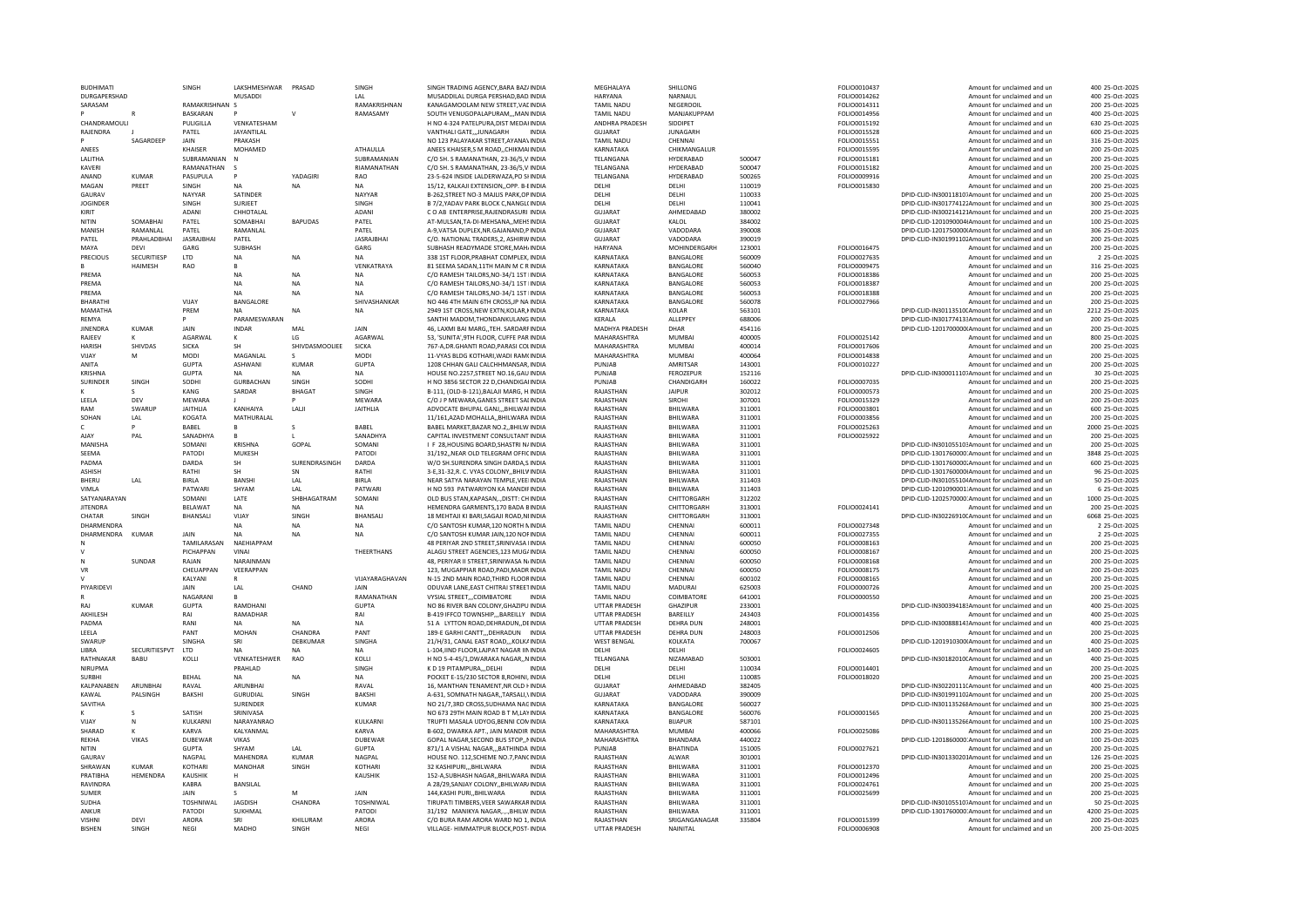| SEGU                         |                   | SANTHA             | NA                     | SANTHA            | 87 D.NO. JAVALI STREET PALAMANE INDIA                                       | Maharashtra                           | Mumbai City              |                  | FOLIO0008177                 | Amount for unclaimed and un                                                                          | 200 25-Oct-2025                    |
|------------------------------|-------------------|--------------------|------------------------|-------------------|-----------------------------------------------------------------------------|---------------------------------------|--------------------------|------------------|------------------------------|------------------------------------------------------------------------------------------------------|------------------------------------|
| VINABEN                      |                   | GOSWAMI            | p                      | GOSWAMI           | STREET NO 2 TA PALANPUR BK NULL INDIA                                       | Maharashtra                           | Mumbai City              |                  | FOLIO0010691                 | Amount for unclaimed and un                                                                          | 200 25-Oct-2025                    |
| <b>APARNA</b>                |                   | NUNDY              | NA                     | NUNDY             | 18 Park Lane Kolkata<br><b>INDIA</b>                                        | West Benga                            | Kolkata                  | 700016           |                              | DPID-CLID-IN30223611/Amount for unclaimed and un                                                     | 20 25-Oct-2025                     |
| SANIIV                       |                   | AGARWAI            | <b>NA</b>              | AGARWAI           | 12/3, SIDDESHWARI TALLA LANE, NE/INDIA                                      | West Bengal                           | Howrah                   | 711101           |                              | DPID-CLID-IN302105101Amount for unclaimed and un                                                     | 1000 25-Oct-2025                   |
| DHIREN                       |                   | DESAI              | <b>NA</b>              | DESAI             | 17/4/1 HAT LANE, HOWRAH<br><b>INDIA</b>                                     | <b>West Bengal</b>                    | Howrah                   | 711101           |                              | DPID-CLID-IN30210510: Amount for unclaimed and un                                                    | 240 25-Oct-2025                    |
| c                            | L                 | <b>GURUDATT</b>    | $\mathsf{L}$           | <b>GURUDATT</b>   | 3/1 PATALAMMA ROAD BASAVANACINDIA                                           | Karnataka                             | <b>Bangalore Rural</b>   | 560004           | FOLIO0009626                 | Amount for unclaimed and un                                                                          | 400 25-Oct-2025                    |
| <b>ASHOK</b>                 |                   | AGGARWAL           | NA                     | AGGARWAL          | H.NO.-106/1, WARD NO.-12., GALI NUNDIA                                      | Haryana                               | Jhajjar                  | 124507           |                              | DPID-CLID-IN30236510(Amount for unclaimed and un                                                     | 36 25-Oct-2025                     |
| <b>SUKHWINDER</b>            |                   | KAUR               | <b>NA</b>              | KAUR              | 201. ISLAMABAD, GURDASPUR,<br><b>INDIA</b>                                  | Puniab                                | Gurdaspur                | 143521           |                              | DPID-CLID-IN301151221Amount for unclaimed and un                                                     | 200 25-Oct-2025                    |
| <b>JOGINDER</b>              |                   | PAL                | <b>NA</b>              | PAL               | 10 D HIRA NAGAR PATIALA PUNJAB INDIA                                        | Punjab                                | Patiala                  | 147001           |                              | DPID-CLID-IN30133019: Amount for unclaimed and un                                                    | 400 25-Oct-2025                    |
| KANTA                        |                   | RANI               | <b>NA</b>              | RANI              | H.NO.109, WARD NO.15, SUNAM PUINDIA                                         | Punjab                                | Sangrur                  | 148028           |                              | DPID-CLID-IN302365108Amount for unclaimed and un                                                     | 1000 25-Oct-2025                   |
| PRAVEEN                      | KUMAR             | <b>JAIN</b>        | KUMAR                  | <b>JAIN</b>       | 1620-A SECTOR-35B CHANDIGARH C INDIA                                        | Chandigarh                            | Chandigarh               | 160035           | FOLIO0007055                 | Amount for unclaimed and un                                                                          | 200 25-Oct-2025                    |
| SHYAM                        | SUNDER            | <b>KAPOOF</b>      | SUNDER                 | <b>KAPOOR</b>     | KAPOOR BHAWAN 6 E.P.NITCO LANEINDIA                                         | Jammu And Kashmir                     | Jammu                    | 180002           |                              | DPID-CLID-1202300000:Amount for unclaimed and un                                                     | 200 25-Oct-2025                    |
| KAMLA                        |                   | <b>GUPTA</b>       | <b>NA</b>              | <b>GUPTA</b>      | C/O RAJARAM & SONS 51/6K RAMG INDIA                                         | <b>Uttar Pradesh</b>                  | Kanpur Dehat             | 208001           | FOLIO0000615                 | Amount for unclaimed and un                                                                          | 200 25-Oct-2025                    |
| SUNITA                       |                   | <b>GUPTA</b>       | <b>NA</b>              | <b>GUPTA</b>      | C/O RAJARAM & SONS 51/6K RAMG INDIA                                         | <b>Uttar Pradesh</b>                  | Kanpur Dehat             | 208001           | FOLIO0000616                 | Amount for unclaimed and un                                                                          | 200 25-Oct-2025                    |
| <b>SUBHRATA</b>              |                   | NARAIN             | <b>NA</b>              | NARAIN            | 7/41 TILAK NAGAR. KANPUR<br><b>INDIA</b>                                    | <b>Uttar Pradesh</b>                  | Kanpur Nagar             | 208002           |                              | DPID-CLID-1303190000(Amount for unclaimed and un                                                     | 200 25-Oct-2025                    |
| <b>SURENDRA</b>              | KUMAR             | PAUL               | <b>KUMAR</b>           | PAUL              | 120/333 LAJPAT NAGAR NULL NULL INDIA                                        | <b>Uttar Pradesh</b>                  | Kanpur Nagar             | 208005           | FOLIO0005823                 | Amount for unclaimed and un                                                                          | 200 25-Oct-2025                    |
| SADHANA                      |                   | AGARWAI            | <b>NA</b>              | AGARWAI           | 128/12 C BLOCKK KIDWAI NAGAR KAINDIA                                        | <b>Uttar Pradesh</b>                  | Kanpur Nagar             | 208011           |                              | DPID-CLID-IN300011106Amount for unclaimed and un                                                     | 200 25-Oct-2025                    |
| <b>UMESH</b>                 |                   | TRIPATHI           |                        | TRIPATHI          | 128/774, VI - BLOCK KIDWAI NAGAR INDIA                                      |                                       |                          | 208011           |                              |                                                                                                      | 100 25-Oct-2025                    |
| <b>UMASHANKER</b>            |                   | <b>GUPTA</b>       | <b>NA</b><br><b>NA</b> | GUPTA             | 23. NAGAR MAHAPALIKA KALRA NIC INDIA                                        | Uttar Pradesh<br><b>Uttar Pradesh</b> | Kanpur Nagar<br>Varanasi | 221001           |                              | DPID-CLID-IN30155720(Amount for unclaimed and un<br>DPID-CLID-1202890000;Amount for unclaimed and un | 200 25-Oct-2025                    |
| KHWAJA                       |                   | <b>OSAMA</b>       |                        | OSAMA             | 43. ALOK NAGAR KANCHANA BIHARI INDIA                                        | <b>Uttar Pradesh</b>                  | Lucknow                  | 226020           |                              |                                                                                                      | 200 25-Oct-2025                    |
|                              |                   |                    | NA                     |                   |                                                                             |                                       |                          |                  |                              | DPID-CLID-1203270000:Amount for unclaimed and un                                                     |                                    |
| SHOBHNA                      |                   | <b>GUPTA</b>       | NA                     | <b>GUPTA</b>      | H.NO.:-14 PRABHAT NAGAR BAREILL INDIA                                       | <b>Uttar Pradesh</b>                  | Bareilly                 | 243122           |                              | DPID-CLID-1203680000(Amount for unclaimed and un                                                     | 200 25-Oct-2025                    |
| SUBHASH                      |                   | CHANDRA            | <b>NA</b>              | CHANDRA           | MOH THERGANJ P.O.SAMBHAL NULIINDIA                                          | <b>Uttar Pradesh</b>                  | Bhimnagar (Sambhal)      | 244302           | FOLIO0004526                 | Amount for unclaimed and un                                                                          | 400 25-Oct-2025                    |
| ABHISHEK                     |                   | <b>BAGARIA</b>     | <b>NA</b>              | <b>BAGARIA</b>    | P-47 SHIVALIK NAGAR BHEL HARIDWINDIA                                        | Uttarakhand                           | Haridwar                 | 249407           |                              | DPID-CLID-IN30177412:Amount for unclaimed and un                                                     | 150 25-Oct-2025                    |
| LALITA                       |                   | DEVI               | <b>NA</b>              | <b>DEVI</b>       | 5/457 KATRA ITVARI KHAN AGRA U.HNDIA                                        | <b>Uttar Pradesh</b>                  | Agra                     | 282010           |                              | DPID-CLID-IN30209210(Amount for unclaimed and un                                                     | 400 25-Oct-2025                    |
| RADHEYLAL                    |                   |                    | NA                     |                   | 5/457 KATRA ITWARI KHAN AGRA INDIA                                          | <b>Uttar Pradesh</b>                  | Agra                     | 282010           |                              | DPID-CLID-IN302092101Amount for unclaimed and un                                                     | 400 25-Oct-2025                    |
| RAIFSH                       |                   | <b>IHANWAR</b>     | <b>NA</b>              | <b>IHANWAR</b>    | A-170 VIDUT NAGAR AIMER ROAD INDIA                                          | Raiasthan                             | Jaipur                   | 302001           |                              | DPID-CLID-1202920000(Amount for unclaimed and un                                                     | 400 25-Oct-2025                    |
| SNEH                         | Ġ                 | MAHESHWARI         | G                      | <b>MAHESHWAR</b>  | C/82 SHYAM MARG SHASTRI NAGAR INDIA                                         | Raiasthan                             | Jaipur                   | 302001           |                              | DPID-CLID-IN301549162Amount for unclaimed and un                                                     | 1000 25-Oct-2025                   |
| <b>NFHA</b>                  |                   | CHAUDHARI          | <b>NA</b>              | CHAUDHARI         | 11. BARWARA HOUSE CIVIL LINES JA INDIA                                      | Raiasthan                             | lainur                   | 302006           |                              | DPID-CLID-1201350000(Amount for unclaimed and un                                                     | 400 25-Oct-2025                    |
| SHAMIM                       |                   | <b>IOBAL</b>       | <b>NA</b>              | <b>IOBAI</b>      | 4 JADAMANI KOIL STREET NULL NUL INDIA                                       | <b>Tamil Nadu</b>                     | Madurai                  | 625001           | FOLIO0005380                 | Amount for unclaimed and un                                                                          | 200 25-Oct-2025                    |
| AMIT                         |                   | <b>JASRASARIA</b>  | <b>NA</b>              | JASRASARIA        | C/O NATHMAL JUGALKISHORE A.T RINDIA                                         | Assam                                 | Dibrugarh                | 786001           |                              | DPID-CLID-1201370000:Amount for unclaimed and un                                                     | 400 25-Oct-2025                    |
| ZUBAIR                       |                   | AHMAD              | <b>NA</b>              | AHMAD             | L 1 ALI NAGAR COLONY PO ANISABA INDIA                                       | Bihar                                 | Patna                    | 800002           | FOLIO0010335                 | Amount for unclaimed and un                                                                          | 200 25-Oct-2025                    |
|                              | <b>UTTAM</b>      | CHAND              | UTTAM                  | CHAND             | NO 105 BSA ROAD BANGALORE INDIA                                             | Karnataka                             | <b>Bangalore Rural</b>   | 560005           |                              | DPID-CLID-IN301926111Amount for unclaimed and un                                                     | 600 25-Oct-2025                    |
| VENKATA                      | BHANOJIRAO        | GADU               | <b>BHANOJIRAO</b>      | GADU              | C/O G PADMANABHAM DOOR NO 9-INDIA                                           | Maharashtra                           | Mumbai City              |                  | FOLIO0015147                 | Amount for unclaimed and un                                                                          | 200 25-Oct-2025                    |
| VENKATA                      | <b>BHANOIIRAO</b> | GADU               | <b>BHANOIIRAC</b>      | GADU              | C/O G PADMANABHAM DOOR NO 9-INDIA                                           | Maharashtra                           | Mumbai City              |                  | FOLIO0015148                 | Amount for unclaimed and un                                                                          | 200 25-Oct-2025                    |
|                              | MOHAMED           | <b>JAFFAR</b>      | MOHAMED                | <b>JAFFAR</b>     | 42 INDIRA NAGAR UTHAMA NULL PAINDIA                                         | Maharashtra                           | Mumbai City              |                  | FOLIO0015163                 | Amount for unclaimed and un                                                                          | 400 25-Oct-2025                    |
| KALU                         | RAM               | KARWA              | RAM                    | KARWA             | KALURAM DEVI DAYAL NOHAR NULLINDIA                                          | Rajasthan                             | Jaipur                   |                  | FOLIO0015347                 | Amount for unclaimed and un                                                                          | 400 25-Oct-2025                    |
| GOPAL                        |                   |                    |                        |                   |                                                                             |                                       |                          |                  |                              |                                                                                                      |                                    |
|                              |                   | CHAWDA             | <b>NA</b>              | CHAWDA            | NEAR GOSHALA SCHOOL NULL NULL INDIA                                         | Maharashtra                           | Mumbai City              |                  | FOLIO0015646                 | Amount for unclaimed and un                                                                          | 200 25-Oct-2025                    |
| NILAM                        |                   | DEVI               | <b>NA</b>              | DEVI              | W/O VINOD KUMAR IMALITAL DALD INDIA                                         |                                       | Patna                    |                  | FOLIO0019115                 | Amount for unclaimed and un                                                                          | 200 25-Oct-2025                    |
| SOHAN                        | 1 A I             | NARANIWAI          | LAL                    | NARANIWAI         | POST- PIPALL VIA HAMIRGARH DIST LINDIA                                      | Rajasthan                             | <b>Bhilwara</b>          |                  | FOLIO0025680                 | Amount for unclaimed and un                                                                          | 200 25-Oct-2025                    |
| SANTOSH                      |                   | KUMAR              | <b>NA</b>              | KUMAR             | 120, NORTH MADHAVARAM HIGH RINDIA                                           | Tamil Nadu                            | Chennai                  |                  | FOLIO0027367                 | Amount for unclaimed and un                                                                          | 16 25-Oct-2025                     |
| SANJIV                       |                   | <b>GUPTA</b>       | <b>NA</b>              | <b>GUPTA</b>      | 10/17, WEST PATEL NAGAR NULL NEINDIA                                        | Delhi                                 | Central Delhi            | 110008           | FOLIO0024390                 | Amount for unclaimed and un                                                                          | 200 25-Oct-2025                    |
| BRIJ                         |                   | MOHAN              | NA                     | <b>MOHAN</b>      | 211 MUKHERJEE NAGAR DELHI DELHINDIA                                         | Delhi                                 | North West               | 110009           |                              | DPID-CLID-IN303028617Amount for unclaimed and un                                                     | 400 25-Oct-2025                    |
| ANUPAMA                      |                   | CHOPRA             | NA                     | CHOPRA            | J1/76, GUPTA COLONY, KHIRKI EXTEIINDIA                                      | Delhi                                 | New Delhi                | 110017           | FOLIO0005292                 | Amount for unclaimed and un                                                                          | 300 25-Oct-2025                    |
| SANDEEP                      |                   | DAWAR              | <b>NA</b>              | DAWAR             | 7/977 MEHRAULI NULL NULL NEW DINDIA                                         | Delhi                                 | South West Delhi         | 110030           | FOLIO0024322                 | Amount for unclaimed and un                                                                          | 1000 25-Oct-2025                   |
| ANIL                         |                   | <b>ISSAR</b>       | <b>NA</b>              | <b>ISSAR</b>      | 7/977 MEHRAULI NULL NULL NEW DINDIA                                         | Delhi                                 | South West Delhi         | 110030           | FOLIO0026758                 | Amount for unclaimed and un                                                                          | 400 25-Oct-2025                    |
| $\mathsf{I}\Delta\mathsf{I}$ | <b>BHAGWAN</b>    | GUPTA              | BHAGWAN                | GUPTA             | <b>B-158 ASHOKA ENCLAVE PEERA GAR INDIA</b>                                 | Delhi                                 | West Delhi               | 110041           | <b>EOLIO0008305</b>          | Amount for unclaimed and un                                                                          | 200 25-Oct-2025                    |
| SANJAY                       |                   | GOVIL              | <b>NA</b>              | GOVIL             | 22/8, SECTOR-D, POCKET-II VASANT INDIA                                      | Delhi                                 | South West Delhi         | 110070           | FOLIO0014363                 | Amount for unclaimed and un                                                                          | 200 25-Oct-2025                    |
| SWATI                        |                   | SINGHAL            | <b>NA</b>              | SINGHAL           | FLAT NO 313 DDA POCKET 1 NR DW INDIA                                        | Delhi                                 | South West Delhi         | 110077           |                              | DPID-CLID-IN300513225Amount for unclaimed and un                                                     | 200 25-Oct-2025                    |
| RAHUL                        |                   | <b>BEHAL</b>       | <b>NA</b>              | <b>BEHAL</b>      | HOUSE NO. 230, POCKET E-15, SECT(INDIA                                      | Delh                                  | North West               | 110085           | FOLIO0004582                 | Amount for unclaimed and un                                                                          | 200 25-Oct-2025                    |
| KIRAN                        |                   | KHANNA             | <b>NA</b>              | KHANNA            | 340 POCKET D 7 SECTOR 6 ROHINI D INDIA                                      | Delhi                                 | North West               | 110085           |                              | DPID-CLID-IN30114310(Amount for unclaimed and un                                                     | 200 25-Oct-2025                    |
| SANDEER                      |                   | AHUJA              | <b>NA</b>              | AHUJA             | C-103 BATHALA APARTMENT 43 I P EINDIA                                       | Delhi                                 | East Delhi               | 110092           | FOLIO0002493                 | Amount for unclaimed and un                                                                          | 200 25-Oct-2025                    |
| NEERU                        |                   | AHUJA              | <b>NA</b>              | AHUJA             | C-103 BATHALA APARTMENT 43 I P EINDIA                                       | Delhi                                 | East Delhi               | 110092           | FOLIO0011081                 | Amount for unclaimed and un                                                                          | 200 25-Oct-2025                    |
| <b>KRISHAN</b>               | BANDHU            | DASS               | BANDHU                 | DASS              | C-103 BATHALA APARTMENT 43 I P EINDIA                                       | Delhi                                 | East Delhi               | 110092           | FOLIO0011082                 | Amount for unclaimed and un                                                                          |                                    |
| NEETU                        |                   | SINDHWANI          | <b>NA</b>              | SINDHWANI         |                                                                             |                                       |                          |                  |                              |                                                                                                      |                                    |
| MADAN                        | LAL               | SINDHWANI          | LAL                    |                   |                                                                             |                                       |                          |                  |                              |                                                                                                      | 200 25-Oct-2025                    |
| AMIT                         |                   | <b>GUPTA</b>       |                        |                   | B-192 PRIYADARSHINI VIHAR NULL NINDIA                                       | Delhi                                 | East Delhi               | 110092           | FOLIO0014328                 | Amount for unclaimed and un                                                                          | 316 25-Oct-2025                    |
| <b>SHAKUNTI A</b>            |                   |                    |                        | SINDHWANI         | B-192 PRIYA DARSHANI VIHAR NULL INDIA                                       | Delhi                                 | East Delhi               | 110092           | FOLIO0016542                 | Amount for unclaimed and un                                                                          | 200 25-Oct-2025                    |
|                              |                   |                    | <b>NA</b>              | <b>GUPTA</b>      | 3. Desh Bandhu Society 15   P Extn NINDIA                                   | Delhi                                 | East Delhi               | 110092           |                              | DPID-CLID-IN302349101Amount for unclaimed and un                                                     | 400 25-Oct-2025                    |
| MAHENDRA                     |                   | <b>DFVI</b>        | NA.                    | DFVI              | C-46 DABUA COLONY NIT FARIDARA INDIA                                        | Harvana                               | Faridahad                | 121001           |                              | DPID-CLID-IN301774105Amount for unclaimed and un                                                     | 250 25-Oct-2025                    |
|                              | KUMAR             | <b>GUPTA</b>       | <b>KUMAR</b>           | <b>GUPTA</b>      | C-67 SIWAR AREA BAPU NAGAR NULINDIA                                         | Raiasthan                             | Jaipur                   | 302015           | FOLIO0018750                 | Amount for unclaimed and un                                                                          | 200 25-Oct-2025                    |
| <b>SUSHIL</b>                |                   | KHFRA              | <b>NA</b>              | KHFRA             | SECTOR-7, HOUSE NO.399, MALVIYA INDIA                                       | Rajasthan                             | Jaipur                   | 302017           | FOLIO0026888                 | Amount for unclaimed and un                                                                          | 200 25-Oct-2025                    |
| KAMLESH                      |                   | SHARMA             | NA                     | SHARMA            | OPPO SITLA MANDIR DAULAT-BAGH INDIA                                         | Rajasthan                             | Ajmer                    | 305001           | FOLIO0015231                 | Amount for unclaimed and un                                                                          | 50 25-Oct-2025                     |
| MANOI                        |                   | KUMAR              | <b>NA</b>              | KUMAR             | KUMHARO KA WAS NEAR NAHAR SUINDIA                                           | Raiasthan                             | Pali                     | 306902           |                              | DPID-CLID-IN30051315(Amount for unclaimed and un                                                     | 200 25-Oct-2025                    |
| PARVATI                      |                   | SAMDANI            | <b>NA</b>              | SAMDANI           | DELUXE MATCHING CENTRE 65 AZALINDIA                                         | Raiasthan                             | Bhilwara                 | 311001           | FOLIO0003085                 | Amount for unclaimed and un                                                                          | 200 25-Oct-2025                    |
| RAIFSH                       |                   | KACHOLIYA          | <b>NA</b>              | KACHOLIYA         | S/O KAILASH KACHOIYA C/O KACHOI INDIA                                       | Rajasthan                             | Bhilwara                 | 311001           | FOLIO0012177                 | Amount for unclaimed and un                                                                          | 158 25-Oct-2025                    |
| RAMESH                       | CHANDRA           | <b>MUNDRA</b>      | CHANDRA                | <b>MUNDRA</b>     | ADARSH MOHALLA NEAR CHIPPA BUINDIA                                          | Raiasthan                             | Bhilwara                 | 311001           | FOLIO0012182                 | Amount for unclaimed and un                                                                          | 400 25-Oct-2025                    |
| SUMAN                        |                   | DAD                | <b>NA</b>              | DAD               | 1-A-25 SHASHTRI NAGAR HOUSING IINDIA                                        | Rajasthan                             | Bhilwara                 | 311001           | FOLIO0012239                 | Amount for unclaimed and un                                                                          | 200 25-Oct-2025                    |
| GOPAL                        | I AI              | SAMRIYA            | LAL                    | SAMRIYA           | C/O KAPIL KUNJ SANJAY COLONY NUINDIA                                        | Raiasthan                             | Bhilwara                 | 311001           | FOLIO0012273                 | Amount for unclaimed and un                                                                          | 200 25-Oct-2025                    |
| DILIP                        | <b>KUMAR</b>      | HINGER             | <b>KUMAR</b>           | HINGER            | 20-A SHASTRI NAGAR NULL NULL BHINDIA                                        | Rajasthan                             | Bhilwara                 | 311001           | FOLIO0012357                 | Amount for unclaimed and un                                                                          | 200 25-Oct-2025                    |
| RUKMAN                       |                   | <b>JAIN</b>        | NA.                    | <b>JAIN</b>       | 350 A VIIAY SINGH PATHIK NAGAR DINDIA                                       | Raiasthan                             | <b>Rhilwara</b>          | 311001           | FOLIO0016278                 | Amount for unclaimed and un                                                                          | 400 25-Oct-2025                    |
| <b>KRISHAN</b>               | GOPAL             | PATHODIYA          | GOPAL                  | PATHODIYA         | RAJASTHAN SHOE STORE NAYA BAZ/INDIA                                         | Raiasthan                             | Bhilwara                 | 311001           | FOLIO0019247                 | Amount for unclaimed and un                                                                          | 200 25-Oct-2025                    |
| KAMLESH                      | <b>KUMAAR</b>     | <b>JHANWAR</b>     | <b>KUMAAR</b>          | <b>JHANWAR</b>    | A-606 SANJAY COLONY NEAR SHIV TINDIA                                        | Rajasthan                             | Bhilwara                 | 311001           | FOLIO0022408                 | Amount for unclaimed and un                                                                          | 116 25-Oct-2025                    |
| SAPANA                       |                   | <b>MUNDRA</b>      | <b>NA</b>              | MUNDRA            | 25/20 ADARSH MOHALLA NULL NUL INDIA                                         | Rajasthan                             | Bhilwara                 | 311001           | FOLIO0023017                 | Amount for unclaimed and un                                                                          | 200 25-Oct-2025                    |
| <b>JAGDISH</b>               | CHANDRA           | BAHETY             | CHANDRA                | BAHETY            | J.K. ENTERPRISES NEAR CHITTOR WAINDIA                                       | Rajasthan                             | Bhilwara                 | 311001           | FOLIO0024792                 | Amount for unclaimed and un                                                                          | 100 25-Oct-2025                    |
| PAWAN                        |                   | <b>JAIN</b>        | <b>NA</b>              | <b>JAIN</b>       | C/O CHAND MAL JAIN MANIKYA NACINDIA                                         | Raiasthan                             | Bhilwara                 | 311001           | FOLIO0024861                 | Amount for unclaimed and un                                                                          | 200 25-Oct-2025                    |
| RAMESH                       |                   | SAMDANI            |                        | SAMDAN            | C/O HIND MEDICAL STORE STATION INDIA                                        |                                       | Bhilwara                 |                  |                              |                                                                                                      | 800 25-Oct-2025                    |
| PAWAN                        |                   | <b>JAIN</b>        | NA<br><b>NA</b>        | <b>JAIN</b>       | C/O CHAND MAL JAIN MAUIKYA NACINDIA                                         | Rajasthan<br>Raiasthan                | Bhilwara                 | 311001           | FOLIO0024944                 | Amount for unclaimed and un<br>Amount for unclaimed and un                                           | 200 25-Oct-2025                    |
|                              |                   |                    |                        |                   |                                                                             |                                       |                          | 311001           | FOLIO0025052                 |                                                                                                      |                                    |
| RAJESH                       |                   | NUWAL              | <b>NA</b>              | NUWAL             | 10-B, MAHESH COLONY SEVA SADANINDIA                                         | Rajasthan                             | Bhilwara                 | 311001           | FOLIO0025127                 | Amount for unclaimed and un                                                                          | 1000 25-Oct-2025                   |
| MADAN                        | LAL               | NUWAL              | LAL                    | NUWAL             | 10-B. MAHESH COLONY SEVA SADANINDIA                                         | Raiasthan                             | Bhilwara                 | 311001           | FOLIO0025130                 | Amount for unclaimed and un                                                                          | 200 25-Oct-2025                    |
| <b>DINESH</b>                | <b>KUMAR</b>      | NUWAL              | <b>KUMAR</b>           | NUWAI             | 10-B. MAHESH COLONY SEVA SADANINDIA                                         | Raiasthan                             | <b>Bhilwara</b>          | 311001           | FOLIO0025131                 | Amount for unclaimed and un                                                                          | 1000 25-Oct-2025                   |
| <b>OM</b>                    | PRAKASH           | KOGATA             | PRAKASH                | KOGATA            | 4/60, MANIKYA NAGAR NULL BHILW INDIA                                        | Raiasthan                             | <b>Bhilwara</b>          | 311001           | FOLIO0025156                 | Amount for unclaimed and un                                                                          | 1000 25-Oct-2025                   |
| VIDHYA                       | DEVI              | KOGATA             | DEVI                   | KOGATA            | 4/60. MANIKYA NAGAR NULL BHILW INDIA                                        | Raiasthan                             | Bhilwara                 | 311001           | FOLIO0025157                 | Amount for unclaimed and un                                                                          | 800 25-Oct-2025                    |
| <b>BHAG</b>                  | CHAND             | AIMFRA             | CHAND                  | AIMFRA            | DUDUWALA & COMPOUND GANDHI INDIA                                            | Raiasthan                             | Bhilwara                 | 311001           | FOLIO0025195                 | Amount for unclaimed and un                                                                          | 600 25-Oct-2025                    |
| RAMESH                       |                   | SAMDAN             | <b>NA</b>              | SAMDANI           | C/O HIND MEDICAL STORE NULL NUIINDIA                                        | Rajasthan                             | Bhilwara                 | 311001           | FOLIO0025274                 | Amount for unclaimed and un                                                                          | 200 25-Oct-2025                    |
| PRAVEEN<br><b>USHA</b>       |                   | KHAZANCHI<br>NUWAL | <b>NA</b><br><b>NA</b> | KHAZANCH<br>NUWAL | 8. LAXMI MARKET NULL NULL BHILWINDIA<br>10-B MAHESH COLONY, SEWA SADA INDIA | Rajasthan<br>Raiasthan                | Bhilwara<br>Bhilwara     | 311001<br>311001 | FOLIO0025371<br>FOLIO0025460 | Amount for unclaimed and un<br>Amount for unclaimed and un                                           | 200 25-Oct-2025<br>200 25-Oct-2025 |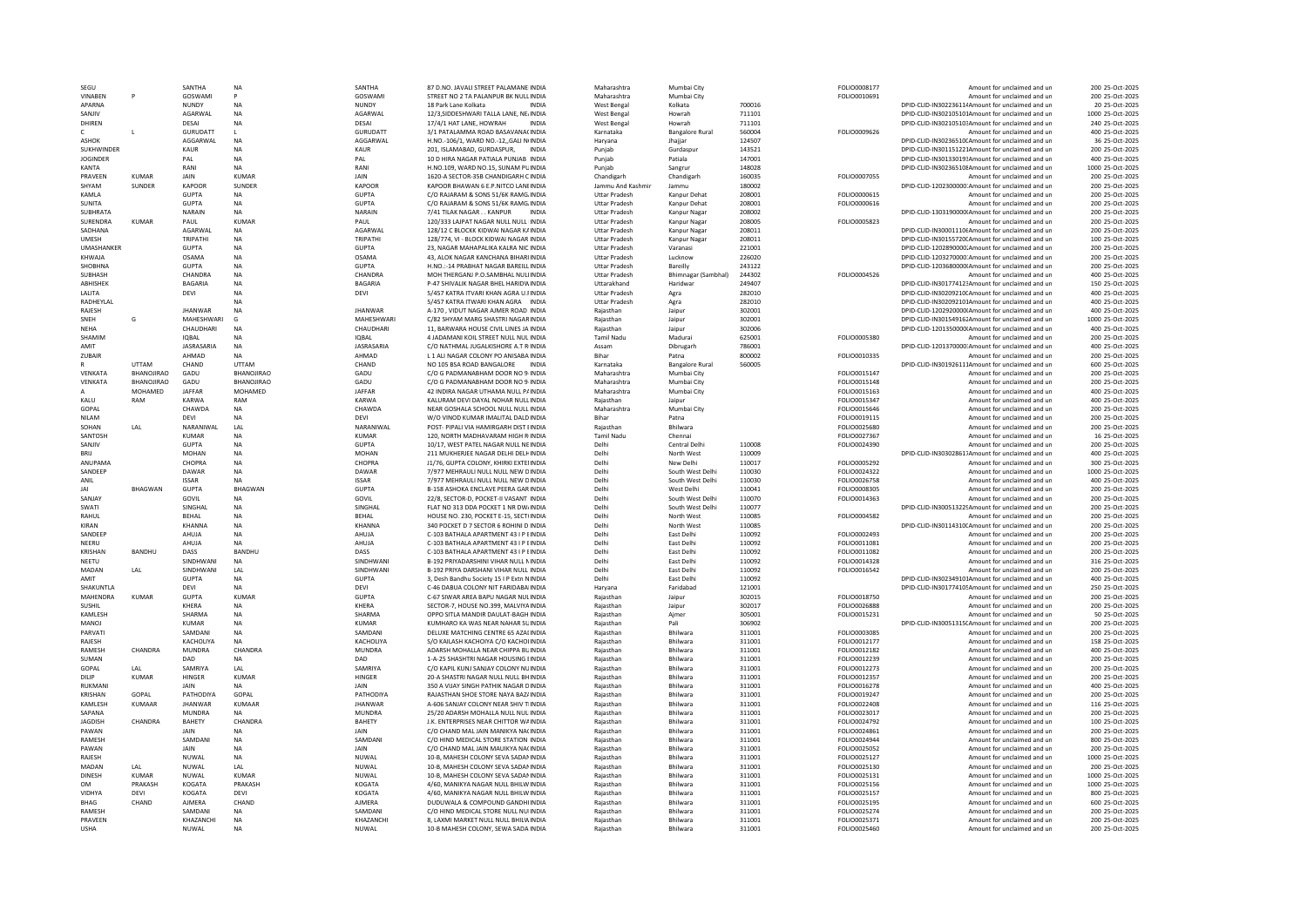| ANII                           | KUMAR                               | CHHAIFR                           | KUMAF                                    | CHHAIFI                        | C/O SHEETAL FABRICS 43, TEXTILE M. INDIA                                         | Raiasthan                  | <b>Bhilwara</b>                | 311001           | EQLIO0025463                        | Amount for unclaimed and un                                                                          | 200 25-Oct-2025                    |
|--------------------------------|-------------------------------------|-----------------------------------|------------------------------------------|--------------------------------|----------------------------------------------------------------------------------|----------------------------|--------------------------------|------------------|-------------------------------------|------------------------------------------------------------------------------------------------------|------------------------------------|
| MAN                            | KANWAR                              | KABRA                             | KANWAR                                   | KABRA                          | DWARKESH PUR ROAD, NULL BHILW INDIA                                              | Rajasthan                  | Bhilwara                       | 311001           | FOLIO0025491                        | Amount for unclaimed and un                                                                          | 600 25-Oct-2025                    |
| PUSHPA                         |                                     | KOGATA                            | <b>NA</b>                                | KOGATA                         | 4/60 MANIKYA NAGAR NULL NULL B INDIA                                             | Raiasthan                  | Bhilwara                       | 311001           | FOLIO0025546                        | Amount for unclaimed and un                                                                          | 200 25-Oct-2025                    |
| KAILASH                        |                                     | SAMDANI                           | <b>NA</b>                                | SAMDAN                         | 17199 KHALKI PURA MOHALLA NULLINDIA                                              | Rajasthan                  | Bhilwara                       | 311001           | FOLIO0025687                        | Amount for unclaimed and un                                                                          | 200 25-Oct-2025                    |
| <b>RAMESH</b><br>RAMESH        | CHANDRA<br>CHANDRA                  | GOKHARU<br>GOKHARU                | CHANDRA<br><b>CHANDRA</b>                | <b>GOKHARL</b><br>GOKHARU      | SEVA SADAN ROAD NULL NULL BHILLINDIA<br>SAVA SADAN ROAD NULL NULL BHIL'INDIA     | Raiasthan<br>Raiasthan     | <b>Bhilwara</b><br>Bhilwara    | 311001<br>311001 | <b>EOLIO0025840</b><br>FOLIO0025942 | Amount for unclaimed and un<br>Amount for unclaimed and un                                           | 600 25-Oct-2025<br>200 25-Oct-2025 |
| SURENDRA                       | KUMAR                               | <b>BAPNA</b>                      | KUMAR                                    | <b>BAPNA</b>                   | C/O M/S BAPNA TEXTILES 27. LOHIYJINDIA                                           | Rajasthan                  | <b>Bhilwara</b>                | 311001           | FOLIO0026031                        | Amount for unclaimed and un                                                                          | 200 25-0ct-2025                    |
| RAMESH                         | CHANDRA                             | GOKHARU                           | CHANDRA                                  | GOKHARU                        | SEVA SADAN ROAD, NULL NULL BHILINDIA                                             | Rajasthan                  | Bhilwara                       | 311001           | FOLIO0026101                        | Amount for unclaimed and un                                                                          | 600 25-Oct-2025                    |
| SHANTILAL                      |                                     | KAVADIA                           | <b>NA</b>                                | KAVADIA                        | 6-I-22. R C VYAS COLONY NULL NULL INDIA                                          | Rajasthan                  | Bhilwara                       | 311001           | FOLIO0026137                        | Amount for unclaimed and un                                                                          | 400 25-Oct-2025                    |
| MAHESH                         |                                     | <b>NYATI</b>                      | <b>NA</b>                                | NYATI                          | BEHIND BHADADA BAG, DAROGA M/INDIA                                               | Raiasthan                  | Bhilwara                       | 311001           | FOLIO0026166                        | Amount for unclaimed and un                                                                          | 200 25-Oct-2025                    |
| SEEMA                          |                                     | CHOUDHAR)                         | <b>NA</b>                                | CHOUDHARY                      | ANUKAMPRA, 105 - MAIN SHASTRI NINDIA                                             | Rajasthan                  | Bhilwara                       | 311001           | FOLIO0026473                        | Amount for unclaimed and un                                                                          | 400 25-Oct-2025                    |
| BANSHI                         | LAL                                 | DAD                               | LAL                                      | DAD                            | C/O.O.P. DAD & CO. 1ST FLOOR, HALINDIA                                           | Raiasthan                  | Bhilwara                       | 311001           | FOLIO0026530                        | Amount for unclaimed and un                                                                          | 1000 25-Oct-2025                   |
| SAROJ                          |                                     | JAIN                              | <b>NA</b>                                | JAIN                           | A-20 SHASTRI NAGAR BHILWARA INDIA                                                | Raiasthan                  | Bhilwara                       | 311001           | FOLIO0028010                        | Amount for unclaimed and un                                                                          | 220 25-Oct-2025                    |
| <b>BHANWAF</b>                 | A                                   | DARGAR                            | <b>IAI</b>                               | DARGAR                         | KANCHAN VILLA SANJAY COLONY NEINDIA                                              | Rajasthan                  | <b>Bhilwara</b>                | 311001           |                                     | DPID-CLID-1201060500:Amount for unclaimed and un                                                     | 400 25-Oct-2025                    |
| GIRARAJ                        |                                     | SAMDANI                           | <b>NA</b>                                | SAMDAN                         | GALI NO. 5 VARDHMAN COLONY BHINDIA                                               | Rajasthan                  | <b>Bhilwara</b>                | 311001           |                                     | DPID-CLID-1205830000IAmount for unclaimed and un                                                     | 550 25-Oct-2025                    |
| SATYA                          | NARAYAN                             | <b>INANI</b>                      | NARAYAN                                  | <b>INANI</b>                   | B-262, SHASTRI NAGAR, , BHILWARA INDIA                                           | Raiasthan                  | <b>Bhilwara</b>                | 311001           |                                     | DPID-CLID-1301760000:Amount for unclaimed and un                                                     | 400 25-Oct-2025                    |
| PAWAN                          | <b>KUMAR</b>                        | SONI                              | <b>KUMAR</b>                             | SONI                           | 8-M-3 R.C.VYAS COLONY . BHILWAR/INDIA                                            | Rajasthan                  | Bhilwara                       | 311001           |                                     | DPID-CLID-1301760000:Amount for unclaimed and un                                                     | 400 25-Oct-2025                    |
| LEELA                          | <b>DEVI</b>                         | RATHI                             | DEVI                                     | RATHI                          | 3-E-31.32=R.C.VYAS COLONY BHILW/INDIA                                            | Rajasthan                  | Bhilwara                       | 311001           |                                     | DPID-CLID-1301760000:Amount for unclaimed and un                                                     | 492 25-Oct-2025                    |
| SOHAN<br>RATAN                 | <b>DEVI</b><br>I AI                 | CHECHANI<br>CHECHANI              | DEVI<br><b>IAI</b>                       | CHECHANI<br>CHECHANI           | W/O SH.RATAN LAL CHECHANI 1-B-3 INDIA<br>1-B-34 OLD HOUSINGH BOARD SHASINDIA     | Raiasthan                  | Bhilwara                       | 311001<br>311001 |                                     | DPID-CLID-1301760000.Amount for unclaimed and un<br>DPID-CLID-1301760000-Amount for unclaimed and un | 200 25-Oct-2025<br>300 25-Oct-2025 |
| SAJJAN                         | <b>KUMAR</b>                        | LODHA                             | <b>KUMAR</b>                             | LODHA                          | 10-G-19 R.C.VYAS.COLONY BHILWARINDIA                                             | Raiasthan<br>Raiasthan     | Bhilwara<br>Bhilwara           | 311001           |                                     | DPID-CLID-1301760000-Amount for unclaimed and un                                                     | 100 25-Oct-2025                    |
| GARIMA                         |                                     | DANGI                             | NA                                       | DANGI                          | C-140 SUBHASH NAGAR BHILWARA IINDIA                                              | Rajasthan                  | Bhilwara                       | 311001           |                                     | DPID-CLID-IN30021417:Amount for unclaimed and un                                                     | 178 25-Oct-2025                    |
| <b>BAL</b>                     | <b>MUKUND</b>                       | DAD                               | MUKUND                                   | DAD                            | A56 R K COLONY BHILWARA BHILWAINDIA                                              | Raiasthan                  | Bhilwara                       | 311001           |                                     | DPID-CLID-IN30023912;Amount for unclaimed and un                                                     | 50 25-Oct-2025                     |
| AMIT                           |                                     | SONI                              |                                          | SONI                           | B. L. SONI PLAZA LAXMI NARAYAN TIINDIA                                           | Raiasthan                  | <b>Bhilwara</b>                | 311001           |                                     | DPID-CLID-IN301055101Amount for unclaimed and un                                                     | 14 25-Oct-2025                     |
| <b>BHFFM</b>                   | SINGH                               | SACHETI                           | SINGH                                    | SACHETI                        | SADAR BAZAR GUI AR PURA DIST BH INDIA                                            | Raiasthan                  | <b>Bhilwara</b>                | 311021           | FOLIO0027889                        | Amount for unclaimed and un                                                                          | 100 25-Oct-2025                    |
| SHAAN                          | INFRAPROJECTSPI LIMITED             |                                   | INFRAPROJECTSPRIVATE                     | LIMITED                        | 49/6 KUMBHA NAGAR, CHITTORGARINDIA                                               | Raiasthan                  | Chittorearh                    | 312001           |                                     | DPID-CLID-1202570000.Amount for unclaimed and un                                                     | 1200 25-Oct-2025                   |
| SHARDA                         |                                     | ANINA                             | <b>NA</b>                                | ANINA                          | INFRONT OF MANDI GATE, CHOTI SAINDIA                                             | Raiasthan                  | Chittorgarh                    | 312601           |                                     | DPID-CLID-IN30198310: Amount for unclaimed and un                                                    | 520 25-Oct-2025                    |
| AMIT                           |                                     | GOYAL                             | <b>NA</b>                                | GOYAL                          | 6 SHIVAJI NAGAR NULL NULL UDAIPUNDIA                                             | Rajasthan                  | Udaipur                        | 313001           | FOLIO0003359                        | Amount for unclaimed and un                                                                          | 200 25-Oct-2025                    |
| <b>ASHOK</b>                   |                                     | PORWAL                            | NA                                       | PORWAL                         | 1, BHARBHUJA GHATI NULL NULL UCINDIA                                             | Rajasthan                  | Udaipur                        | 313001           | FOLIO0011656                        | Amount for unclaimed and un                                                                          | 200 25-Oct-2025                    |
| PRAMILA                        |                                     | PORWAL                            | <b>NA</b>                                | PORWAL                         | 1. BHARBHUJA GHATI NULL NULL UCINDIA                                             | Raiasthan                  | Udaipur                        | 313001           | FOLIO0011657                        | Amount for unclaimed and un                                                                          | 200 25-Oct-2025                    |
| <b>DURGA</b>                   | SHANKAR                             | PALIWAL                           | SHANKAR                                  | PALIWAL                        | 142 NAG MARG OPP CHAND POLE U INDIA                                              | Rajasthan                  | Udaipur                        | 313001           |                                     | DPID-CLID-IN30045011(Amount for unclaimed and un                                                     | 600 25-Oct-2025                    |
| MFFNA                          |                                     | <b>BAYA</b>                       | <b>NA</b>                                | <b>BAYA</b>                    | 448 BHOPALPURA SHASTRI CIRCULE INDIA                                             | Raiasthan                  | Udaipur                        | 313001           |                                     | DPID-CLID-IN30045012(Amount for unclaimed and un                                                     | 200 25-Oct-2025                    |
| HEMLATA                        | M<br>CHANDRA                        | <b>MUNDRA</b>                     | M                                        | MUNDRA                         | 3 DHAN MANDI SCHOOL MARG UDAINDIA                                                | Raiasthan                  | Udaipur                        | 313001           |                                     | DPID-CLID-IN30127630: Amount for unclaimed and un                                                    | 400 25-Oct-2025                    |
| PRAKASH                        | <b>JADAVJIBHAI</b>                  | <b>TALESRA</b><br><b>KAKADIYA</b> | CHANDRA<br>JADAVJIBHA                    | <b>TAI FSRA</b>                | 8. SHIV COMPLEX. TECHNOCRAT SOCINDIA                                             | Raiasthan                  | Udainur                        | 313004           |                                     | DPID-CLID-1201370000:Amount for unclaimed and un                                                     | 336 25-0ct-2025<br>250 25-Oct-2025 |
| DHIRAJLAL<br><b>DINESHBHAI</b> | PREMJIBHAI                          | BHENSARA                          | PREMJIBHAI                               | KAKADIYA<br>BHENSARA           | KISHOR KUNJ, PUNIT SOCIETY, KUNJ INDIA<br>BEDI PARA, SAGAR STREET, OPP.AKS INDIA | Gujarat                    | Rajkot<br>Raikot               | 360002<br>360003 |                                     | DPID-CLID-IN300974102Amount for unclaimed and un<br>DPID-CLID-1301990000.Amount for unclaimed and un | 200 25-Oct-2025                    |
| NARANBHAI                      |                                     | BARAIYA                           | N                                        | BARAIYA                        | KHARAVAD PLOT DIST RAJKOT JIRPU INDIA                                            | Gujarat<br>Guiarat         | Raikot                         | 360380           | FOLIO0007668                        | Amount for unclaimed and un                                                                          | 200 25-Oct-2025                    |
| <b>JIGNESH</b>                 | <b>KUMAR</b>                        | MEHTA                             | <b>KUMAR</b>                             | <b>MEHTA</b>                   | ARVIND KUMAR JETHALAL MEHTA NINDIA                                               | Gujarat                    | Jamnaga                        | 361001           | FOLIO0026338                        | Amount for unclaimed and un                                                                          | 316 25-Oct-2025                    |
| <b>DUDHATRA</b>                | ASHWINKUMAR                         | GANDUBHAI                         | ASHWINKUMAR                              | GANDUBHAI                      | AT SUKHPAR, VIA, VADAL, DIST, JUN, INDIA                                         | Guiarat                    | Junagadh                       | 362310           |                                     | DPID-CLID-IN30097410{Amount for unclaimed and un                                                     | 800 25-Oct-2025                    |
| RAGHUVIRBHAI                   | LAVJIBHAI                           | CHAUHAN                           | LAVJIBHAI                                | CHAUHAN                        | C-881 KALIYABID RAM NAGAR NULL INDIA                                             | Gujarat                    | Bhavnagar                      | 364001           | FOLIO0027916                        | Amount for unclaimed and un                                                                          | 200 25-Oct-2025                    |
| RAIABALL                       | <b>BALUBHAL</b>                     | GAURANI                           | <b>BALURHAL</b>                          | GAURANI                        | OPP. INDIAN OVERSEAS BANK PALIT INDIA                                            | Gujarat                    | Bhavnagar                      | 364270           |                                     | DPID-CLID-IN30199110;Amount for unclaimed and un                                                     | 200 25-Oct-2025                    |
| AKHILESH                       | RAMPRASAD                           | DEOPURA                           | RAMPRASAD                                | <b>DEOPURA</b>                 | C/7, Ratnadhara Appt Girdharnagar 'INDIA                                         | Gujarat                    | Ahmedabad                      | 380004           |                                     | DPID-CLID-IN302927101Amount for unclaimed and un                                                     | 200 25-Oct-2025                    |
| CHANDRAKANT                    | $\vee$                              | <b>MODI</b>                       | $\vee$                                   | MODI                           | B-8 UDAYGIRI CO SOCIETY NR SHRDHNDIA                                             | Gujarat                    | Ahmedahad                      | 380015           | FOLIO0012559                        | Amount for unclaimed and un                                                                          | 200 25-Oct-2025                    |
| <b>NITA</b>                    |                                     | MODI                              |                                          | MODI                           | B-8 UDAYGIRI CO SOCIETY NR SHRDHNDIA                                             | Gujarat                    | Ahmedabad                      | 380015           | FOLIO0012594                        | Amount for unclaimed and un                                                                          | 200 25-Oct-2025                    |
|                                | DHARAMSIBHAI RANCHHODBHAI PRAJAPATI |                                   | RANCHHODBHAI                             | PRAJAPATI                      | 432/1. SECTOR 22 ISHVAR GANDHIN INDIA                                            | Gujarat                    | Ahmedabad                      | 382022           |                                     | DPID-CLID-IN30065210(Amount for unclaimed and un                                                     | 200 25-Oct-2025                    |
| DAHYARHAI                      | <b>HARIBHAI</b>                     | CHAUDHARY                         | HARIBHA                                  | <b>CHAUDHARY</b>               | PLOT NO 104/1 KISHAN NAGAR SECTINDIA                                             | Guiarat                    | Gandhinaga                     | 382026           |                                     | DPID-CLID-IN30039413{Amount for unclaimed and un                                                     | 1200 25-Oct-2025                   |
| VIMLADEVI                      | CHANDANLAL                          | GAUTAM                            | <b>CHANDANIAI</b>                        | GAUTAM                         | 1. LAXMI KRUPA ROW HOUSE B/H. TINDIA                                             | Gujarat                    | Ahmedabad                      | 382480           |                                     | DPID-CLID-IN30305210(Amount for unclaimed and un                                                     | 400 25-Oct-2025                    |
| DAXABEN                        | BHADRESH<br><b>JHAMANDAS</b>        | <b>MEHTA</b><br><b>UBHRANI</b>    | BHADRESH                                 | <b>MEHTA</b><br><b>UBHRANI</b> | 19 VITTHAL PARK SOCIETY PART 2 OIINDIA<br>INDIA                                  | Guiarat                    | Mahesana                       | 384002           |                                     | DPID-CLID-1201090001 Amount for unclaimed and un                                                     | 60 25-Oct-2025                     |
| PREMCHAND<br>MINESH            |                                     | SHAH                              | <b>JHAMANDAS</b>                         | SHAH                           | 2, JHULELAL SOCIETY, NADIAD.<br>55 GIRIDHARI SHRINATHJI SOCIETY BINDIA           | Gujarat<br>Gujarat         | Kheda<br>Kheda                 | 387001<br>387002 | FOLIO0027522                        | DPID-CLID-IN30063620(Amount for unclaimed and un<br>Amount for unclaimed and un                      | 200 25-Oct-2025<br>200 25-Oct-2025 |
| PATEL                          | PARESHKUMAR                         | MANUBHAI                          | PARESHKUMAR                              | MANUBHA                        | PATEL SOCIETY VILLAGE - CHALODA 'INDIA                                           | Gujarat                    | Ahmedabad                      | 387810           |                                     | DPID-CLID-IN300652101Amount for unclaimed and un                                                     | 200 25-Oct-2025                    |
| SANJAYKUMAR                    |                                     | CHAUHAN                           | -S                                       | CHAUHAN                        | VITTAL CHOLK, KARAMSAD, KARAMSINDIA                                              | Guiarat                    | Anand                          | 388325           |                                     | DPID-CLID-1201260000(Amount for unclaimed and un                                                     | 50 25-Oct-2025                     |
| BHAVANA                        |                                     | SHAH                              | <b>NA</b>                                | SHAH                           | 19 JYOTNAGAR NEAR HARIOM NAG/INDIA                                               | Gujarat                    | Vadodara                       | 390023           |                                     | DPID-CLID-IN300513105Amount for unclaimed and un                                                     | 100 25-Oct-2025                    |
| GORDHAN                        | SINGH                               | CHAUDHARY                         | SINGH                                    | CHAUDHARY                      | BANK OF INDIA ATPO-WANKANER T/INDIA                                              | Gujarat                    | Vadodara                       | 391780           | FOLIO0004674                        | Amount for unclaimed and un                                                                          | 200 25-Oct-2025                    |
| NEERU                          |                                     | ARORA                             | <b>NA</b>                                | ARORA                          | 603, RAJHANS BONISTA B/H RAM CHINDIA                                             | Gujarat                    | Surat                          | 395007           |                                     | DPID-CLID-IN30216410(Amount for unclaimed and un                                                     | 1100 25-Oct-2025                   |
| PRAVEEN                        | KANTILAL                            | MEHTA                             | KANTILAL                                 | <b>MEHTA</b>                   | 31/33 JARIWALA BLDG, 4TH FLR, ROCINDIA                                           | Maharashtra                | Mumbai City                    | 400002           |                                     | DPID-CLID-1301540000:Amount for unclaimed and un                                                     | 600 25-Oct-2025                    |
| VIMLABEN                       | KANTILAL                            | SHAH                              | KANTILAL                                 | SHAH                           | 9 MEHTA MANSION 3RD FLOOR 176 INDIA                                              | Maharashtra                | Mumbai City                    | 400004           | FOLIO0027952                        | Amount for unclaimed and un                                                                          | 200 25-Oct-2025                    |
| VISHAL                         |                                     | SHAH                              |                                          | SHAH                           | 77/38, PATAN JAIN MANDAL 2, F RO INDIA                                           | Maharashtra                | Mumbai City                    | 400020           | FOLIO0027550                        | Amount for unclaimed and un                                                                          | 1000 25-Oct-2025                   |
| ĸ                              | $\mathbf{v}$                        | <b>BHIMANI</b>                    | $\vee$                                   | <b>BHIMAN</b>                  | 6A SANJAY CHS 1ST ELOOR OPP CEN INDIA                                            | Maharashtra                | Mumbai City                    | 400025           | FOLIO0016603                        | Amount for unclaimed and un                                                                          | 400 25-Oct-2025                    |
|                                |                                     | BAROLA                            |                                          | BAROLA                         | C/3/42 KOSAMBA ONGC FLATS NEAHNDIA                                               | Maharashtra                | Mumbai City                    | 400050           |                                     | DPID-CLID-IN30075711: Amount for unclaimed and un                                                    | 200 25-Oct-2025                    |
| VIIAY                          | <b>CHELLAPAN</b>                    | PILLAL                            | <b>CHELLAPAN</b>                         | PILLAL                         | A/2 VISHNU BAUG 137 S V ROAD AN INDIA                                            | Maharashtra                | Mumbai City                    | 400058           |                                     | DPID-CLID-1201090000'Amount for unclaimed and un                                                     | 750 25-Oct-2025                    |
| RAJENDRA                       | $\mathsf R$                         | VISHWAKARMA                       |                                          | VISHWAKARMA                    | C/O-SURYA FURNITURE, 6, GONSALV INDIA                                            | Maharashtra                | Mumbai City                    | 400059           |                                     | DPID-CLID-1301540000:Amount for unclaimed and un                                                     | 200 25-Oct-2025                    |
| <b>IIMMY</b><br>SOLOMAN        | TARANG<br><b>STOCKSANDINVESLTD</b>  | SHAH                              | TARANG<br>STOCKSANDINVESTMENTSERVICESPVT | SHAH<br>LTD                    | 105.BLUE EXCELLENCY.OPP. PATEL AINDIA<br>19-YASHODHAM SHOPPING COMPLIJNDIA       | Maharashtra<br>Maharashtra | Mumbai Suburban<br>Mumbai City | 400062<br>400063 |                                     | DPID-CLID-IN300888145Amount for unclaimed and un<br>DPID-CLID-1201750000(Amount for unclaimed and un | 150 25-Oct-2025<br>200 25-Oct-2025 |
| MANJULA                        | GOVARDHAN                           | GADA                              | GOVARDHAN                                | GADA                           | A-1, JANVIKAS, SUNDERLANE, ORLEIINDIA                                            | Maharashtra                | Mumbai City                    | 400064           |                                     | DPID-CLID-1204000000IAmount for unclaimed and un                                                     | 100 25-Oct-2025                    |
| AVANI                          |                                     | AMFHTA                            | <b>NA</b>                                | AMEHTA                         | 4/B. 3RD.FLOOR, NAVRANG SOCIETY INDIA                                            | Maharashtra                | Mumbai City                    | 400067           | FOLIO0026477                        | Amount for unclaimed and un                                                                          | 400 25-Oct-2025                    |
| NAMRATA                        | ASHISH                              | RATHI                             | ASHISH                                   | RATHI                          | A/406, ORCHID SUBURBIA KANDIVAIINDIA                                             | Maharashtra                | Mumbai City                    | 400067           |                                     | DPID-CLID-1201060001(Amount for unclaimed and un                                                     | 200 25-Oct-2025                    |
| <b>TUSHAR</b>                  | DASHARATH                           | KARALKAR                          | DASHARATH                                | KARALKAR                       | FLAT NO. 105, 1ST FLOOR, HARI OM INDIA                                           | Maharashtra                | Mumbai City                    | 400069           |                                     | DPID-CLID-IN30023911(Amount for unclaimed and un                                                     | 150 25-Oct-2025                    |
| VIMAL                          | GORDHANDAS                          | MODI                              | GORDHANDAS                               | MODI                           | 043, Giriraj Building Rajawadi Ghatk(INDIA                                       | Maharashtra                | Mumbai City                    | 400077           |                                     | DPID-CLID-IN30009511;Amount for unclaimed and ur                                                     | 108 25-Oct-2025                    |
| CHARULATA                      |                                     | SHAH                              |                                          | SHAH                           | 1/7 PRAVESH NIWAS NES HIGH SCH(INDIA                                             | Maharashtra                | Mumbai City                    | 400078           |                                     | DPID-CLID-IN300513105Amount for unclaimed and un                                                     | 6 25-Oct-2025                      |
| MARGARET                       |                                     |                                   |                                          |                                |                                                                                  |                            | Mumbai City                    | 400081           | FOLIO0027344                        |                                                                                                      |                                    |
| <b>MS</b>                      | MARYVALENTINE FERNANDO              |                                   | MARYVALENTINE                            | FERNANDO                       | <b>B-102 GANESH DHAM GAVANPADA INDIA</b>                                         | Maharashtra                |                                |                  |                                     | Amount for unclaimed and un                                                                          | 2 25-Oct-2025                      |
|                                | VARSHAGIRISH                        | DAIYA                             | VARSHAGIRISH                             | DAIYA                          | 24 OM GUNVANTI BLDG 5TH FLOOR INDIA                                              | Maharashtra                | Mumbai City                    | 400086           |                                     | DPID-CLID-IN300513121Amount for unclaimed and un                                                     | 6 25-Oct-2025                      |
| KHODIDAS                       | PANALAI                             | PAREKH                            | PANALAI                                  | PAREKH                         | 704/B. ABHIJIT CHS. INDRAVAN CON INDIA                                           | Maharashtra                | Mumbai City                    | 400097           |                                     | DPID-CLID-1201120100IAmount for unclaimed and un                                                     | 1000 25-Oct-2025                   |
| <b>FLORA</b>                   | TEXCULTUREPVT LTD                   |                                   | TEXCULTUREPVT                            | <b>LTD</b>                     | NO8, GARDENIA COMPLEX, VASANT INDIA                                              | Maharashtra                | Mumbai City                    | 400097           |                                     | DPID-CLID-1201320000:Amount for unclaimed and un                                                     | 294 25-Oct-2025                    |
| LILY                           |                                     | <b>DSOUZA</b>                     | <b>NA</b>                                | DSOUZA                         | B/408 RAJ TOWER CHS LTD. I C COL(INDIA                                           | Maharashtra                | Mumbai City                    | 400103           | FOLIO0027990                        | Amount for unclaimed and un                                                                          | 600 25-Oct-2025                    |
| GOPAL                          |                                     | MOONDRA                           | <b>NA</b>                                | MOONDRA                        | FLAT NO 302 POONAM SAGAR COM INDIA                                               | Maharashtra                | Thane                          | 401107           |                                     | DPID-CLID-IN300214117Amount for unclaimed and un                                                     | 20 25-Oct-2025                     |
| PARASMAL                       | LADMAL                              | <b>JAIN</b>                       | LADMAL                                   | JAIN                           | 301 RADHE SHYAM APT.3 RD FLOOR INDIA                                             | Maharashtra                | Thane                          | 401601           |                                     | DPID-CLID-IN301604101Amount for unclaimed and un                                                     | 100 25-Oct-2025                    |
| MAHENDRA                       |                                     | RATHORA                           | <b>NA</b>                                | RATHORA                        | FLAT NO 04 SHREENATH CHS SEC 03 INDIA                                            | Maharashtra                | Raigad                         | 410206           |                                     | DPID-CLID-IN303719101Amount for unclaimed and un                                                     | 18 25-Oct-2025                     |
| MANOI                          |                                     | KHANDFI WAI                       | <b>NA</b>                                | KHANDELWAL                     | SELECTIONS 418 NARAYANPETH NULINDIA                                              | Maharashtra                | Pune                           | 411030           | EQLIQ0001901                        | Amount for unclaimed and un                                                                          | 200 25-Oct-2025                    |
| VIJAY                          | GOPICHAND                           | MALANI                            | GOPICHAND                                | MALANI                         | TULSINIHAL GURUNANAK NAGAR BI INDIA                                              | Maharashtra                | Pune                           | 411042           | FOLIO0001880                        | Amount for unclaimed and un                                                                          | 400 25-Oct-2025                    |
| SIDDHANT                       | SURESH                              | <b>GANDHI</b>                     | <b>SURFSH</b>                            | GANDHI                         | SHIVAILHOUSING SOCIETY, BURUDGINDIA                                              | Maharashtra                | AhmedNagar                     | 414001           |                                     | DPID-CLID-1302340000-Amount for unclaimed and un                                                     | 20 25-Oct-2025                     |
| HARESH<br>VINAYAK              | DPATIL                              | DHANWANI<br>HUF                   | <b>NA</b><br>DPATIL                      | DHANWANI<br>HUF                | POONAM SOCIETY OPP UMC NULL UINDIA<br>HANUMAN DARSHAN CHS BEHIND NINDIA          | Maharashtra<br>Maharashtra | Thane<br>Thane                 | 421003<br>421201 | FOLIO0005956                        | Amount for unclaimed and un                                                                          | 200 25-Oct-2025<br>200 25-Oct-2025 |
| SHANIL                         | JAGDISHCHANDR/ MANSETA              |                                   | <b>JAGDISHCHANDRA</b>                    | MANSETA                        | B-502 POOJA TOWER THANKAR PAD INDIA                                              | Maharashtra                | Thane                          | 421301           |                                     | DPID-CLID-1201370000:Amount for unclaimed and un<br>DPID-CLID-1203320000!Amount for unclaimed and un | 876 25-Oct-2025                    |